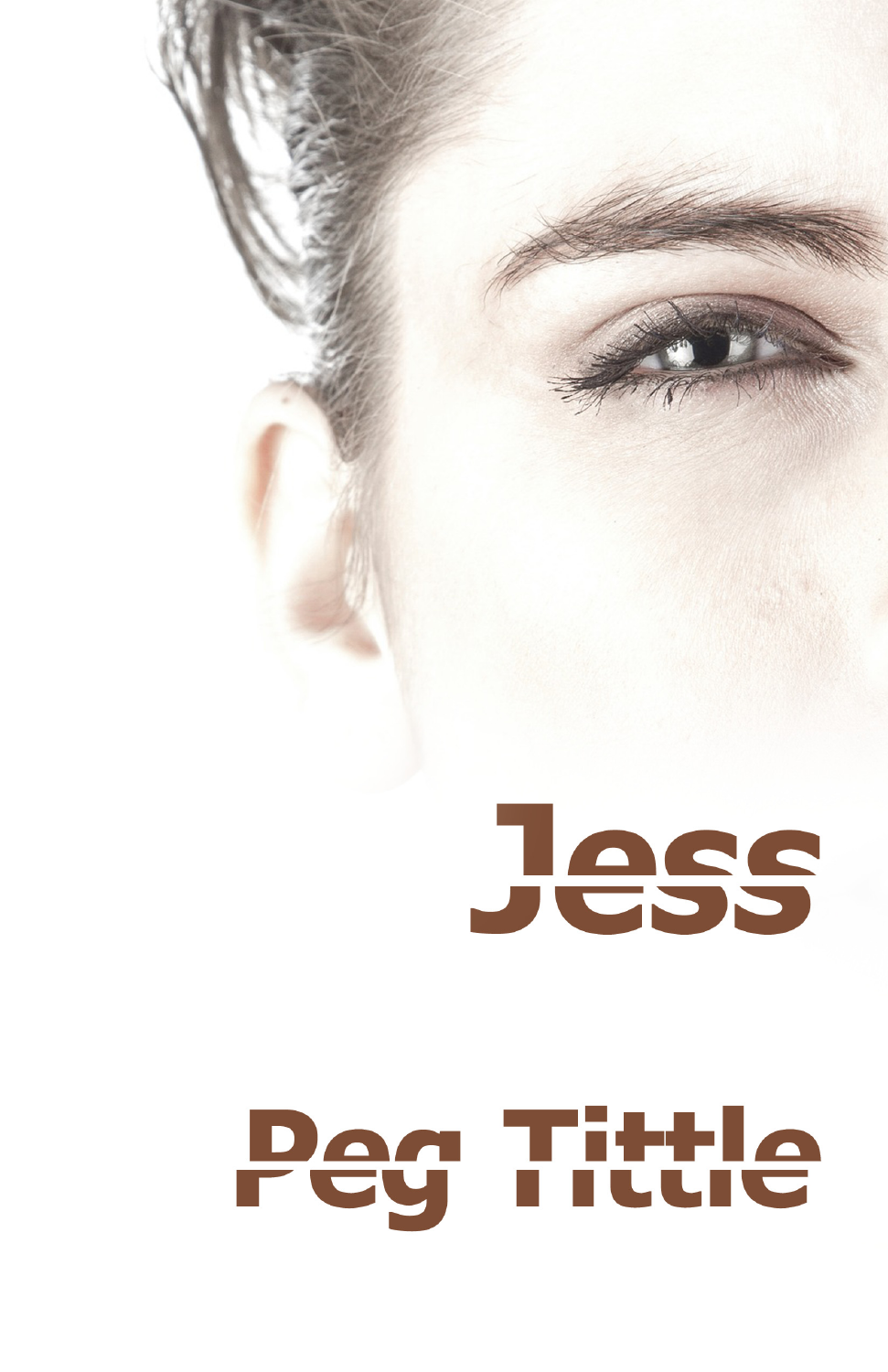#### *Gender Fraud: a fiction*

"A gripping read …" Katya, Goodreads

#### *Impact*

"Edgy, insightful, terrific writing, propelled by rage against rape. Tittle writes in a fast-paced, dialogue-driven style that hurtles the reader from one confrontation to the next. Chock full of painful social observations …." Hank Pellissier, Director of Humanist Global Charity

" … The idea of pinning down the inflictors of this terror is quite appealing …." Alison Lashinsky

#### *It Wasn't Enough*

"Unlike far too many novels, this one will make you think, make you uncomfortable, and then make you reread it …." C. Osborne, moonspeaker.ca

"… a powerful and introspective dystopia …. It is a book I truly recommend for a book club as the discussions could be endless …." Mesca Elin, Psychochromatic Redemption

"Tittle's book hits you hard …." D. Sohi, Goodreads

"*It Wasn't Enough* punches well above its weight and straight in the gut …" Shefali Sequeira, *4w*

#### *Exile*

"Thought-provoking stuff, as usual from Peg Tittle." James M. Fisher, Goodreads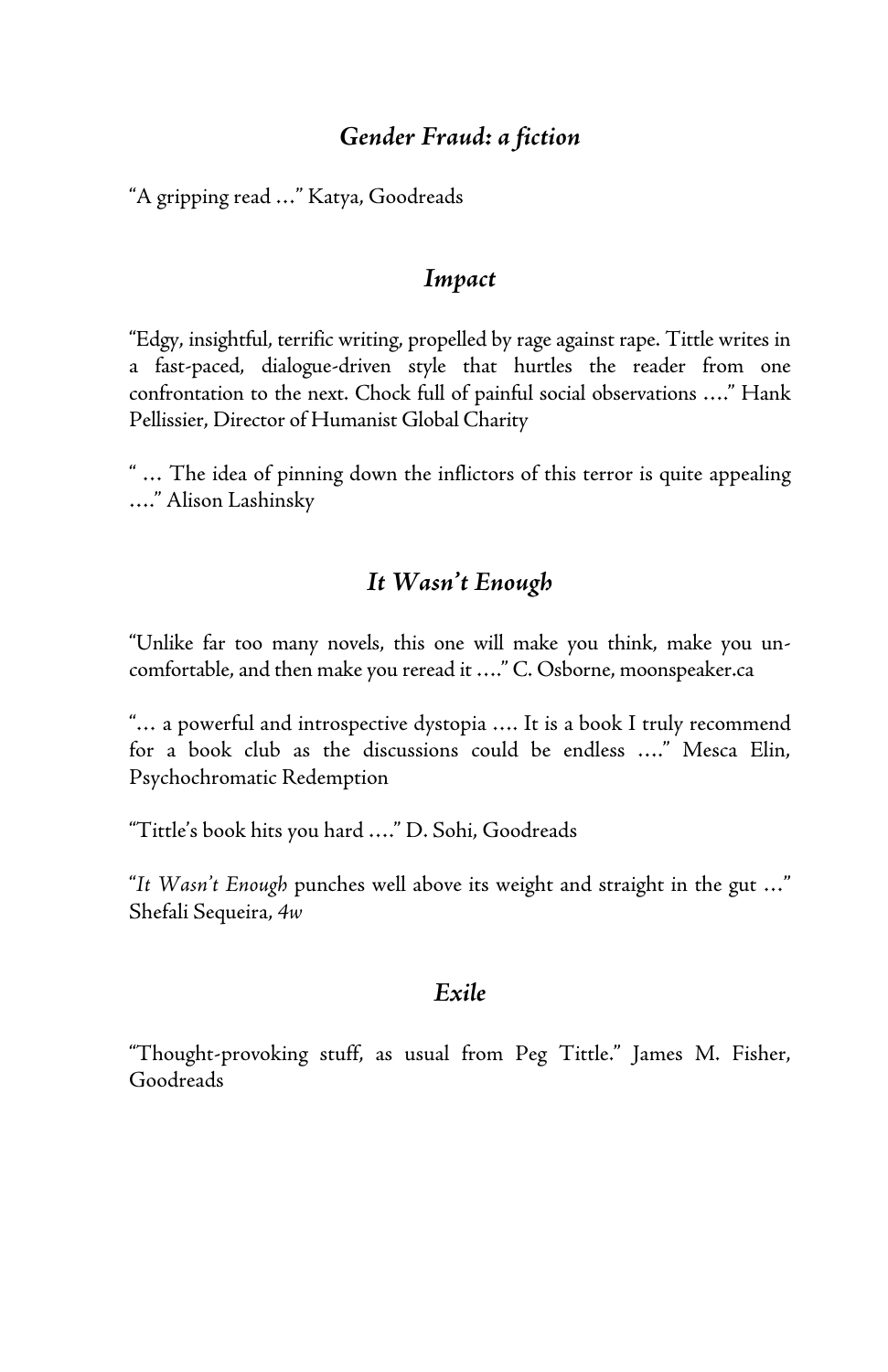#### *What Happened to Tom*

"This powerful book plays with the gender gap to throw into high relief the infuriating havoc unwanted pregnancy can wreak on a woman's life. Once you've read *What Happened to Tom*, you'll never forget it." Elizabeth Greene, *Understories and Moving*

"I read this in one sitting, less than two hours, couldn't put it down. Fantastic allegorical examination of the gendered aspects of unwanted pregnancy. A must-read for everyone, IMO." Jessica, Goodreads

"Peg Tittle's *What Happened to Tom* takes a four-decades-old thought experiment and develops it into a philosophical novella of extraordinary depth and imagination …. Part allegory, part suspense (perhaps horror) novel, part defense of bodily autonomy rights (especially women's), Tittle's book will give philosophers and the philosophically minded much to discuss." Ron Cooper, *Hume's Fork*

#### *Sexist Shit that Pisses Me Off*

"Woh. This book is freaking awesome and I demand a sequel." Anonymous, barnesandnoble.com

"I recommend this book to both women and men. It will open your eyes to a lot of sexist—and archaic—behaviors." Seregon, Goodreads

"Honestly, selling this in today's climate is a daunting challenge—older women have grown weary, younger women don't seem to care, or at least don't really identify as feminists, men—forget that. All in all a sad state of affairs—sorry." rejection letter from agent

#### *Shit that Pisses Me Off*

"I find Peg Tittle to be a passionate, stylistically-engaging writer with a sharp eye for the hypocritical aspects of our society." George, Amazon

"Peg raises provocative questions: should people need some kind of license to have children? Should the court system use professional jurors? Many of her essays address the imbalance of power between men and women; some tackle business, sports, war, and the weather. She even explains why you're not likely to see Peg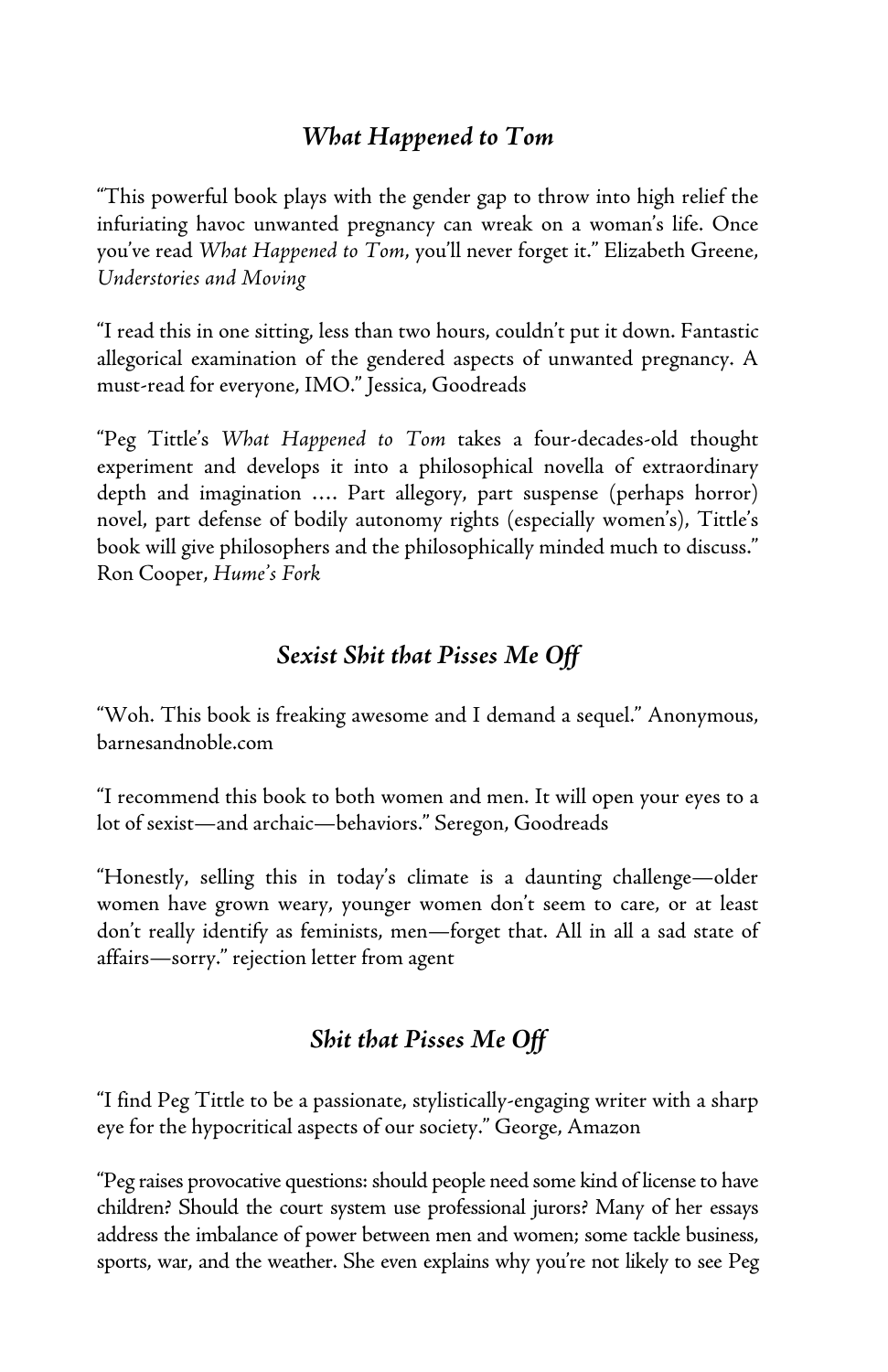Tittle at Canada's version of an Occupy Wall Street demonstration. It's all thought-provoking, and whether or not you'll end up agreeing with her conclusions, her essays make for fascinating reading." Erin O'Riordan

"This was funny and almost painfully accurate, pointing out so many things that most of us try NOT to notice, or wish we didn't. Well written and amusing, I enjoyed this book immensely." Melody Hewson

" … a pissed off kindred spirit who writes radioactive prose with a hint of sardonic wit …. Peg sets her sights on a subject with laser sharp accuracy then hurls words like missiles in her collection of 25 cogent essays on the foibles and hypocrisies of life …. Whether you agree or disagree with Peg's position on the issues, *Shit that Pisses Me Off* will stick to your brain long after you've ingested every word—no thought evacuations here. Her writing is adept and titillating … her razor sharp words will slice and dice the cerebral jugular. If you enjoy reading smart, witty essays that challenge the intellect, download a copy …." Laura Salkin, thinkspin.com

"Not very long, but a really good read. The author is intelligent, and points out some great inconsistencies in common thinking and action …. may have been channeling some George Carlin in a few areas." Briana Blair, Goodreads

" … thought-provoking, and at times, hilarious. I particularly loved 'Bambi's cousin is going to tear you apart.' Definitely worth a read!" Nichole, Goodreads

"What she said!!! Pisses me off also! Funny, enjoyable and so right on!!!! Highly recommended." Vic, indigo.ca

#### *Critical Thinking: An Appeal to Reason*

"This book is worth its weight in gold." Daniel Millsap

"One of the books everyone should read. A lot of practical examples, clear and detailed sections, and tons of all kinds of logical fallacies analyzed under microscope that will give you a completely different way of looking to the everyday manipulations and will help you to avoid falling into the common traps. Highly recommended!" Alexander Antukh

"One of the best CT books I've read." G. Baruch, Goodreads

"This is an excellent critical thinking text written by a clever and creative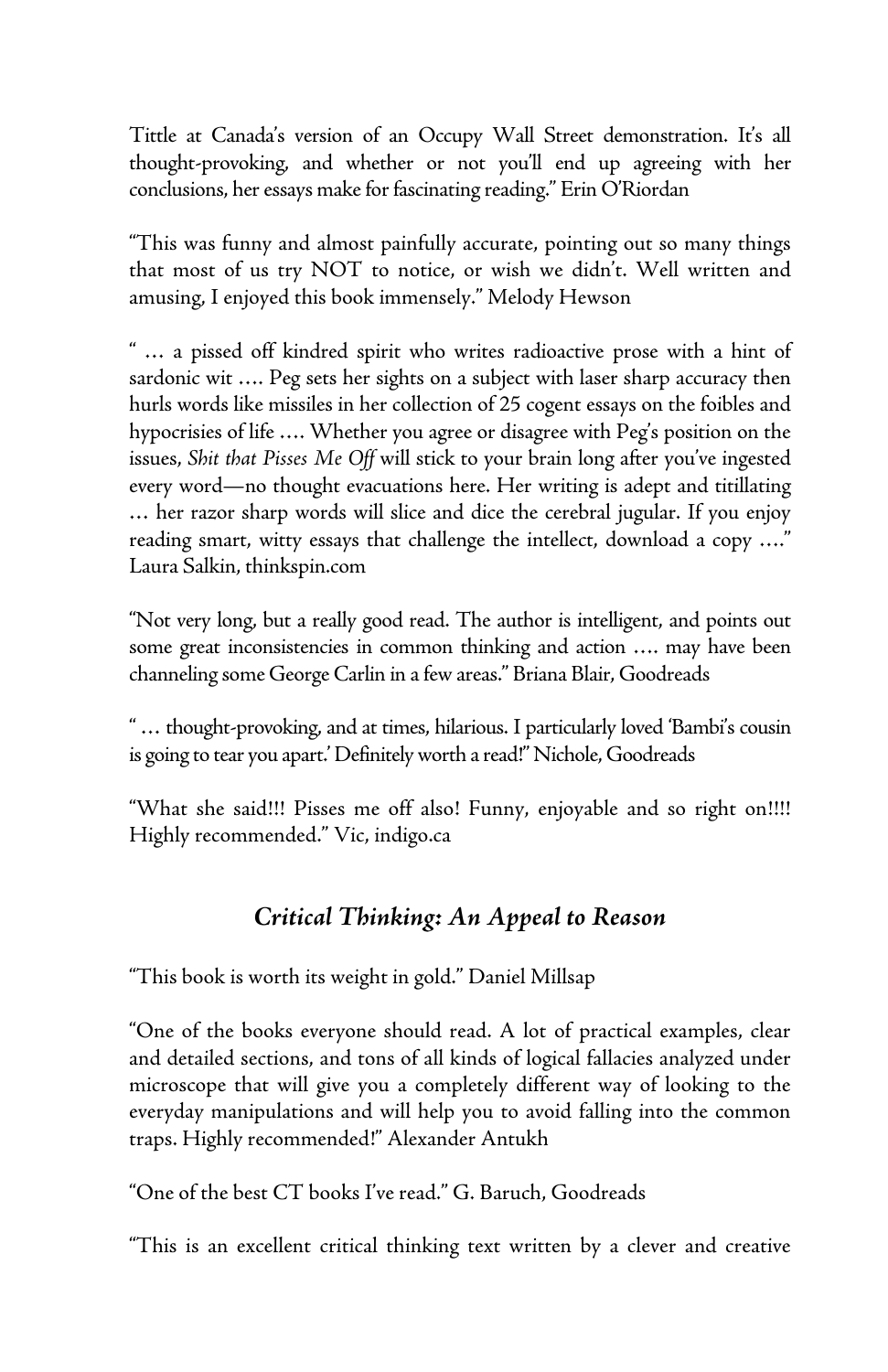critical thinker. Her anthology *What If* is excellent too: the short readings are perfect for engaging philosophical issues in and out of the classroom." Ernst Borgnorg

"Peg Tittle's *Critical Thinking* is a welcome addition to a crowded field. Her presentations of the material are engaging, often presented in a conversational discussion with the reader or student. The text's coverage of the material is wide-ranging. Newspaper items, snippets from *The Far Side*, personal anecdotes, emerging social and political debates, as well as LSAT sample questions are among the many tools Tittle employs to educate students on the elemental aspects of logic and critical thinking." Alexander E. Hooke, Professor of Philosophy, Stevenson University

#### *What If?… Collected Thought Experiments in Philosophy*

"Of all the collections of philosophical thought experiments I've read, this is by far the best. It is accessible, uses text from primary sources, and is very well edited. The final entry in the book— which I won't spoil for you—was an instant favorite of mine." Dominick Cancilla

"This is a really neat little book. It would be great to use in discussion-based philosophy courses, since the readings would be nice and short and to the point. This would probably work much better than the standard anthology of readings that are, for most students, incomprehensible." Nathan Nobis, Morehouse College

#### *Should Parents be Licensed? Debating the Issues*

"This book has some provocative articles and asks some very uncomfortable questions …." Jasmine Guha, Amazon

"This book was a great collection of essays from several viewpoints on the topic and gave me a lot of profound over-the-(TV-)dinner-(tray-)table conversations with my husband." Lauren Cocilova, Goodreads

"You need a licence to drive a car, own a gun, or fish for trout. You don't need a licence to raise a child. But maybe you should … [This book]

contains about two dozen essays by various experts, including psychologists, lawyers and sociologists …." Ian Gillespie, *London Free Press*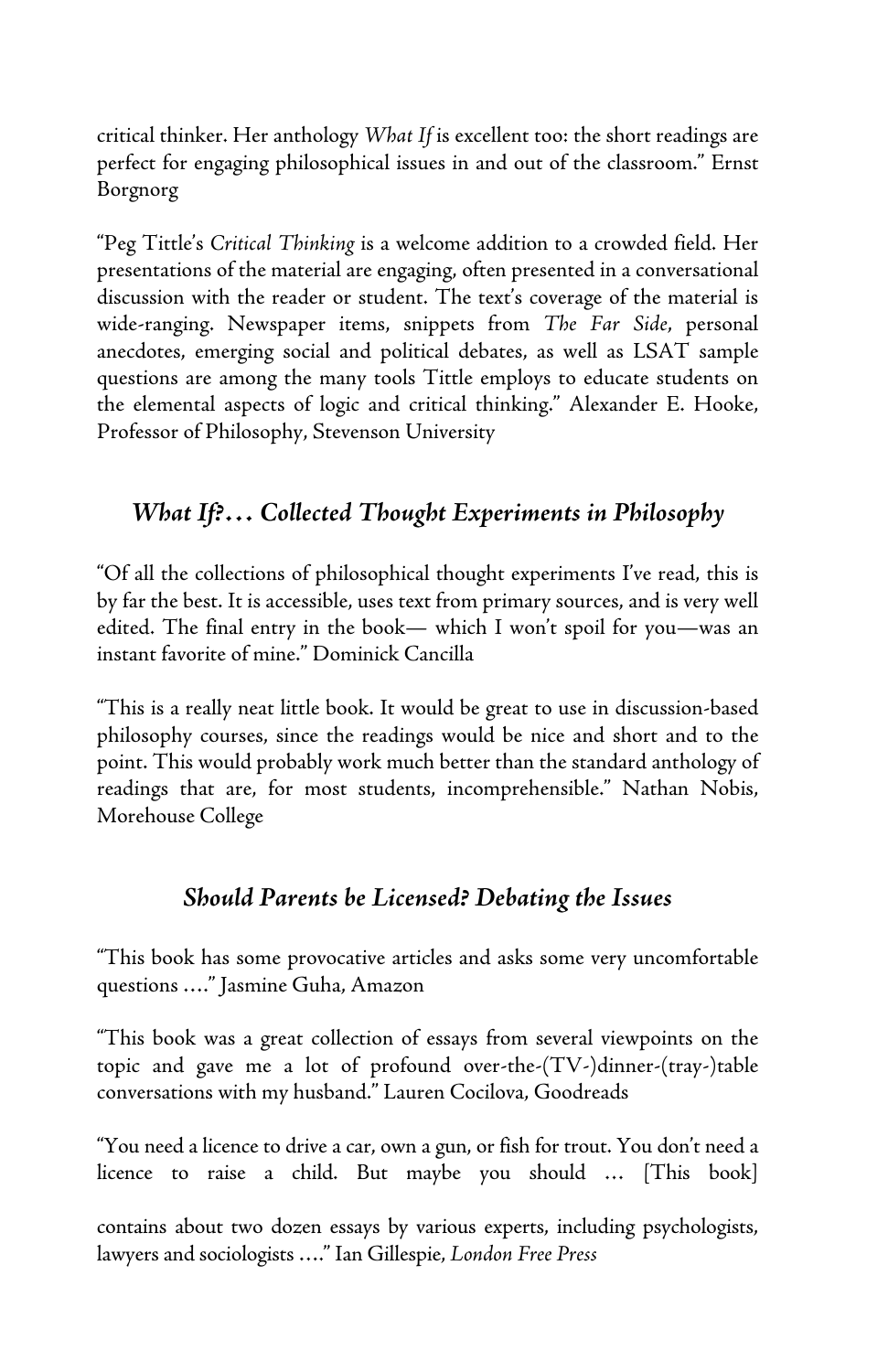"… But the reformers are right. Completely. Ethically. I agree with Joseph Fletcher, who notes, "It is depressing … to realize that most people are accidents," and with George Schedler, who states, "Society has a duty to ensure that infants are born free of avoidable defects. … Traditionalists regard pregnancy and parenting as a natural right that should never be curtailed. But what's the result of this laissez-faire attitude? Catastrophic suffering. Millions of children born disadvantaged, crippled in childhood, destroyed in adolescence. Procreation cannot be classified as a self-indulgent privilege—it needs to be viewed as a life-and-death responsibility …." Abhimanyu Singh Rajput, Social Tikka

#### *Ethical Issues in Business: Inquiries, Cases, and Readings*

"*Ethical Issues in Business* is clear and user-friendly yet still rigorous throughout. It offers excellent coverage of basic ethical theory, critical thinking, and many contemporary issues such as whistleblowing, corporate social responsibility, and climate change. Tittle's approach is not to tell students what to think but rather to get them to think—and to give them the tools to do so. This is the text I would pick for a business ethics course." Kent Peacock, University of Lethbridge

"This text breathes fresh air into the study of business ethics; Tittle's breezy, use-friendly style puts the lie to the impression that a business ethics text has to be boring." Paul Viminitz, University of Lethbridge

"A superb introduction to ethics in business." Steve Deery, *The Philosophers' Magazine*

"Peg Tittle wants to make business students think about ethics. So she has published an extraordinarily useful book that teaches people to question and analyze key concepts …. Take profit, for example …. She also analyzes whistleblowing, advertising, product safety, employee rights, discrimination, management and union matters, business and the environment, the medical business, and ethical investing …." Ellen Roseman, *The Toronto Star*

more at pegtittle.com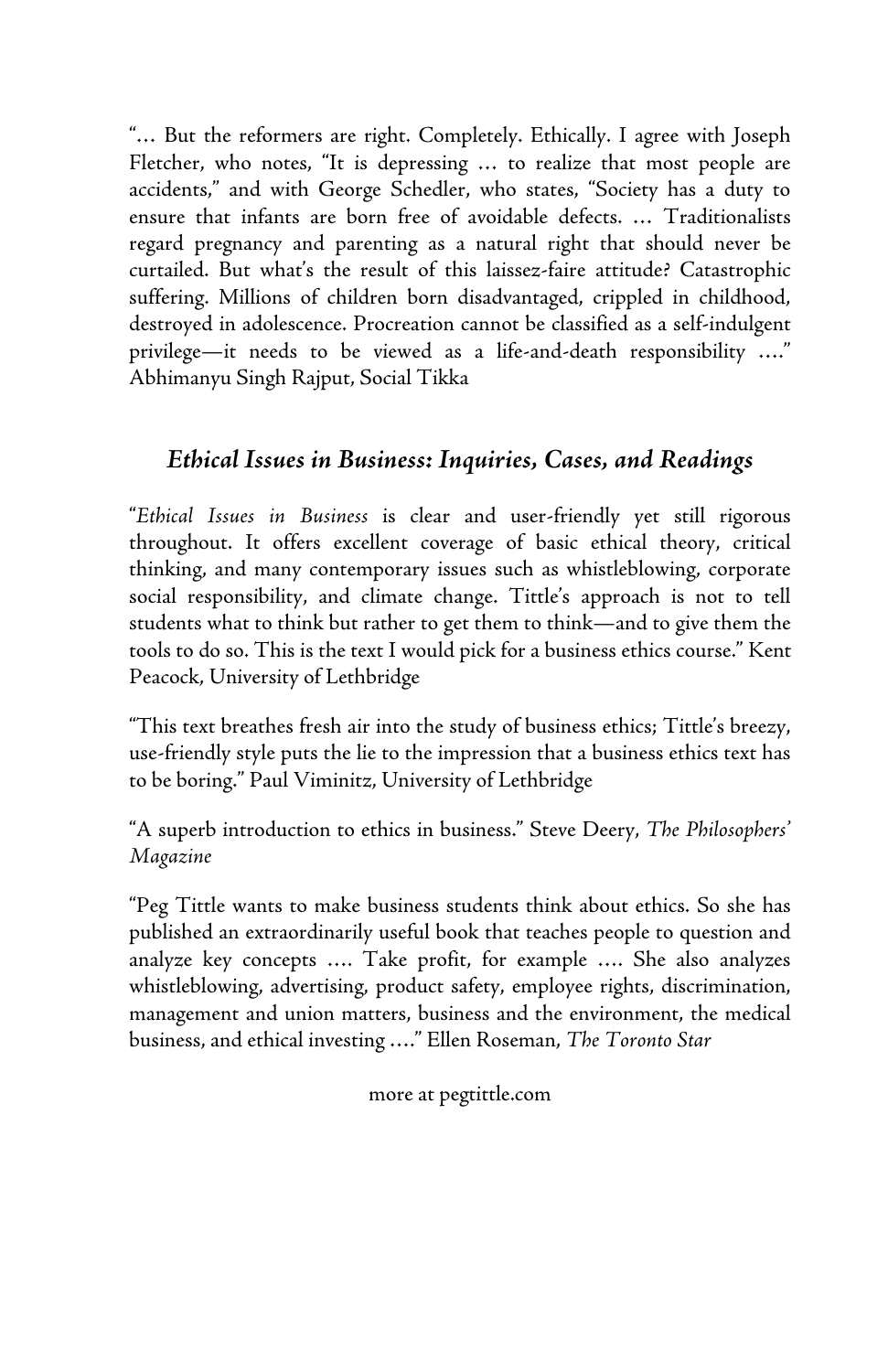### Also by Peg Tittle

#### **fiction**

*Fighting Words* (forthcoming) *Gender Fraud: a fiction Impact It Wasn't Enough Exile What Happened to Tom* 

#### **screenplays**

*Exile What Happened to Tom Foreseeable Aiding the Enemy Bang Bang* 

#### **stageplays**

*Impact What Happened to Tom Foreseeable Aiding the Enemy Bang Bang* 

#### **audioplays**

*Impact* 

#### **nonfiction**

*Just Think About It Sexist Shit that Pisses Me Off No End to the Shit that Pisses Me Off Still More Shit that Pisses Me Off More Shit that Pisses Me Off Shit that Pisses Me Off* 

*Critical Thinking: An Appeal to Reason What If? Collected Thought Experiments in Philosophy Should Parents be Licensed?* (editor) *Ethical Issues in Business: Inquiries, Cases, and Readings Philosophy: Questions and Theories* (contributing author)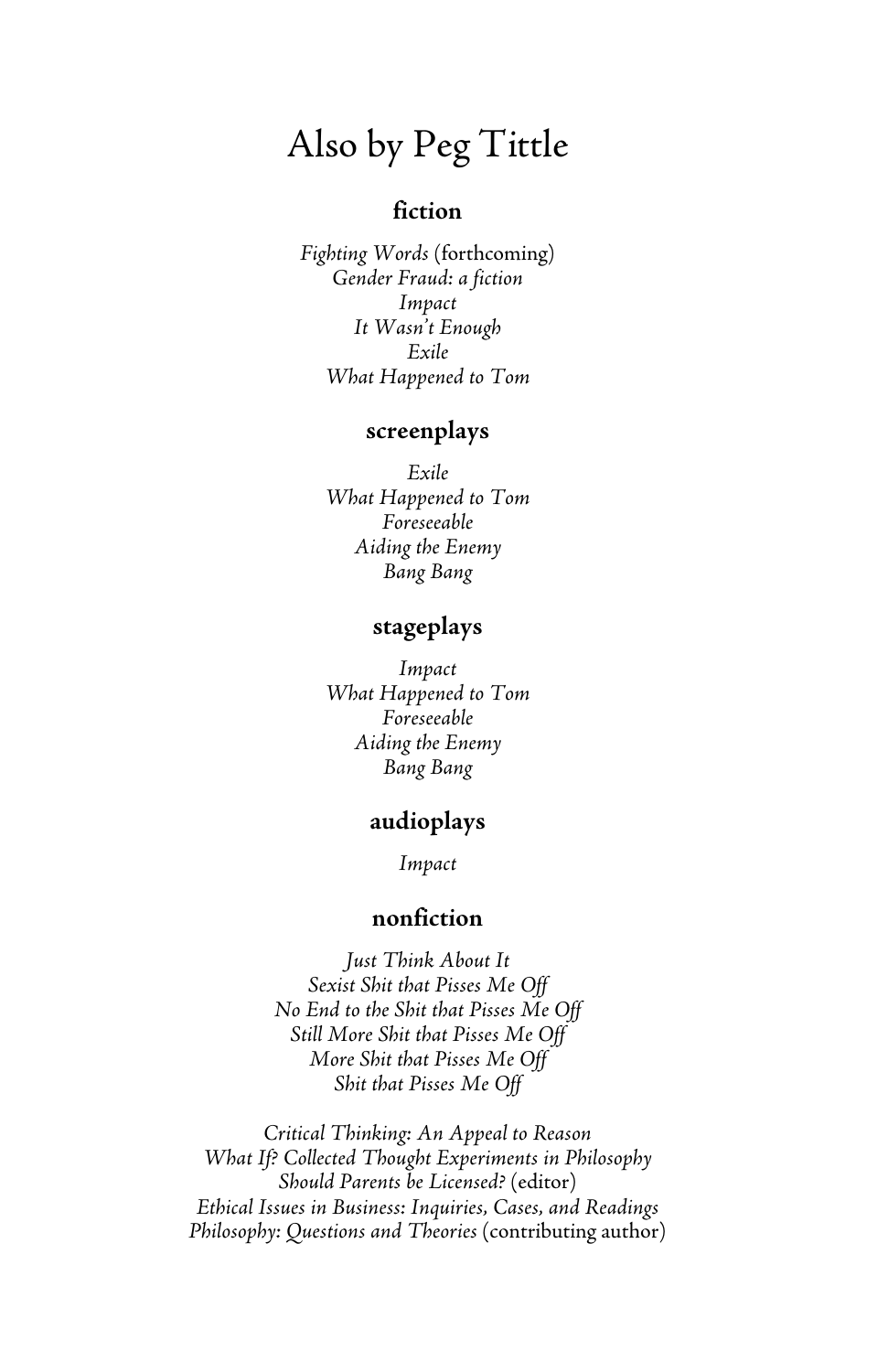

# Peg Tittle

Magenta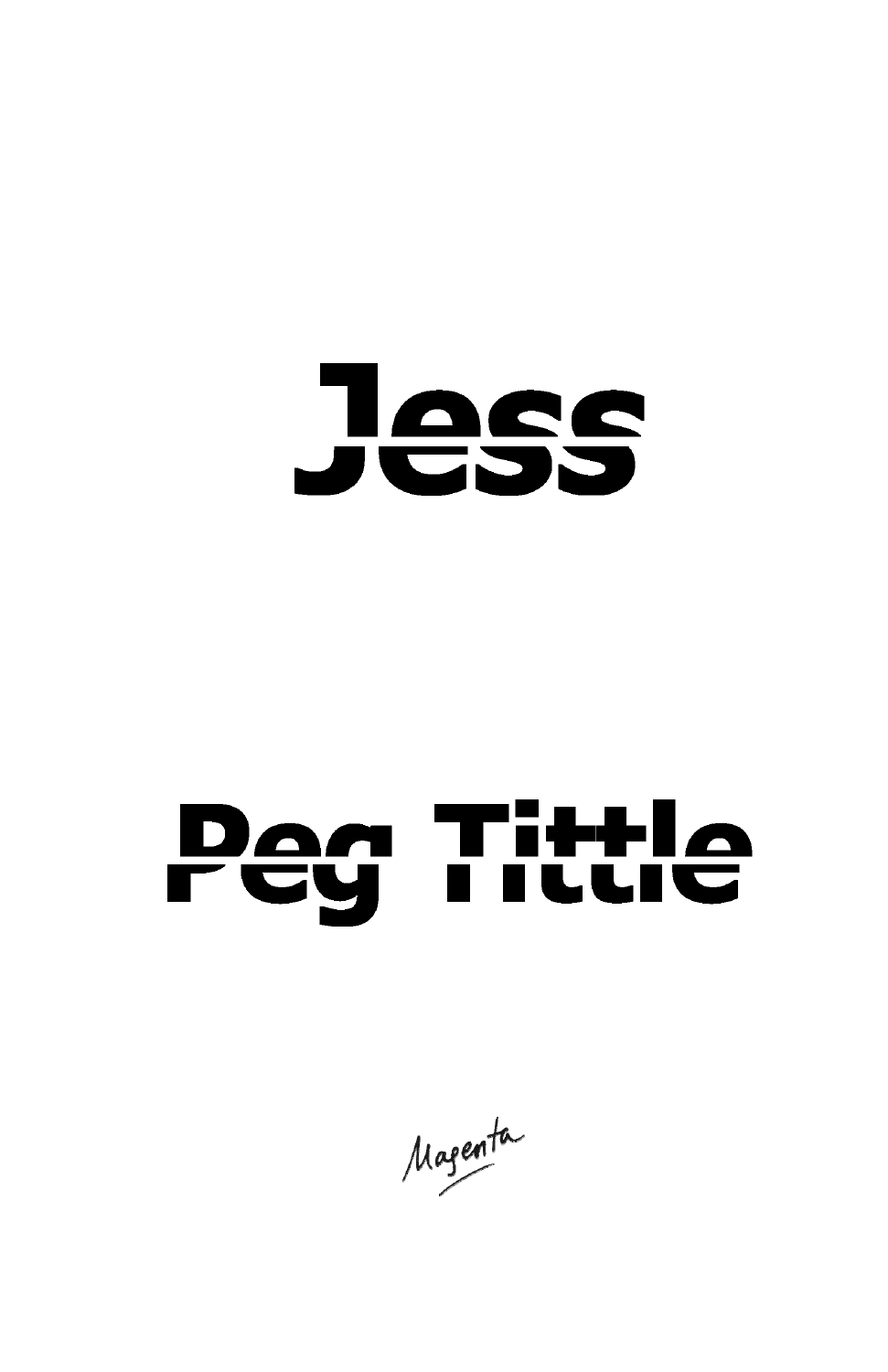Jess © 2022 by Peg Tittle

pegtittle.com

ISBN: 978-1-926891-95-8 (print) ISBN: 978-1-926891-96-5 (pdf) ISBN: 978-1-926891-97-2 (epub)

> Published by Magenta

Magenta

All rights reserved. Without limiting the rights under copyright reserved above, no part of this publication may be reproduced, stored in or introduced into a retrieval system, or transmitted, in any form, or by any means (electronic, mechanical, photocopying, recording, or otherwise) without the prior written permission of both the copyright owner and the above publisher of this book.

This is a work of fiction. Names, characters, places, brands, media, and incidents are either the product of the author's imagination or are used fictitiously. The author acknowledges the trademarked status and trademark owners of various products referenced in this work of fiction, which have been used without permission. The publication/use of these trademarks is not authorized, associated with, or sponsored by the trademark owners.

Cover design by Peg Tittle & Elizabeth Beeton Formatting and interior design by Elizabeth Beeton

#### **Library and Archives Canada Cataloguing in Publication**

Title: Jess / Peg Tittle. Names: Tittle, Peg, 1957- author. Identifiers: Canadiana (print) 20220200351 | Canadiana (ebook) 2022020036X | ISBN 9781926891958 (softcover) | ISBN 9781926891965 (PDF) | ISBN 9781926891972 (EPUB) Classification: LCC PS8639.I76 J47 2022 | DDC C813/.6—dc23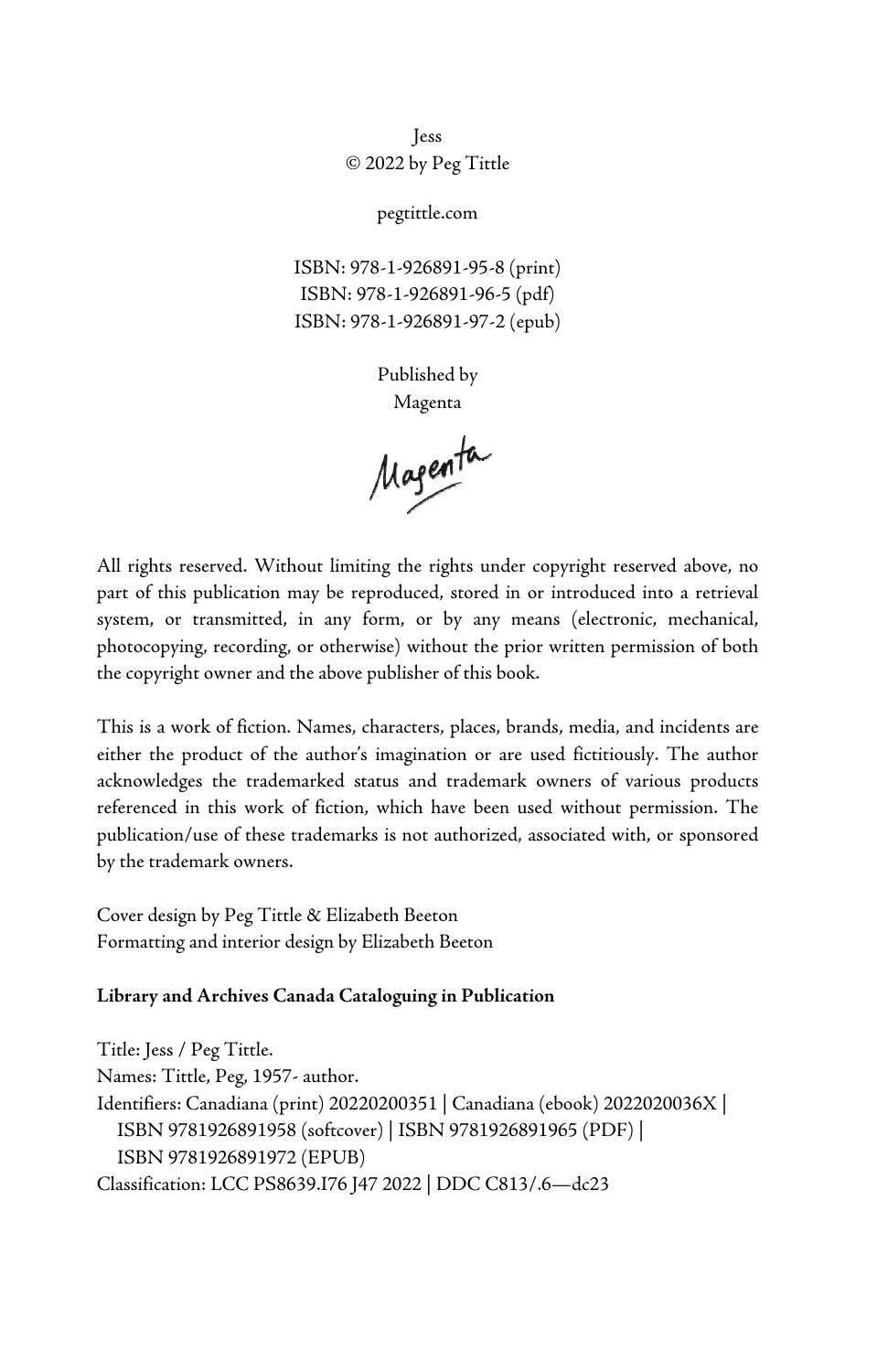"Here Comes the Bride", "Let Me Entertain You", and "I am Eve" are pieces by Chris Wind (see chriswind.com, *The Art of Juxtaposition*), which is one of my pseudonyms.

A more complete analysis of *13 Reasons Why* (titled "13 Reasons Why: The Elephant in the Room") appears on my blog (pegtittle.com) and in *Sexist Shit that Pisses Me Off* (2e).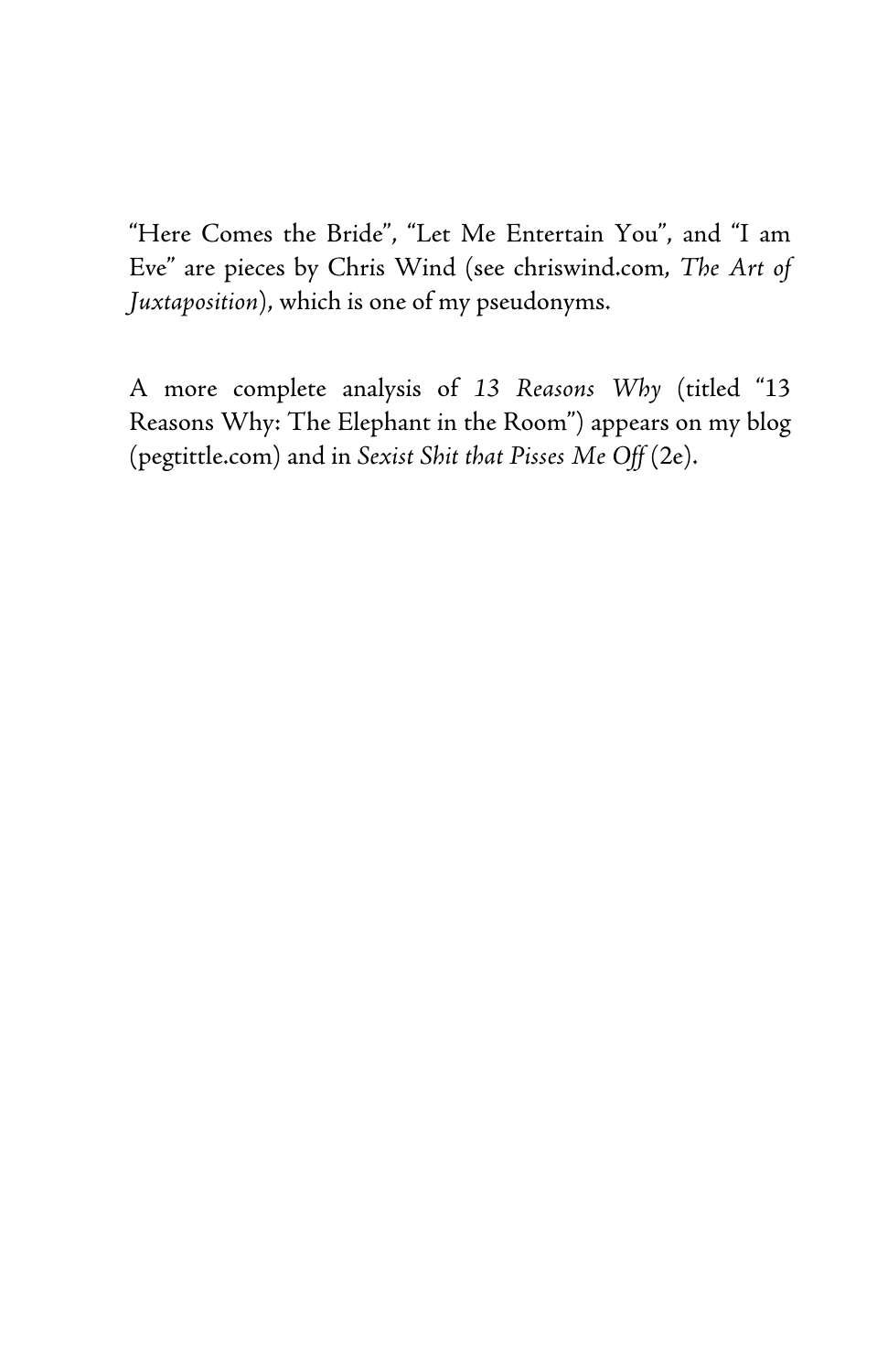There's a scene in *Tootsie* (1982) that is surely one of the most unacclaimed scenes of all time: Dustin Hoffman's character, Michael, as 'Dorothy', makes a suggestion on the set, and the director dismisses it out of hand. As I remember it, Hoffman's face—conveying surprise, confusion, indignation—shows perfectly Michael's reaction to the absence of (and, just maybe, awareness of) male privilege/advantage. The entire movie should've been about that. Just that.

It wasn't.

And so I wrote *Jess*.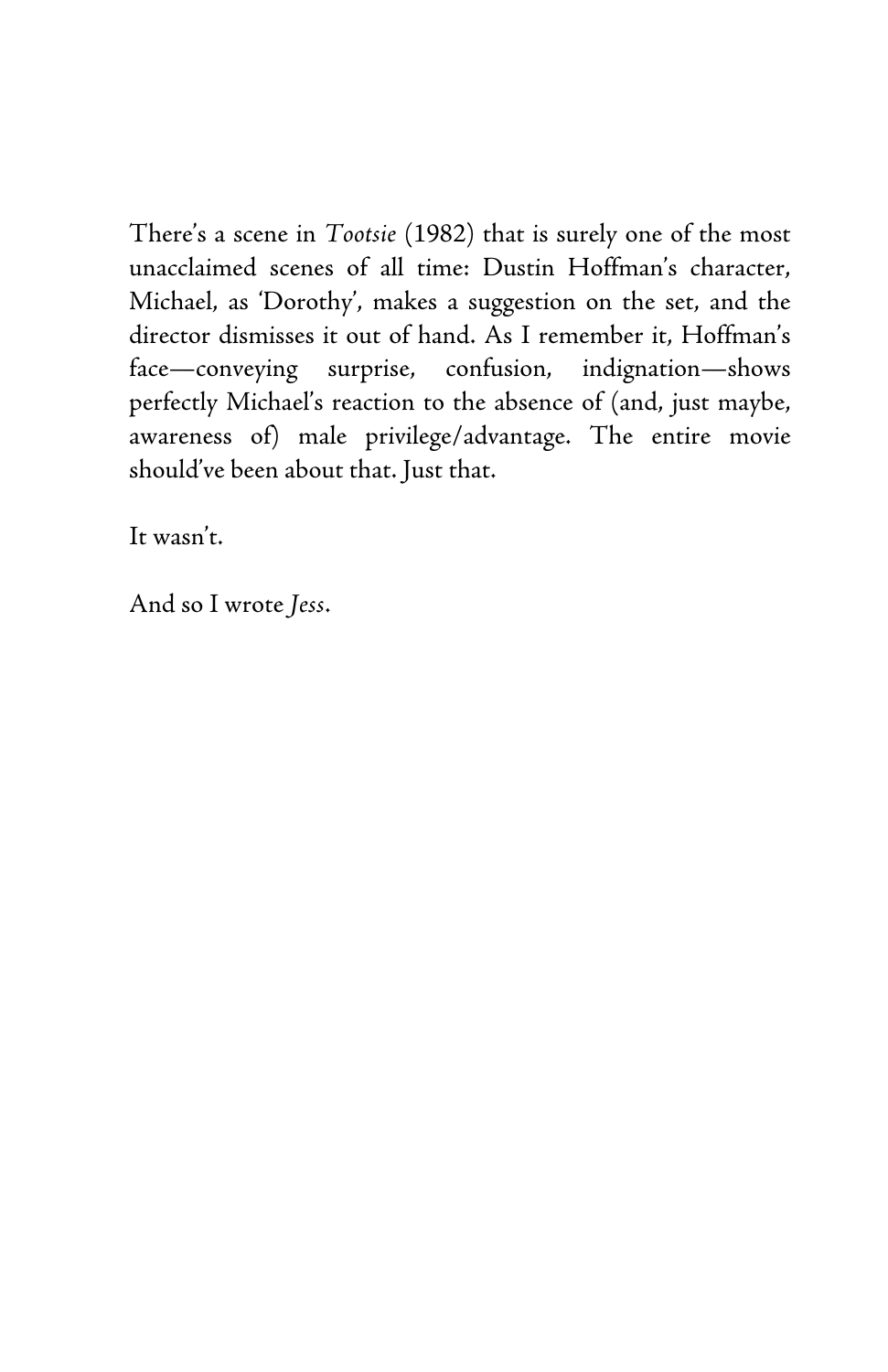## 1

e cried. He screamed. No one came running to attend to He cried. He screamed. No one<br>his needs, let alone his wants.

This isn't right, he thought. Improbable as that was for a newborn.

They just smiled at him and told him to *Shhh*.

They smiled at him a lot. More often. In fact, the mobile above his crib had happy faces. It used to have Lego bricks.

They also made eye contact more often. Spoke to him more often. Sang to him more often. In softer voices. It was nice.

Eventually, he smiled back.

But oh, was he handled! Being held, and cuddled, it made him feel … secure, it enabled him to relax in the world. But the gratuitous touching— Sometimes he just wanted to be left alone. Didn't matter. It was as if his body was considered communal property. Common property.

And he was fussed over to no end. "Such soft skin!"

"What lovely hair!"

No one told him how big he was.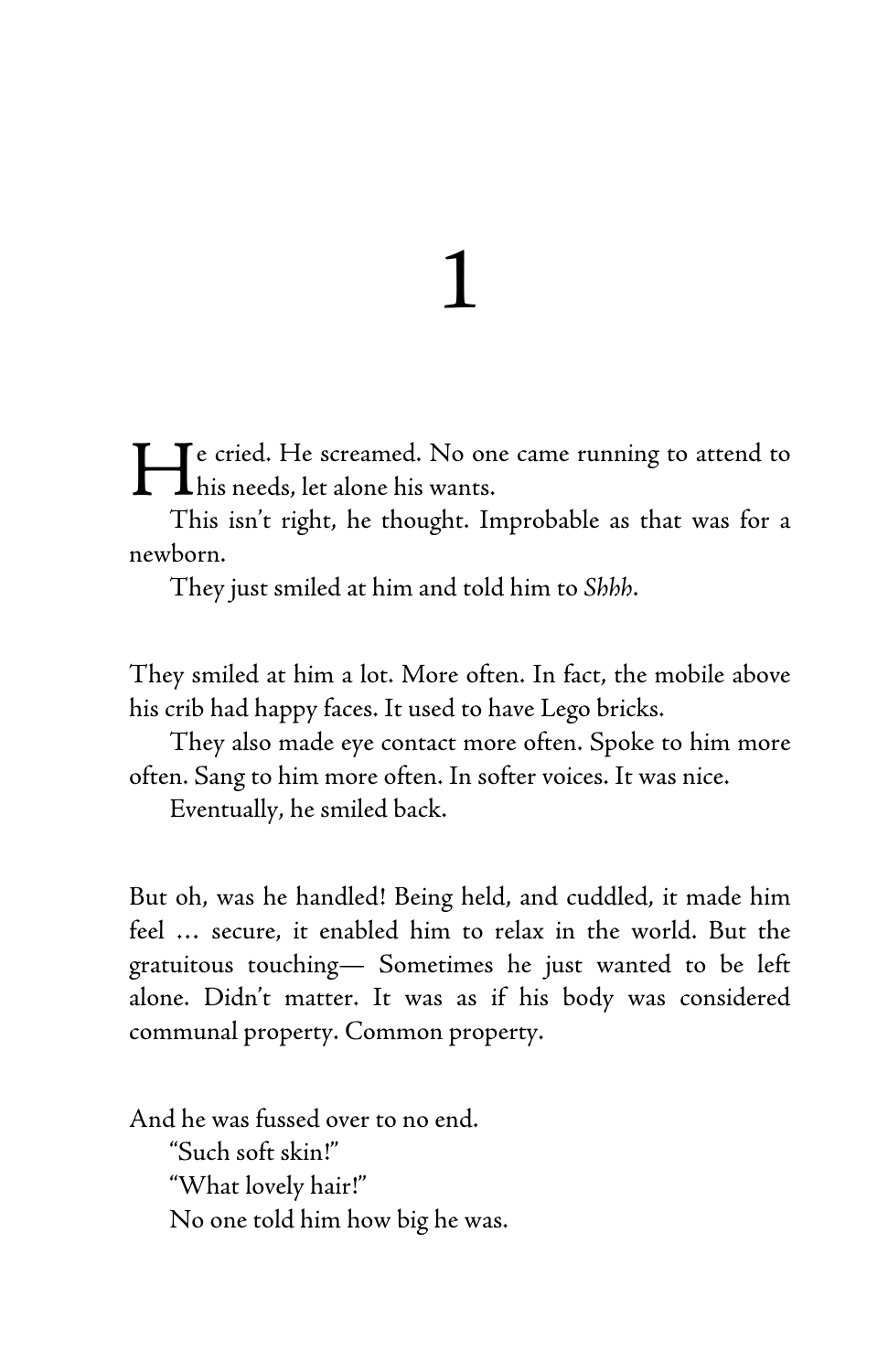Peg Tittle

No one told him how strong he was.

His mother put ribbons in his near-non-existent hair, which he pulled out angrily. She put him in frilly dresses, with too much … everything. She got so upset when he spilled something on them. But what did she expect? And at the beach, he had to wear a top that kept riding up his chest or slipping down over his shoulders, pinning his arms to his side—what was that all about?

They all praised his first steps, but then wouldn't let him go very far. "Honeybun, no, you'll hurt yourself!" It was infuriating. Why did they call him a toddler if they didn't let him toddle about?

Suffice to say, it wasn't like *before*.

• • •

When he was two, his baby brother was born. He'd watched his father, and then his mother, turn the spare room into the baby's room, but he didn't understand why they'd done that.

"Baby here!" The crib would fit in the room he and Sarah shared.

"Oh, honeybun, Kyle's a boy! He needs to have his *own*  room!"

At two, he could tell boys from girls. He just didn't assign any importance to the distinction. Though certainly, on some level, he understood there *was* something important about that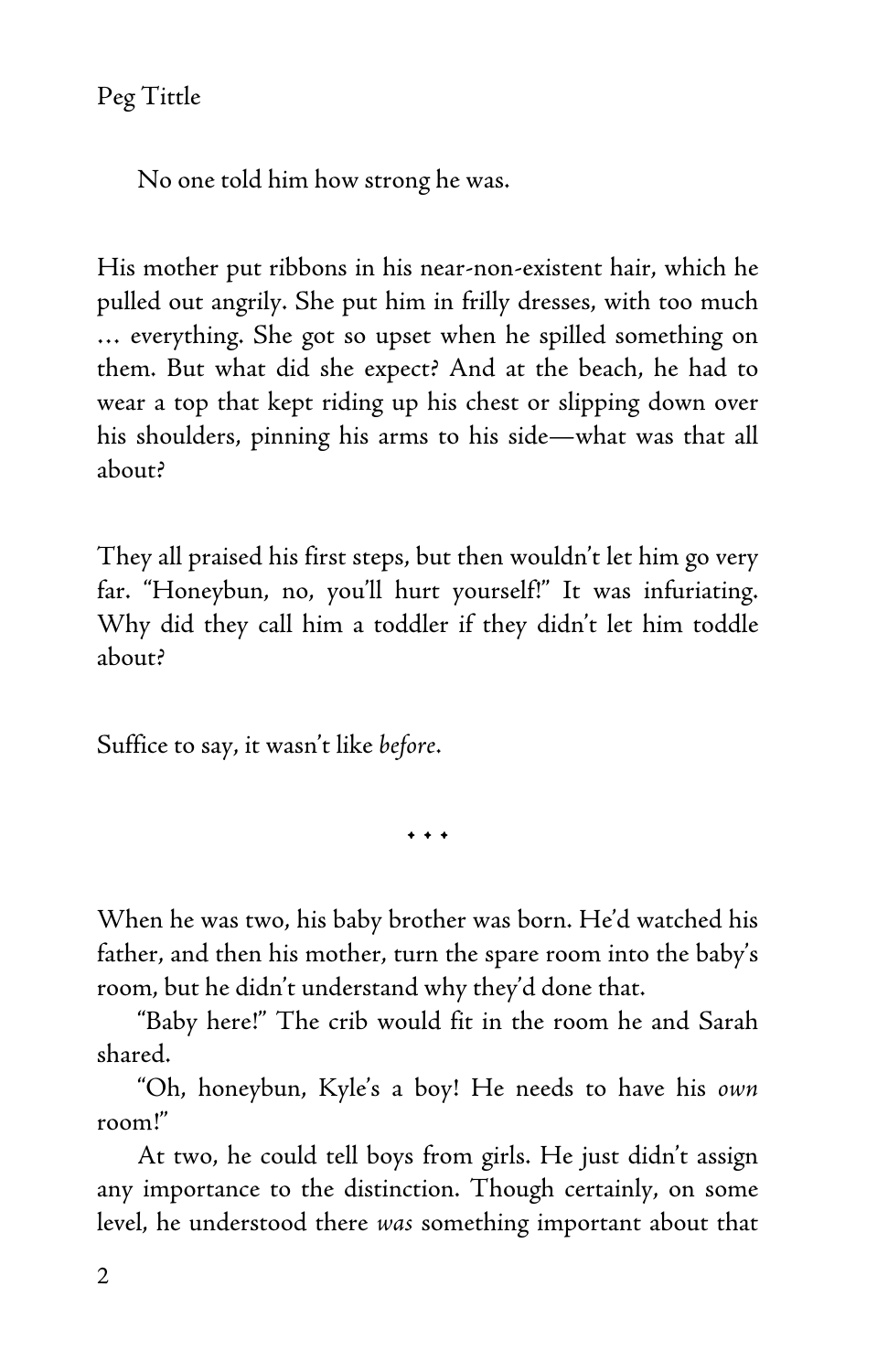distinction. After all, Kyle's room was blue and green; the room he shared with Sarah was pink and yellow. Kyle's room had spaceships on the wall; their room had princesses.

One evening when Jess said goodnight to his new baby brother, he tucked one of his dolls into the crib beside him, taking out the stuffed alligator to make room.

His mom objected, reaching into the crib. "Jessica, honeybun, Kyle doesn't like dolls!"

How did she know?

Then his mom took the stuffed alligator out of his dangling hand. Until then, he'd never had any toys taken away from him. Until then, the only toys in the house were girl toys.

His face scrunched up. He was going to cry. No, he wasn't. He wasn't! He did. It was okay to cry now. It felt good.

Every night, his mom read a story to him and Sarah. Now they had to wait until she'd read a story to Kyle first.

He didn't know the stories were different.

As Kyle grew older, there were other differences. Other changes.

Whenever Jess had trouble with something, his mom was quick to help him. Kyle was left, was allowed, to struggle.

At snack time, Kyle was often given a second cookie. "Me too," Jess said, reaching out for the cookie jar. "Oh honeybun, no, you have to watch your weight!"

On Saturdays, his mom took them to the park to play. Kyle wasn't reprimanded when he got dirty, but Jess was. But how could you play outside and *not* get dirty? Maybe that's why Sarah just stood there. Is that what girls did?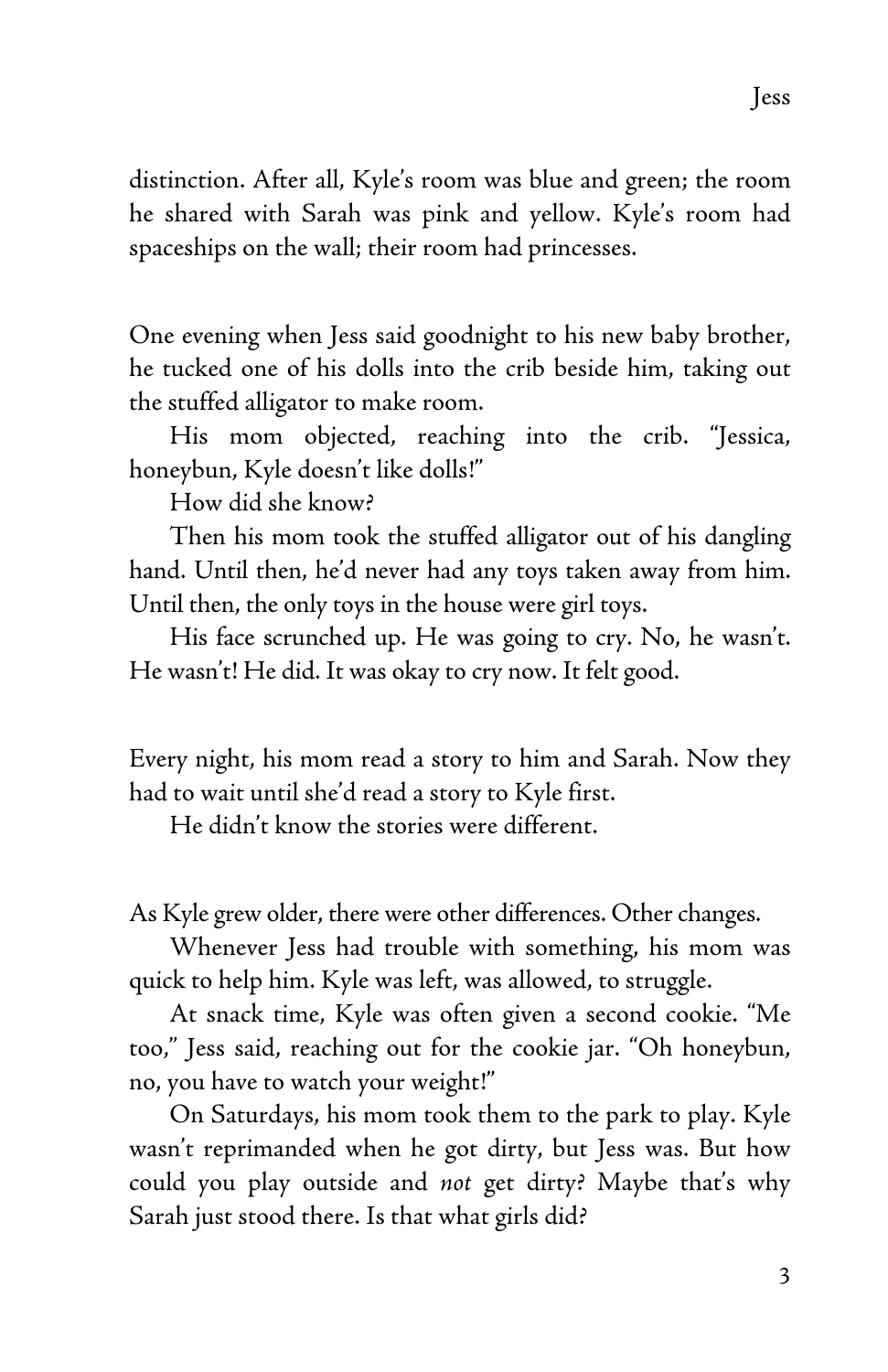#### Peg Tittle

One day, Kyle grabbed the dump truck Jess was playing with. To his horror, he let go. Before, he'd hang onto it. Or grab it back. Maybe even hit Kyle over the head with it. What was wrong with him?

Despite Kyle's aggressive behaviour, Jess wanted to play with him. At least, he wanted to play with Kyle as often as he wanted to play with Sarah. Kyle liked to play monster. Sarah liked to play dress-up.

He and Sarah got to do more stuff with his mom. He especially liked when they made brownies. The two of them took turns licking the big spoon after the batter was mixed.

Kyle, on the other hand, got to do more stuff with his dad. His father hadn't paid much attention to Jess even *before* Kyle was born. Now, it was like he was invisible.

And whatever they did, wherever they went, he kept being lumped together with Sarah—they were 'the girls'—even though he had more in common with Kyle. Actually, no, he didn't have more in common with Kyle. At least, not now. A lifetime ago, maybe.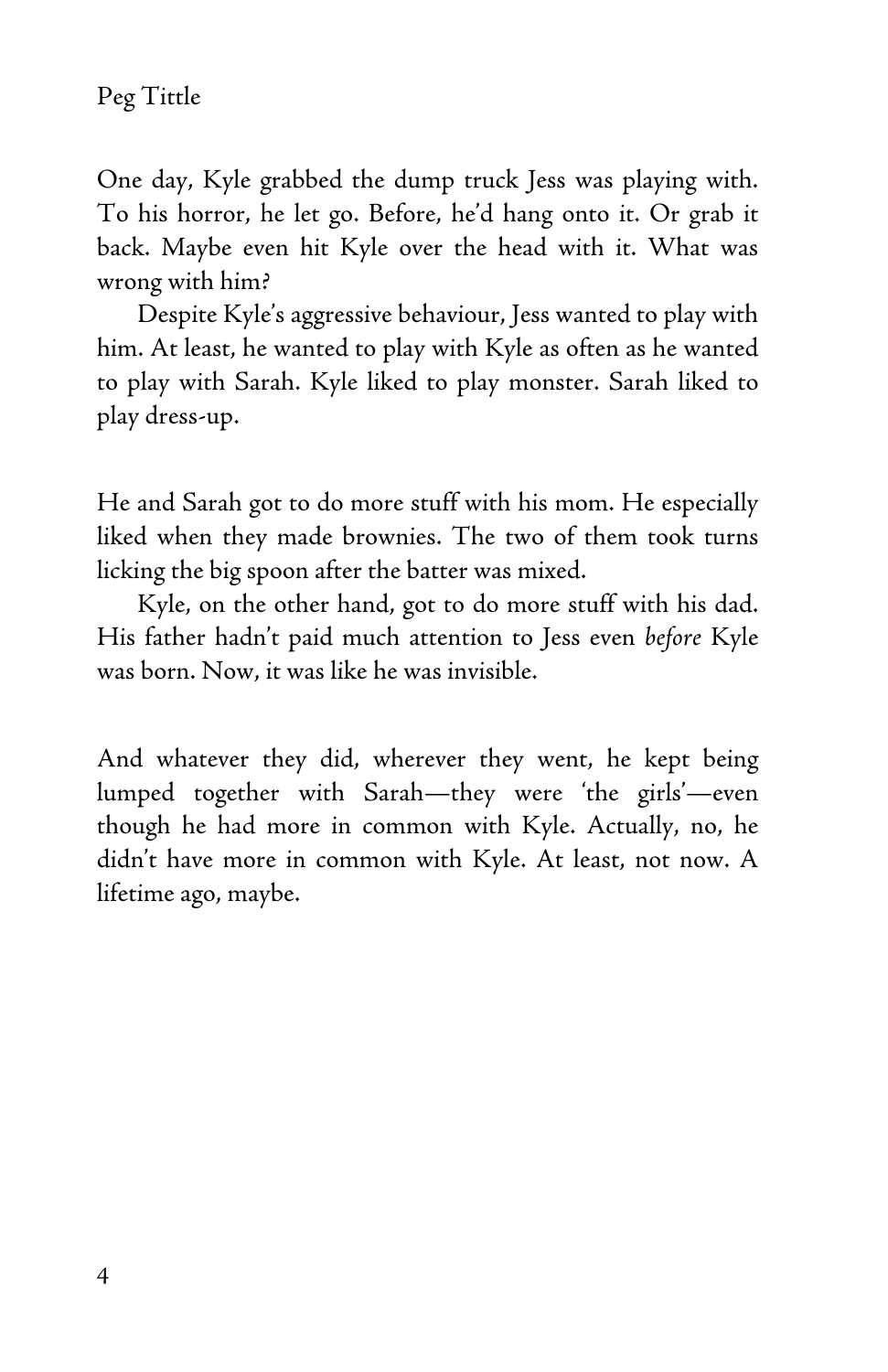### 2

hings got worse once he started school. He kept Things got worse once he started school. He kept<br>remembering stuff that seemed a bit ... off. Not that he could put it in those words. Or in any words, actually. He just knew he was doing it all wrong.

He chose the wrong toys at play time. When they went to the library, he signed out the wrong books. He joined the wrong games at recess. When they lined up to go back into the school, he kept standing in the wrong line.

He didn't understand why it all mattered so much.

And he didn't understand Mikey. Mikey was a big boy with a crewcut. He was loud. And pushy. And he kept poking him. He poked him when they happened to be in the same play group or the same quiet time group. He poked him on his way to the blackboard. And again on his way back. He poked him when they were standing in line to get their jackets for recess.

"Stop it!" Jess would say. Again and again.

Mikey just laughed.

"I *mean* it! *Stop* it!"

Sometimes it was a really hard poke, almost a punch, but sometimes he simply touched him. Not a poke, just a touch. Here and there—

One day, Jess hit him. To make him stop.

"Young lady, you're coming with me right now!" The teacher's aide grabbed Jess and hauled him out of the class.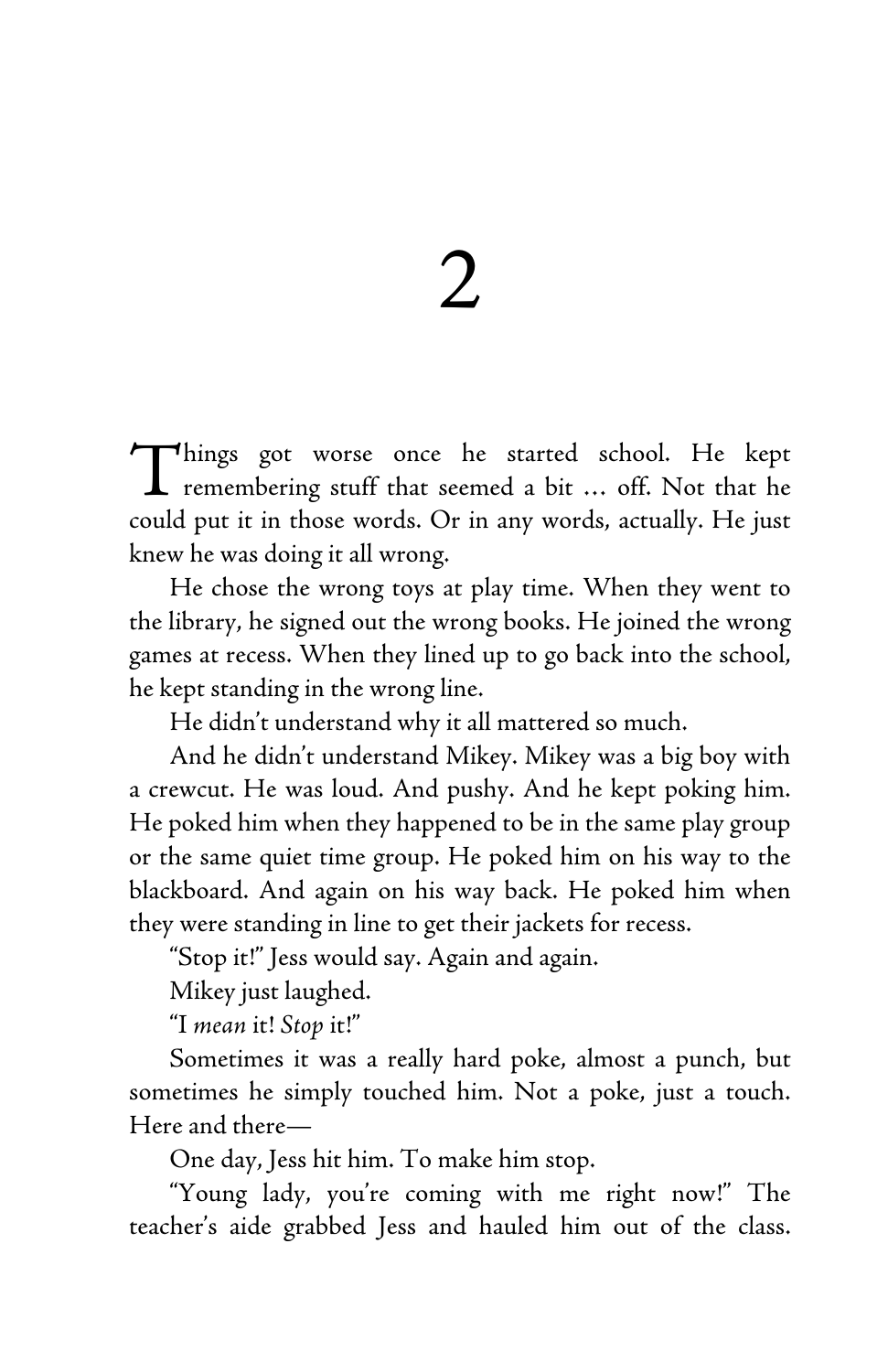Straight to the Principal's office. He'd never been to the Principal's office before. He was a good girl.

Mr. Woodrow listened to Ms. Ellison's account, nodding. Then he sent her back to the classroom, but told Jess to sit in one of the chairs outside his office. "You wait right there, Jessica," he said sternly. "I'm going to have to call your parents."

His mother would be busy. She was always busy. She had to work during the day, and then at night she always had stuff to do. And his father, he wouldn't come. To school?

But, much to his surprise, both of his parents showed up. Within the hour.

"I'm sorry, Mr. and Mrs. Everett, but we have a zero tolerance rule about hitting."

"But Jessica doesn't— Jessie, honeybun, did you *hit* Michael?"

He nodded.

"*Why?"* 

"He kept poking me. I told him to stop. But he wouldn't."

"Oh sweetheart, just ignore him. He'll eventually stop."

No, he wouldn't. He *knew* he wouldn't. Boys don't stop. They don't have to.

"Did he *hurt* you?"

"No, but he kept touching me. I don't want him to do that." Isn't that enough? Why isn't that enough?

He was punished. Told he couldn't come to school for two whole days. And his mother was very angry about that, because she had to give her shifts to someone else. She grabbed his hand roughly as they walked out to the car.

"You know, honey," his father glanced in the rear view mirror and grinned, "he's just doing that that because he likes you."

Boys *hit* you when they like you?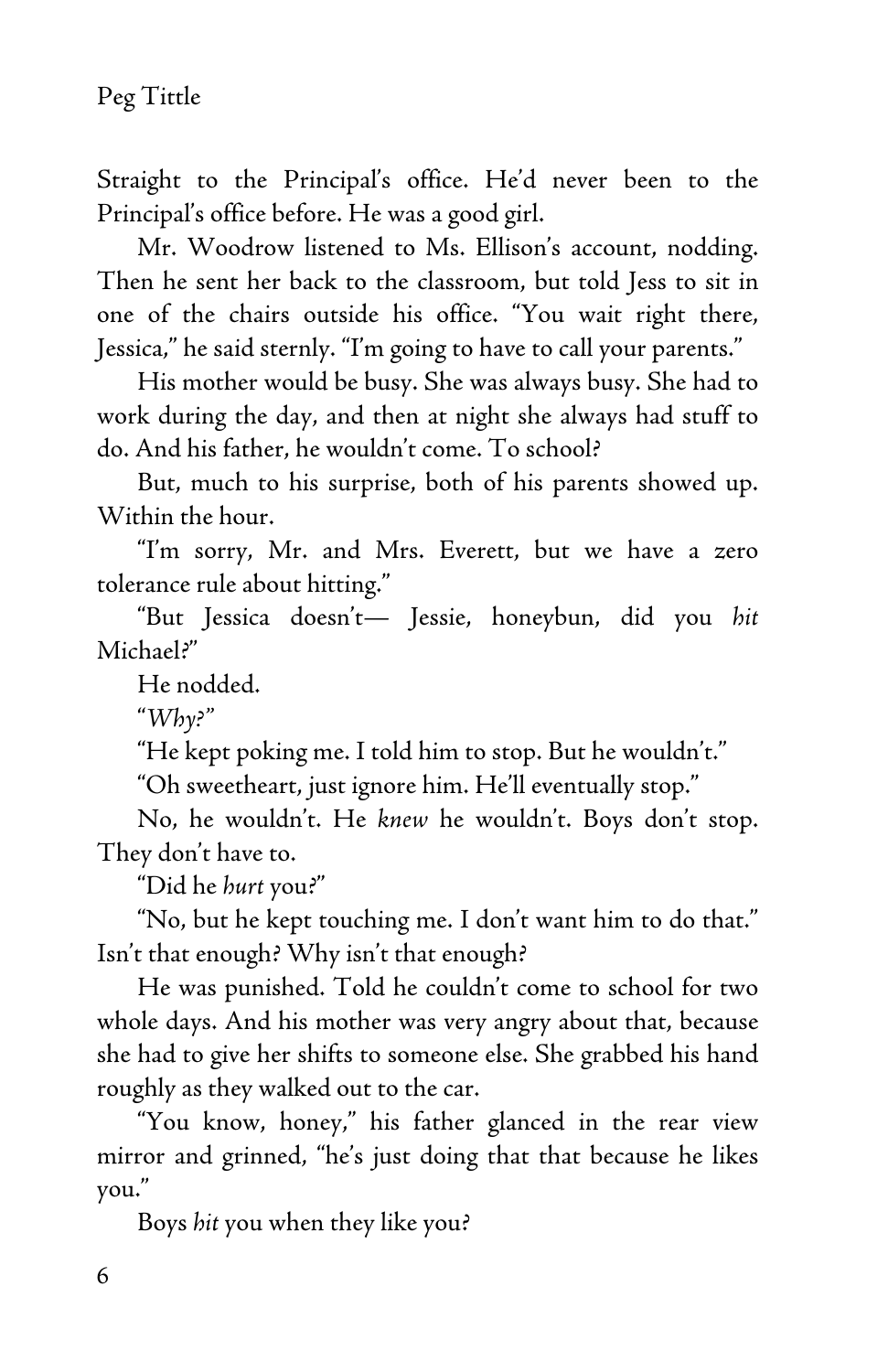Things were a little better in grade two.

Sometimes he played with the boys. He liked running around, exploring, doing stuff. But they were always shouting. And pushing and shoving. So sometimes he played with the girls. Except when they wanted to play princess.

But still …

When they lined up to get something, he saw the boys butt in ahead of him. So he did the same.

"No, Jessica, you have to wait your turn," the teacher said. Again and again. But he was tired of waiting for his turn. It never seemed to come. Now.

And whenever he drifted off on his own, the teacher called out to come back to the group.

At home, he got to read more; he wasn't always told to go out and play, to *do* something. So every week, he went to the school library to choose a few books to take home.

One day, Petey stomped over and grabbed at the book he'd just taken off the shelf. He held on.

"Now, Jessica, don't be selfish," the librarian chided as she walked over to them. "You have to learn how to share."

And cooperate. Girls were expected to cooperate. Always.

"That wasn't very nice," his teachers would sometimes disapprove.

He didn't recall it being so important before. To be nice. To be good.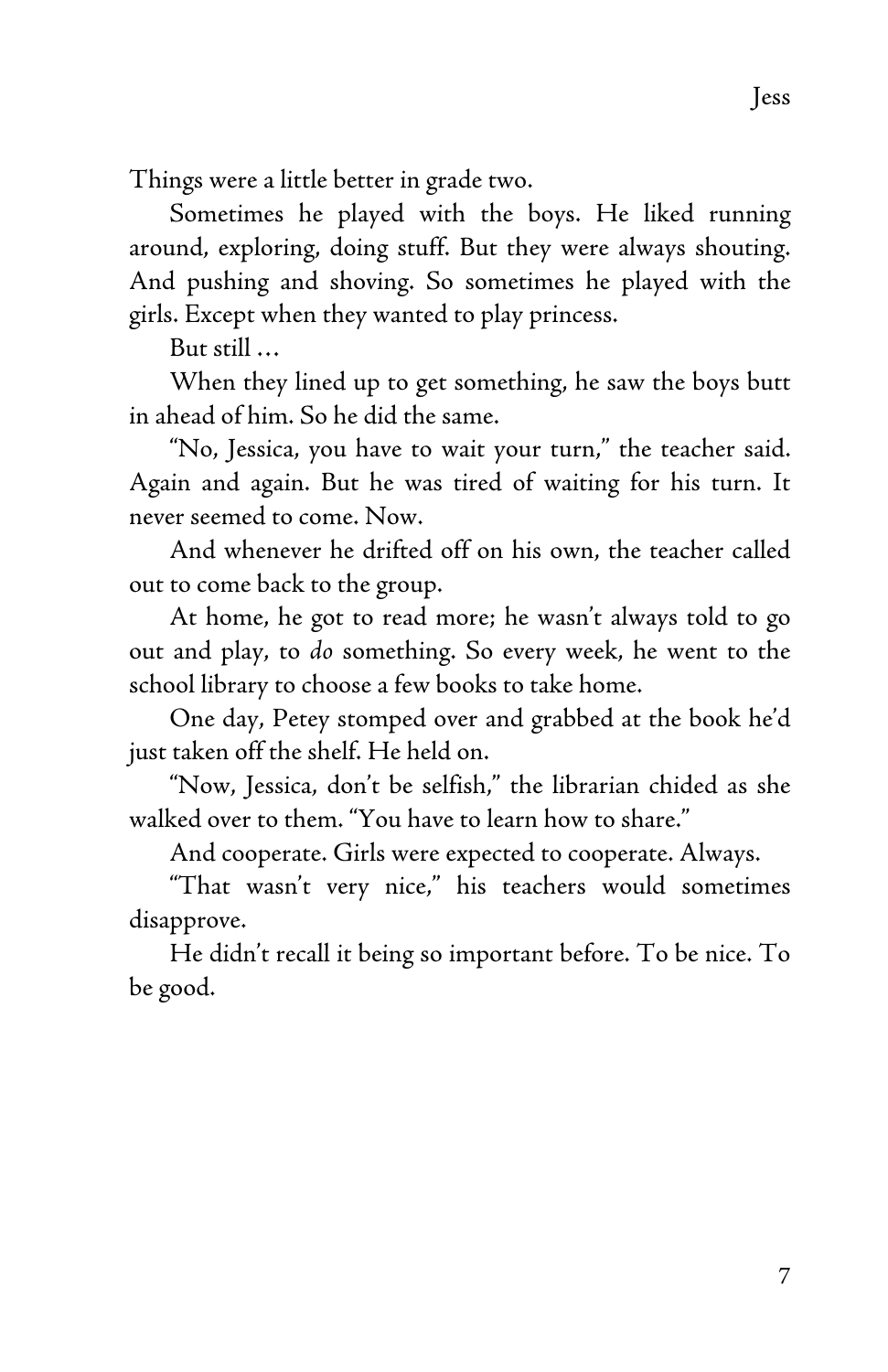One day, Jess had trouble putting the cover on a scrapbook. It had clips he hadn't seen before.

"Like this!" A boy took the book from him and put the cover on. "The teacher *showed* us!"

But the teacher hadn't. She hadn't shown the girls. She'd just told them to put the covers on and left it at that.

Another day when the class was on a field trip that involved walking to the local museum, they all had to wait and wait while a bunch of cars left a parking lot before they could cross and continue. Eventually, Jess screamed. Yelled.

"Inside voices," the teacher reprimanded. Even though they were outside.

"And it's okay," she soothed. "You're safe here on the sidewalk."

"I'm not afraid!" Jess retorted. "I'm angry! Why don't any of the cars just stop to let us cross?"

Another time, "Calm down," the teacher said, smiling.

She said that a lot to the girls. When they got angry.

And "If you can't say anything nice, you shouldn't say anything at all." Jess had said that the play the other students wanted to present that year was stupid. But it was! Even Andrew thought so!

On yet another day, "Jessica, would you please help Tony with this arithmetic?"

"No."

"Excuse me?" The teacher was horrified.

"I don't want to."

"But— Well—" She was so disconcerted, she almost stuttered. "That doesn't matter," she finally said.

When he was invited to Brittany's birthday party, his mom took him to a huge toy store to buy a birthday gift. As soon as they entered, she steered him to the girls' side. Jess wandered up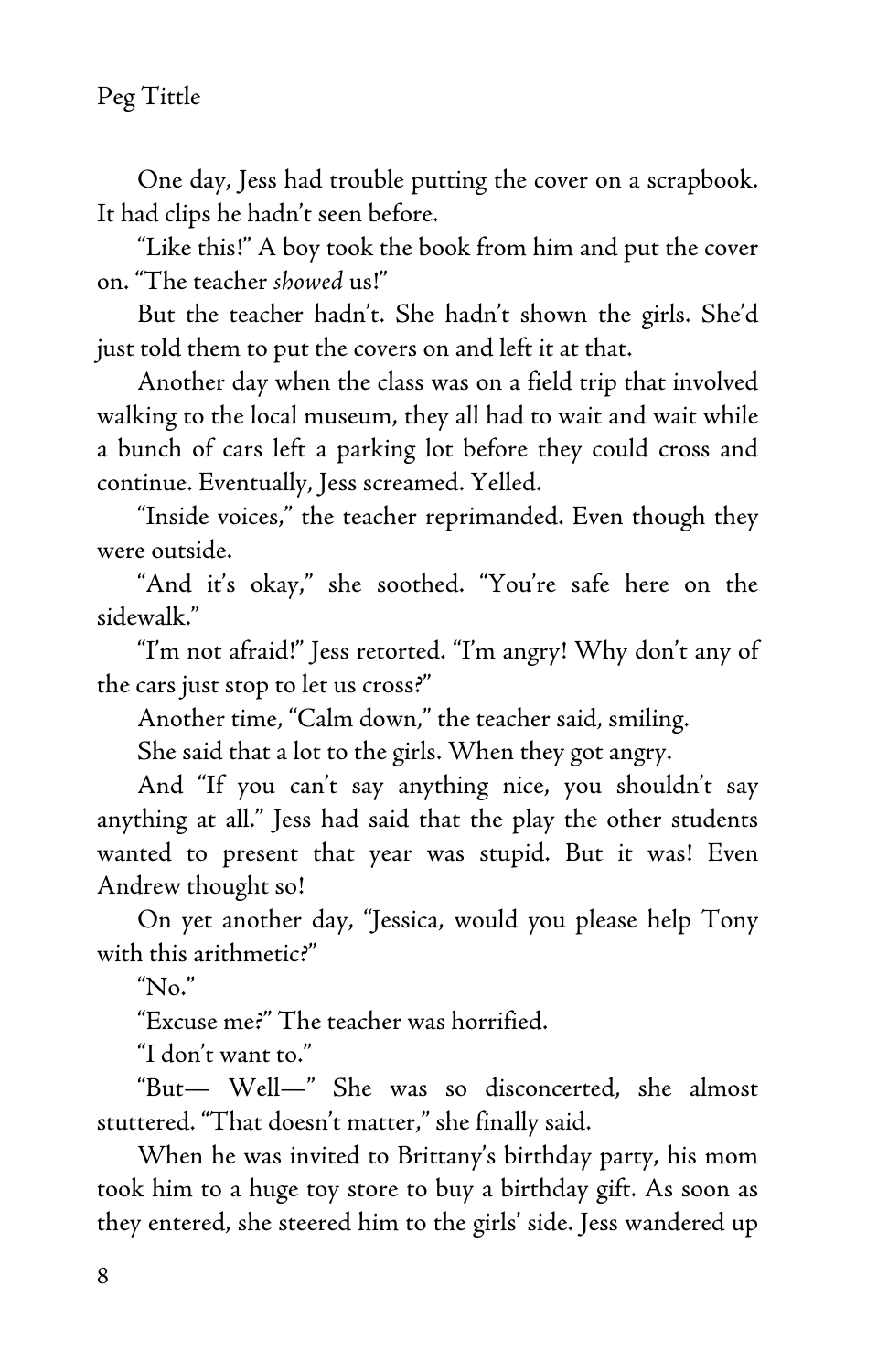and down the aisles, inundated with pretty and pink. He

Jess

wouldn't want to play with any of what he saw. Would Brittany? Probably. She participated in all the Little Miss Beauty Pageants. During show-and-tell, she'd brought lots of pictures and two of her costumes: the evening-gown-and-heels and the bathing-suit-and-heels. She wore her tiara at recess.

His mother picked out something. Something pretty and pink and princessey. "Jessica, honey, how about this?"

"Okay."

Jess wanted to explore the other side of the store. Not for the guns or the monster ninjas. He actually didn't like playing with guns. Or monster ninjas. But he thought there might be something there that was more … interesting. More … challenging. He couldn't quite put his finger on it because he couldn't quite remember the chemistry set he'd loved when—

His mother reached out and steered him toward the checkout.

Then one day in grade three, the teacher read a new book out loud during quiet time. It was about a girl who liked to play with firetrucks, not dolls, a girl who would rather climb trees than play dress-up … Jess *loved* the book. It was titled *But I'm NOT a Girl!*

The following week, the class had a guest speaker, a pretty young woman in a nice outfit. She looked like she came out of one of the magazines Sarah was always looking at. Ms. Gerson introduced her, then seated her in the special Speaking Chair in front of her desk. The pretty woman smiled at all the children.

"Girls, who doesn't *feel* like a girl?" Such an interesting question. Jess raised his hand.

"Boys, who doesn't *feel* like a boy?" Two little boys raised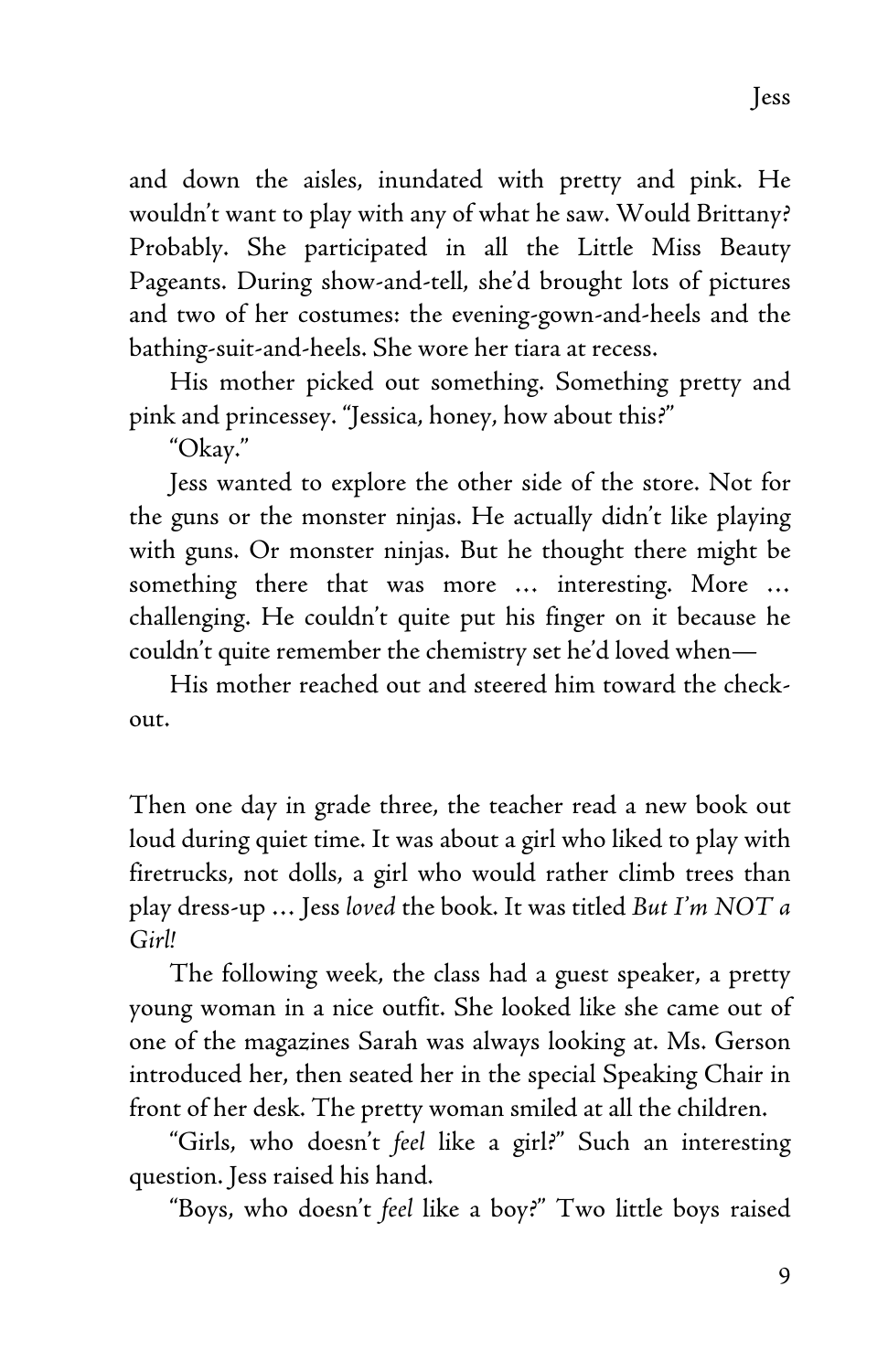their hands. Jess raised his hand again, but when the teacher smiled and shook her head, he lowered it.

"You know what? That's okay!" the pretty woman smiled. "Sometimes we're born into the wrong body. We feel like a boy on the inside, but on the outside we look like a girl! Isn't that silly? Or we feel like a girl on the inside, but on the outside we look like a boy!"

Ms. Gerson smiled her endorsement.

"Sometimes things get mixed up," the young woman continued. "Isn't that right? Don't you sometimes put your right shoe on your left foot?"

Many of the children giggled.

"See?" the woman smiled. "It's just like that."

The woman talked for a bit longer, and then they had milk and cookies. They always had milk and cookies when they had a guest.

When Jess went home that afternoon, he told his mother that he was all mixed up.

"What do you mean, honeybun?"

He explained.

"Oh, no, sweetheart, you'll grow up to be a pretty girl, you just wait and see."

His mother thought it was just a phase.

In grade four, his teacher called his parents to ask if they could come for a meeting.

"What is this concerning?" his mother asked as she sat in one of the three chairs arranged in front of the Principal's desk. Jess sat in the chair beside her, and his father took the remaining chair. After moving it a bit. Away. As if he needed more space. Or distance. From.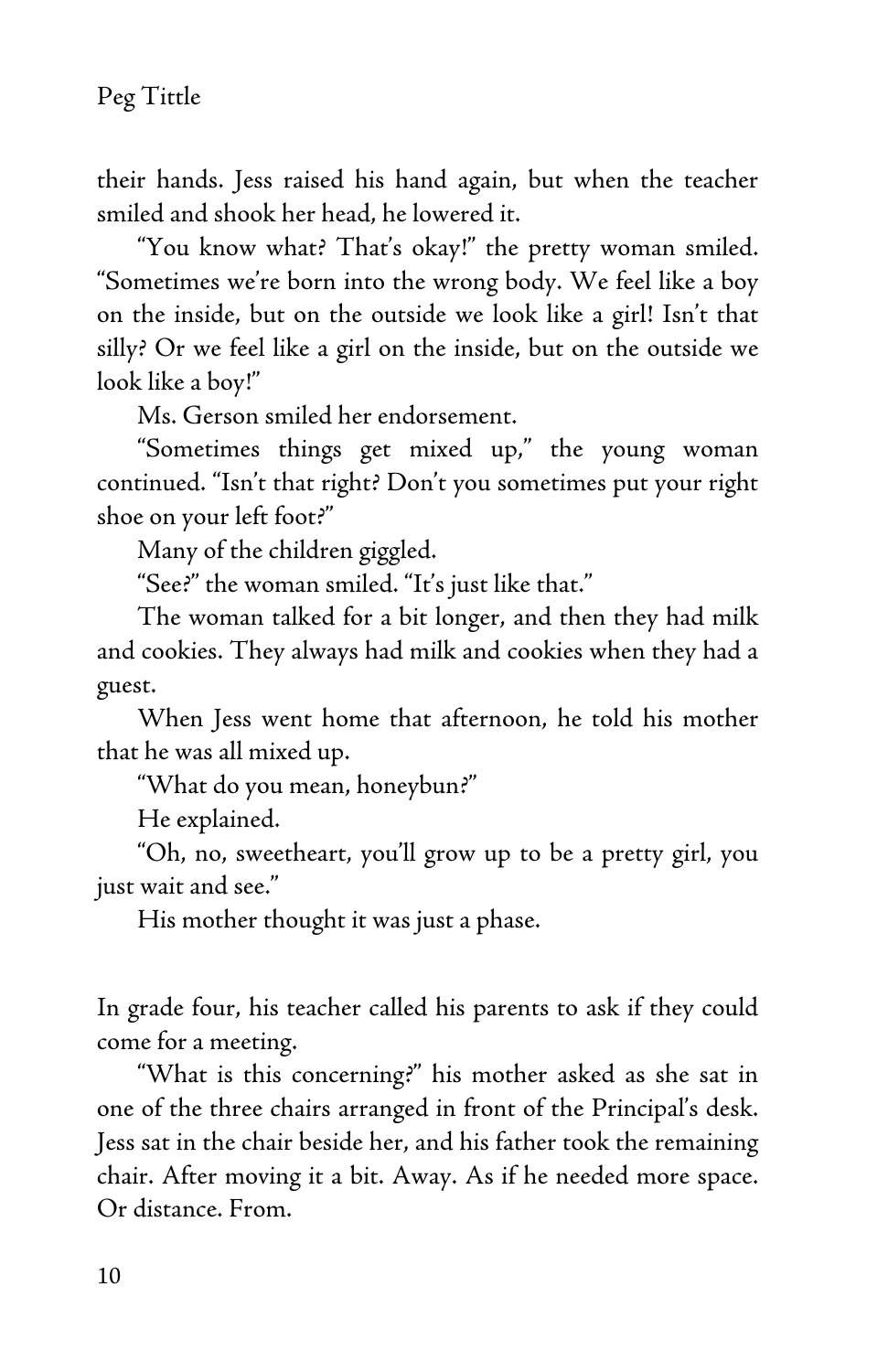Jess

His teacher, Ms. Matthews, was on the other side, seated beside the Principal.

"Jessica's grades are good, aren't they?" His mother glanced at Jess, then glanced back at the teacher.

"Yes, Jessica's grades are fine," Ms. Matthews smiled. "We're concerned about her gender socialization."

"Her what?" Jess' father spoke up.

Mr. Woodrow turned to her father. "We think your daughter could benefit from meeting with a counsellor a few times. We've prepared a list of therapists for you to consider," he slid a sheet of paper across the desk, "though I'm sure you'll find all of them to be—"

"You want us to send her to a shrink?" Jess' father was angry. "There's nothing wrong with our daughter!"

"But Todd," Jess' mother said to him in a calming voice, putting her hand on his arm, as if it were her job to control his outbursts, "you know she always wants to do boy things. She's been like that since she was little, you *know* that!" And it had been starting to worry her.

"Well, maybe that's because boy things are more fun!" He laughed.

"Yes," Ms. Matthews said gently, "but we have to ask why Jessica *considers* them to be more fun."

The conversation continued for a few more minutes, then Mr. Woodrow stood up, indicating that they had taken enough of his time. Jess' mother took the list, and the three of them went out to the car.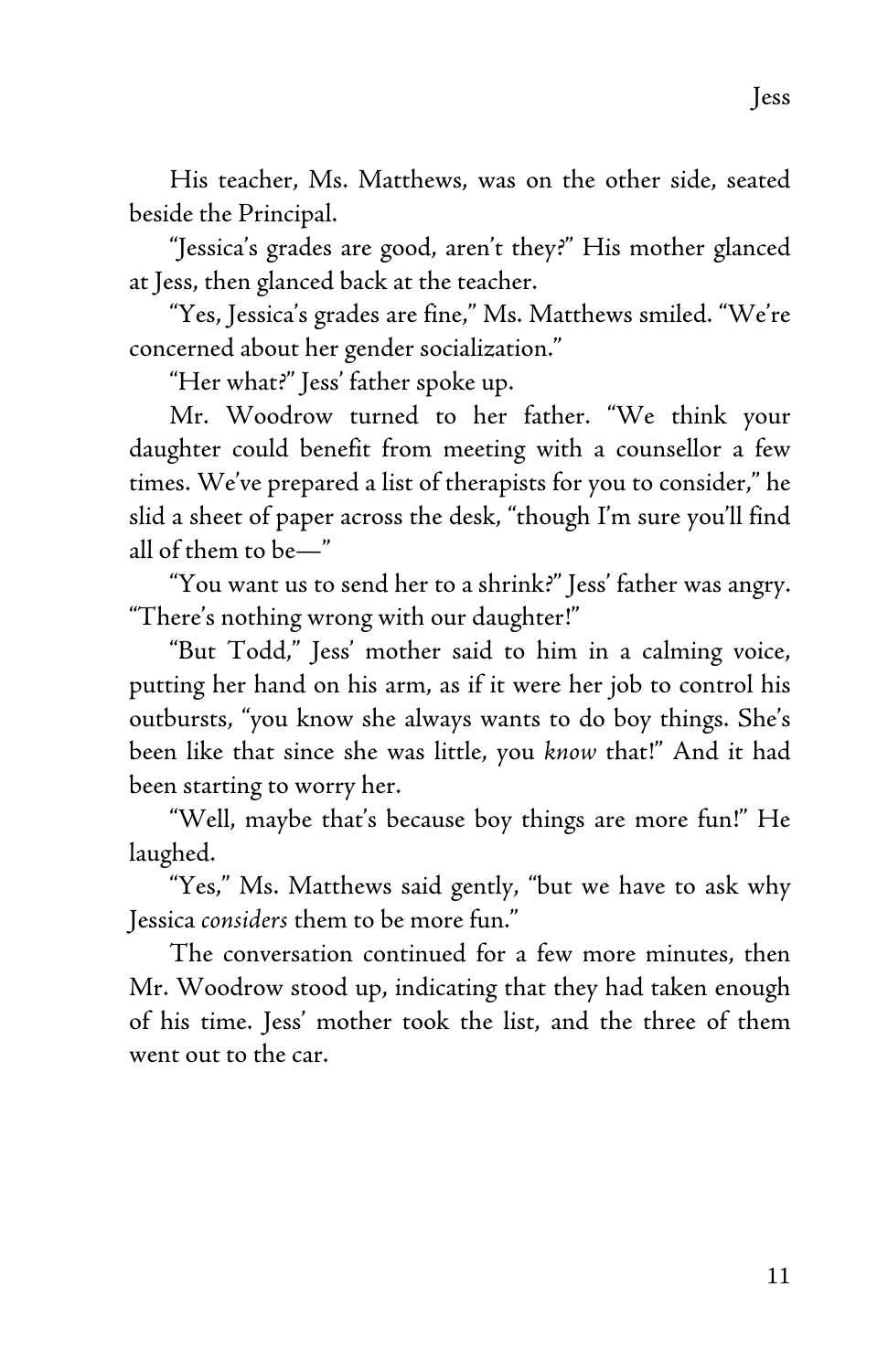"She's just a tomboy," Jess' father said as he started the car. "She'll grow out of it, you'll see." He looked in the rear view mirror and winked at his daughter. "Just as soon as she discovers boys!"

The following year, the school implemented a dress code which stated that girls had to wear dresses or skirts. No shorts or long pants were allowed. True, the county had a reputation for having the most conservative board in the province, but other schools soon followed. In any case, it didn't affect Jess because that had already been his mom's rule. He usually wore a smock top and a plain skirt.

What *did* affect Jess was that the grade five boys wouldn't let him play baseball with them at recess. "NO GIRLS ALLOWED!" they'd shout, one even physically pushing Jess away.

But the girls just stood around in giggling clumps. Which was stupid.

So he joined a threesome that played catch. "Lezzies," the boys muttered with disgust as they passed them. Sadly, many of the girls followed suit.

Then some of the boys started laying in wait and when they saw a girl, *any* girl, on her own, by herself, they rushed at her, pushed her to the ground, yanked up her dress or skirt, pulled her underpants down, took a picture, then ran away laughing. The picture would be sent around until they got a new one. Of another girl with her dress or skirt yanked up. And her underpants pulled down. Jess watched for them. Every day. Whenever they were outside. And made sure never to be alone.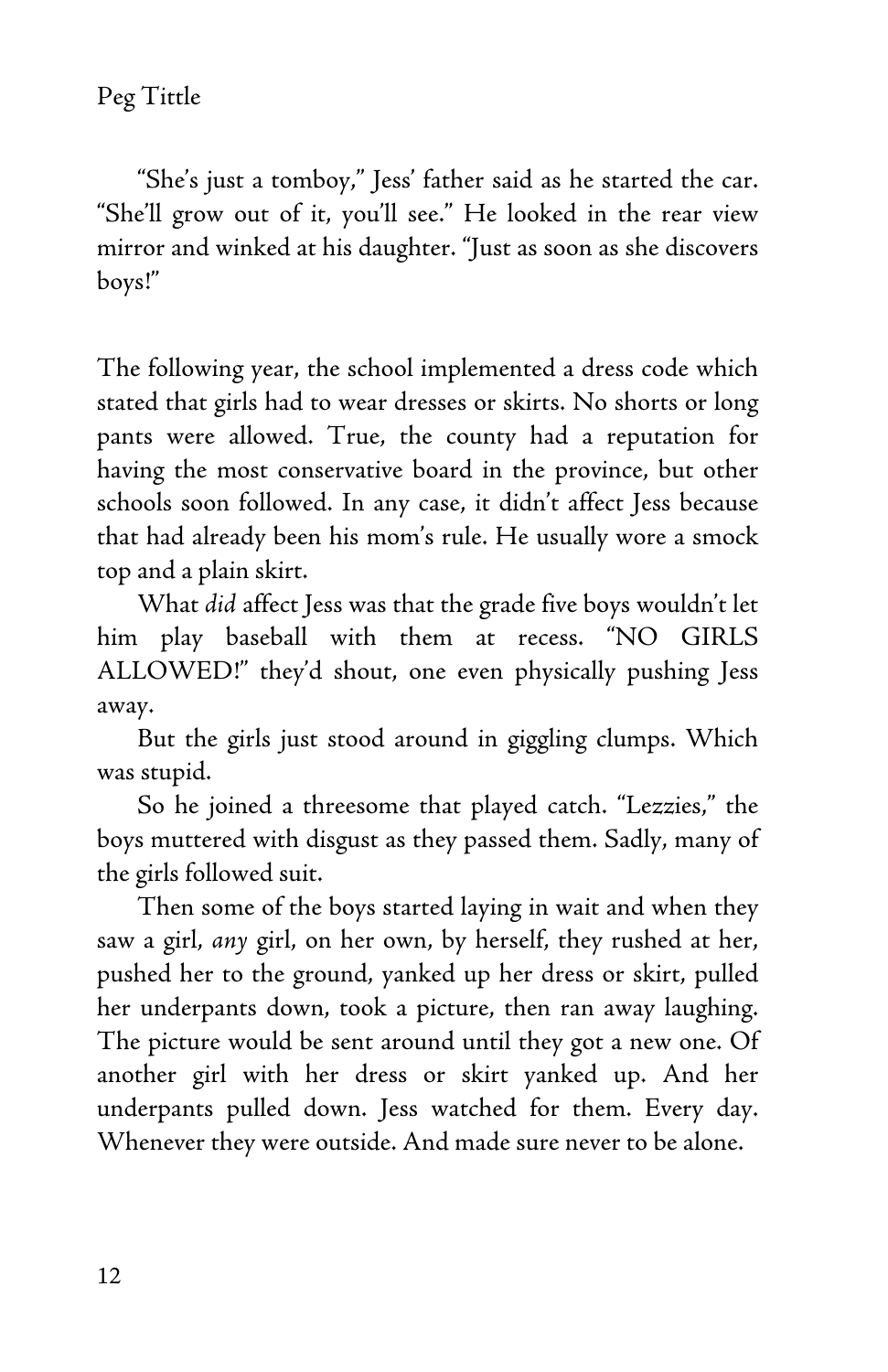As his teacher had said, Jess' grades *were* good. By grade six, he was a straight-A student. But the teacher often passed over her raised hand, though often with an apologetic, embarrassed smile, and on some level, Jess understood that he raised his hand too often. But the teacher always asked "Who knows …?" or "Who can tell me …?" and Jess always knew, could always tell her. So it'd be a lie to pretend he didn't or couldn't, to not raise his hand.

If he'd been a bit more perceptive, a bit older, he would've realized that the teacher was acknowledging boys more often than girls. Yes, of course, maybe she was just doing her job, trying to bring everyone along, teasing out understanding where none was present, but she paid more attention to the boys in general. In fact, eight times more attention. True, they needed more attention, because they kept calling out without raising their hands, they kept butting in at line-up, they kept refusing to sit still when told to do so. Refused or simply couldn't? Jess remembered— No, how could he?

In grade seven, two things happened at home …

"Sarah, you're not leaving the house dressed like that! Kyle, don't forget your homework! Jessica, don't forget your lunch!" Every day, his mother seemed overwhelmed with the task of raising three kids. No matter their ages.

So one day he asked her why she'd had a third kid. Hadn't two been enough?

"Your father wanted a son."

The words slapped him in the face. He wasn't good enough? What could, what would, Kyle do that he couldn't do?

Oddly enough, given the conventional understanding that aligned active and passive with male and female, respectively, it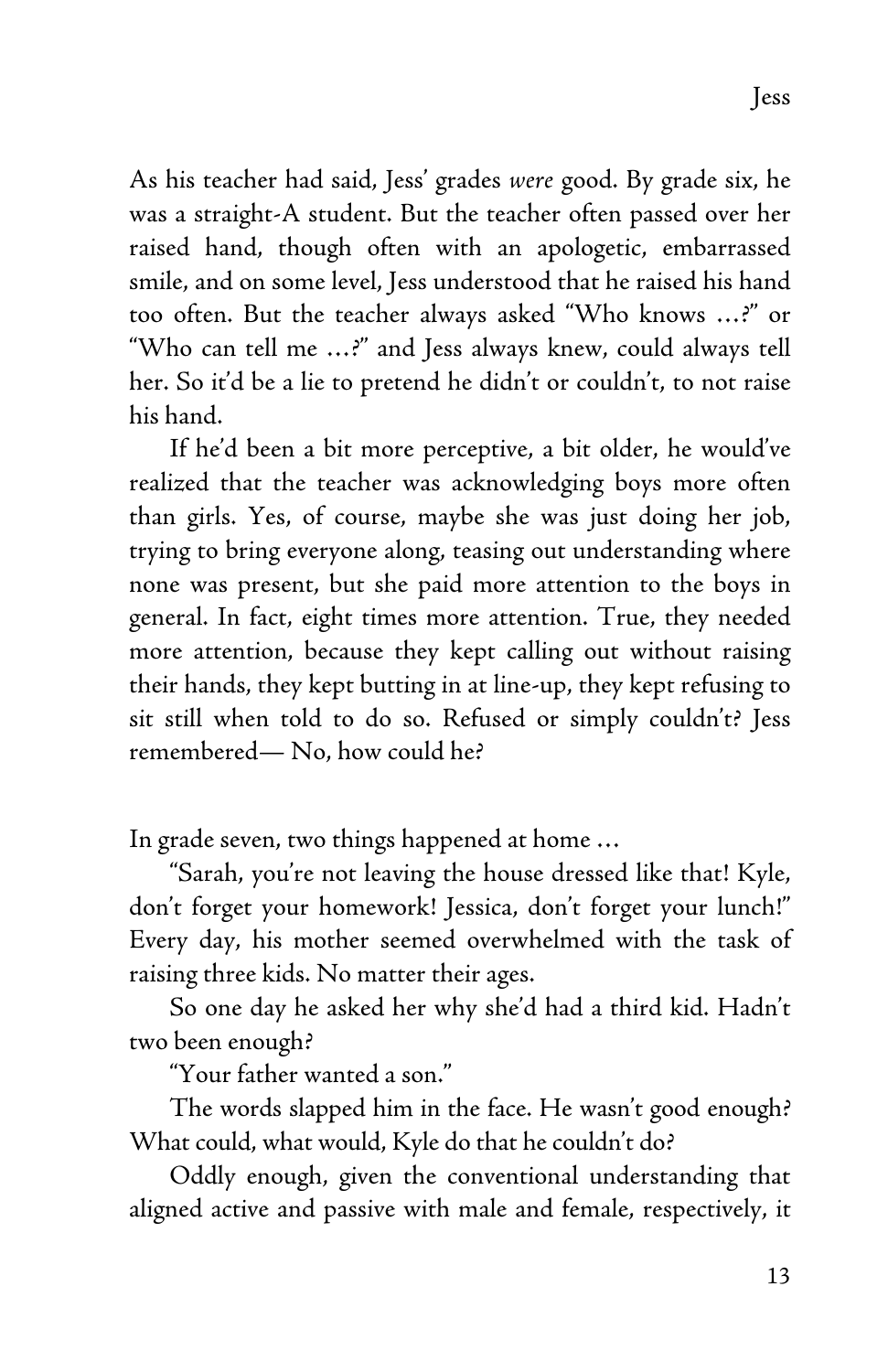wasn't a matter of *doing*. But he didn't understand that. Then.

A few weeks later, when his dad had to leave for a couple days, he told Kyle to look after their mom. What? Jess was older than Kyle. And Sarah was older than Jess. If their mother needed looking after, wouldn't he've told *Sarah* to look after her? And seriously, did their mother need looking after? *By a kid?* It didn't make sense.

So he asked his father about it. He just grinned. As if her question wasn't meant to be serious. As if *she* hadn't been serious.

She saw Kyle looking at her. A smug expression on his face. Already.

Part way through grade eight, he started asking people to call him Jess, not Jessica. Couldn't say why. Not exactly.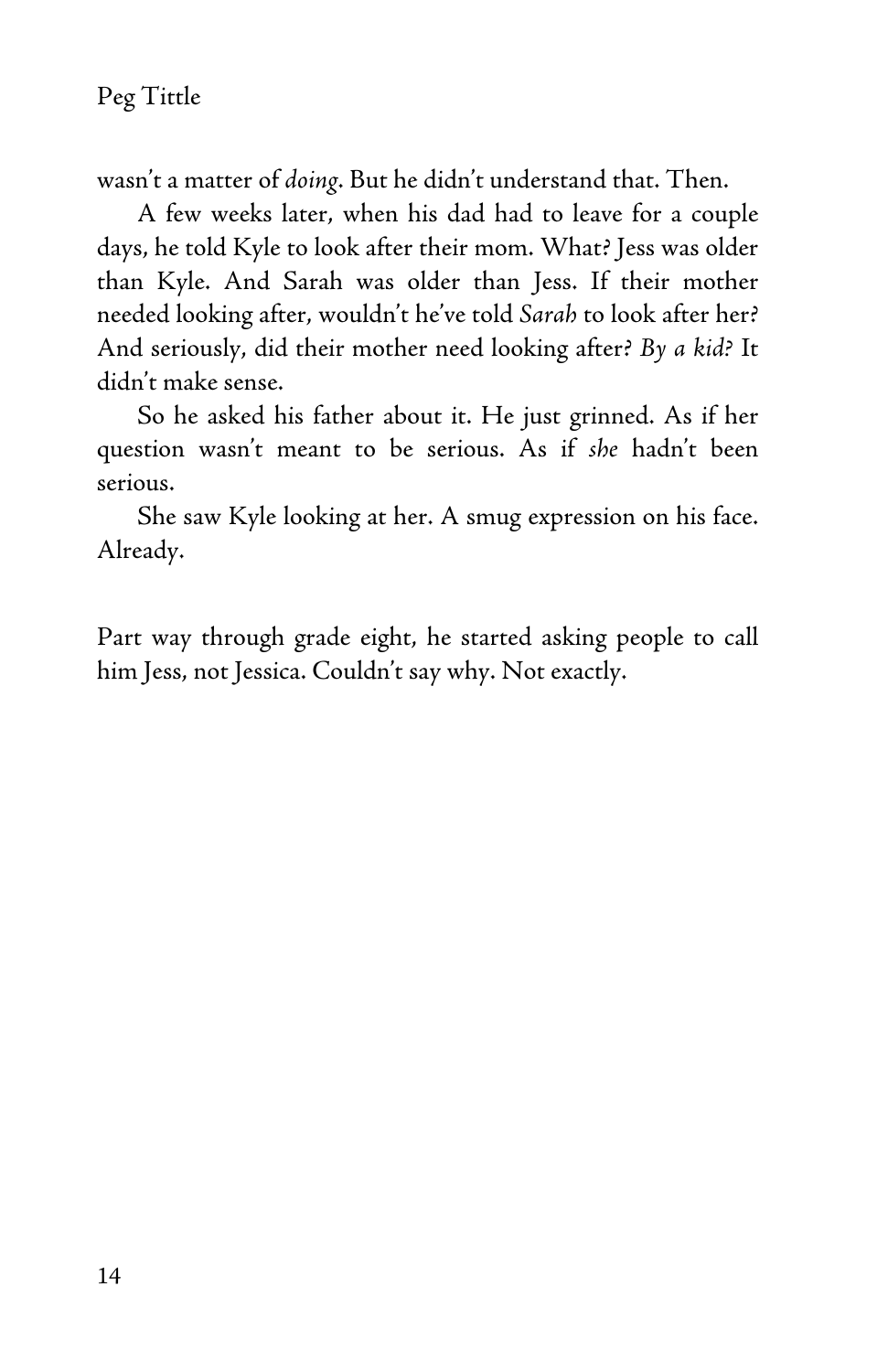### 3

he following year, things started coming together. They The following year, things started coming together. They also started coming apart. That's what happens in high school.

"Time to wake up!" Sarah rustled his bed. She was already up, showered, and in her robe. Clearly a morning person.

"What? What *time* is it?" It felt early. Too early.

"Six o'clock! We've got to get you ready!"

He sat up, groggy. "Ready for what?"

"Your first day of high school!" Sarah beamed at her younger sister.

But he was already ready. He had a new knapsack, notebooks, pens …

"We have to make you *pretty*!" She trilled the word and started to pick and choose among the many tubes and jars at her vanity. Aptly named. His side of the room had just a dresser and small mirror. "Into the shower with you. I left my razor and shaving cream on the counter. Pits and legs! We can talk about your bush later."

"What?" "Go, go, go!"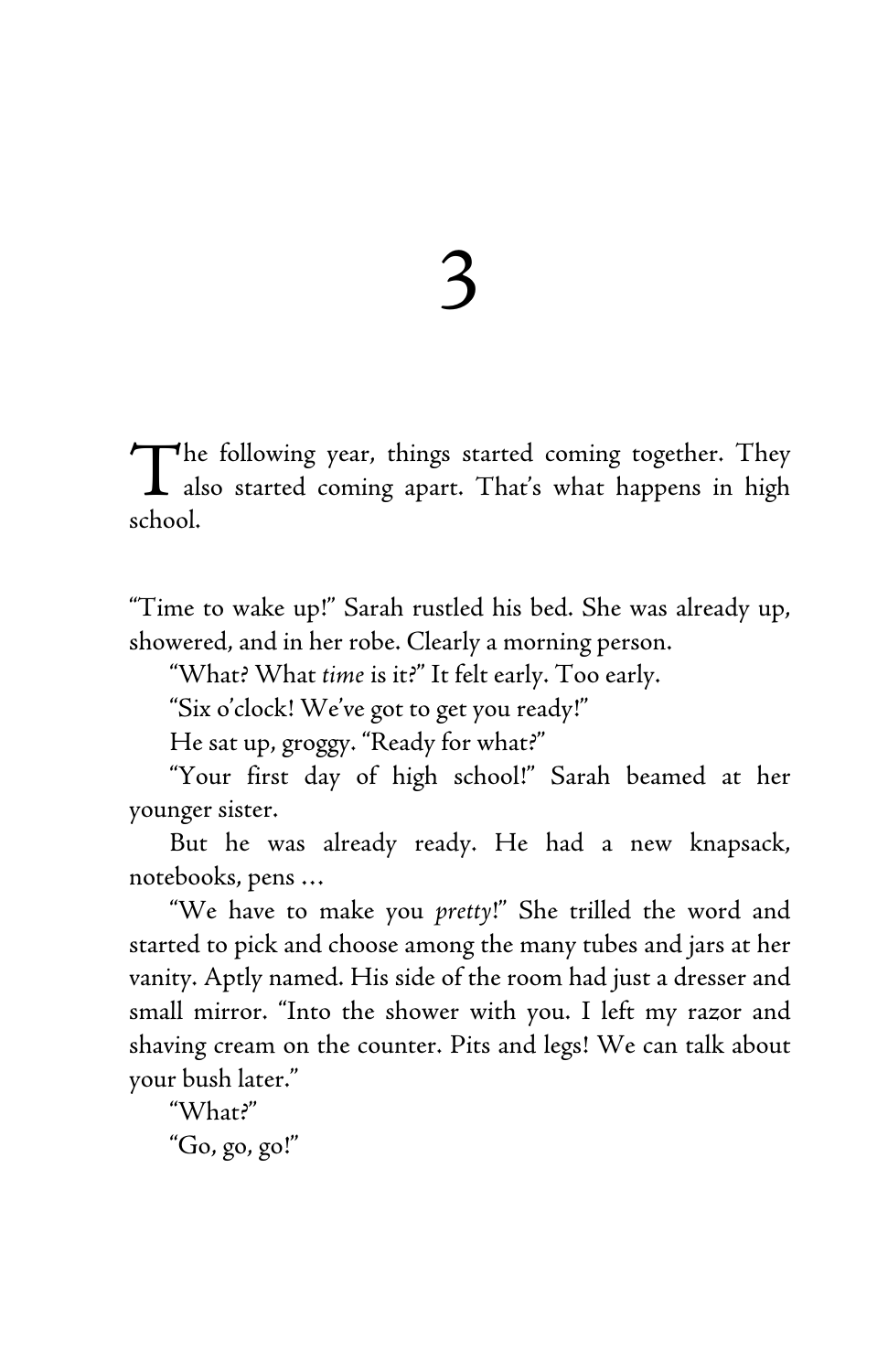Her enthusiasm was a little infectious. But just a little. He groaned, then got himself out of bed and into the shower.

"And use the conditioner!"

It took a while. Soap, shampoo, conditioner… Plus, he'd never shaved before. Had never shaved his pits and legs before. It took longer than … He tried to grab onto the thought, but … couldn't.

"And the lotion!"

The lotion was cherry-scented. He liked it.

"Okay, sit right here, my little princess, and let's see what we can do!"

Jess sat in the pink faux-baroque chair and faced Sarah's large mirror. And the seemingly even larger array of products spread out before him.

"First, let's do something about those brows of yours." She leaned in with a pair of tweezers.

"OW! That hurt!" In fact, a spot of blood appeared.

She plucked out another hair. "OW!"

"Oh, don't be such a baby. It only hurts for a second. You'll get used to it."

What? Why should he get used to something that hurts?

Ten minutes later he had— A quizzical face. She'd arched the brows somehow so they gave the impression of thoughtfulness. He kind of liked it. Even though it felt like a little like cheating.

Next, she spread some goop on his face, rubbing it in more than he would've liked. Then she put a different kind of goop on his face, this one she rubbed in with a lighter touch. Then she reached for a small tube and applied a dab here and a dab there. If he had to cover up his face this much, he thought, he may as well wear a burka.

"Take this one with you," she said, giving the last tube to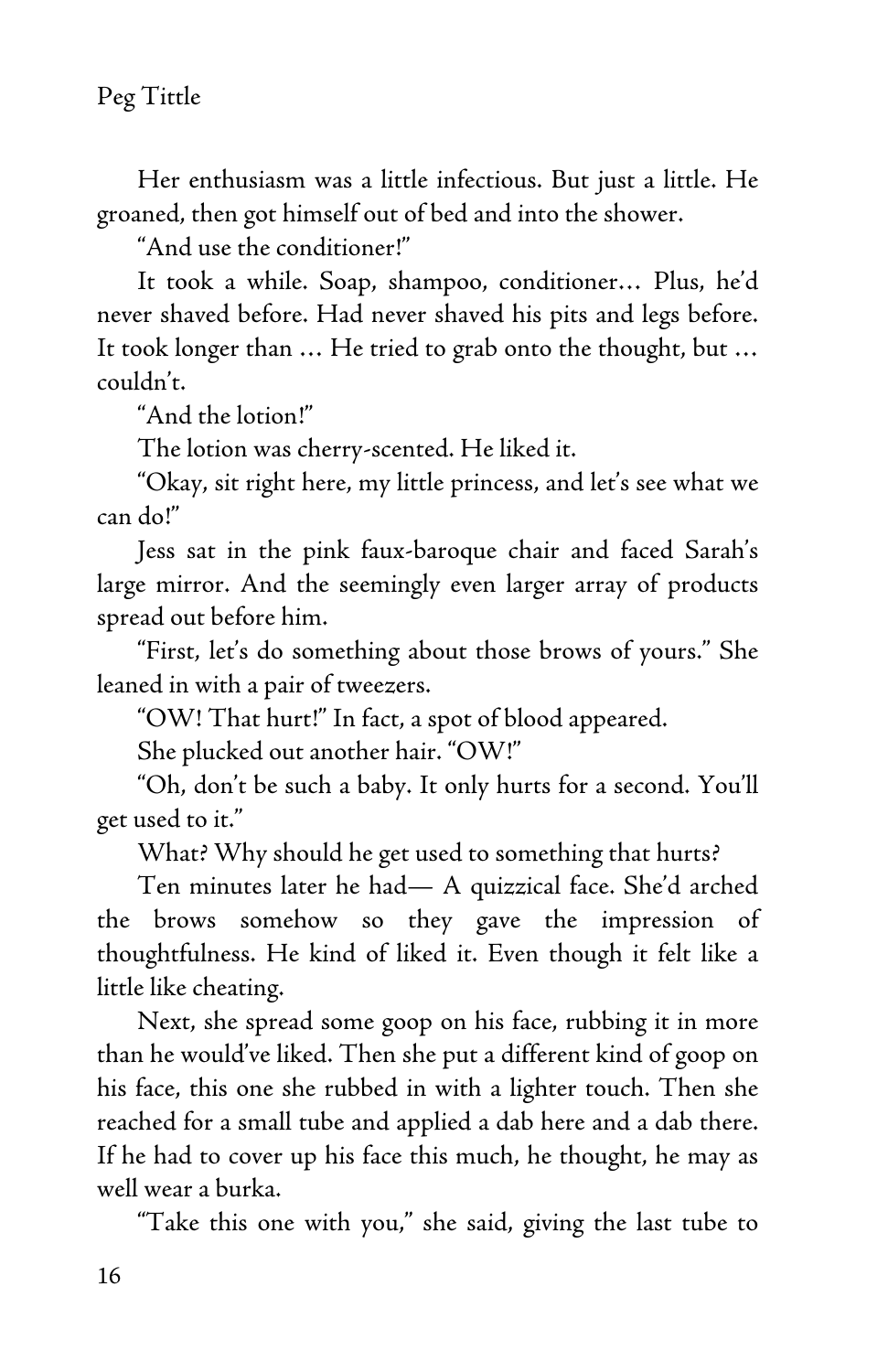him. "You can touch up during the day." Right.

Then she applied eyeliner, mascara, and lipstick, all the while giving instructions and explanations. As if she expected him to do it himself the next day. And every day thereafter. Like that was going to happen.

He actually didn't mind what the eyeliner did, or even the mascara. The eyes were the windows to the soul, and she'd added … depth, drama.

But what was with the lipstick? Was he supposed to appear ever ready to kiss? No, lips don't get red when you're ready to kiss. Do they? He was embarrassed to admit that he hadn't yet been kissed. Clearly he was some kind of freak. Many girls he knew back in grade eight had already 'done it'.

"Okay, now close your eyes," Sarah said. He did so, wondering for a moment whether he could open them again with all that gunk on. And she was putting on more?

"Ta-dah!"

He looked at the outfit she was holding on display.

"My gift," she smiled. "For your first day!"

It was a flouncy skirt and a tight little blouse. Not what he would have chosen. At all. But what could he say?

"Thanks." He took it from her and started putting it on. He fumbled with the blouse. The buttons were on the wrong side. Wait, how— And why would—

"No," she said as he reached for his knee socks, "here." She handed him a new package of panty hose.

He felt exposed wearing a skirt and knee socks, and often cold, but wearing panty hose was worse. And took forever to get on without it feeling twisty. Finally done, he reached for his penny loafers, but Sarah swooped in and took them out of his hands.

"Not today! Here!" She'd gotten Jess' dress shoes out of her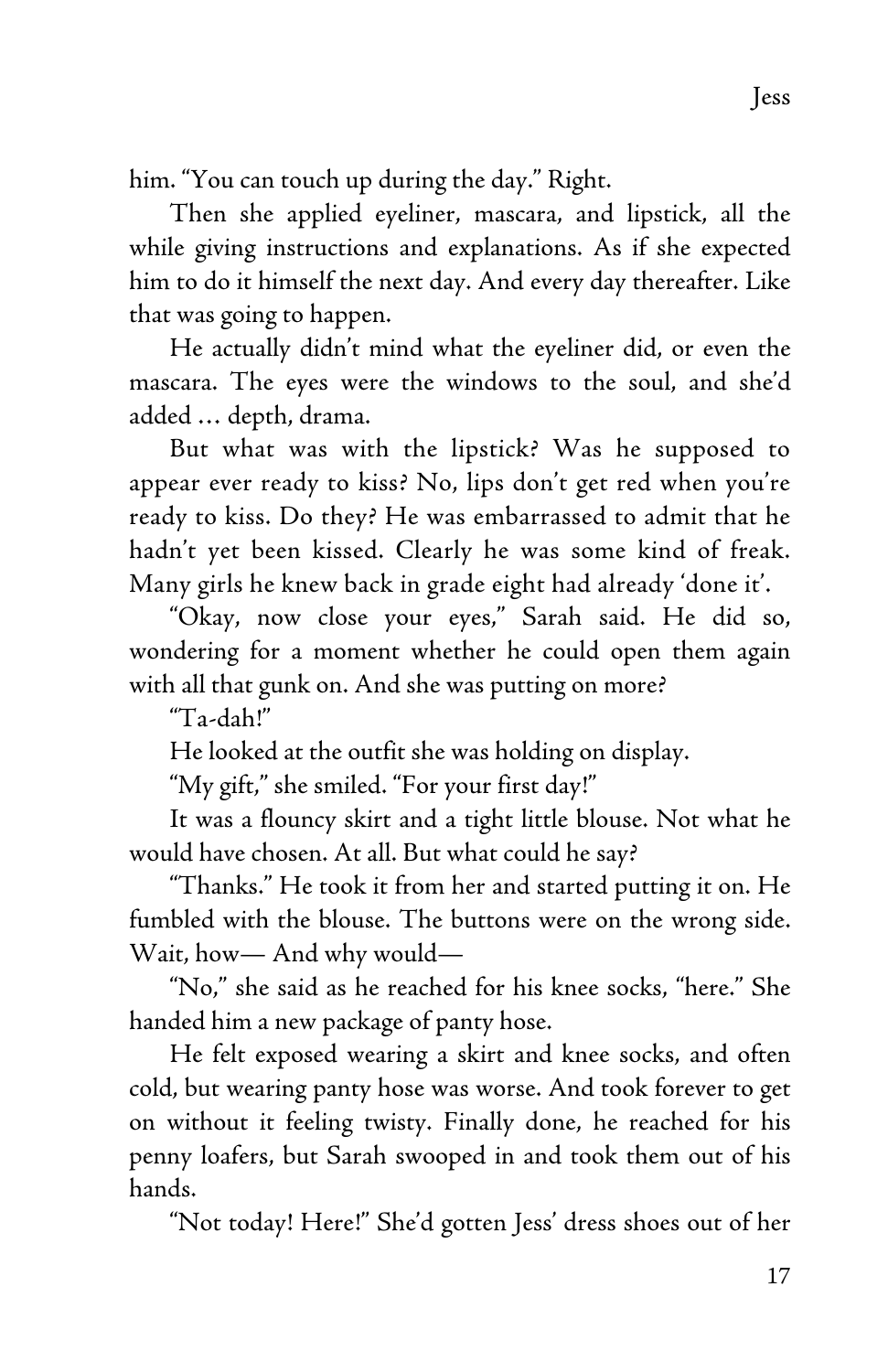closet.

"But these are for—"

"Your first day of high school *is* a special occasion. It's okay, I cleared it with Mom."

She and Mom had talked about this? It felt like a conspiracy.

Reluctantly, Jess took the shoes and headed out the bedroom door. He'd break a leg if he tried to go down the stairs in them.

"Wait!" Sarah cried out and reached into her jewelry box. Jess had a jewelry box too—it was a birthday gift, along with the brush-comb-and-mirror set he never used—but it was mostly empty. He had a couple bracelets, one a gold chain, the other a leather braid, but Sarah and his Mom had pronounced both of them inappropriate. For what?

The necklace Sarah had chosen was okay, but the earrings were way too tight.

"If you get your ears pierced, you wouldn't have to wear clipons," she said, repositioning them a bit to make sure they were both centered.

The logic troubled him. Why not just not wear earrings?

He headed toward the door again. Once downstairs, he poured himself a bowl of cereal and put a slice of bread in the toaster.

"No time!" Sarah nodded to the clock. "You need to cut back anyway."

He looked at her with puzzlement.

"That skirt is a size eight!"

The number meant nothing to him. Should it?

He grunted, then went to the closet for his jacket.

"And don't forget to keep your tummy tucked in," Sarah said as she watched him walk across the room.

He turned to stare at her.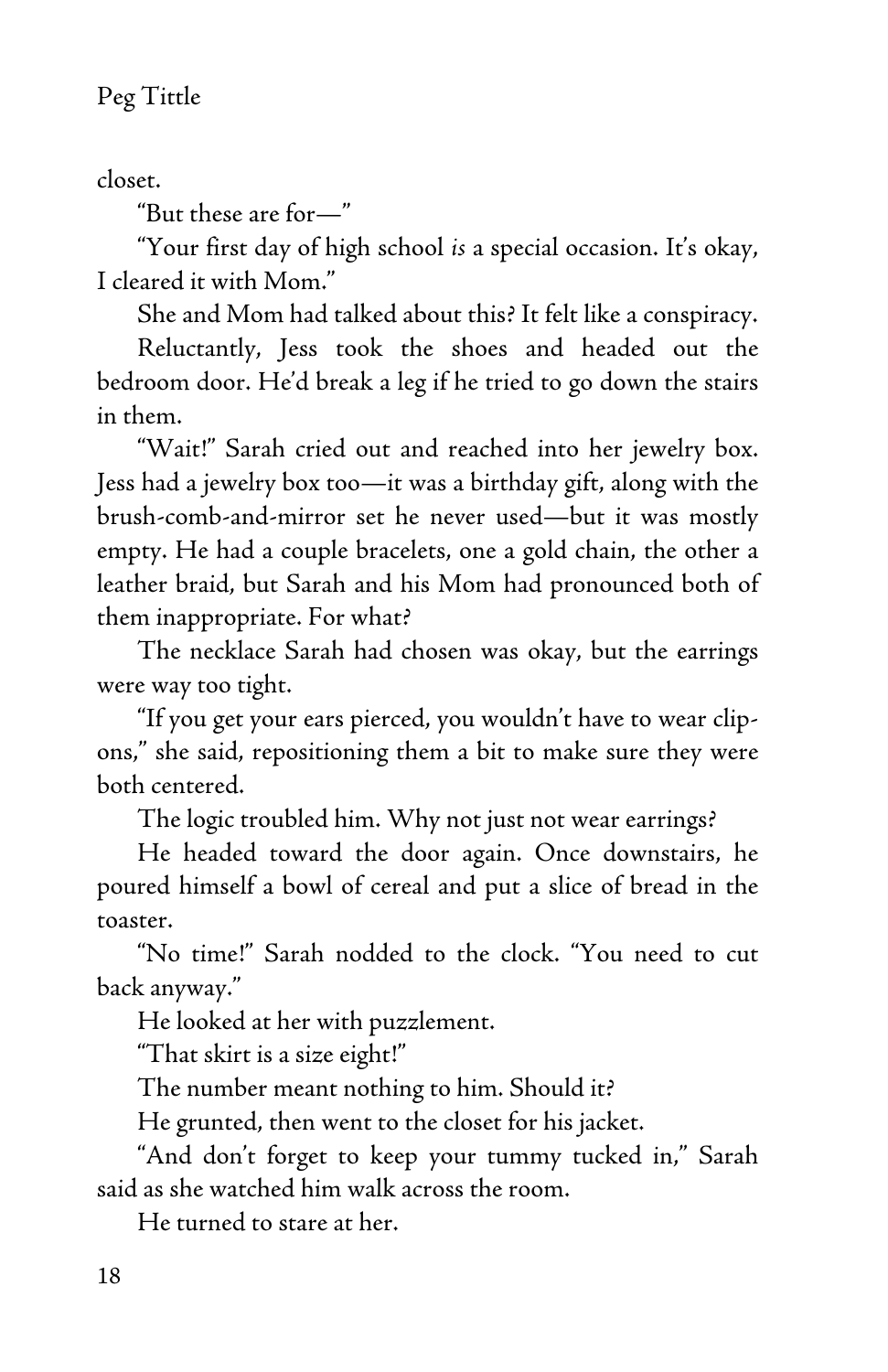"I'm your sister, Jessica, but you look like a slob with your stomach out like that."

He took a deep breath, pulling in his stomach. Was he supposed to keep his abdominal muscles contracted all day?

He didn't know, yet, about the Kegel exercises he was supposed to do.

Sarah wasn't satisfied. "We should get you some Spanx."

He didn't want to ask.

"It's basically a body girdle. You'll look great!"

He found his way to his homeroom, and claimed an empty desk near the back. Everyone who was already there stared at him. A few minutes later, he realized that that was where the boys sat. At the back. Well, so what. He didn't like sitting near the front.

His homeroom teacher, Ms. Kelly, seemed nice enough. She would also be his English teacher. Jess looked around the room, but saw no one he thought he could become friends with. But then, it was too early to tell. First impressions were unreliable, he realized that much. He recognized a few kids from his grade eight class, but they weren't kids he'd hung out with. In fact, he'd become a bit of a loner.

English, Biology, Algebra, then Lunch. He gravitated toward another loner at the end of Algebra, and once they'd gone to their lockers to drop off their books and pick up their

lunches, they sat together in the lunch room. Maria turned out to be in his afternoon History class as well.

After a few weeks, Maria drifted away and eventually Jess saw her with a group of giggling girls. He wasn't surprised, really, nor upset. They didn't have much in common.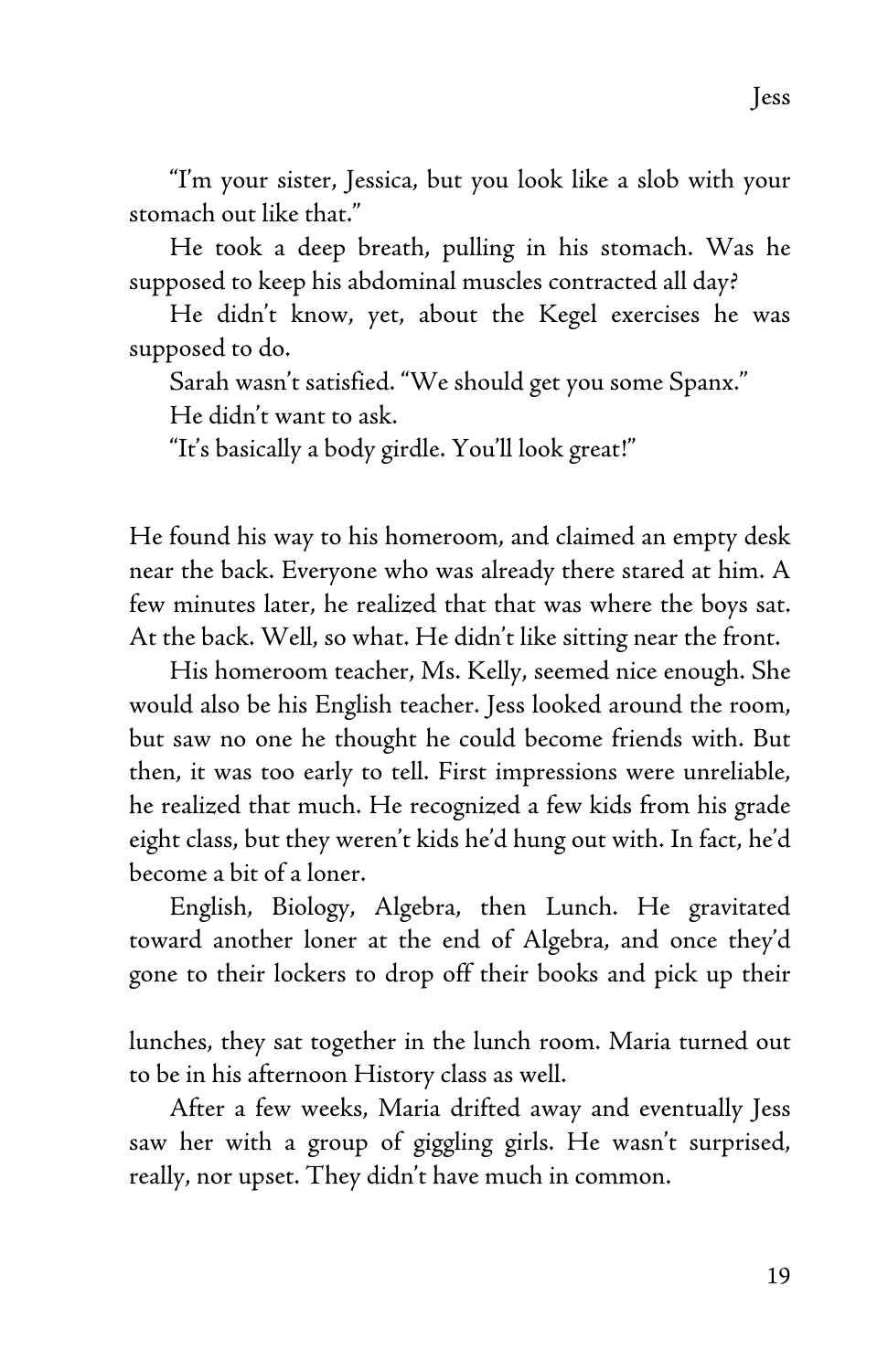Around the middle of the month, he found himself making a note during announcements about try-outs for the football team. It jarred him. There was a girls' cross-country team. He joined that instead.

Even so, a couple weeks later, he went to a football game. Found himself sitting at ground level, as close to the field as possible. He missed— What? Again, he couldn't quite catch the thought, the memory …

He had Gym second semester. Usually, the boys and girls had gym separately, but for some classes, they met in the large gym together.

"Look at the stumps on that one!" One of the boys called out.

Jess was mortified. He ignored the calls as best he could, but that night he put on his shorts again and took a good long look in the full-length mirror Sarah had insisted on having on her closet door. *Were* his legs stumps? They *were* pretty much straight up and down, not tapering toward his ankles like the women's legs he saw in all the ads. But what could he do about that? He couldn't control the shape of his legs! He knew that guys didn't even *consider* the shape of their legs, let alone agonize over it.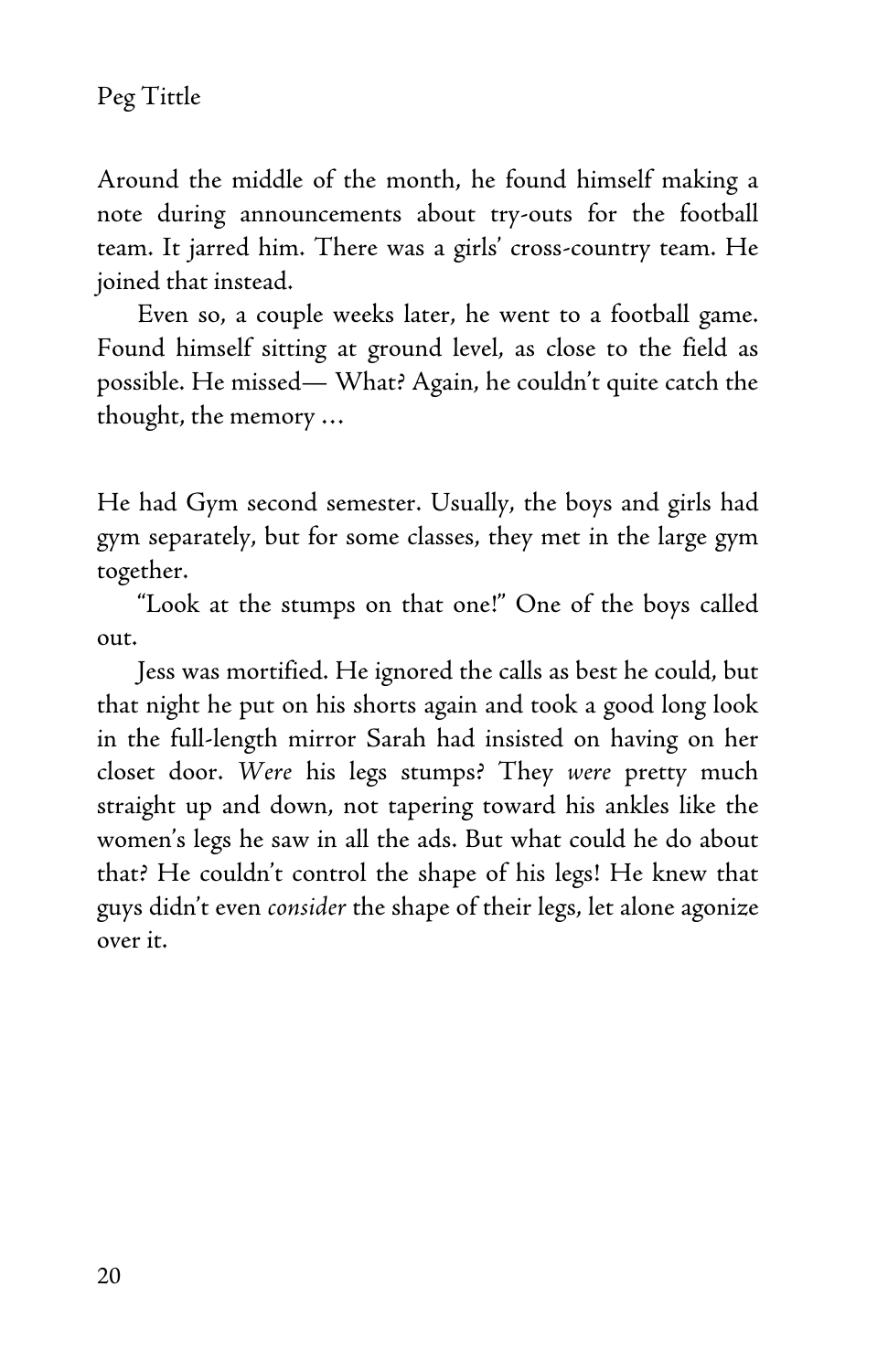Jess

Curious, Jess put on the dress shoes he'd stopped wearing early on. Ah. He saw now why women wore heels. They lengthened the leg. Tightened the calf muscle. Made the ankle look thinner. But of course he couldn't wear heels in gym even if he wanted to. Which he didn't. He kicked them off and put his penny loafers back on.

Maybe he could convince his Mom to let him wear pants to school. Not likely. He'd have to expose his stumps to the entire student body every day, all day.

He thought about organizing a bunch of girls to comment on boys' appearance. On things *they* couldn't control. "Look, that one has knobby knees!" "That one has thick wrists!"

Quite apart from what gave boys the right to judge girls' appearance in the first place? An image suddenly flitted through his mind: holding up score cards as young women passed by a men's dorm… *What the hell?*

One day, as he was leaving History class, the last to leave, thank God, his insides suddenly clenched and he doubled over, crying out.

"Call 9-1-1," he managed to say to the teacher, Ms. Tremblay, as his—bowels? No, that wasn't quite— Was it his appendix? *Something* was ripping apart inside.

"Oh, don't be silly," Ms. Tremblay chided, though there was a kindness, a sympathy, in her voice. "Surely it's just— Your time of the month?"

What? He doubled over again, with a sharp intake of breath. Feeling a bit of dampness, he rushed to the washroom as best he could, and went into a stall. Yes, it was blood. But— So what he was feeling— These were the so-called cramps that every woman he'd ever known had felt?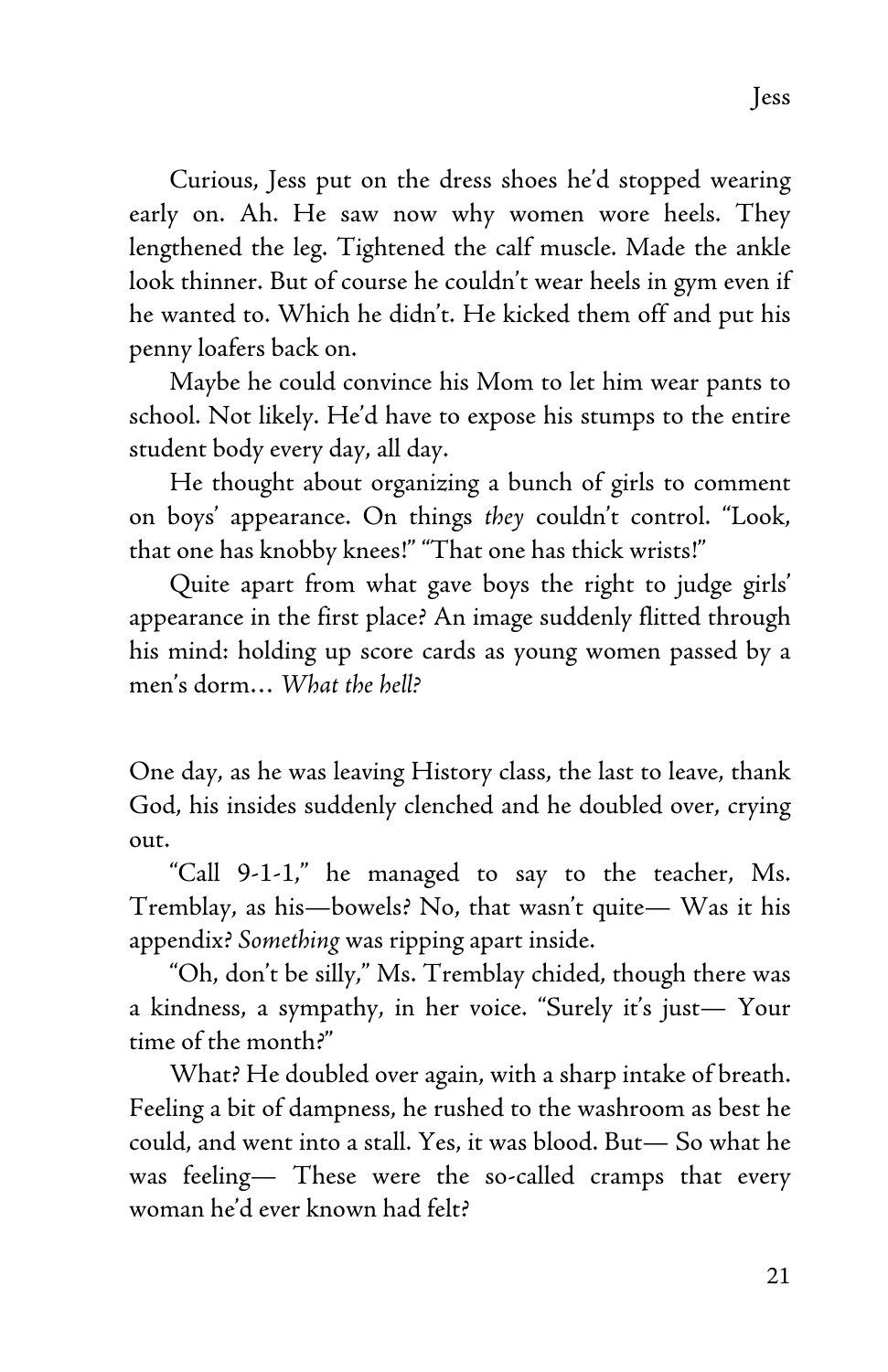Pain sliced through his gut again, and he gasped. Almost started panting. He felt vaguely nauseous. This was going to last for *five* days? And he'd have to go through this *every month*? It was unthinkable.

"Caught you off-guard, did it?" Ms. Tremblay had followed him into the washroom. He heard coins clatter through the dispenser on the wall, the sound of a package dropping out, and then he saw her hand reaching under the door. "Here you go, dear."

He fumbled, he fiddled, he cursed … A frustrating fifteen minutes later, he emerged from the washroom, and went straight home.

He washed out his clothes, then headed to bed. Curled into a tight fetal position as his insides continued to wrench. How could this not be causing permanent damage? And how could there not be a cure for this?

After a couple hours, he went online. He found heating pads, chamomile tea, ginger ale, Midol. Which was just acetaminophen. Great. Well, at least that was in their medicine cabinet. He considered also trying ibuprofen. And naproxen. Maybe all three together. He couldn't believe this was the best science had to offer. For something so debilitating, so *regularly* debilitating, to half the human species.

"You'll get used to it," so many sites had said. That was not comforting. In fact, it was disconcerting.

At the beginning of grade ten, Jess was invited to a party. It surprised him and, in retrospect, he suspected it was sort of an accident. He'd just happened to be with three other girls when they were invited. But he went anyway. He was curious. He'd never been to a party before. Well, not—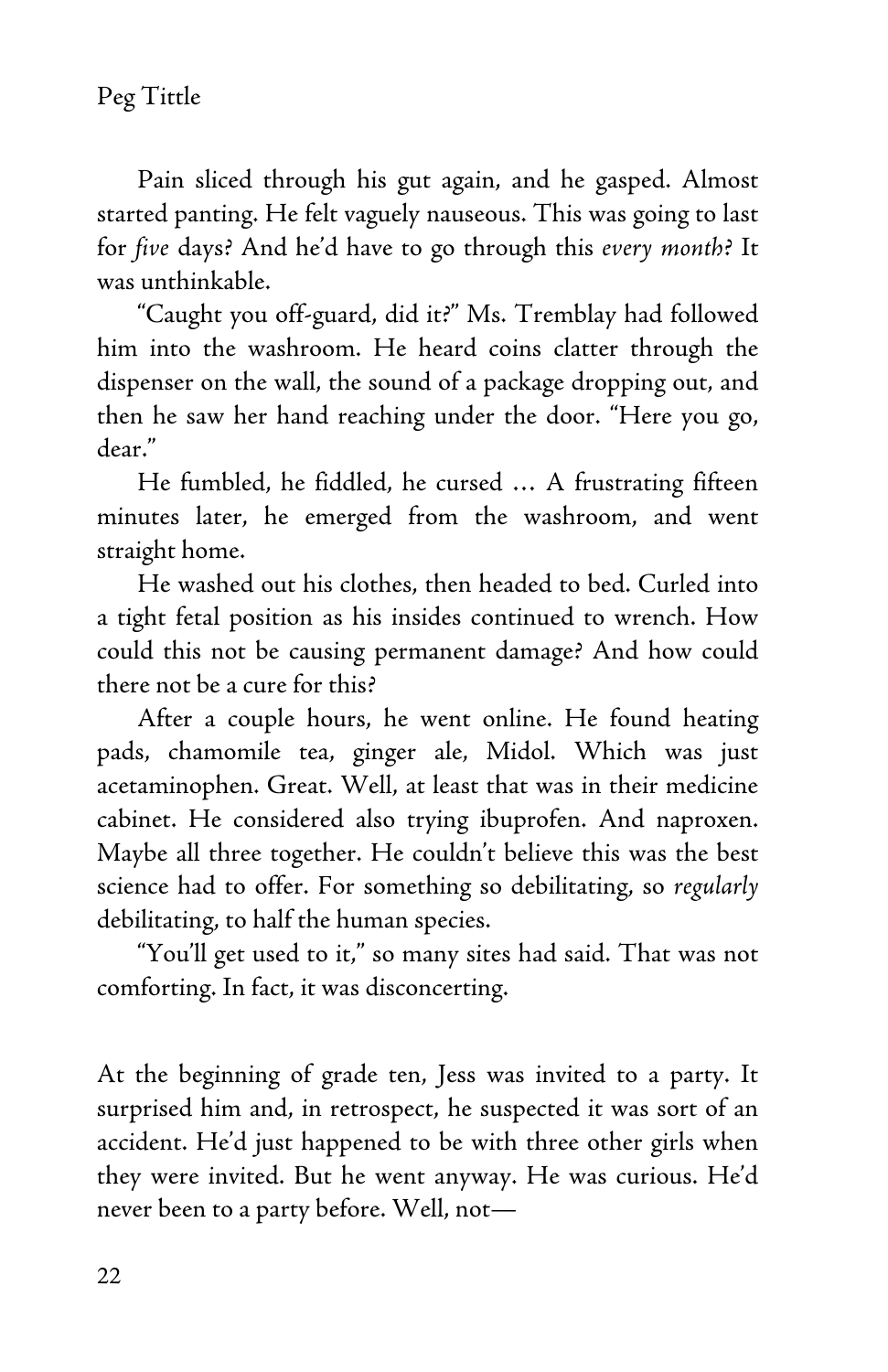It was pretty much what he expected. There was loud music, there were bunches of kids, standing around, talking, laughing, there was beer, and something fruity for the girls to drink …

After a bit of wandering around, he joined a group of girls dancing in the middle of the room. It was fun, bopping around. And it suddenly— He'd never danced before. Yes, he'd shuffled around, slowly, holding a girl tightly to him, but it was more … it was just public foreplay, really. Men never got to dance. If they had, if they'd danced like he was dancing now, they would have surely been taunted. "Look at the little faggot move!" With a jolt, he realized that that was the most complete memory he'd had to now. Wait—*memory?* 

The music changed, and the girls switched from bopping to … slinking. They stuck out their boobs, arched their backs, swayed their hips, to the sexy moans of the vocalist who *wanted it now, baby*. They were advertising. He left the floor.

"Hey Ho!" a guy sitting on the couch called out and waved him over with his beer bottle. He smiled—a reflex—but it confused him. What he'd called him. Her. Yes, he was in a short skirt and tight-fitting cropped top—at Sarah's urging—but that's what all the girls were wearing. Had he overdone his make-up? He glanced in a mirror. He didn't think so. He ignored the guy.

But then one of the girls he'd come with nudged him. "Go on," she smiled.

"Go on what?" Jess asked.

"Go suck his dick!"

"What?" He turned to the girl with a look of horror.

The girl made a face and moved on. Away from Jess.

He just stood there. Confused, shocked, more confused— Then, not wanting to stand out, he started circulating a bit, trying to find someone he knew.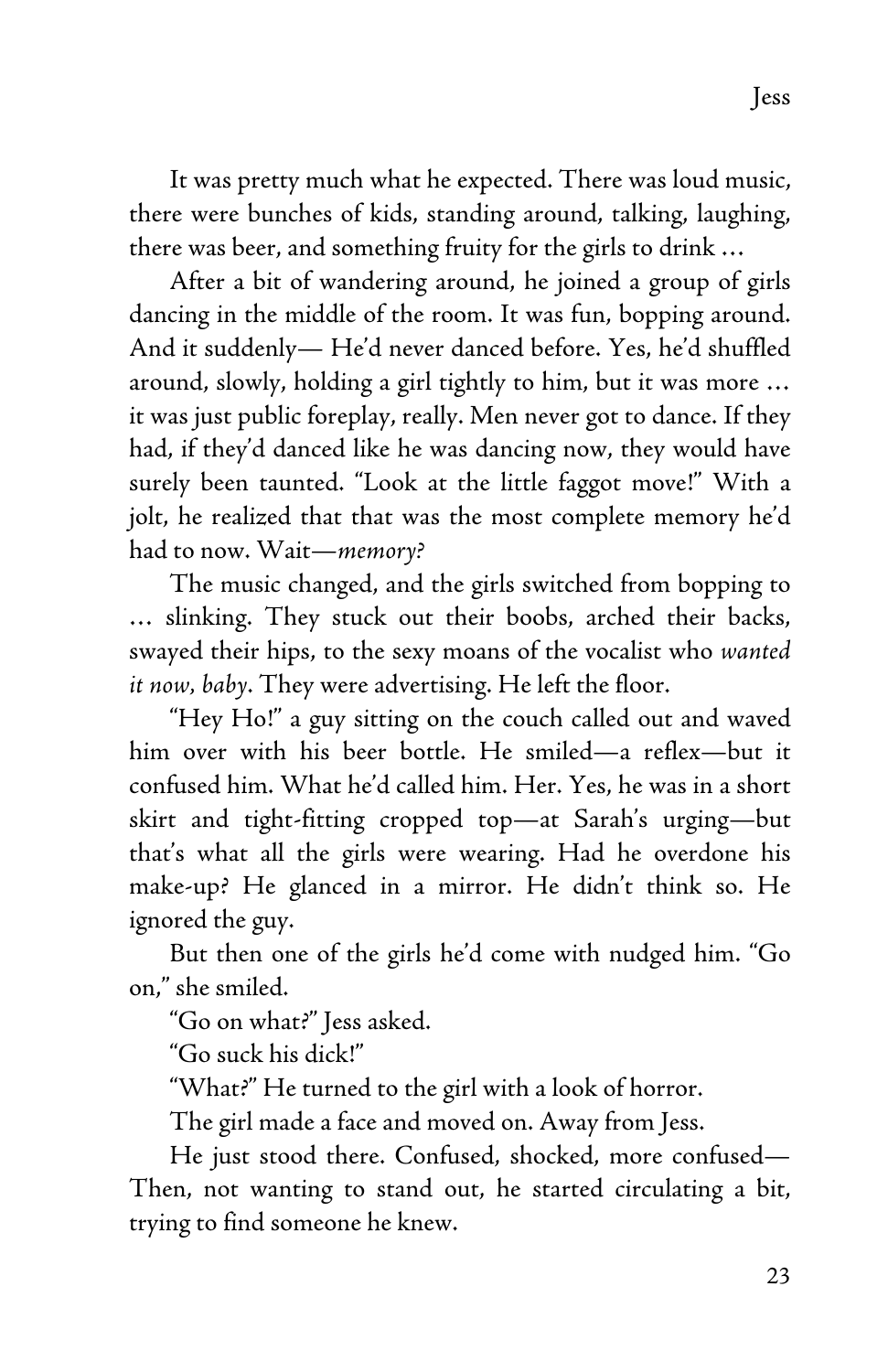"Hey Ho!" another guy called out to another girl. The girl smiled, flounced over, then went down on her knees to suck his dick. All the boys cheered.

Jess stared. The guy had his hand on her head, to keep her from pulling away. When she gagged, they laughed. They *laughed*.

"It's no big deal," the first girl appeared beside her again. "You should try it. It's fun."

He didn't believe it. And it looked a little like the girl on her knees didn't either. But all the girls said they liked it. He suspected, now, that it was a way to save face. Because it was so clearly a humiliation. That's exactly what the boys made it. And they knew it. *He* knew it. He *knew* it. (What he didn't know was that there were 'fellatio cafés' in Europe where coffee and a blow-job might cost 50 pounds.)

But apparently there was no other way to become popular.

What did 'popular' mean though? Well, it meant that girls would be friends with him. It meant that boys would ask him out. Did he want that? Well, yes. He was tired of being a loner. And on some level, he knew that if he *wasn't* somebody's girlfriend, and later somebody's wife, he'd be invisible.

Of course, even if he *was* somebody's girlfriend, somebody's wife, he'd be invisible. But he didn't know that yet.

He started wearing less make-up. At the beginning, it had been kind of fun. And he could see that it was expected. Not wearing make-up was … shameful. That was weird. Because it indicated laziness? But men didn't wear make-up, and they weren't considered lazy because of it. So where was the shame? He couldn't figure it out. The moral undertones of it. Bottom line, he didn't like how it felt on his face. And he hated the time it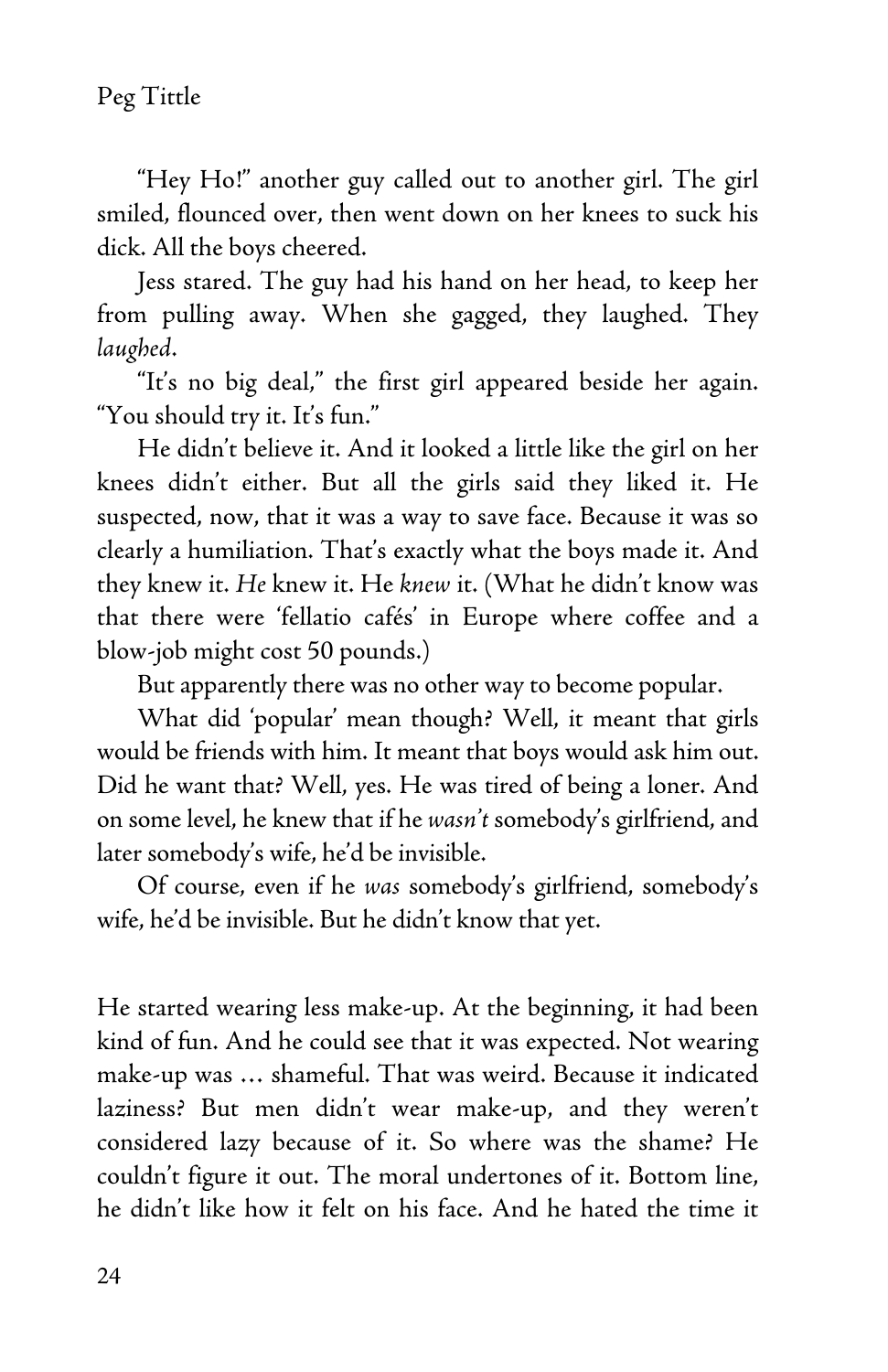took, the fussiness of it all. And he didn't like looking like a hooker.

Then one morning, he did it wrong. Apparently.

"Oh, look at the clown!" Justin had jeered as a dozen of them stood around the door waiting for Mr. Blummett. "Jessica's running away to join the circus!"

He marched into the washroom right then and there and scrubbed his face raw. He was so embarrassed. More by being reduced to tears by the boys' laughter than by mucking up his make-up.

"You should have told him he was butt ugly without a bit of make-up himself."

He looked up from the sink to see Shane standing behind him. A grade eleven student, he thought, but nevertheless in his grade ten Geography class. Shane must've been waiting like the others for Mr. Blummett to come open the door.

He liked Shane. She was quiet, but when she spoke, what she said was worth listening to. He liked even more how Shane looked. Strong, lean. He wished he had a body like that. He used to …

And no make-up.

And no blouse and skirt either. Shane always wore jeans. Torn at the knee. And boots. And the most interesting t-shirts. The one she had on at the moment—

"Who's that?" Jess nodded to her t-shirt.

"Taran Tula. You've never heard of her?"

Jess shook her head.

"You've got to get out more." Shane grinned.

"Yeah," Jess agreed with a grimace.

"Want to get out now? We can do you a make-over."

"No thanks," he continued to rub at his face.

"Well, we wouldn't use that shit," she nodded to Jess' open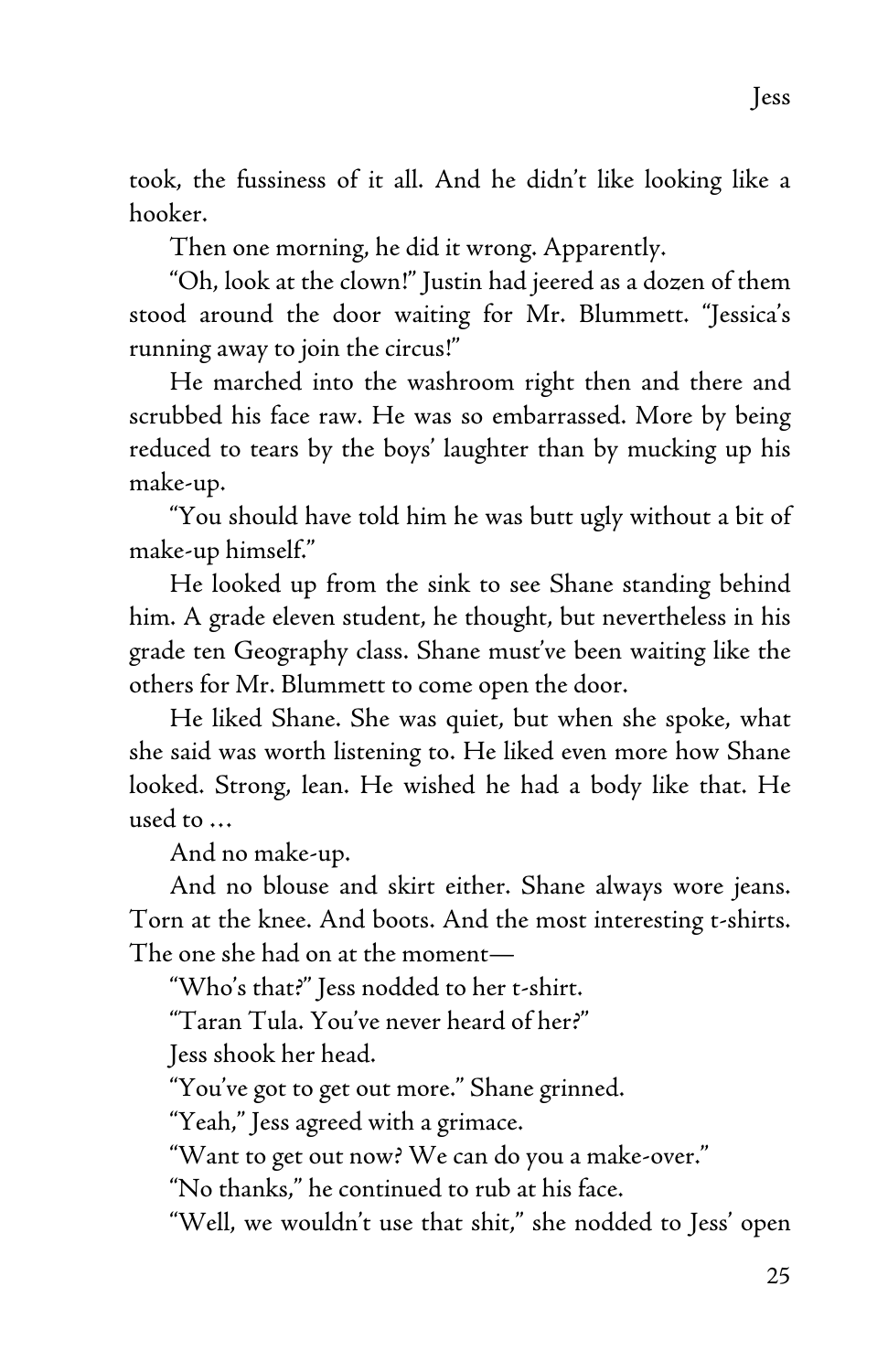purse. "Do you even know what's *in* that stuff?" Shane reached in and pulled out his mascara. "Propylene glycol," she read. "Isn't that in antifreeze?"

Jess stopped rubbing. In horror.

Shane pulled out a little bottle of nail polish next. "Formaldehyde," she read. "Doesn't that cause cancer?"

It took all of two seconds for Jess to dump it all into the garbage bin.

He'd never skipped class before, but he certainly didn't want to go back. Justin would be waiting. With his friends. He'd be the Entertainment of the Day. He'd seen it happen before.

They went to the mall. Shane led the way to the men's section of the large department store they entered. Using the credit card his parents had given him for emergencies, Jess bought a pair of baggy cotton pants, with lots of pockets (actual pockets you could put stuff in), a large, loose t-shirt, and an equally large hoodie. Wearing the new clothes, he felt more like himself since—ever.

He transferred his wallet, keys, and phone from his purse into the pockets, then dumped the purse.

In an athletics store, he bought a pair of track shoes and a couple tight fitting sports bras. He'd hated the push-up bras Sarah had steered him toward on previous shopping trips. He had no desire to show cleavage. What in god's name for? He had always compromised by purchasing a padded bra. Though, alas, he didn't really need it. And the whole idea of *needing* to pad … The sports bras flattened his breasts to his chest so they didn't jiggle. He liked that.

He had pants at home, of course, and t-shirts, but they were for after-school and week-ends. Even so, they weren't nearly as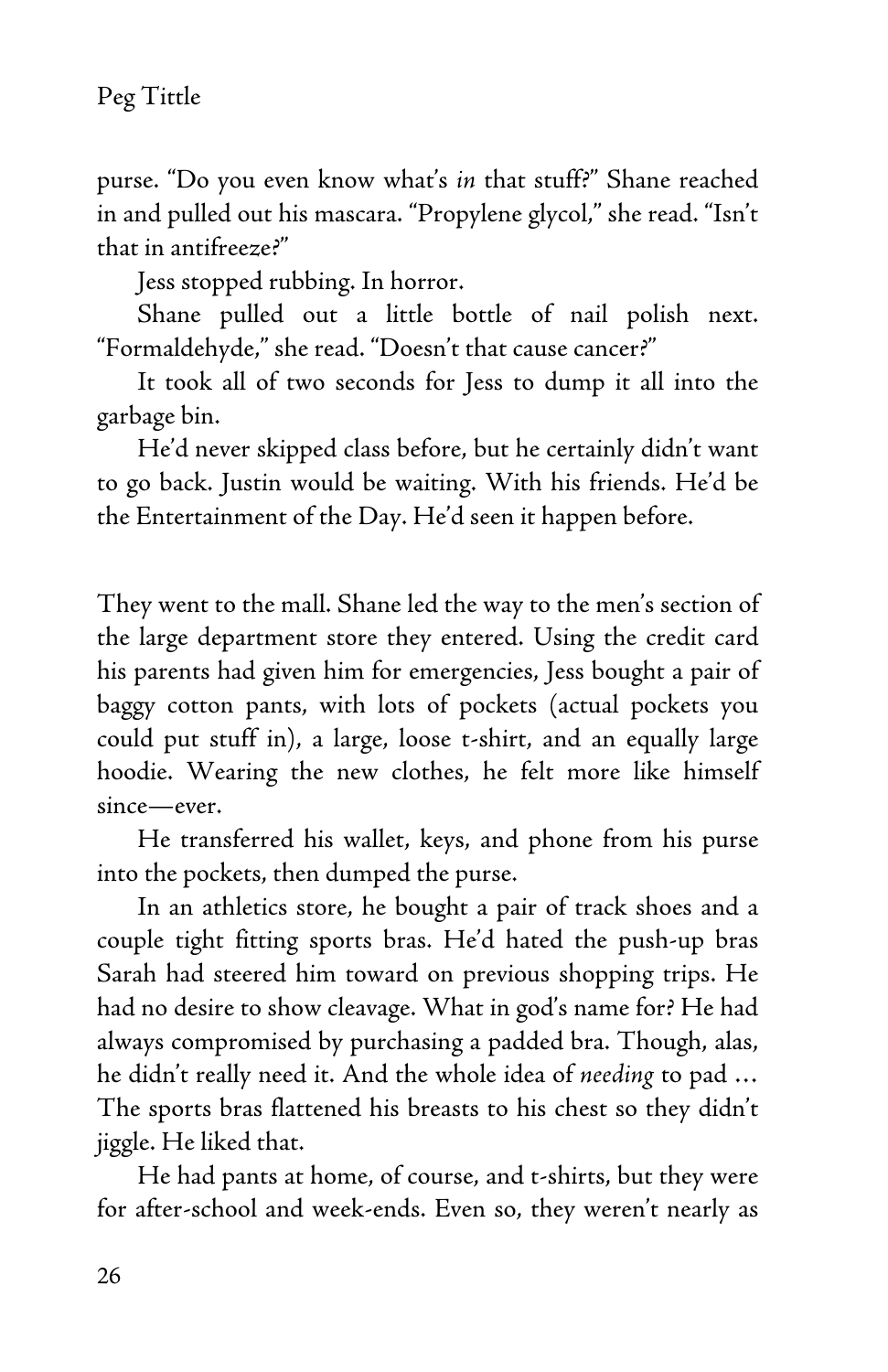comfortable as— Standing there, he suddenly understood why. Men's pants were way looser than women's pants. Given his thighs, now, they should have made things the other way around. And women's t-shirts had shorter sleeves, they kept coming untucked because they were shorter overall, and they were, of course, tighter. The hoodie was something new; he liked it. And he *really* liked the track shoes. He had sneakers for gym class, but these were more … substantial.

"What?" Shane saw the look of deliberation on Jess' face.

"I can't leave the house wearing this stuff tomorrow. Or the next day. Or the day after."

"So leave the house dolled up a bit and change when you get to school. Bring your new clothes in your knapsack."

"Can't. My sister, Sarah, will see me. During the day. Looking like this."

Shane considered that. "And what will happen if she sees you? Looking like this."

"She'll tell my parents."

"And?"

"My mother will disapprove."

 $"And"$ 

Jess thought it through. "You're right. It's not like she can force me. She'll be upset though."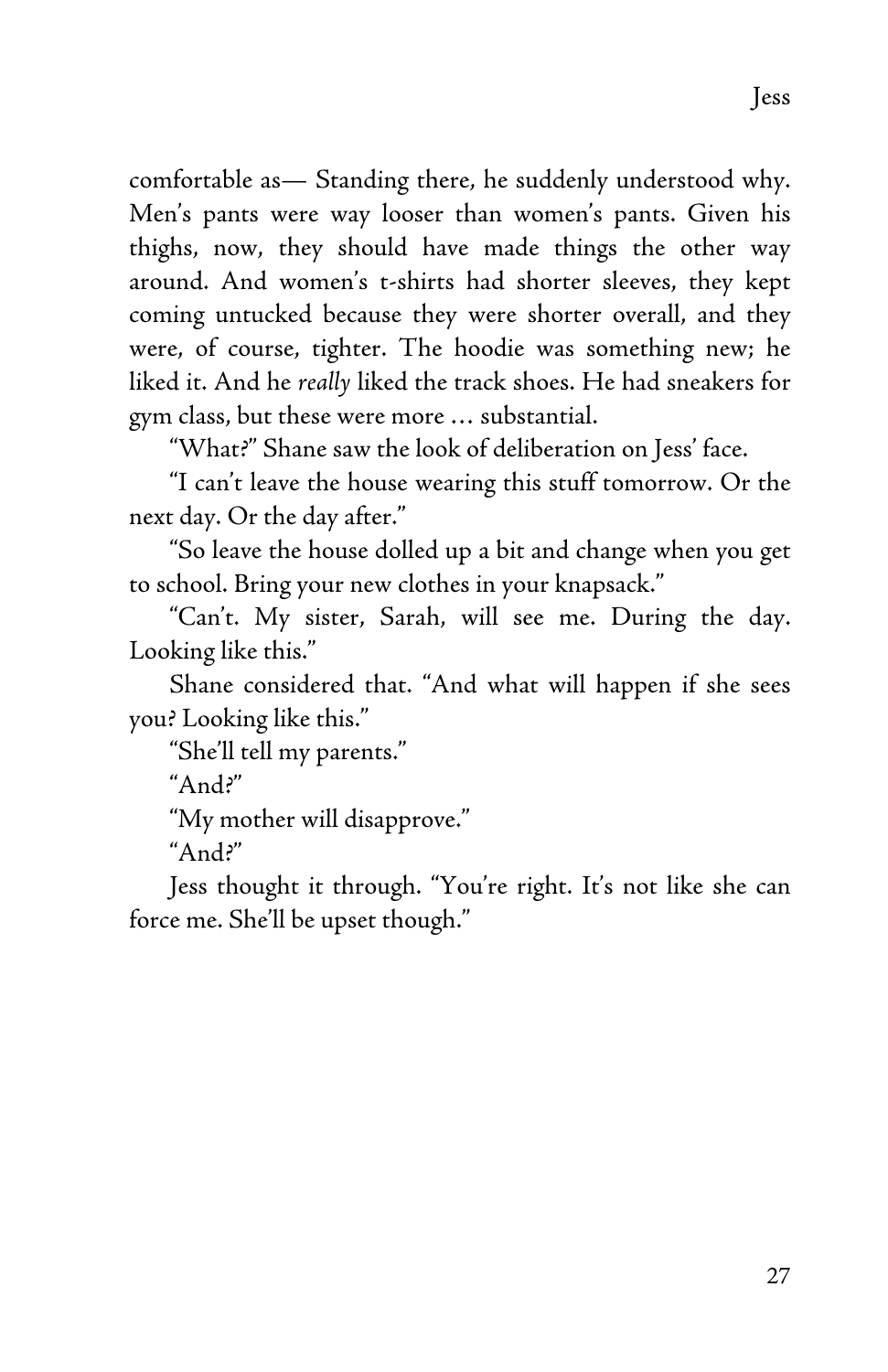"Wouldn't be the first time, right? Or, probably, the last. So …?"

"Yeah," Jess agreed. "But I'll probably get grounded."

He hadn't been going out at night anyway, so that wouldn't be a big deal. Wasn't allowed to. Go out at night. At least not alone. Wasn't allowed to wear earbuds when he went running either.

While they were eating pizza and sipping milkshakes at the food court, Shane took out her smartphone, wiped one of the earbuds, gave it to Jess, then played Taran Tula. It sounded like retro riot-grrls. The song was about— Of course! Shane was a lesbian! Did she think—? Was *that* why Jess liked Shane? Was that why Shane was being nice to Jess?

"Don't worry, you're not my type." Shane had seen the realization cross her face and gave her a way out.

Jess grinned gratefully, nervously. "I don't know whether to be relieved or hurt," he tried to toss it off. Unsuccessfully. "I don't know what my type is."

"Yet. You'll figure it out."

He tried to figure it out during the next cross-country practice. He thought better when he was running. Okay, so he wasn't a girly-girl. That much he knew. He wasn't like Sarah. In fact, all his life, he'd felt more like Kyle than like Sarah. Except that there was a lot about Kyle that made him uncomfortable. Thing is, he didn't know why, exactly. It wasn't that he didn't *like* Kyle. Though, often he *didn't* like Kyle. But there was something— It was more complicated than that.

He tried to put his finger on the emotion, the emotions, he was feeling. And that in itself was complicated. He'd never done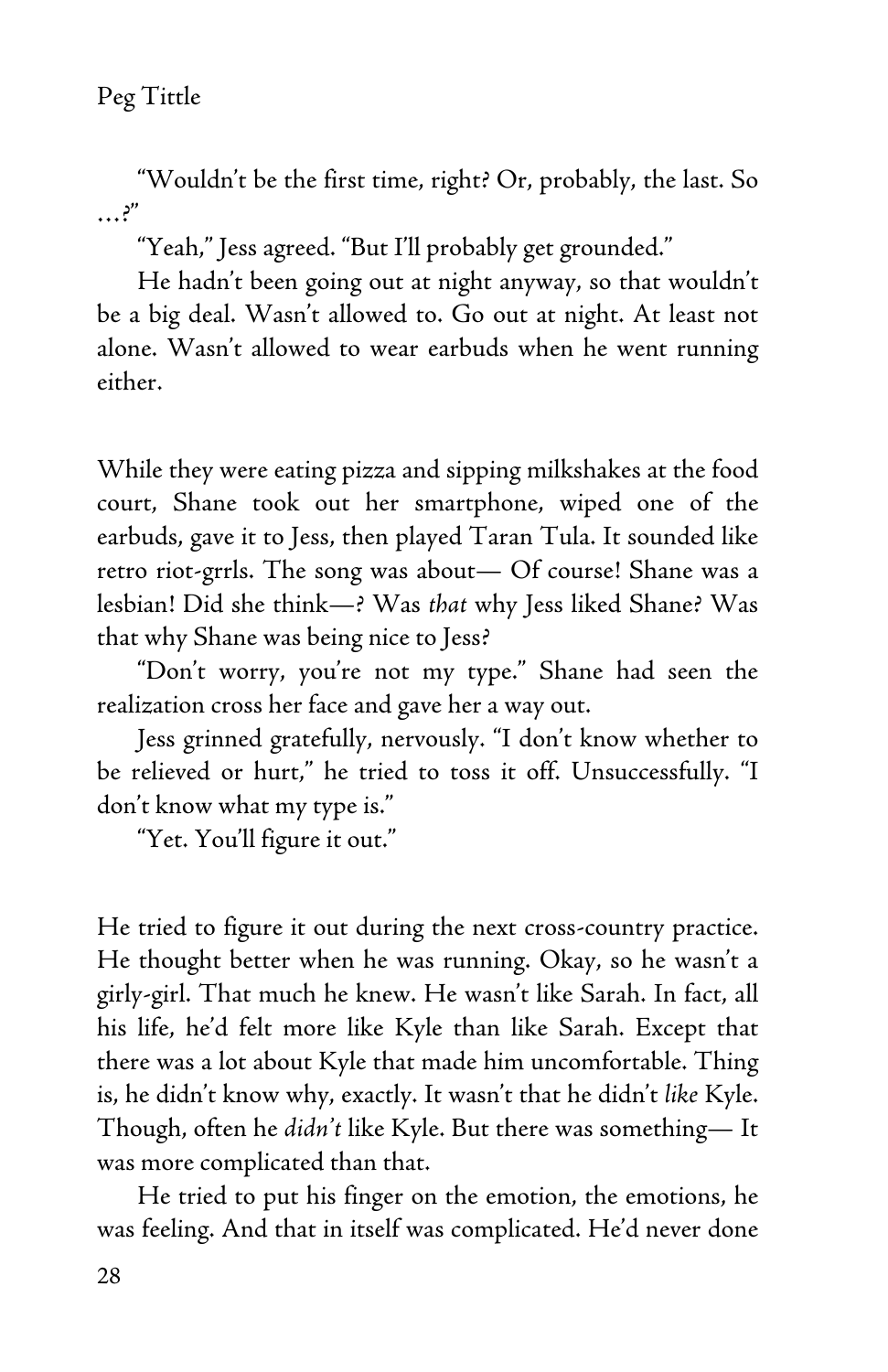that before—

There it was again. A sense of *before.* Of *remembering.*

He felt— He felt wrong. Because he wasn't a girly girl? Yeah, partly. But also because he didn't like Kyle. It was almost as if he didn't like himself. But he wasn't like Kyle. Was he?

No, how could he be?

He was like Shane.

No, he wasn't quite like Shane either.

He tried again. Who was he sexually attracted to? He was fifteen, he should be feeling some sexual attraction, shouldn't he?

Okay, yes, he— No, he wasn't sure. He couldn't separate attraction from sexual attraction.

Wait a minute, yes, he could. It's just that he wasn't attracted to who he was sexually attracted to. Hm. That would be a problem.

He thought he should be sexually attracted to girls, but he was actually attracted to boys. Thinking about a few of them made him … moist. Moist? Okay, that was new. Different.

Wait—different from what? And '*thought he should be'?* 

There it was again. That familiarity. As if his body was used to something else, wanted to do, wanted to be, something else.

But he couldn't imagine dating any of the boys he knew. They were, in a word, obnoxious. Most of the time.

He really enjoyed hanging out with Shane. But what did that mean?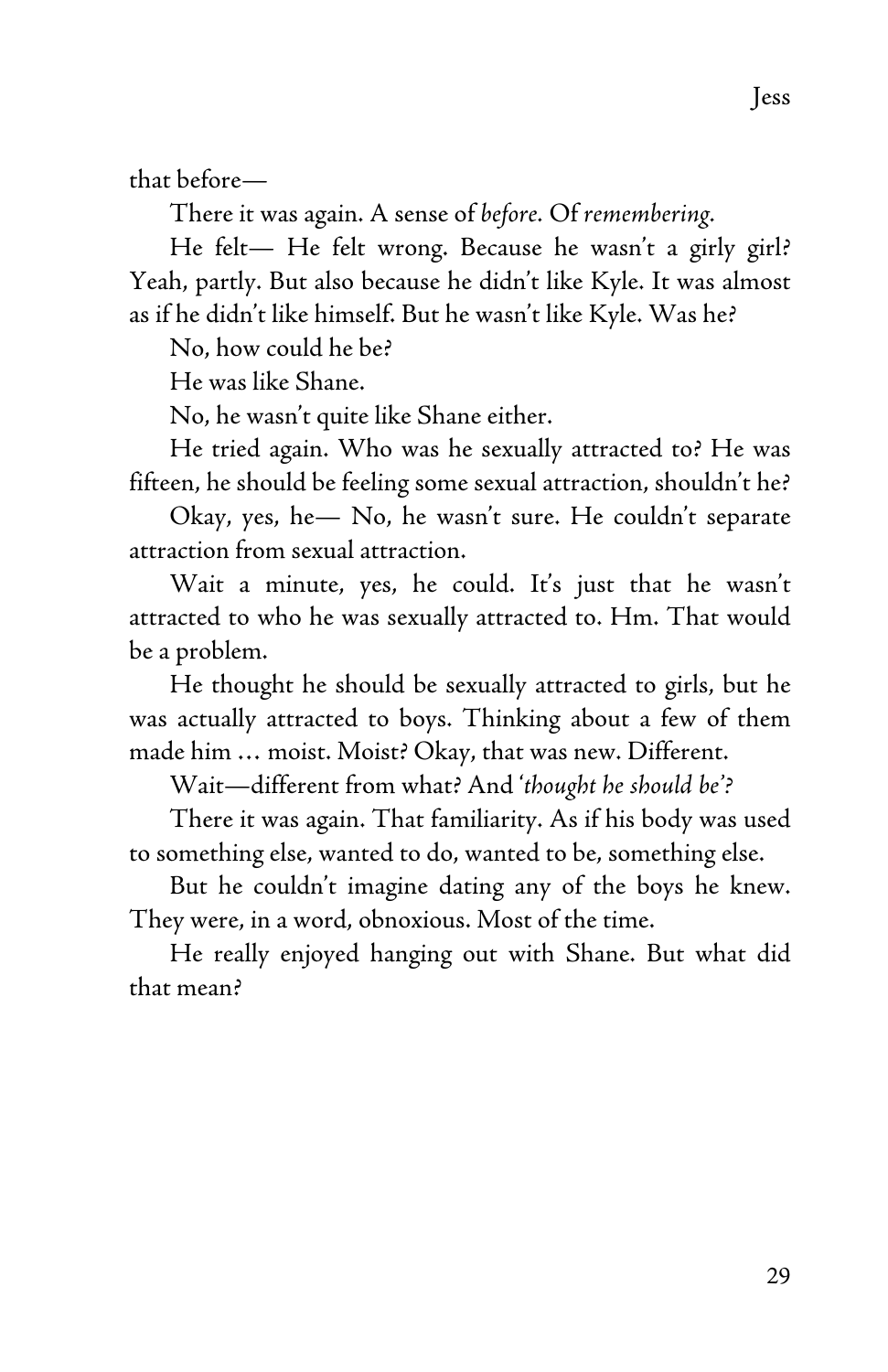He decided not to think about it anymore. For now, he knew he didn't want to wear make-up. He knew he'd much rather wear pants and track shoes than dresses and heels. He knew he liked English more than Geography. He knew he wanted to run. In fact, he added a parenthetical, now that he didn't feel so competitive, he really *enjoyed* running. The experience itself, not the end result. Maybe all of that was enough for now.

"The garage needs to be cleaned out," his mother said one day at the dinner table. She looked to Kyle sitting on her left, and Jessica and Sarah on her right. Their dinner table seating arrangement had always bothered Jess. It made sense that his father was at one end, and his mother at the other, but why was Kyle on one side, and he and Sarah on the other? Because boys and girls. Everything had to be divided into male on one side, female on the other.

"Sarah, you've got your cheerleading tournament this weekend, I haven't forgotten," she added. "But the two of you," she nodded at Kyle and Jess, "can get the job done."

So next day, they got to it. Jess had always thought that men were detail-oriented. Certainly that's what he'd been told. But once he and Kyle had moved all of the big stuff out of the garage, Kyle considered his work done.

"Where are you going?" Jess called after him as he walked away.

"I gotta call Dave. Let me know when you're done, and I'll help you move everything back in!"

"What? You're not supposed to *help* me do this," Jess protested, "you're supposed to *do* it. We're supposed to do it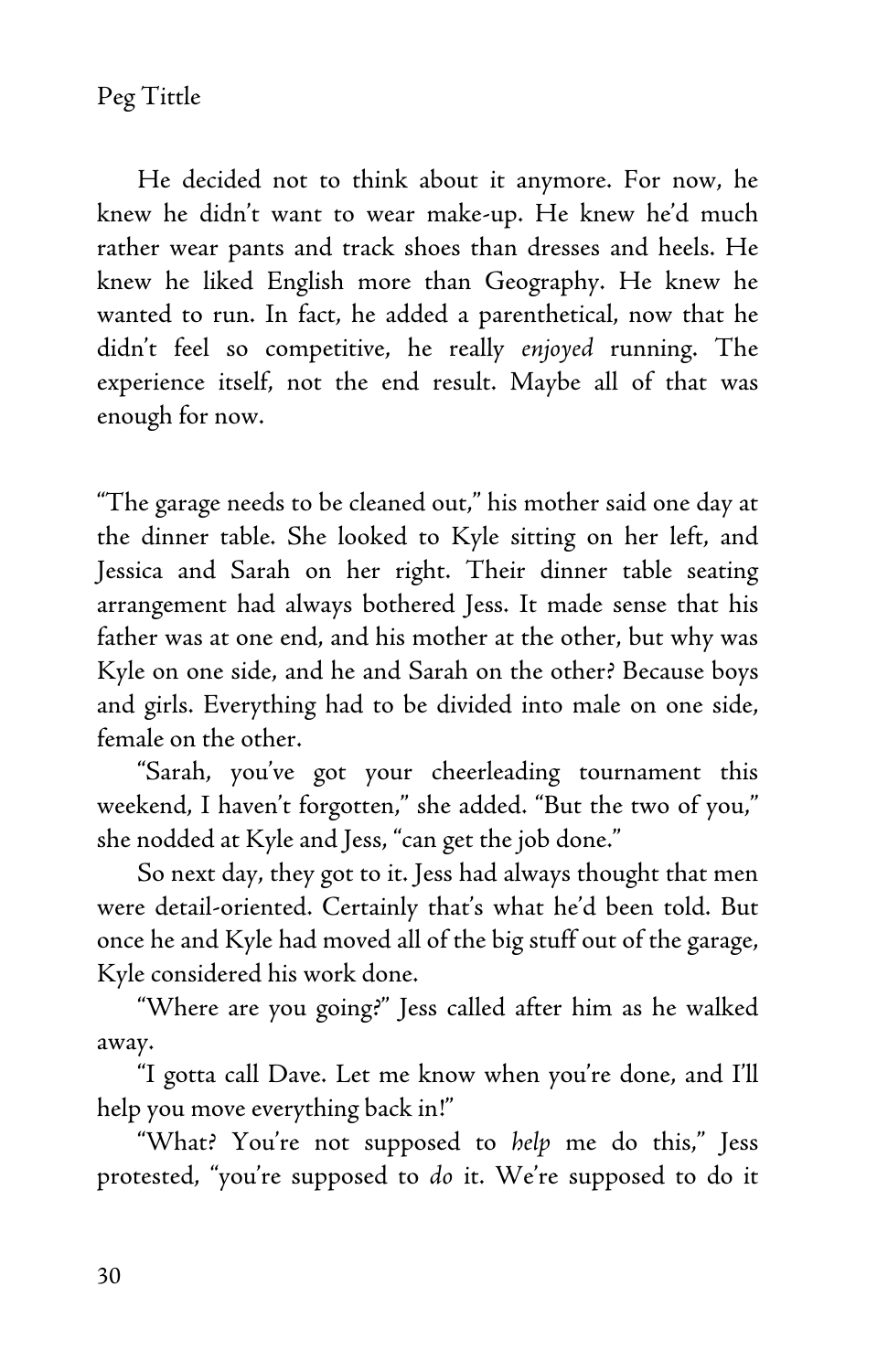Jess

*together*. *All of it* together." But it didn't really surprise him that Kyle had assumed that the cleaning part of it—wiping the grime off all of the no-longer-used toys, the patio chairs, and the garden decorations, then brushing off the shelves, then sweeping the floor—would be done by Jess. By Jess alone. After all, he and Sarah had been doing the dishes, some of the laundry, the dusting, and the vacuuming since they were ten.

And, but, it wasn't just that it *was* cleaning work. It was also fussy work, *detailed* work: when Jess did the dusting, not only did he have to wipe the table tops and counter tops and window sills, he also had to pick up every bloody knick-knack in the house and run the dust cloth along every groove on every bloody knick-knack in the house—*and* crawl under the dining room table and run the dust cloth along every bloody chair leg and cross piece.

Standing in the middle of the garage, Jess looked around him with despair. It would take an hour just to clear the work table for some space—to sort out the mess of screws and nails that covered the table and put them into their respective little drawers in the unit fixed to the wall. Kyle seemed blind to such tasks, blind to the little stuff, blind to the details.

It was the same when Kyle cut the grass. He just did the broad strokes, the easy part. Apparently it was up to Jess and Sarah to clip around the trees and bushes, to do the finickity stuff, the stuff that took twice as long.

What was the logic? Men are bigger than women, so they should handle bigger stuff? That included driving bigger vehicles, Jess noticed. His mom's car was smaller than his dad's. He imagined his mother buying a car that was bigger than his and laughed. His dad would probably buy a bigger-still car the very next day. And yet, men were surgeons. They were also biologists and physicists. Blood vessels, bacteria, atoms—you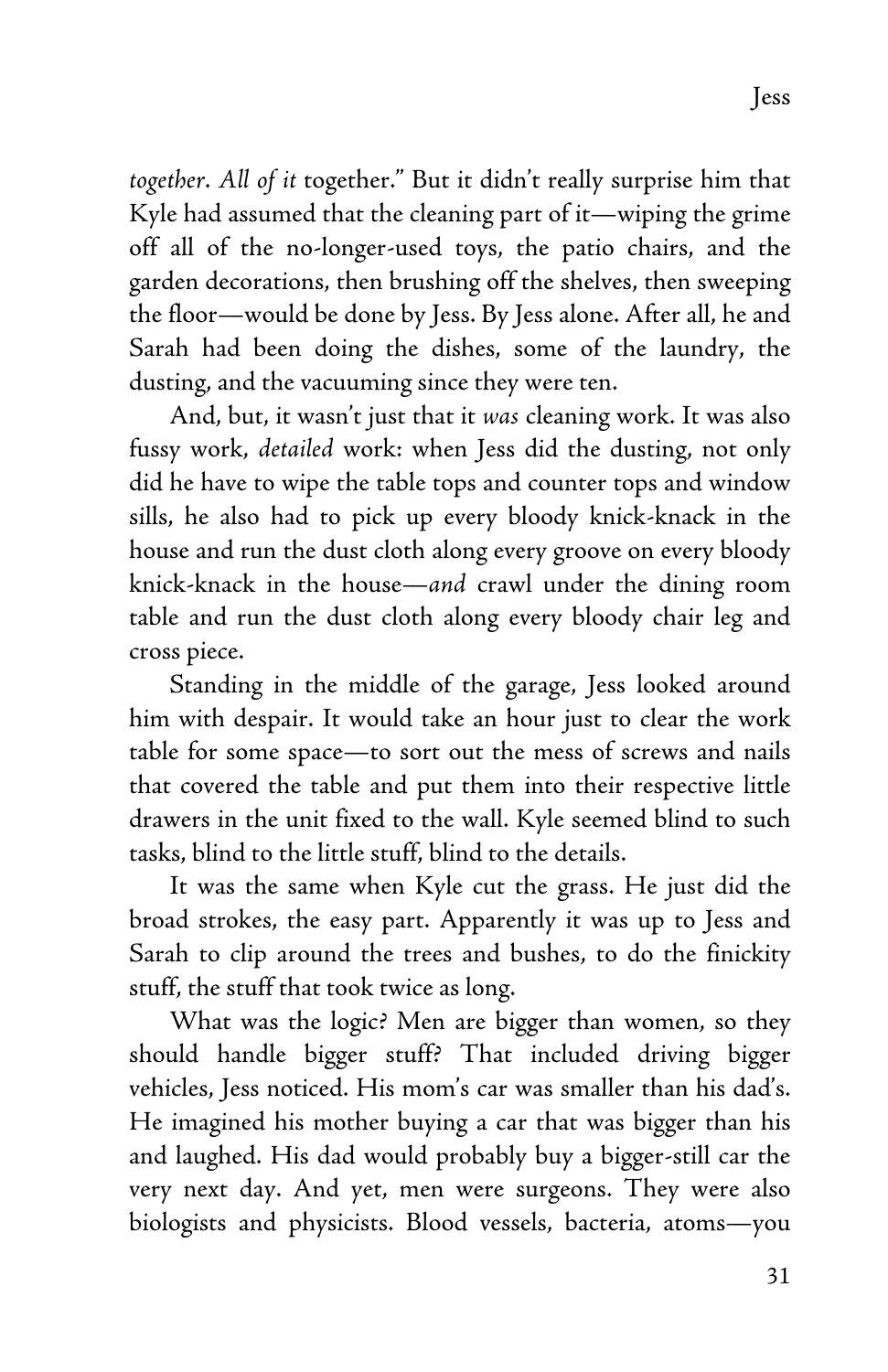couldn't get much smaller than that.

Besides, men *weren't* bigger than women. Sure, according to all the ads and every movie and tv show he'd ever seen, they were. But they'd clearly selected the *smallest* women and the *biggest* men. Most *real* men had narrower hips, thinner thighs, and smaller chests than women. Most real men were *taller* than most real women, and they usually weighed more, but that was about it, really.

So why did Hollywood *select* the smallest women and the biggest men? Because men must be better, and bigger is better? But it isn't. Bigger can just be fatter. And in many cases, smaller is better. The firefighter crawling under a bed to save a terrified kid needs to be small.

Maybe men handled big stuff not *because* they were bigger than women, but *in order to feel* bigger than women. Because they stupidly *believed* bigger was better. Which was true in the case of physical fights, but— Actually, no, even then …

Part way through grade eleven, Jess cut his hair. And felt even *more* like himself. Shane was delighted. Sarah was horrified. And his Mom—

"But you had *lovely* hair! Why would you *do* such a thing?" she wailed.

"Because I like it better this way," was all Jess could say. He didn't have the words, the analysis, for the real explanation. Long hair made him feel more like a girl, more female. And being female, in our society, was not a good thing to be.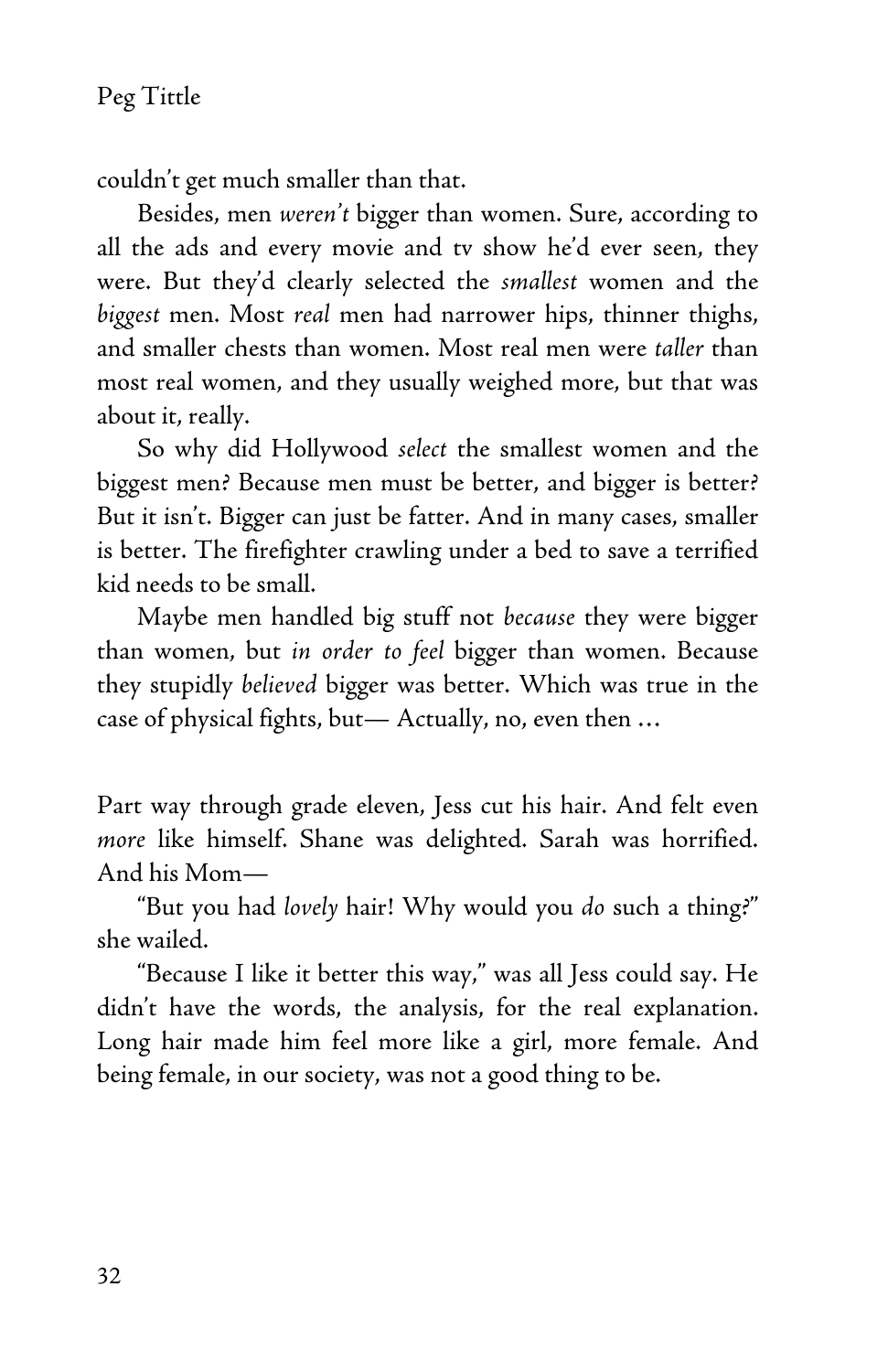A few days later— Jess had been doing as Shane had suggested, leaving the house in a skirt or dress, then changing as soon as he got to school, but it was only a matter of time …

Sarah had graduated and gotten a job, but Kyle was now in grade nine. And he saw Jess in the hallway. Jess saw him first and made a dash for the nearest open room, but.

At first, Jess thought Kyle hadn't said anything, but a week later, his parents ambushed him with an appointment with a therapist.

"Hello, you must be Jessica," the neatly dressed, manicured, and coiffured woman offered her hand, "and Mr. and Mrs. Everett. Please have a seat," she gestured to the three chairs in her office. Once again, her parents flanked her. This time, Jess sat reluctantly between them. He did *not* want to be here.

"I understand that you do not want to be here," Jess looked up sharply, "but your parents are concerned about you."

Jess grunted.

"Can you see that they love you?" the therapist, Miss Dinelli, said to Jessica. "In their own way?" People said that to women about their abusive husbands. It wasn't the way Jess wanted to be loved. "They just want you to be happy."

"If I could wear what I want, I'd be happy."

"And you'd like to wear …?"

Jess told her.

"Is that it?"

"I don't want to wear make-up."

"Clothes and make-up. *That's* what you're upset about? Those are pretty superficial things, aren't they?"

"Yes! So why are they so goddammned important?" So *definitive* is what he meant.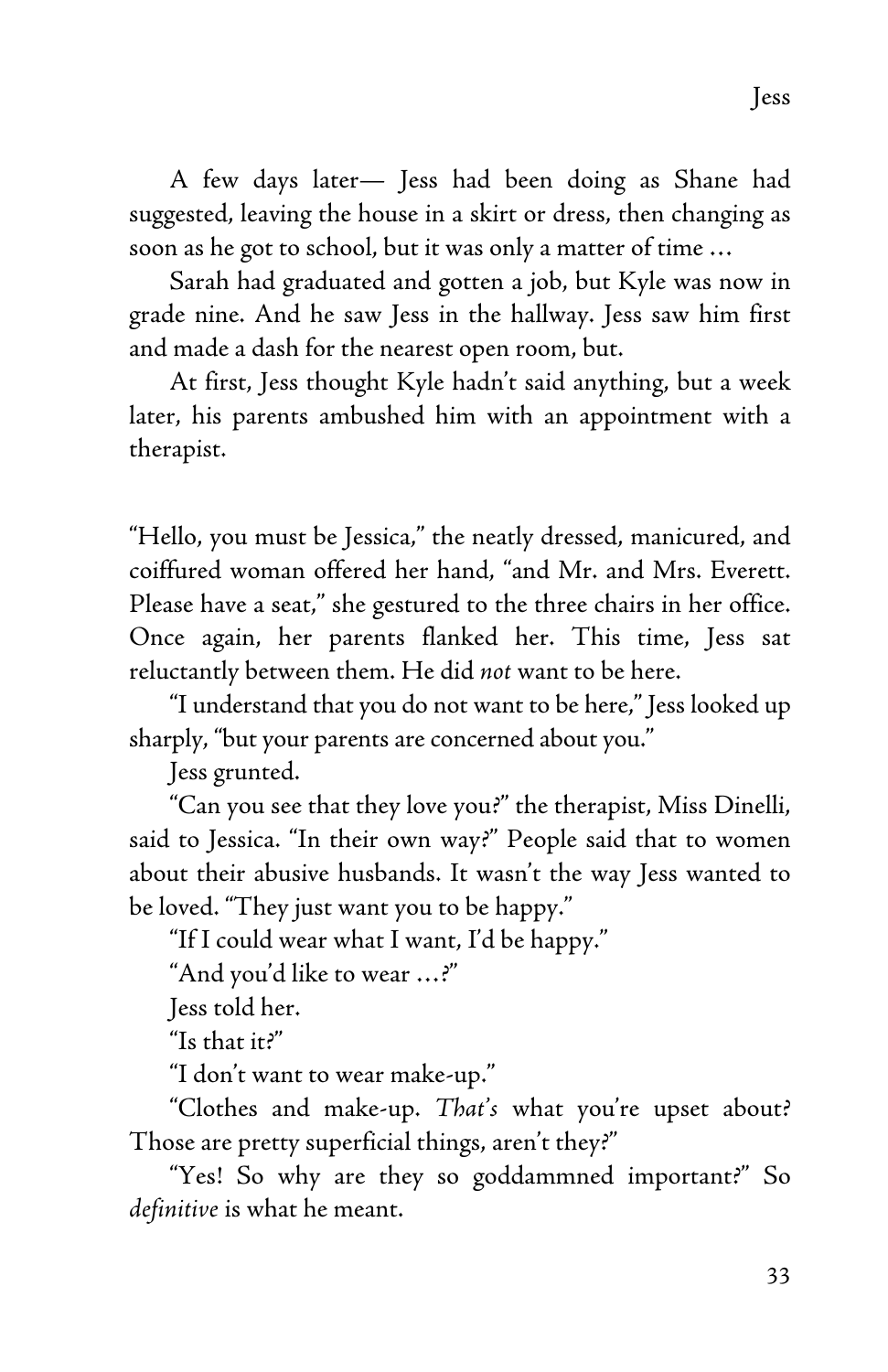He heard the sharp intake of breath from his mother.

"Sorry," he said to her. Then turned back to the therapist. "And I want to be able to swear." He grinned. Kyle was allowed to swear.

"Is there anything else? Anything more substantive to your complaints? About being a girl?"

Jess glared at her. "I'm not *complaining* about being a girl, I just—" He just didn't want to *be* a girl. No, that wasn't completely true. There were some things he liked about it. It was just that— What?

"I have to be polite all the time." He grimaced. Stupid example.

"Is there something wrong with being polite?"

"No, it's just—" What *was* it? Being polite was good. *Men* should be polite. *More* polite. "My mom always tells me that if I can't say anything nice, I shouldn't say anything at all."

"And?"

"It's—" He didn't have the words. The *understanding*. It was a way to silence women. To mute their opinions. Because she never said that to Kyle.

"I'm not allowed to be angry," he tried again. "I have to be polite even when the other person isn't entitled to politeness." That sounded convoluted. But it was closer to what he meant. 'Deference' wasn't in his vocabulary. Yet.

"And I don't like having to explain myself!" he summarized in frustration. Even though he recognized, again, that that was a good thing. *Shouldn't* people be able to, be expected to, justify their feelings, their claims, their actions? Yes, of course. It was just that he hadn't had to do it before. And it was hard.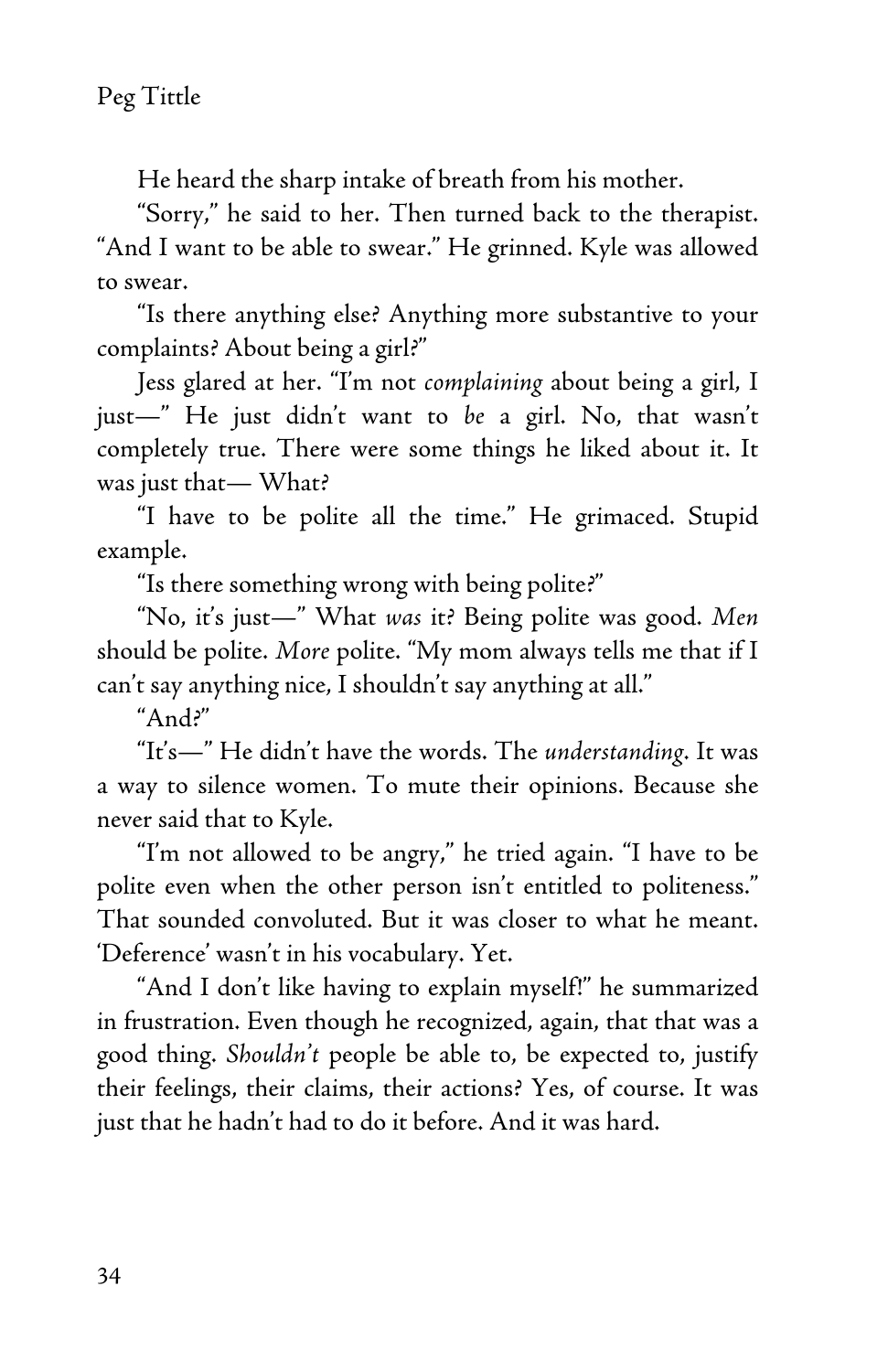"Before, when I—" No, he couldn't tell her that. She'd think he was crazy. "I mean *if* I— Boys don't have to. Explain themselves."

"I see. Well, all of this isn't uncommon, Jessica. Many people experience a kind of mis-match between their sex and their gender. It can be a source of great distress, and that's what we'd like to explore."

It wasn't so much a mis-match between his sex and his gender. It was a mis-match between his past and his present. Though, yes, okay, now, there *was* a mis-match between his sex and his gender: he was clearly female, he knew that, but he felt— No, he just *remembered*— No, he also *felt*— He gave up.

"Explore how?"

Ms. Dinelli went on and on, but the long and short of it was that Jess had three options: talk therapy, aversion therapy, or gender correction camp.

Next day, when Shane saw Jess dolled up again, she knew something had happened.

"The mall?"

Jess nodded.

As soon as they got to the mall, Jess changed. Before she'd left home, she'd stuffed her other clothes into her knapsack for exactly this reason. They headed for a quiet spot at the food court.

"Back in a minute," Shane said, heading for their favourite pizza place. She returned with a couple slices of pizza, a couple chocolate milkshakes, and a couple Chocolate Brownie Thunder sundaes.

"My treat," Shane said. "You look like you need it." "Yeah."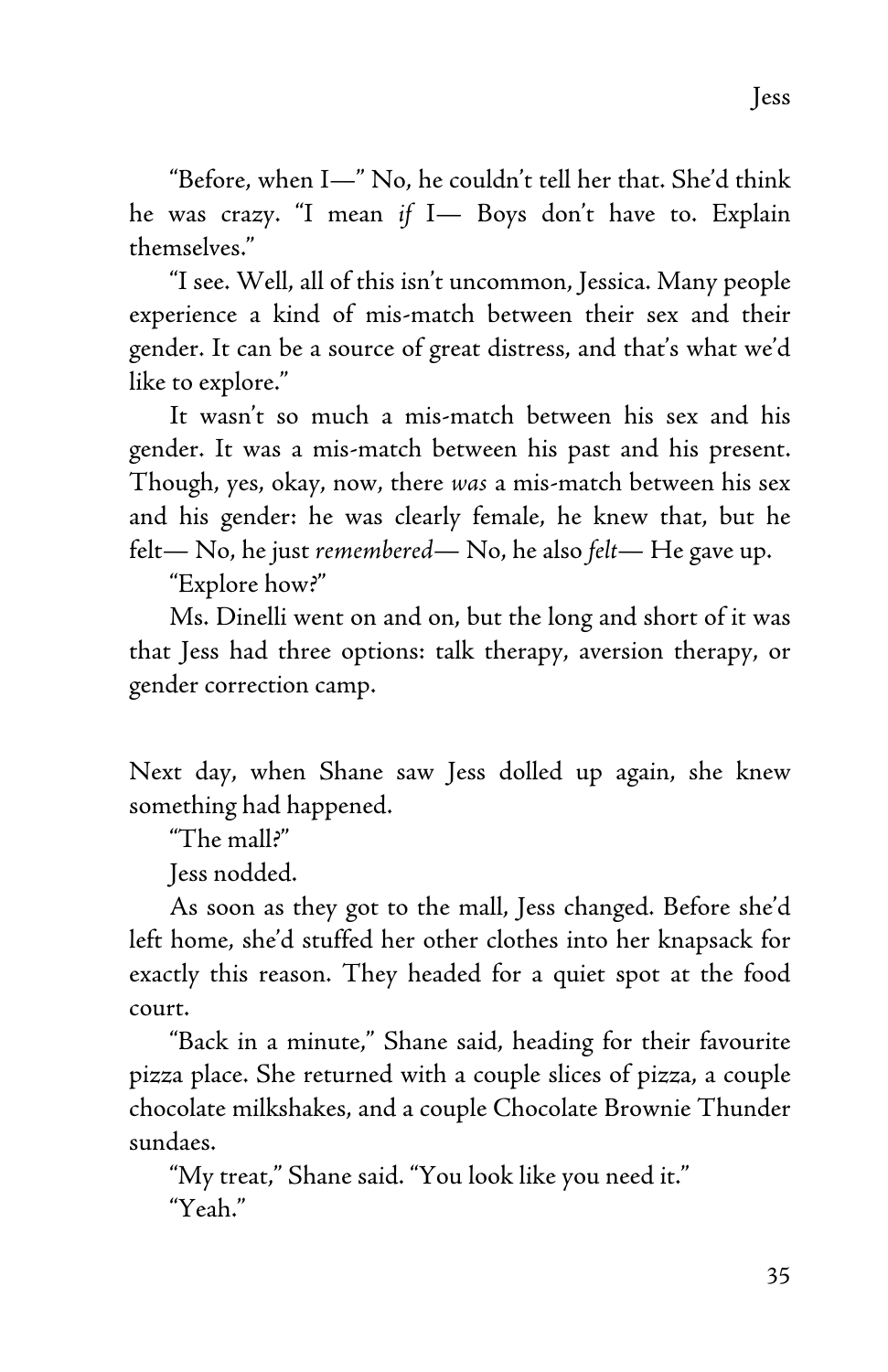Shane waited. Jess took a bite of the pizza, then a long, delicious, draw on his chocolate milkshake. Then a big bite of the Thunder sundae. And then he told her.

"What the fuck is aversion therapy?" Shane exploded. Actually, she thought she knew.

"She'll show me a bunch of images, you know, like girls wearing pretty pink dresses, bows in their hair, and lipstick, I guess, then girls wearing jeans and hiking boots or something, and every time the image is wrong, I'll get zapped."

"*Shock* therapy?" Okay, she hadn't known.

"Not, you know—not like when they hook up those things to your head. I'd wear a bracelet, kind of like a dog collar —"

"You're not some animal!"

"It doesn't hurt much. She let me try it. It just  $-\mathbf{r}$ 

"Doesn't hurt, my ass! It might not hurt you physically, but it'd be doing serious damage to your psyche! After that, every time you think of what you really want to do, you'll be— Hesitant. She'll be planting a reflexive fear of your own desires."

Yeah. Jess hadn't been able to put his finger on it. But Shane nailed it.

"So you'll have to work extra hard, you'll have one *more* bloody obstacle to overcome, just to do what you want, dress how you like, God *damn* it!"

Shane took a long draw of *her* milkshake. And a big bite of *her* Thunder sundae.

"And gender correction camp?" she continued. "What the fuck is *that?*"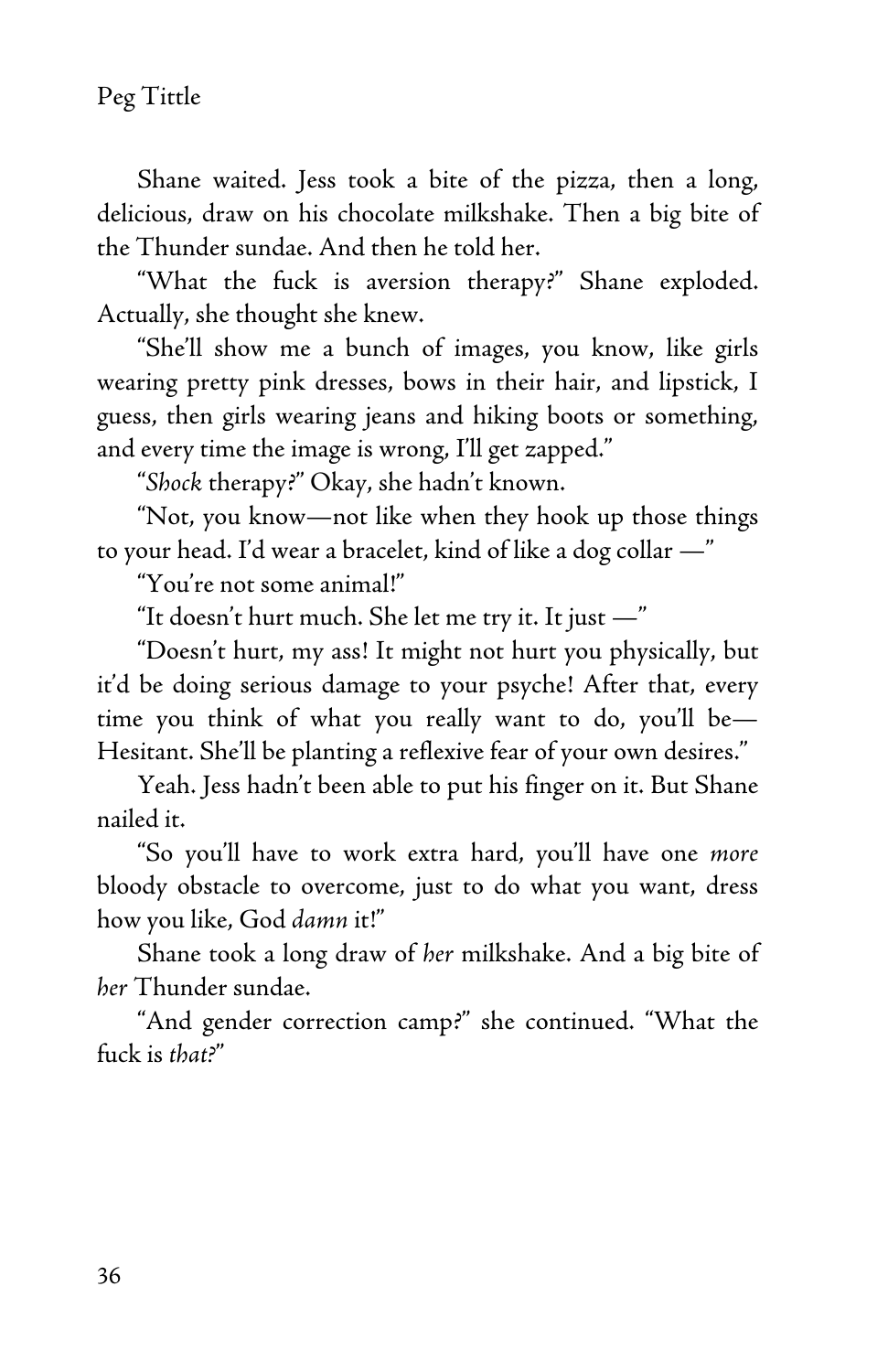"I think it's like those old-fashioned finishing schools where young ladies were taught how to set a dinner table, which spoons and forks to use—"

"How to balance a book on your head—"

"Instead of how to read it—"

Shane barked like a trained seal. He grinned. He enjoyed talking to Shane. It was nice. It was new. Men didn't really ever talk to each other. Everything they said was code for 'I'm better than you.' It was pathetic, really. And incredibly boring. Now that he thought about it. Wait, what?

"How to snare a husband," Shane continued. "First, don't let him know that you're smarter than him.' Which means act stupider than him." She grimaced. "You know, sometimes I think it's our own damn fault."

"What?"

"That men feel so frickin' superior. They believe our bullshit."

She was right, Jess realized. Men *did* believe women's bullshit. About how smart they were, how competent they were …

"Actually," Shane said a moment later, "I think it'd be more like those Christian 'normalizing' camps. You know, the ones that tried to make gays and lesbians straight with deconditioning or reconditioning or whatever the fuck it's called."

"Deprogramming. That's what they called undoing the brainwashing done by cults."

"Who *is* this woman?" Shane asked then. "Is she actually a certified therapist?"

"I don't know. I guess so."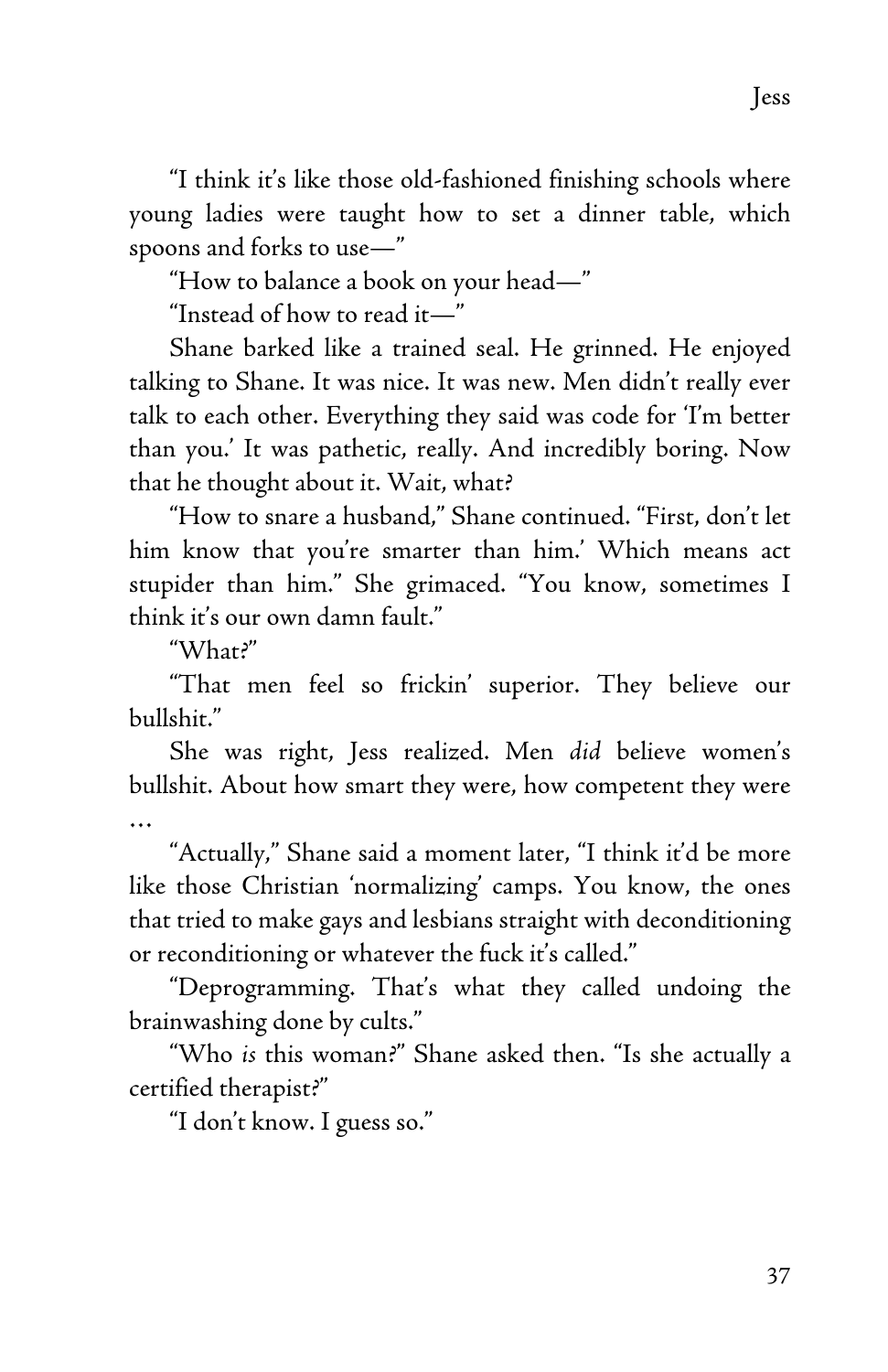"Does she have a Ph.D. in … something? Emotional abuse, maybe?"

Jess grinned again. Sort of.

"And what the hell is gender anyway? It's bullshit. It's nothing. It's just a word we use to describe two sets of traits and desires arbitrarily associated with one sex or the other. It's certainly not innate."

Jess nodded. They were proof of that.

"Gender is how sexism is maintained," Shane said. "As Dee Graham put it, masculinity and femininity are code words for male domination and female subordination. Any intelligent woman will reject femininity."

Jess thought about that. Later, he would come across Lierre Keith who said something similar: "Femininity is just a set of behaviors that are in essence ritualized submission."

"You know," Shane continued, "all this trans shit became a big deal only when *men* started crossing the gender line. No surprise. I mean, women have been crossing the gender line for centuries: we've been assertive, even aggressive; we've entered socalled 'male professions'; we've chosen to wear unisex or men's clothing. And we've never felt the need to call *Newsweek* about it."

Jess grinned. She was absolutely right. Men thought everything they did was newsworthy.

"Feminists—*real* feminists—have been gender queer, gender non-conforming, gender variant, non-binary, whatever the hell you want to call it, since forever. See this is what happens when people don't know shit. Don't they teach history in school anymore?"

"You know they do," Jess grinned. "Just not *women's* history."

"Yeah." Shane took a long draw on her milkshake.

"So what are you going to do?"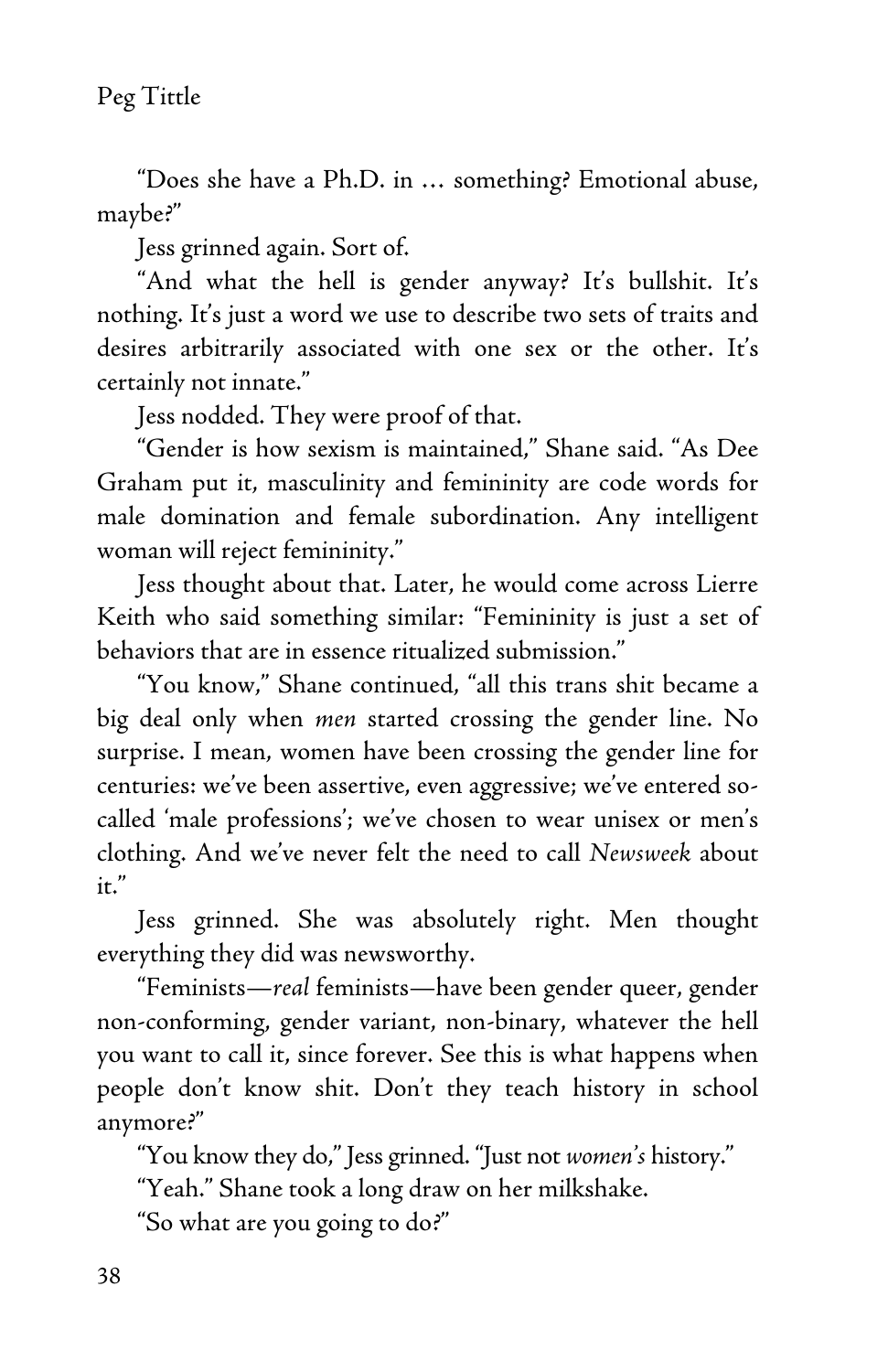"What *can* I do?" Jess said with despair. Then he shrugged with resignation. "I said yes to the talk therapy. We're going to 'explore and resolve childhood conflicts that have led to the wrong gender identification'."

Neither of them said anything for a while.

Then Shane spoke. "You've got to get the fuck away from those people. Your parents."

"Yeah, well." It would be two more years before he could move away. To go to university. Two years.

They finished their pizza and milkshakes, and, sadly, their Chocolate Brownie Thunder sundaes, then just walked around.

"Our carbon dioxide is at 450," Shane said. "We're past two degrees, and well on our way to three. And they're worried about pink and blue."

Next day, in the hall at school, he overheard a girl gush, "He thinks I'm cute!" and he almost stopped to correct her. He probably says that to all the girls, he would've said. Because he himself had once been that insincere. He'd never thought that the girl would actually believe it. He'd thought that she'd see it as the come-on it was. And either respond with a smile, which meant she was interested or— He shook his head. Took a few deep breaths. Focused on the here. The now.

And here, and now, he realized that Shane was only half right. About believing bullshit.

"That's not lady-like," her mom would often reprimand, gently, when he did something that felt … normal. She thought she was helping with the therapy, helping Jess understand how to act like a lady.

But it wasn't that he didn't understand. It was that he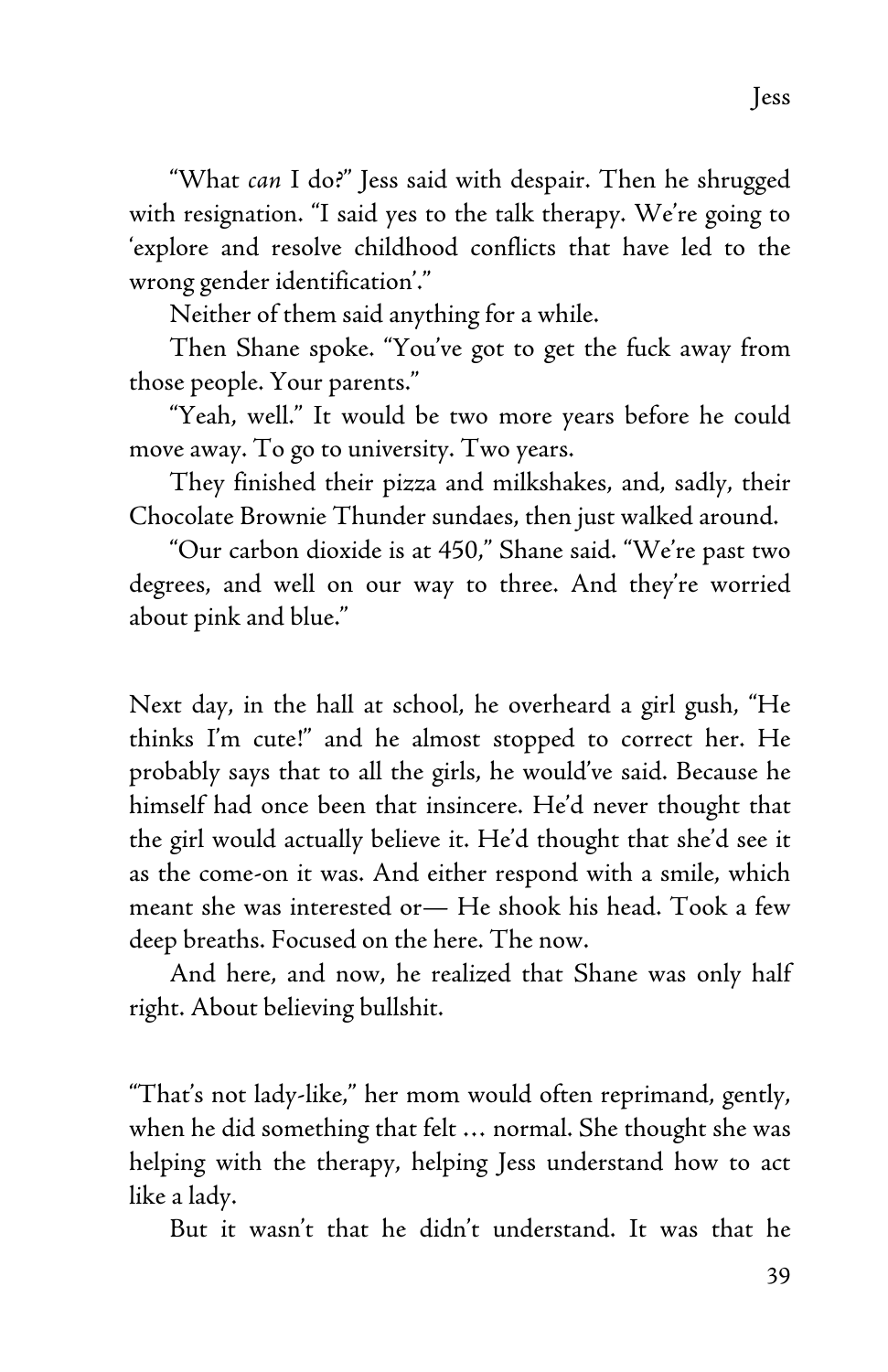## Peg Tittle

thought the rules, for acting like a lady, were stupid. He couldn't just ask for what he wanted. That was rude. He couldn't just say what he was really thinking. That was rude too. He had to defer to others. All the time. No matter what was at stake. Apparently his primary objective in life was to not hurt others. Others' *feelings.* It was a new way of living. He wasn't sure he liked it.

The following week, Jess started looking for a part-time job. He was surprised to discover that even jobs were colour-coded: an after-school job at the hardware store paid more than an afterschool job at Tim Horton's. But Tim Horton's was the only place that even gave her an interview. Good thing he'd started looking now, he thought. Two school years and two summers *might* be enough for first year tuition. He'd apply for a scholarship, of course, but he wanted a back-up plan. Because he *had* to get away.

It turned out that Shane had failed a couple courses required for graduation, so while Jess progressed through grade twelve, she re-took those two courses. Jess helped her through. Honestly, they were both happy that they'd be heading to university at the same time.

But first, that last year of high school stretched out before them …

And during that year, Jess started to worry that something was seriously wrong with him. He kept having the déjà vu episodes. No, they were more like flashbacks. Almost hallucinations. He thought maybe he was heading for a psychotic break. Or developing schizophrenia. It happened. He thought about telling Ms. Dinelli, then decided not to. She'd probably have him committed. He thought about telling Shane, but was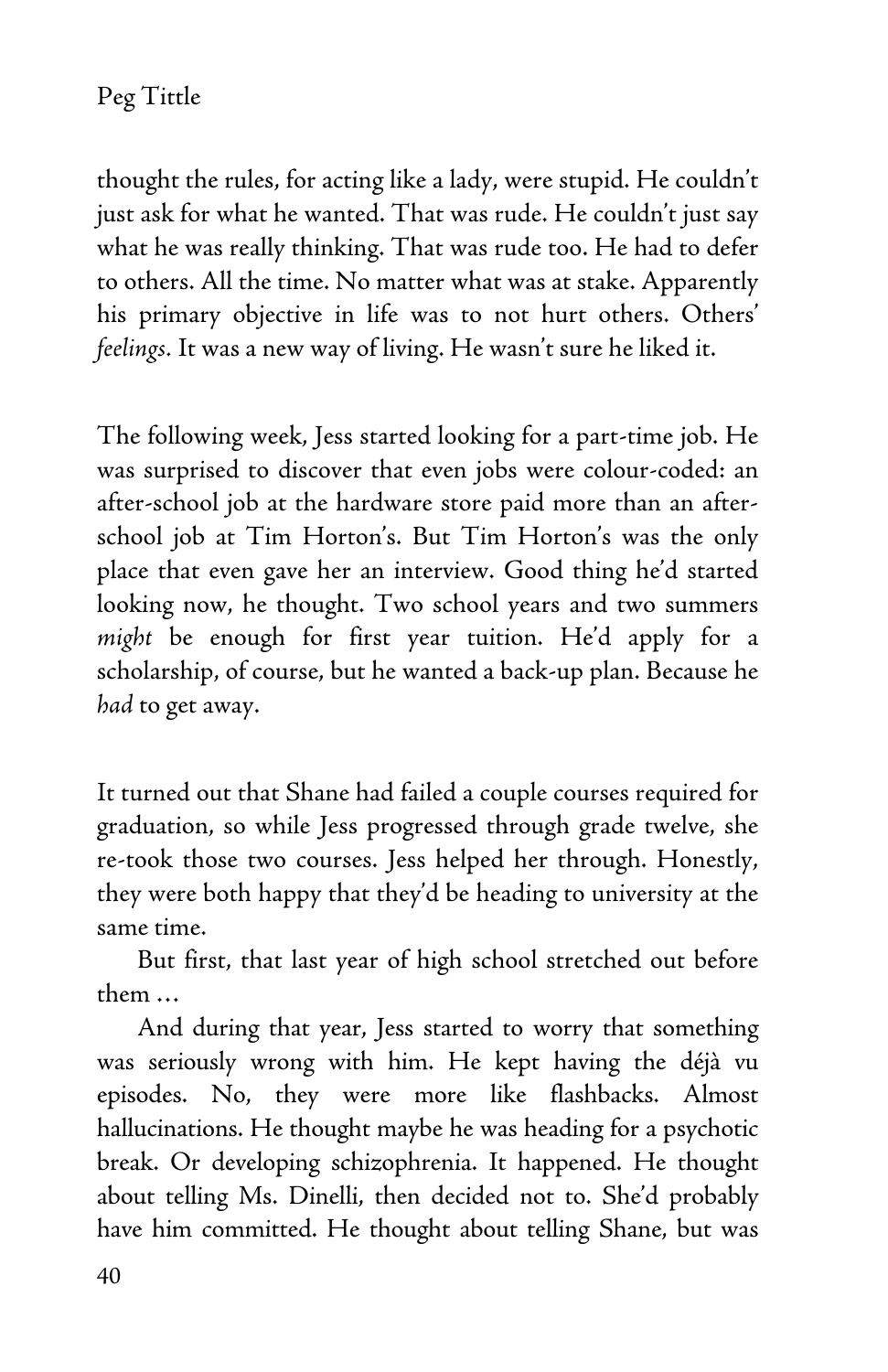afraid that she'd see him differently. Gender bending was one thing; mental illness was another. And God knows, as it was, he was struggling with how people saw him.

One day in Chemistry, Jess and his lab partner, Liam, were conducting an experiment. Their results were unexpected. They considered various explanations, but none of them quite fit. Then Jess hypothesized that the beaker had not been thoroughly cleaned, and it was the residue of a previous experiment that accounted for their results.

Liam said as much to their teacher.

"Good thinking, Liam," Mr. Killick said. "Given the experiments we did just last class, I think your hypothesis is correct!"

"Wait a minute," Jess spoke up. "That was *my* idea! *I* was the one who suggested that our results may have been contaminated by something in the beaker—"

"Just ignore her," Evan said playfully, "she's on the rag!"

Mr. Killick grinned at him.

"What?" Jess was horrified. "I'm not 'on the rag'! I'm angry! Because—"

"Yeah!" he laughed. "What I said."

To his dismay, Jess started to notice his breasts when he was running. Fortunately, this happened only a few days a month, but still.

Then one night, when he escaped into video games, as he had always done, he noticed all the big breasts. No, surely he'd noticed them before. Yes, but now— All of the women were in such skimpy clothing. And they were all just big breasts, long legs, and big behinds.

And they were all beaten up or raped or both, by the main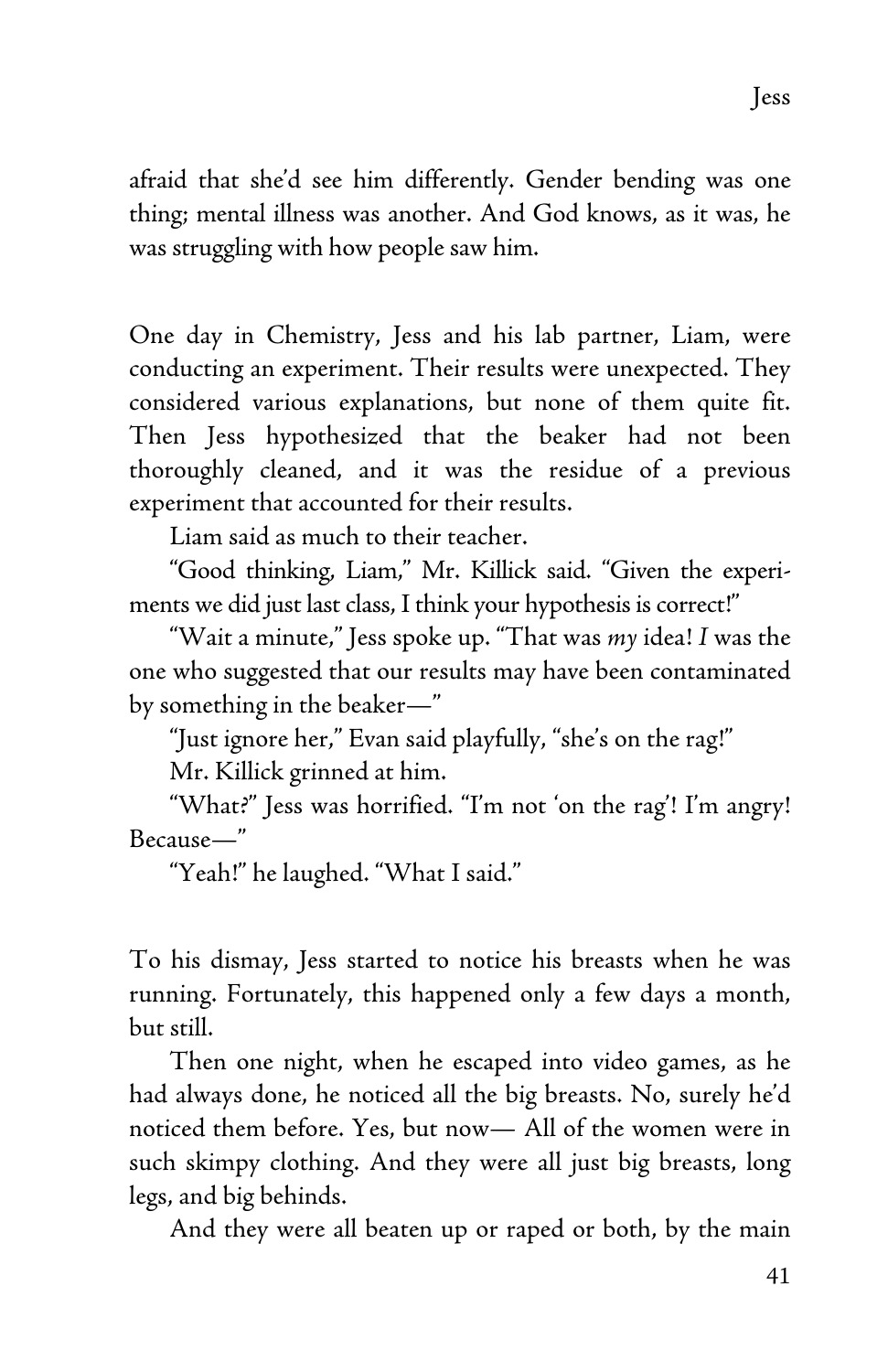characters. The men. How had he not noticed this before?

It was as if women existed *for men*. For their pleasure, for their entertainment, for their use— For whatever the men wanted to do to them.

And when the attacked woman cried out for help or cried out in pain— "Quiet, bitch! Shut the fuck up!" or "You worthless whore, you're fucking pathetic!" *How* had he not—

Ah. He was the 'you' now. That changed everything. He tried a few more games, but felt sickened—literally, he felt sick to his stomach—at what he saw. Woman after woman, fucked, beaten, spat on, killed, discarded. That was how men saw women, girls, him. Her.

*Grand Theft Auto, Assassin's Creed, Hitman, Far Cry, Watch Dog* … He tried in vain to find something—else. Something that could give him the rush of power, control, agency, that he was used to getting from gaming. Without— Nada.

He found one game that had a female main character—but she had that perfect, so-called perfect, body, and it was almost completely unclothed. It cancelled whatever she was trying to do, trying to be.

He turned off the computer.

And never played another video game.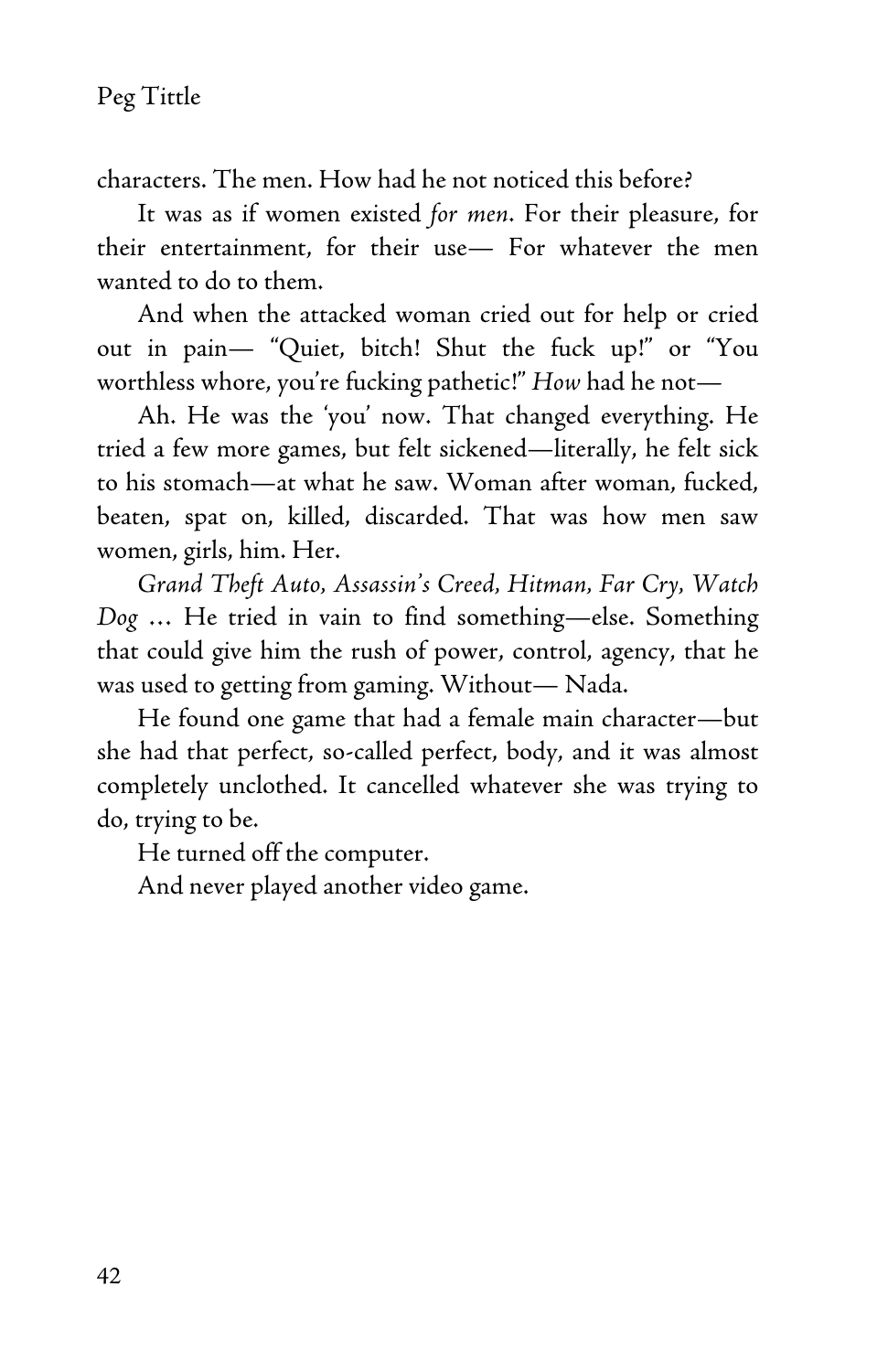"Mom, sit down, you're not our servant," Jess said. His mother always walked around the table, dishing out everyone's food. They could just as easily pass the bowls and platters around the table.

"Oh, I know that, but your father worked all day…"

"So did you."

She just smiled. And truth be told, Jess hated her a little bit for it.

Then he decided to speak up about something else he'd often noticed.

"Why does Kyle get a bigger slice than me?"

Everyone stared at him. Her.

"I'm older, don't I need more?" In some cultures, men got not only the most food, but the best food. They ate before the women did.

"Men need more because they have more muscle," his sister explained.

"Maybe that's the effect and not the cause. Besides if you want to bring biology into it, as females, and the ones who will create the babies out of our own bodies, surely we're the ones who need more."

"Are you planning to create a baby any time soon?" Sarah mocked him.

He hadn't yet found "Trust Your Perceptions", and perhaps never would, as the blog would soon be taken down, but someone had pointed out that women feeding men was an appeasement, an international campaign to plead for niceness—Here, take this food, just please stop killing the children, okay?

His mother was right, of course. His father *did* work all day. He ran an advertising firm, and he often came home late. And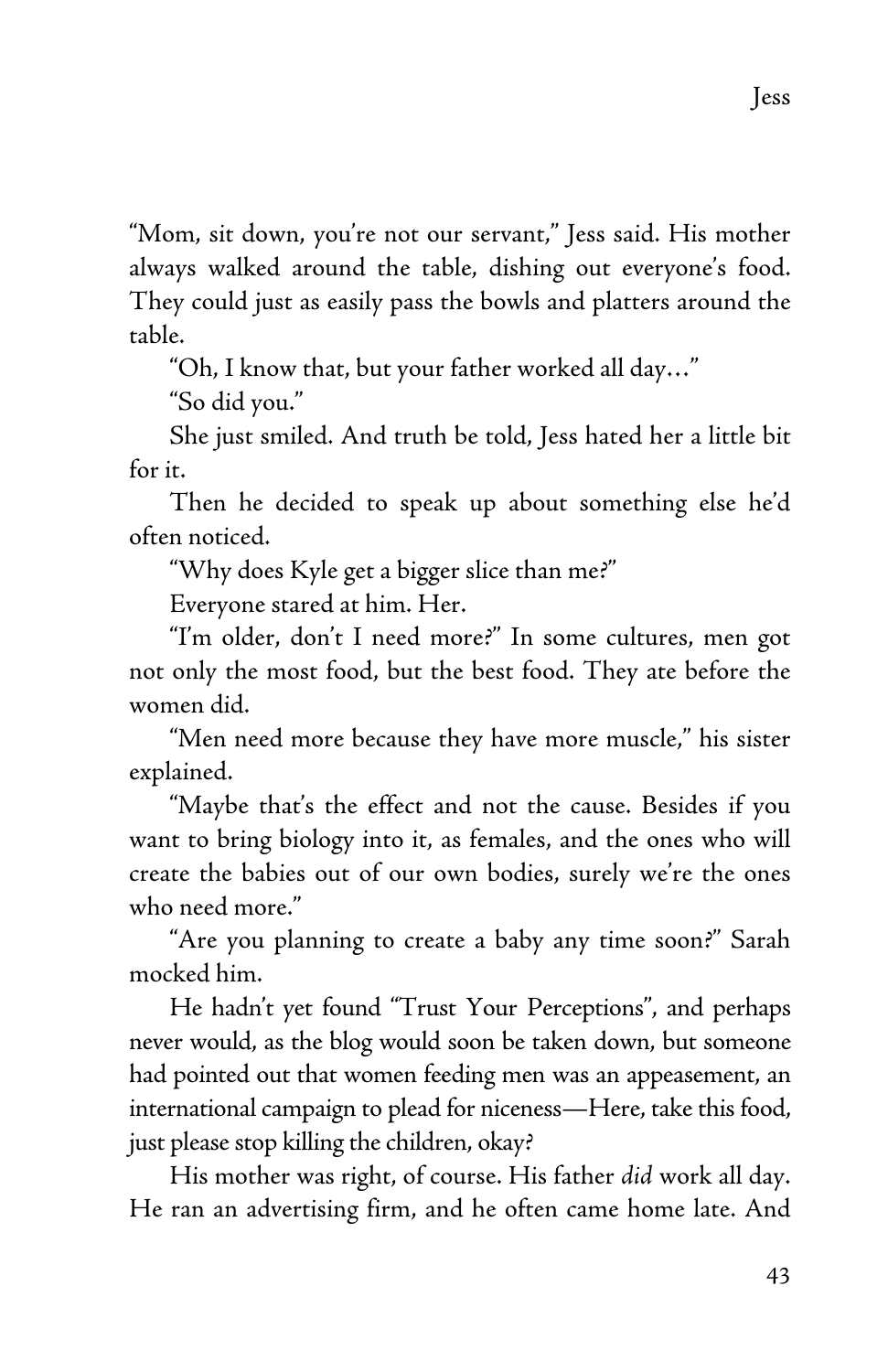he always came home exhausted, impatient, angry. At what, Jess didn't know, but he'd lash out at anything that upset him. They all kept their distance. Jess asked him once why he worked so hard. Why he didn't somehow make room in his life for enjoyment and pleasure.

"Somebody has to do it!" he'd shouted at him. "Do you think I *like* working this much? Who do you think puts food on the table? A roof over your head? I've got three kids to support!"

Yeah, Jess got that. But it was his choice to make those three kids. Didn't he know he'd have to support them? Of course he did. So why was he so angry about having to do so?

Jess figured that his father attributed his stress level to his hard work. More likely, Jess thought, it was because he treated everything like a competition. Whenever his father had to drive him somewhere, he acted like it was a race, a race he had to win. Every time a car overtook him, he got so angry. "It's okay," Jess would say, "let him pass. It's no big deal."

It was like cooperation hadn't even occurred to his father. In his mind, competition, competition toward control, was the only way to get anything done. Was he right? Had men *never* cooperated except under orders to do so? Or as a team, competing toward control over another team?

His father also probably thought he was doing the right thing because he was working so hard. But just because you're working hard, that doesn't mean, that doesn't say anything about, moral rightness.

But how did he know what his father thought? He gave a mental shrug. He just did. He knew that men's level of introspection, their self-awareness, was low. Men had little insight into why they did what they did, even into what they wanted. That's why they were less apt to seek help psychological, emotional, help. They can't explain their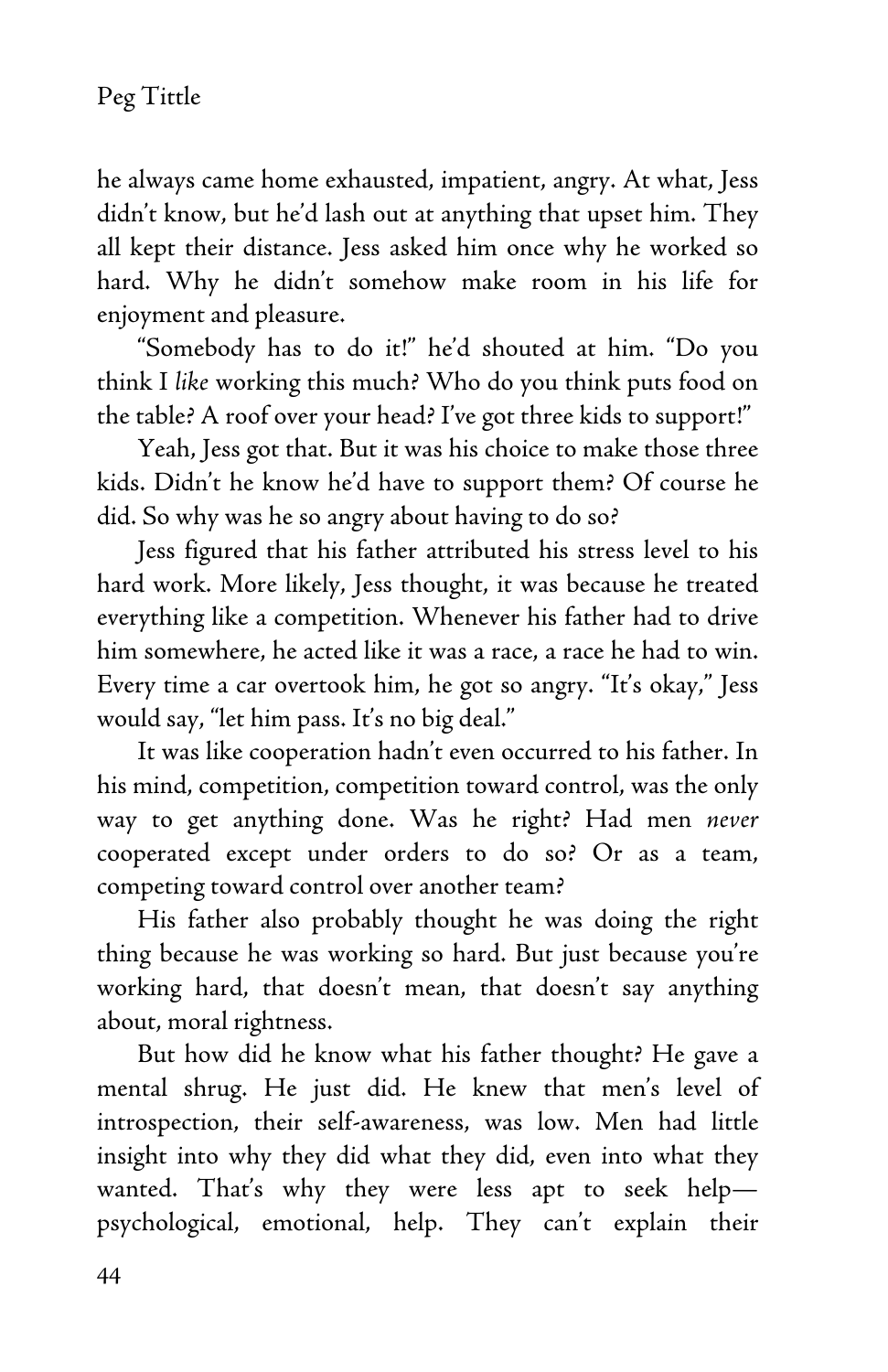problems. They don't know what their problems are.

Well, in addition to it was emasculating to ask for help. Any help.

Regardless, his mother worked too. Surely she was contributing to their support. But it was as if her job, her contribution, her effort was invisible. It was—

Suddenly, his mental shrug slipped … into place. Oh god. That's it. *He used to be a man*. That's how he knew. That's why his tendencies, his expectations, were—male. For the most part. So, what, he used to be a man … *in a previous life?* So reincarnation— It *does* happen?

"So how's it going with the talk therapy?" Shane asked one day. "You're almost done, yeah?"

The agreement with his parents was that he'd do it for a year.

"Yeah," he replied. "A few more weeks. It seems I've finally convinced the therapist that I do realize that I have a female body."

"But it came with a male brain?"

"Not exactly …"

"You didn't tell her you were a lesbian, did you?" Shane asked, horrified. That could lead to worse problems. "Because that's not what a lesbian is. Male brains in female bodies—"

"No, I didn't tell her I was a lesbian. But— Look, can we postpone this discussion?"

Shane glanced at her, an odd expression on her face. "Of course."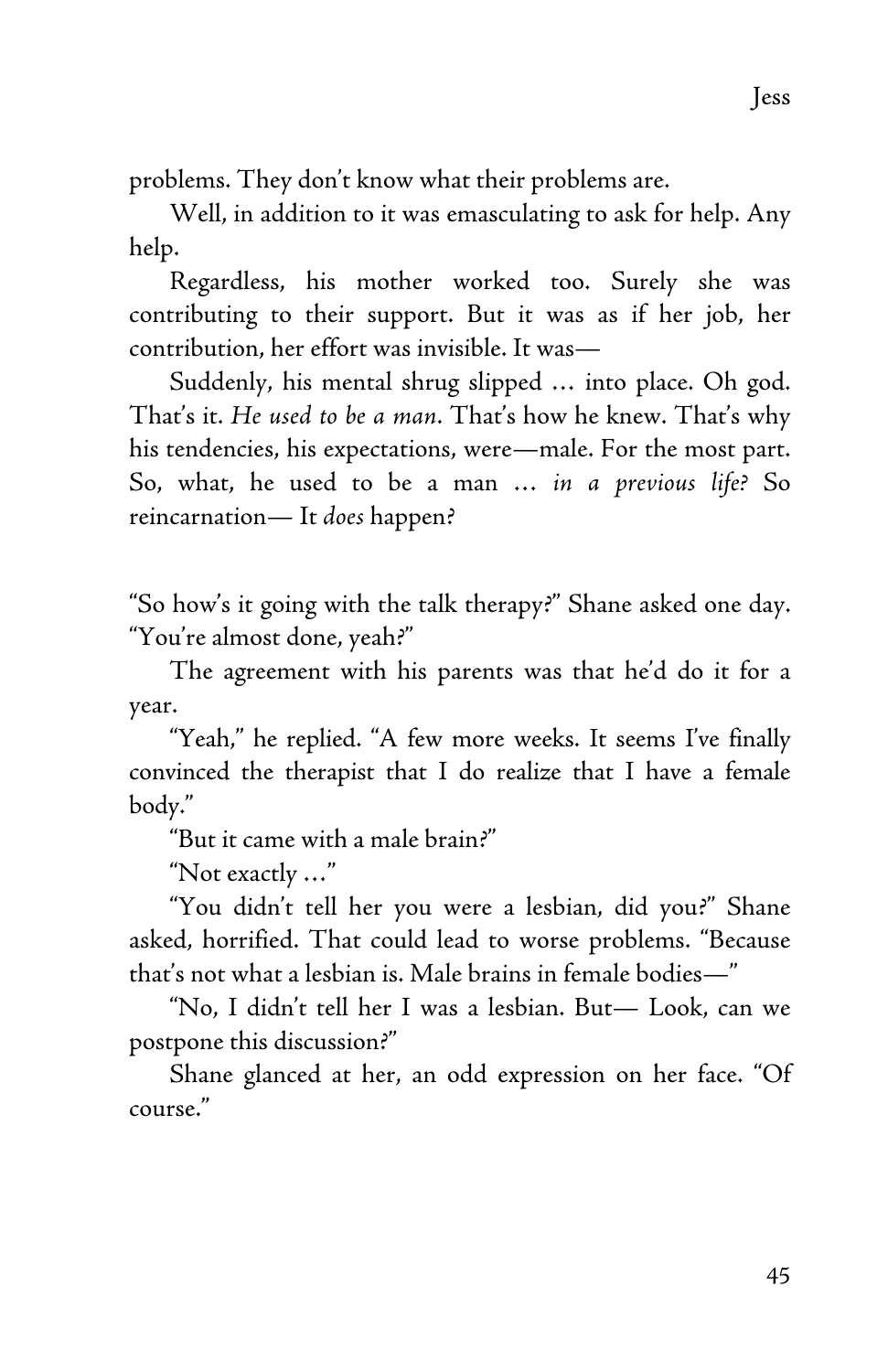"Where were you? I was worried sick!" His mother met him at the door.

"I was—" He'd gone out for a long run. And had stopped in the park. Because it was such a clear night, there was no moon, and the stars—

"It's almost midnight!"

He saw Kyle slouching in the doorway, a smirk on his face.

"You could've been—"

"Kyle stays out until midnight!" None of them had an actual curfew.

"Kyle's not a young woman!"

Right. Of course. He'd forgotten for a moment that he was more at risk of attack. Now. Well, more at risk of *sexual* attack. Because wasn't Kyle at risk of— Well, no. Unless they thought he was gay, he probably wouldn't be beaten up. And until he was older, he probably wouldn't be robbed. And Kyle was seldom alone at night. *That* was the difference. He remembered now. He was always with his buddies, he was always part of a pack.

"The sex gangs!" His mother wailed.

"What?"

"Kyle said there are gangs of men going around raping young women!"

Seriously? In Barrie? Why was this the first time he was hearing about this? He read the newspaper from time to time. There should have been headlines. Was it on the back page? He listened to his teachers. Why didn't *they* mention this?

And anyway, why should *he* be the one to change his behaviour?

Remembering the many times boys had criticized her body, it suddenly occurred to her: perhaps the right to criticize a woman's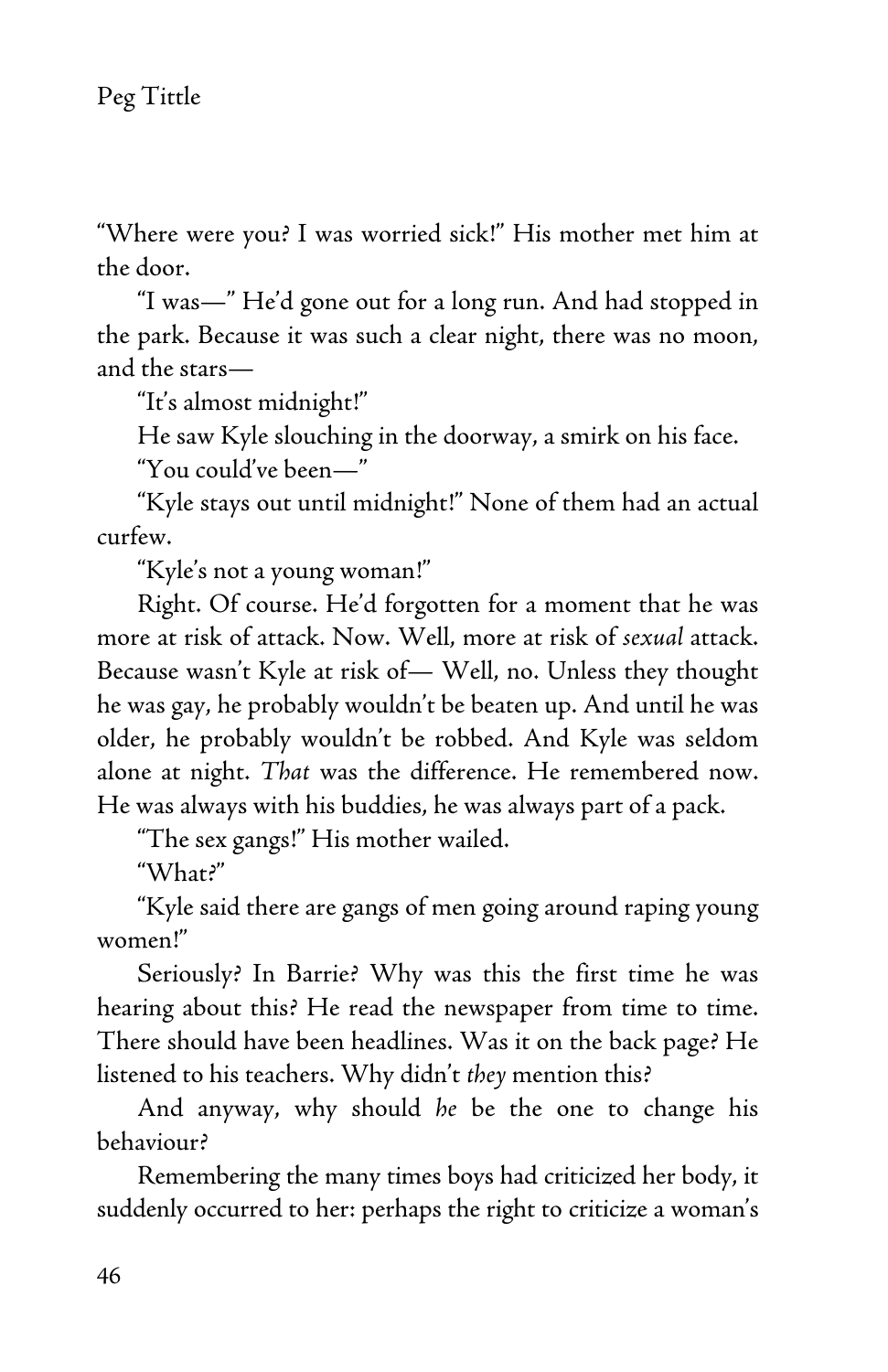body derived from a right *to* a woman's body. And if men felt they had a right to *every* woman's body …

And the right to the sexual use of a woman's body leads to, includes, the right to the reproductive use of a woman's body. Hence, no abortion.

Or is it the other way around: the right to reproductive use of women's bodies, perhaps thought to be grounded in the continuation of the species, leads to the right of all sexual use of women's bodies.

But women don't think they have a right to men's sperm. And hence to the sexual use of their bodies.

The following week, all of the girls were called to an assembly. It was the annual 'How to Avoid Rape' assembly. Be vigilant, be careful about where you go, and when you go …

Angrily, Shane glanced at Jess beside her, then spoke up. "How about you just tell the guys, 'Keep it in your pants'?"

Someone cheered.

"And," another girl shouted out, "tell them, 'Don't put any drugs in a girl's drink!'"

More cheers.

"And 'If you can't resist your dick, don't go out at night!'"

"*Or* during the day!"

Next day, when Jess walked into the school, she saw that someone had written on the general notice blackboard: "Women do not rape. End of story. If someone doesn't want to have sex with us, we feel sad and go home and write about it in our journals. Hypotaxis."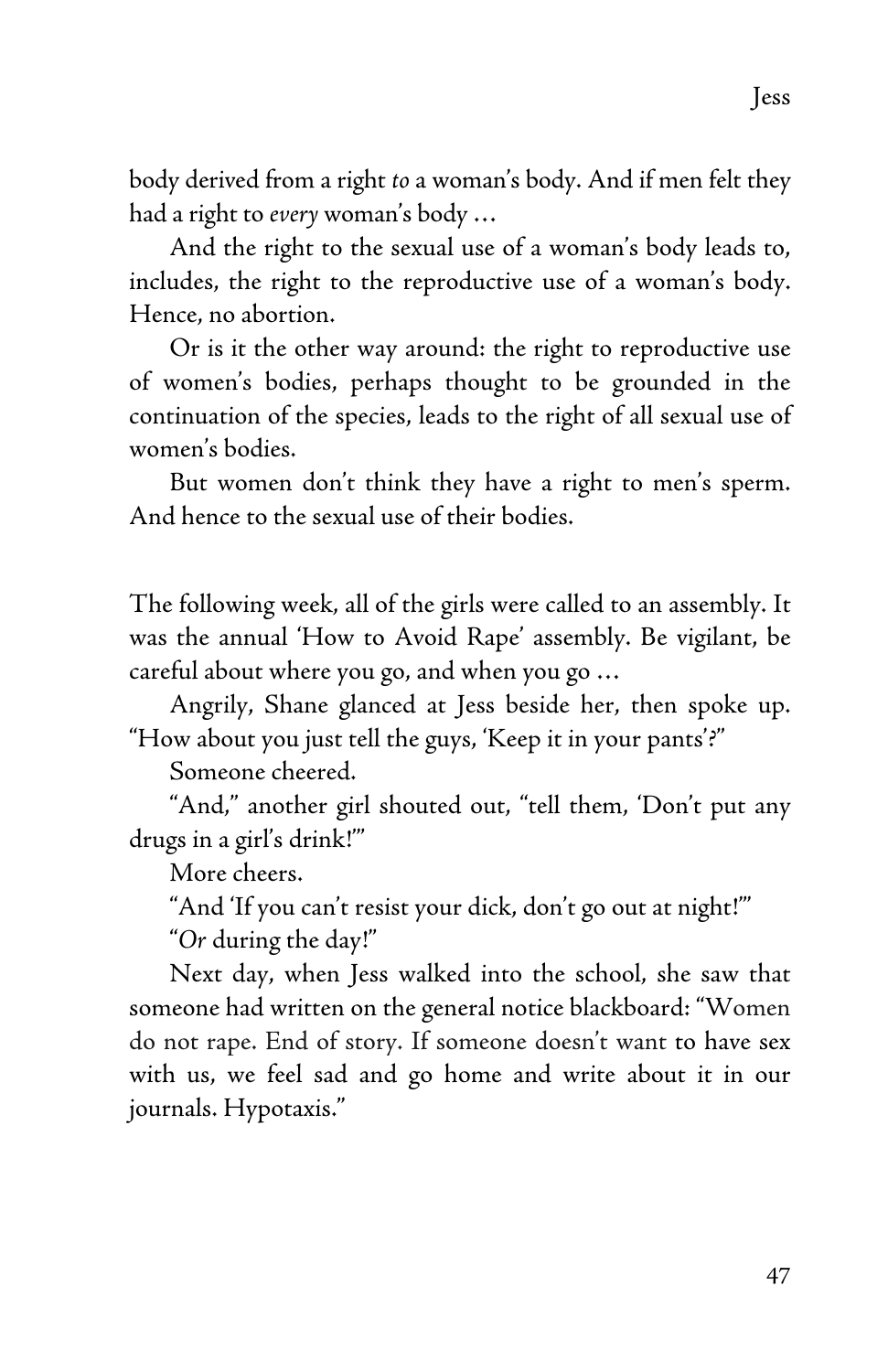When it was time to apply to universities, Jess announced to his parents that he wanted to become a psychologist.

"That's nice, dear."

What? No discussion about whether that was a good choice? About which university to attend? It didn't really matter, because he'd already decided to apply to UBC and SFU. Toronto wasn't far enough away from Barrie. Still.

They'd already discussed which universities were best for Business—Kyle's choice—and Kyle was only in grade ten. Actually, now that he thought about that, he didn't think Kyle wanted to go into Business. Their *father* wanted Kyle to go into Business. So he could join him at his firm.

Their response was nothing new. No one had said anything when he'd announced that he'd gotten the Tim Horton's job. No congratulations on getting the job, no comment that he could've gotten a better job, no concern that the job would take time away from his school work.

It was like his aspirations weren't … important. They acted like he was just putting in time until— Until what? Ah. Marriage and kids. Seriously?

But he had no intention of getting married.

And he certainly no intention of having kids. He hated kids. Sarah babysat for a neighbour and once Jess had done it for her, because it was prom night. He vowed never to do it again. (Though he was glad that it had meant not having to deal with the expectations that he fuss and fawn over Sarah and the goddamned prom.)

"It'll be different when they're your own kids," his mother had assured him, when he'd confessed that he'd hated their whiney demands, their emotional outbursts, their relentless egoism.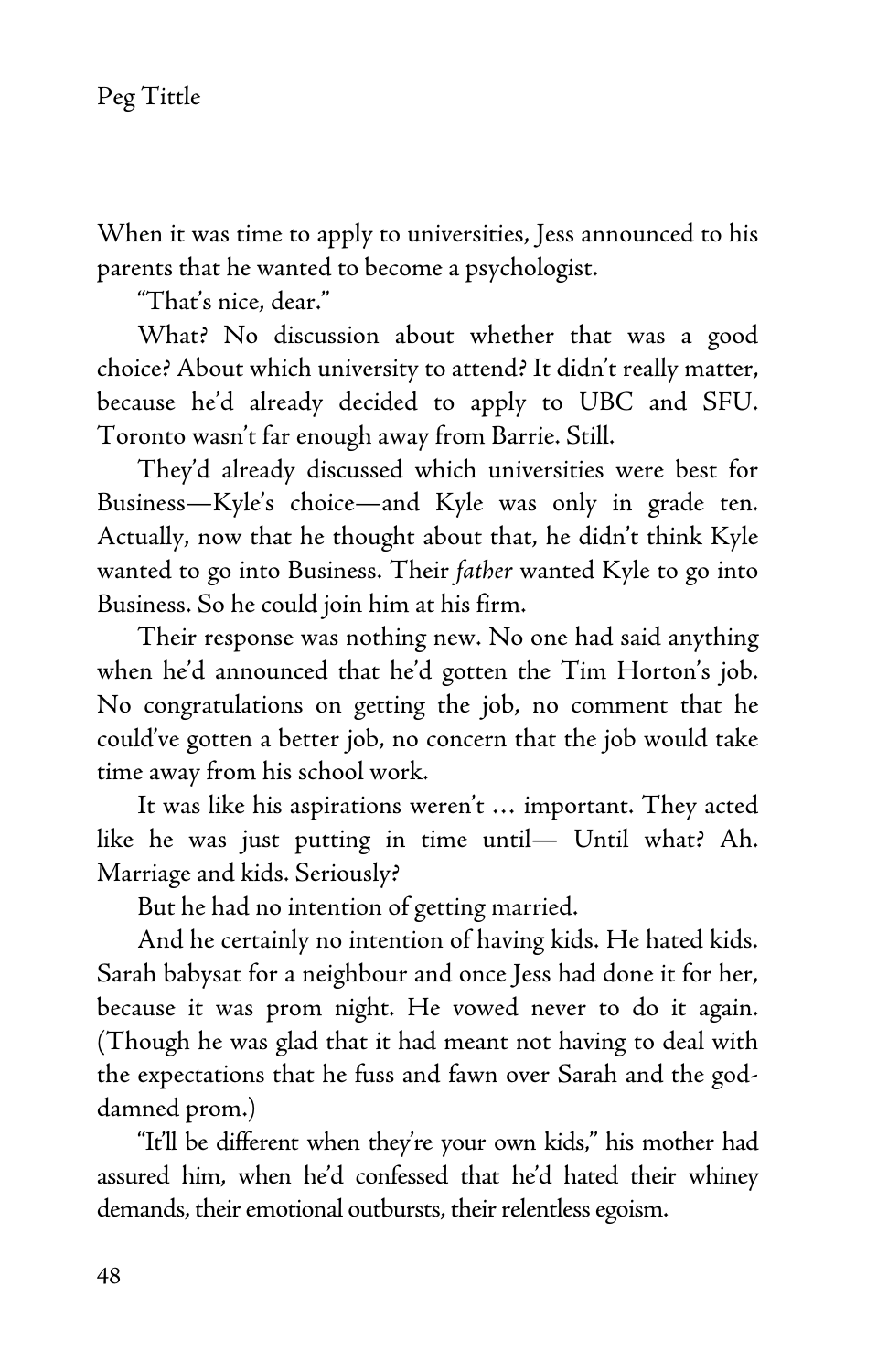Jess doubted that. But he hadn't, at the time, recognized the assumption that had prompted the assurance.

Whatever, he understood that his parents had no academic expectations of him. On the one hand, it was insulting. On the other hand, it was liberating. He enrolled in a double major program of Psychology and Gender Studies.

Shane, on the other hand, thought it was a great idea. "And that's a great combination! We focus so much on gender studies as a cultural or sociological phenomenon, but surely individual psychology plays a huge role."

Jess nodded. That's exactly what he'd thought.

"I mean, look at you and me," Shane continued. "We were exposed to the same cultural influences as all the pink vapourheads and yet … How do we explain us?"

Jess grinned. How do we explain us indeed.

"Are you still thinking about art school?" he asked her.

"Absolutely." Shane was into something she called new media collage art. Her YouTube videos were amazing. One of them, Jess' favourite, was a collage of what looked like home movies the squealing engagement announcement, the dress-fitting, the bridal shower, the procession down the aisle, the reception and the speeches and the wedding cake and the first dance—all presented against a soundtrack of "Here Comes the Bride" with a voice-over enumerating the terms of the marriage contract through history, clearly indicating its origins in property transfer, and then the current statistics of wife abuse. The piece ended with the statement that 94% of all women get married. Shouted in silence with bold type on the screen, that fact then became covered, completely hidden, by confetti.

Shane had gotten a clerical job at an art gallery and was, like Jess, trying to save enough money for her post-high school dream. She had her eye on VanArts, a school in Vancouver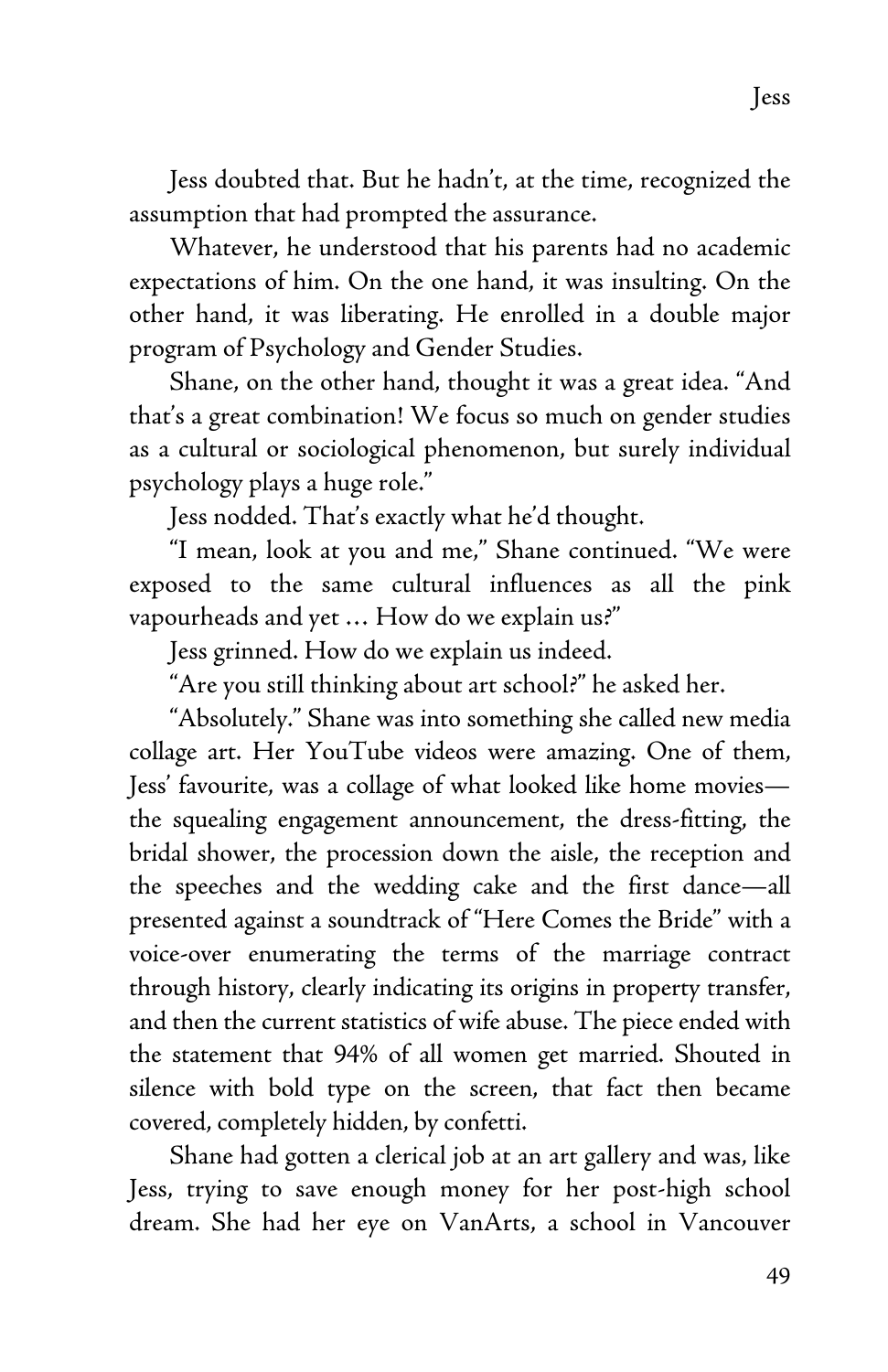specializing in media art. It was especially hard for her, because she'd just moved out. Her parents had never really accepted 'the lesbian thing'. That's what they called it. So Shane was supporting herself, sharing rent with two women who'd befriended her at a local GLBT meet-up.

Jess was offered admission by both UBC and SFU, but only UBC offered an entrance scholarship. It would cover first year's tuition, and it would be renewed every year for as long as he kept his grades up. So that's the offer he accepted.

"Congratulations!" Shane was happy for her. "I knew you'd have no problem getting in!"

A week later, Shane was in at VanArts.

"They'd be idiots not to want you!" Jess said, ecstatic about their future together.

They'd find a small apartment near the campus, share the rent, bike to school, and everywhere … They'd each find jobs to make that happen … They were both getting away, from their families, from Barrie …

They decided to celebrate by spending a week hiking on the Bruce Trail. The stretch between Tobermory and Dyer's Bay was supposed to be drop-dead gorgeous. They bought backpacks, hiking boots, a tent, and a few other supplies recommended by the outdoor store they'd gone to. Everything was more expensive than they would have liked, but they intended to make good use of it on the west coast.

Jess' mother disapproved. Hard to say of what, exactly. Women bearing a backpack? Women wearing hiking boots? Women hiking? God forbid, women being adventurous? Her father's response, as always, was no comment.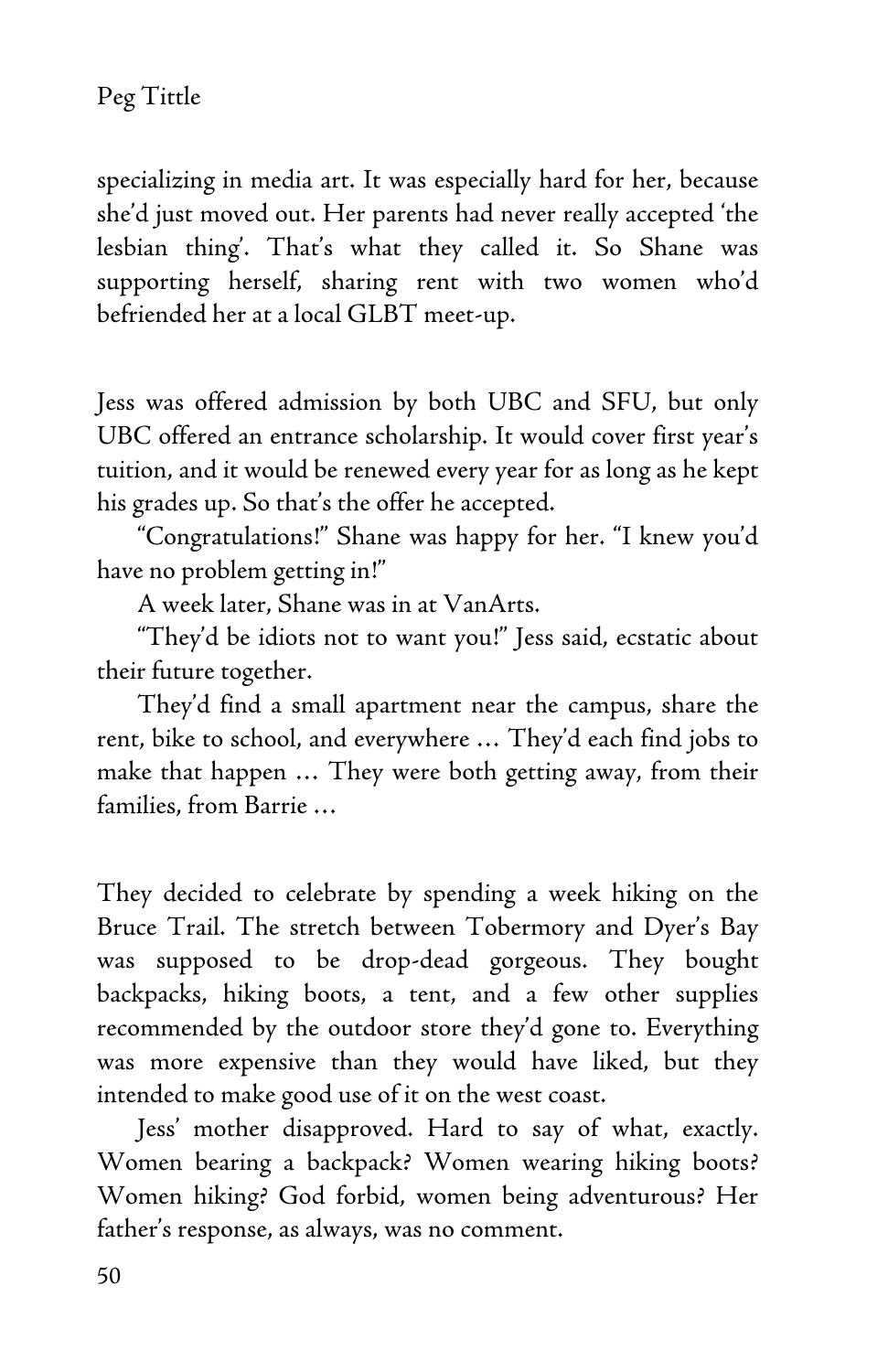"Good morning, girls. Or should I say, ladies," the man at the ticket window smiled. "How can I help you?"

"You should say neither," Shane replied.

"I beg your pardon?"

"You called us girls, then changed it to ladies. Why don't you just call us people?"

Jess glanced at her. She was apparently feeling strong and confident … Maybe it was all the gear. Or the adrenaline of their adventure, the beginning of their new lives—

"What is it you want?" the man went from patronizing to irritated in a flash.

"I want you to figure out why you mention our sex every time you refer to us. Why is our sex so very important to you?"

Standing slightly behind Shane, Jess grinned.

The man glared.

"Two tickets to Tobermory, please," Jess stepped up. If Shane pushed him too far—

"You've never thought about it, have you?" She wasn't giving up.

"Nope," the man said as he took their money and passed them their tickets. "And I'm not going to. Next!" he called out even though there was no one in line behind them.

"But we call them boys, men," Jess said once they were outside. "Guys."

"Yeah, but somehow none of those terms is a put-down."

"Listen up, *ladies*," the voice was suddenly in his head. Coach. At half-time. He was trying to goad them to a better performance by … insulting them.

"You're right," Jess said. Shane was absolutely right. To be called a female *was* insulting. Was *considered* insulting. By men.

Because to *be* female was … to be inferior. According to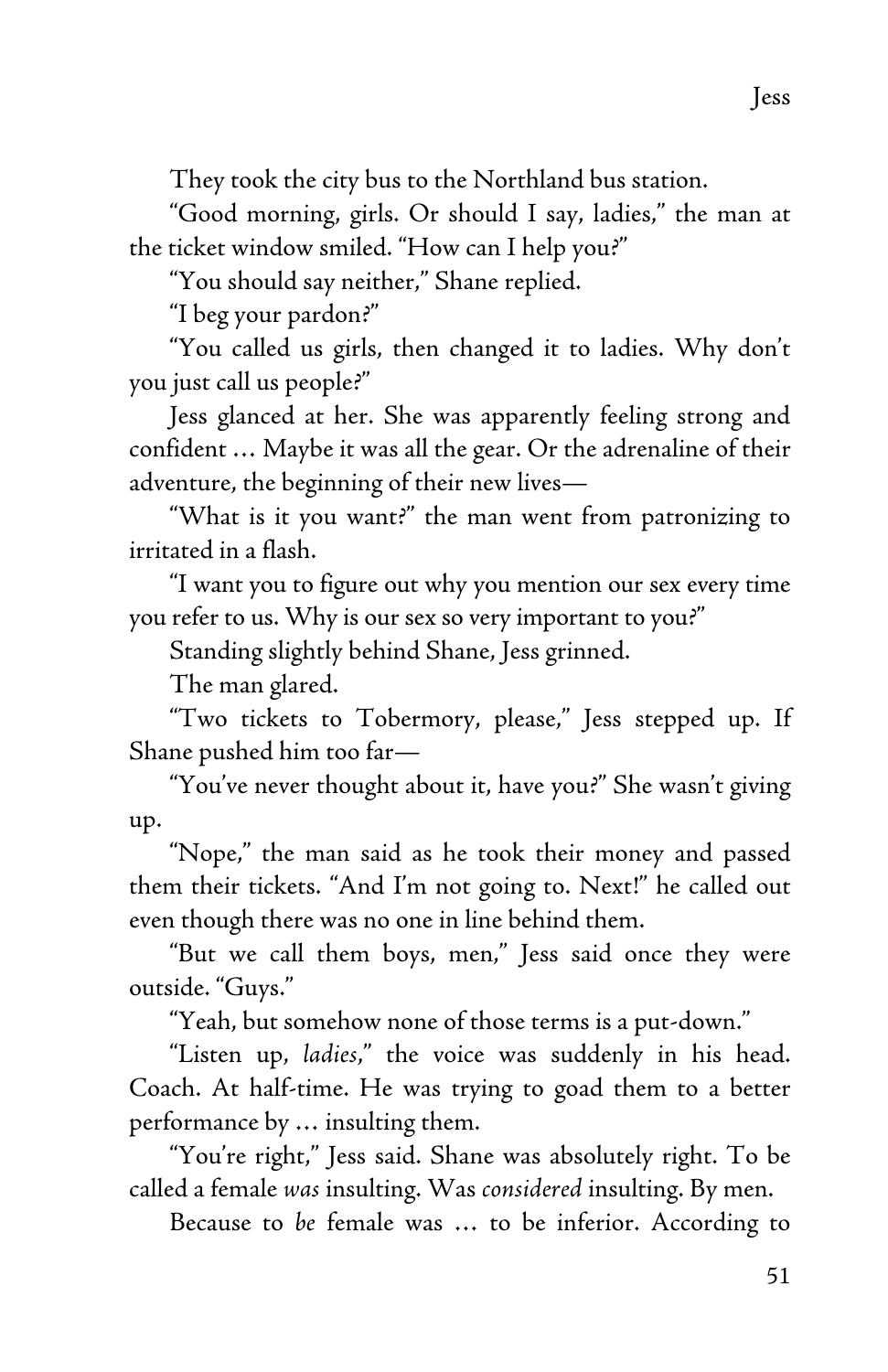Peg Tittle

men.

Their week on the Bruce Trail was wonderful. It was rugged going, but the solitude, the quiet— It was what they both needed. And every time they came to an overlook, they were absolutely stunned by the impossibly blue water, teal and turquoise and indigo, the expanse of it, the huge sky …

During one of their many breaks, sitting on the sun-warmed rock, leaning against their packs, sipping from their water bottles, Jess came back to the conversation he'd asked to postpone.

"So I'm not dysphoric, and I'm not gay, but … I keep having these … flashbacks. It's like I *remember* being male." He held his breath.

"Like reincarnation? You think you were a man in a previous life?"

Wow. She'd gone there so easily.

"Well, thing is, I'm not sure I believe in reincarnation. Because if everyone were reincarnated, the population wouldn't be increasing, right? It'd be stable. We'd have same number of people, just—"

"Maybe in addition to the reincarnated … souls? minds? … there are new ones being created."

"Maybe."

"But then we'd have to explain why you're a recycled person," Shane grinned, "and not a new person. Karma? Is being female this time around a punishment?"

"Actually, I think it might be the other way around. I think being female is better, in a lot of ways, than being male. But my memories— I don't think I deserve a … reward. I think I was a normal guy."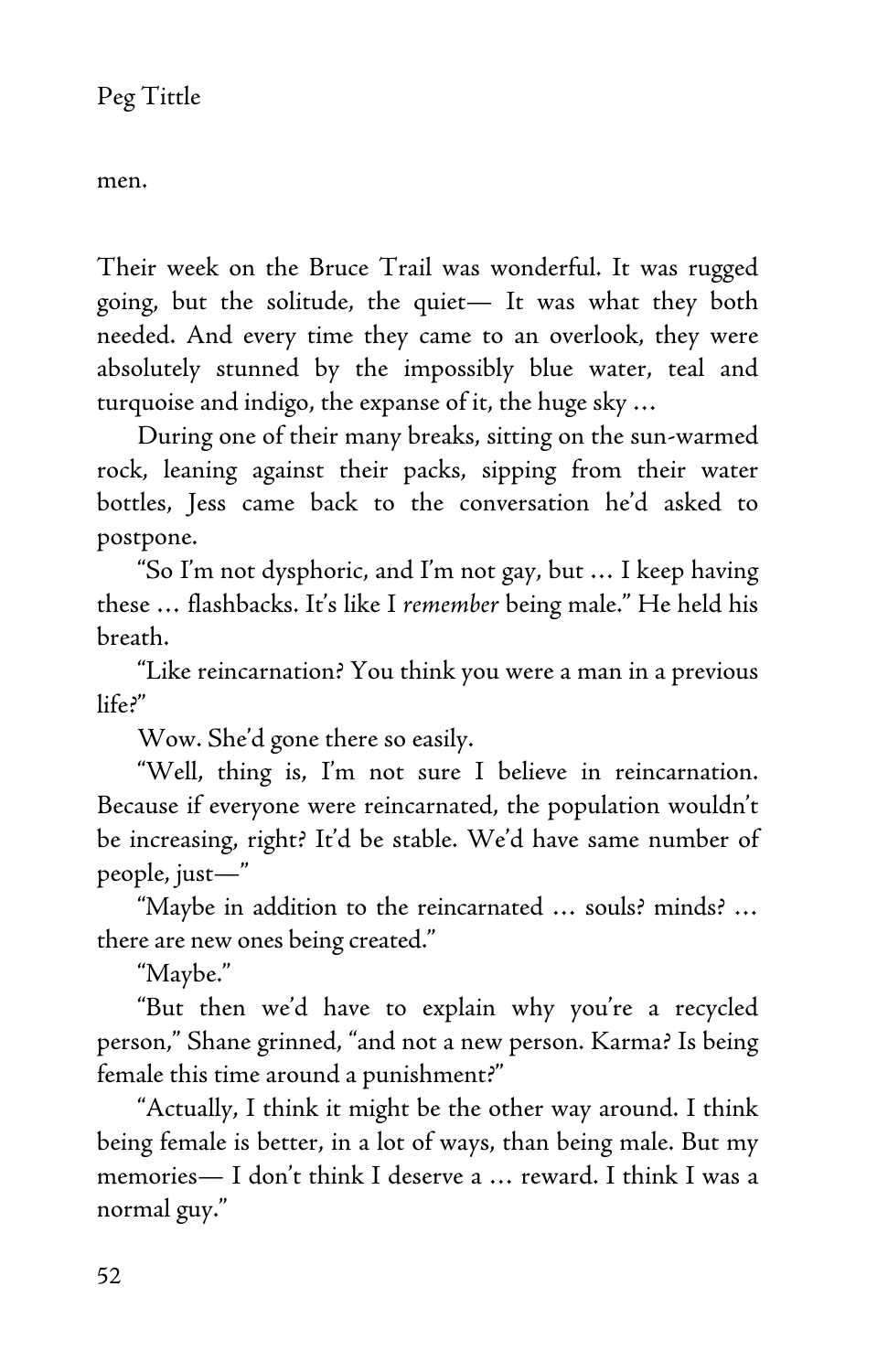"Which is to say a disgusting piece of shit."

"Yeah."

They stared out at the water.

"Maybe male bodies are becoming non-viable," Shane suggested. "I read that the Y chromosome has disintegrated into "a trainwreck" of about 45 surviving genes. Down from about 2,000."

"Really? Maybe that's why male fetuses are more likely than female fetuses to spontaneously abort."

"And, or," Shane suggested, "we know that fetuses are female unless the Y chromosome, from sperm, gets to it. And sperm counts are declining. By 80% in just the last two generations."

"Hm. I didn't know that."

"*And* as much as 85% of it is abnormal," Shane was enjoying this, "likely to swim in the wrong direction." She couldn't help it. She burst out laughing.

"Didn't know that either," Jess grinned.

"The world's best kept secret," Shane replied, without the laugh. "Because."

"Yeah."

And then, after a moment, "Is all of that because of the chemicals in the environment?" Jess asked.

"Maybe. Maybe especially in the food men eat. Meat. Dead animals. Fed a shitload of god-knows-what … Growth hormones, steroids …"

Shane was vegetarian. Jess had become so, as much as was possible, living at home.

"Or maybe it's because of global warming," Jess suggested. "Heat is bad for sperm. That's why the testicles are on the outside of the body, right?"

"Right …"

The water was just so … *so* beautiful.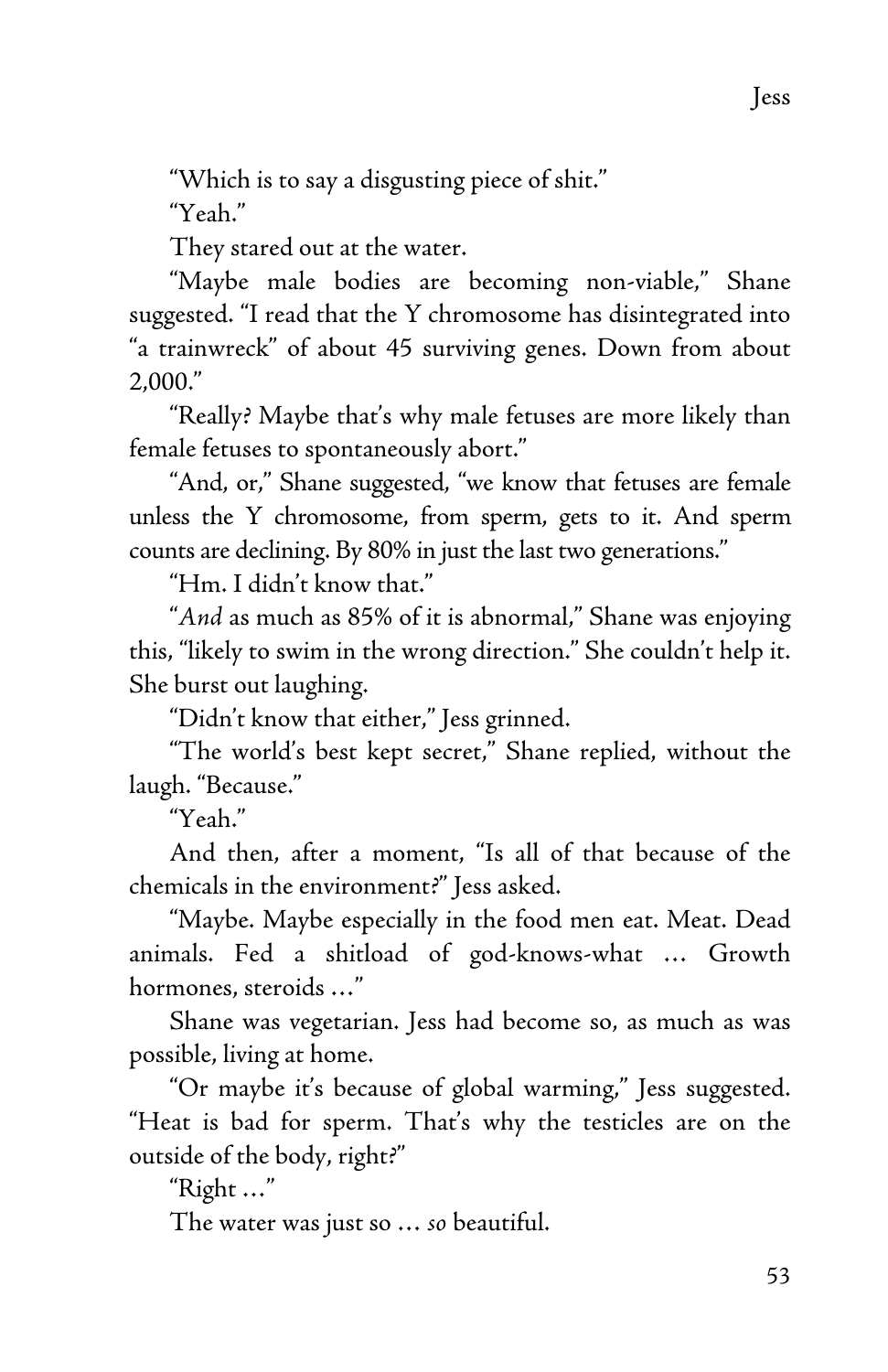"How do you know you just don't have your old male brain, in a female body?"

Jess thought about that for a moment. "Because I'm not thinking about sex all the time."

Shane laughed. "Case closed."

And it was so nice, Jess thought. Not to have a sexual thought every eight seconds. He'd come across that figure somewhere. He believed it.

"And I don't feel as … driven," Jess continued. "And I definitely don't feel as … combustible."

"But maybe that's because you've got estrogen rather than testosterone coursing through your body. Not because you've got a female brain rather than a male brain."

"Could be. But a male brain would trigger the production of testosterone, not estrogen, right?"

"Yeah, but without the testicles to produce it—"

"No, we, female bodies, have testosterone too," Jess said. "Just not nearly as much."

"You're right. Okay, so it must be produced by something other than testicles. So … where were we?"

"Female body. Female brain. Now."

"Ah. Right."

Again, the water.

"Maybe your parents arranged a brain transplant," Shane suggested. "You know, like that thought experiment by what's

his name, Williams? Shoemaker? No, wait. You said you *don't* have a male brain in a female body."

Shane gave it some more thought.

"What if we're in the future and you really fucked up and you're in one of those prison sentence machines that makes you *feel* like you're living years in hell when in fact it's just a few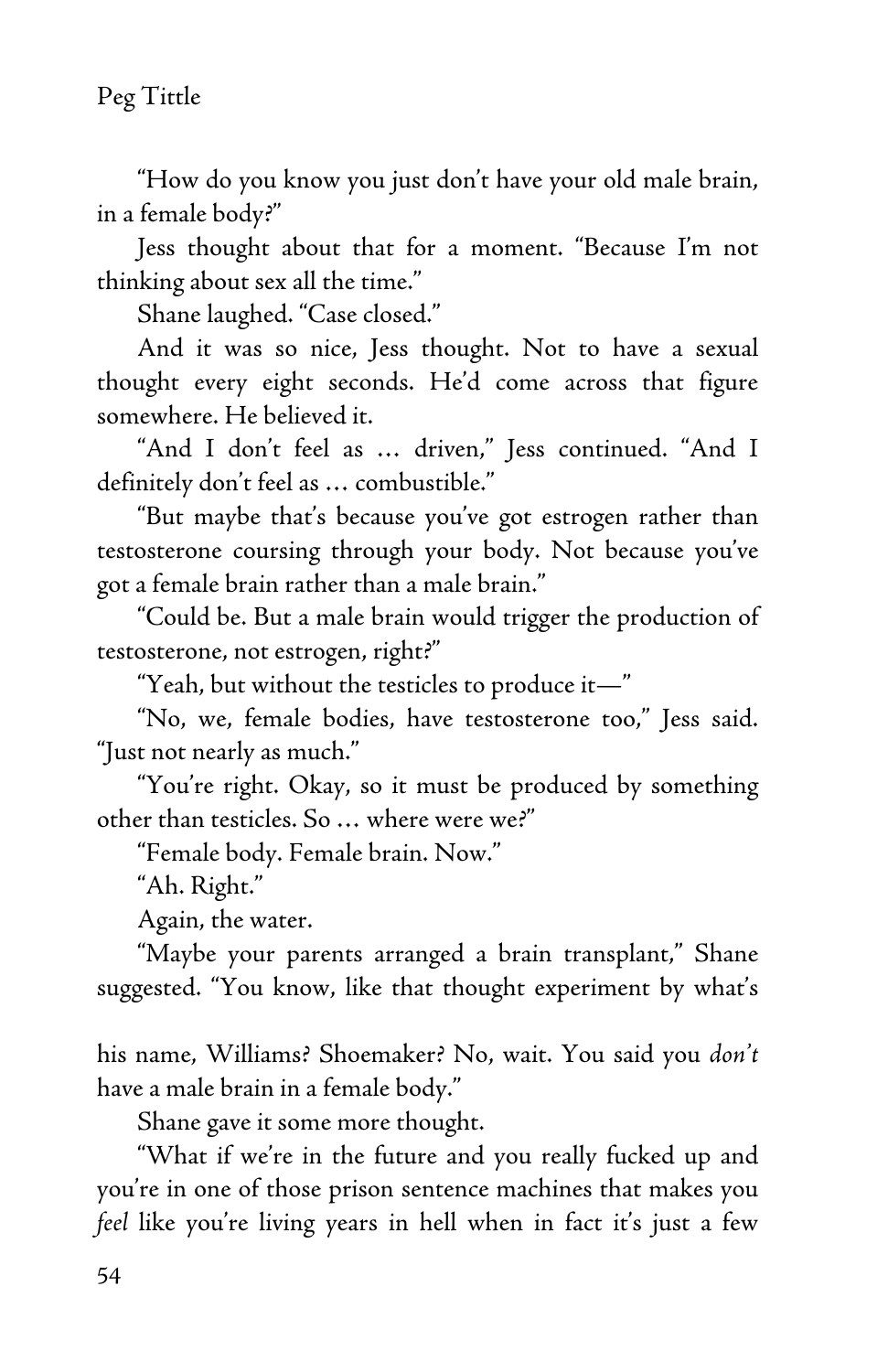days."

Jess looked over at her. "I saw that in an *Outer Limits* episode."

"Yeah, *The 100* had something like that too. But," Shane reconsidered, "that doesn't explain me. I mean, I'm not some part of your private Truman Show. I cut myself, I bleed. 'Course, I *don't* cut myself, I also bleed," she grimaced. Menstruating on a week-long hike was a real hassle. To say the least.

"Plus, I wouldn't say this is hell … "

"So what exactly do you remember?"

"Most of the time, I don't have explicit memories. It's more like having strong expectations."

"Like you'd have after a lifetime of living as a male. Expectations of male privilege."

"Yes!" He turned to her. She'd nailed it. Expectations of male privilege. "And those expectations keep getting slammed. My experience, my *actual* experience, keeps surprising me.

"And," Jess continued, "it's like I have all these … habits. Like a couple weeks ago, I went out for a run at night. By myself."

"Habits or genuine desires?"

"It felt like a habit. As if it was something I'd just always done."

"But did you *want* to do it?"

"Well, yeah but—"

"So maybe you're just rejecting the socialization that says women *shouldn't* go for a run at night."

"But I'm not rejecting everything female. And that wouldn't explain the flashbacks. If that's what they are."

"Right."

They both stared out at the water again. In silence.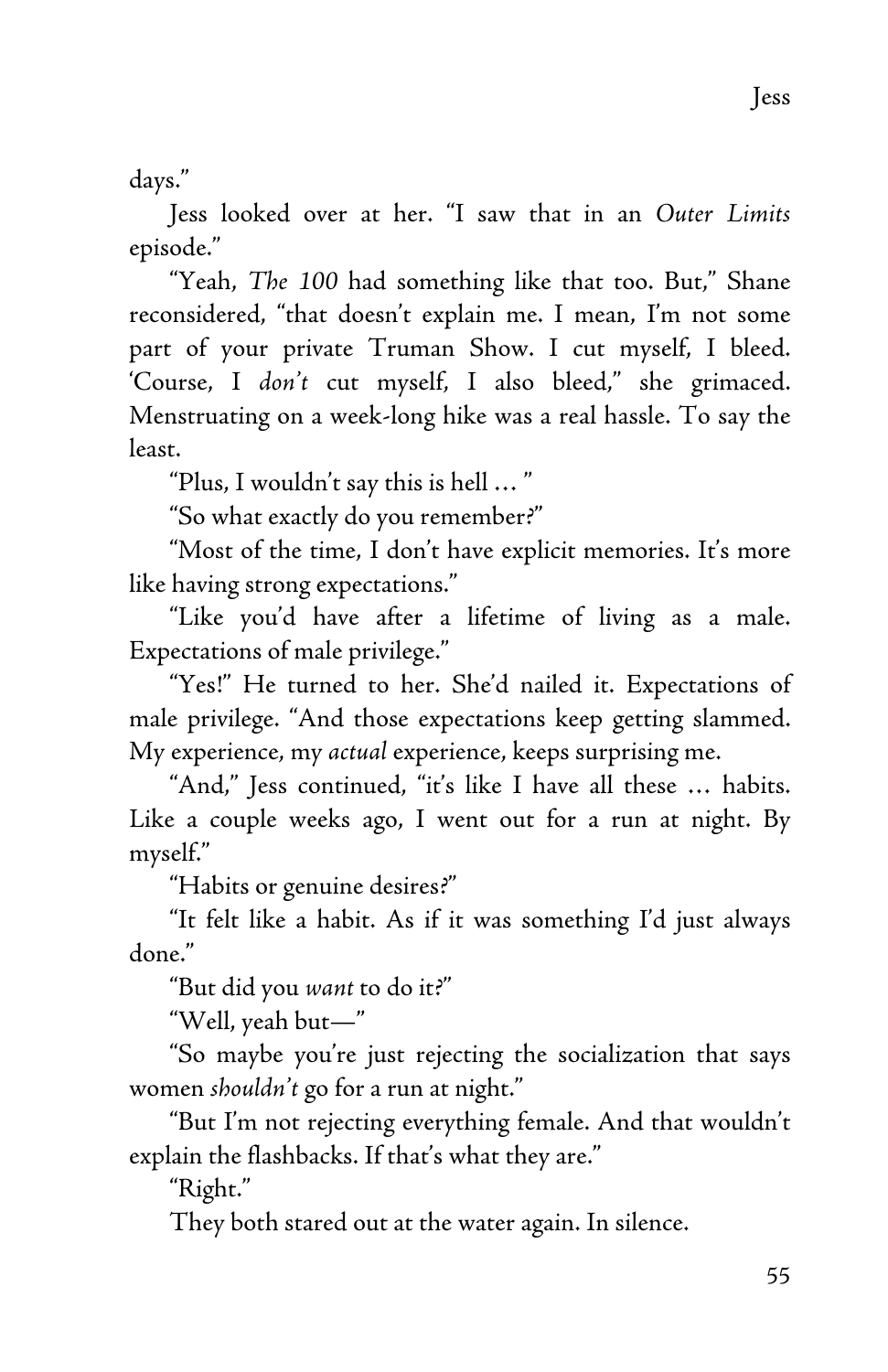Peg Tittle

"Maybe," Shane suggested after a moment, "you're just crossing into another reality from time to time."

"I dunno. It's been like this since I was born."

Shane turned to him with surprise. "Really? Even as an infant?"

Jess nodded. "I think so. I think that's why everything felt … wrong."

"Hm."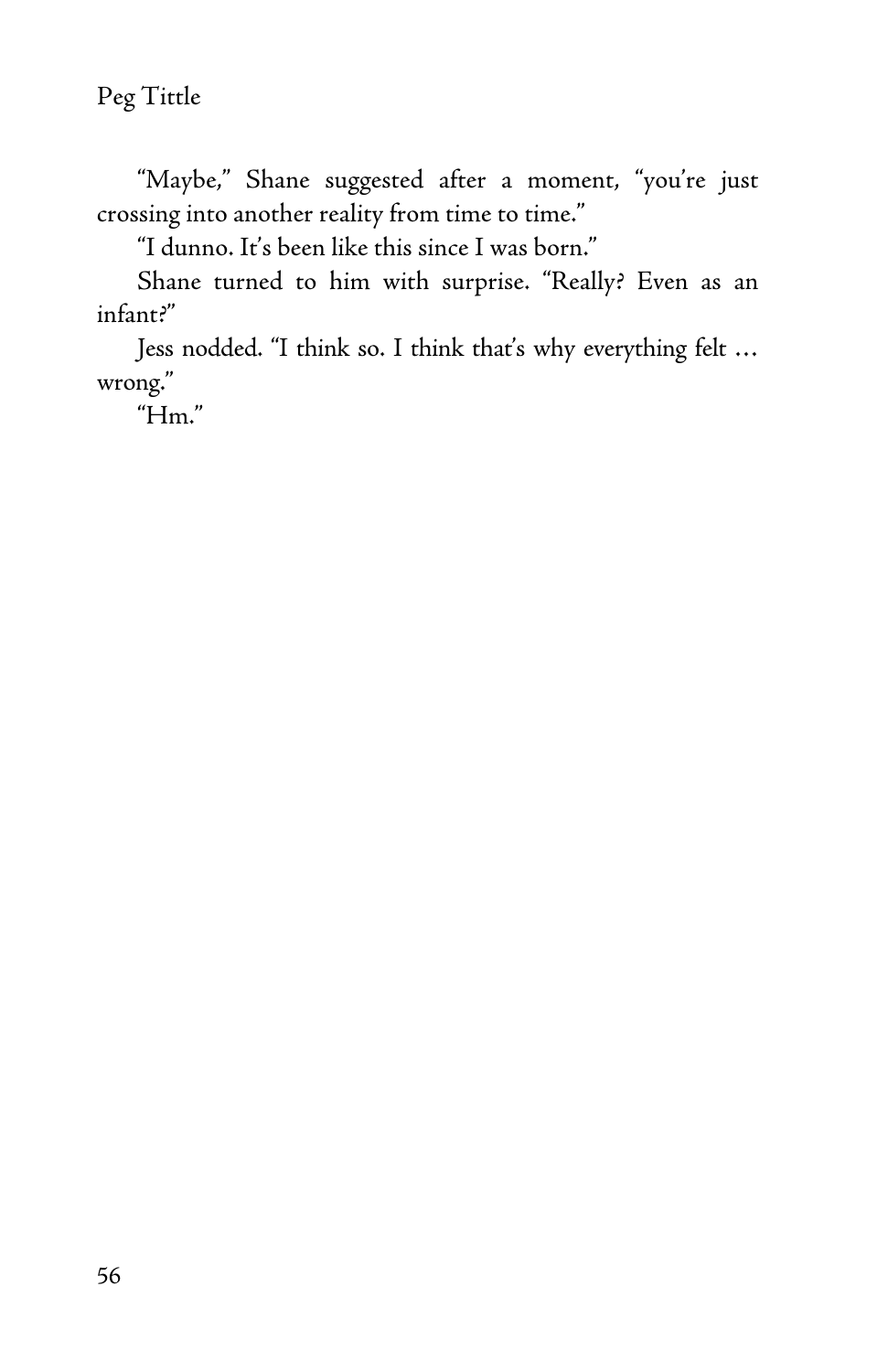## 4

ddly enough, once Jess started university, the flashbacks Oddly enough, once Jess started university, the flashbacks<br>became more frequent and more intense. As a result, more and more he found himself doing what he 'used to' do, without thinking. Often he was surprised, but more often, he was just angry: at the disjunct between what he had expected to happen and what actually happened—the disjunct between life as a male and life as a female.

At the same, to her surprise, there were momentary flashes during which she thought of herself *as* female.

Their university years flew by, as they do for passionate, intelligent, engaged people. Looking back, Jess saw a series of video clips, much like Shane's creations …

The first thing they did was find an apartment. It was a small apartment, but between them, they didn't have much money and they'd needed to pay first and last month's rent. It was, however, in the beautiful West Point Grey area, close to several beaches and the huge tract of relative wilderness that was the University's endowment lands. They'd been able to bring their bikes with them—they'd taken the three-day train from Barrie—and found that not only could they easily bike to the endowment lands, they could also easily get to Stanley Park.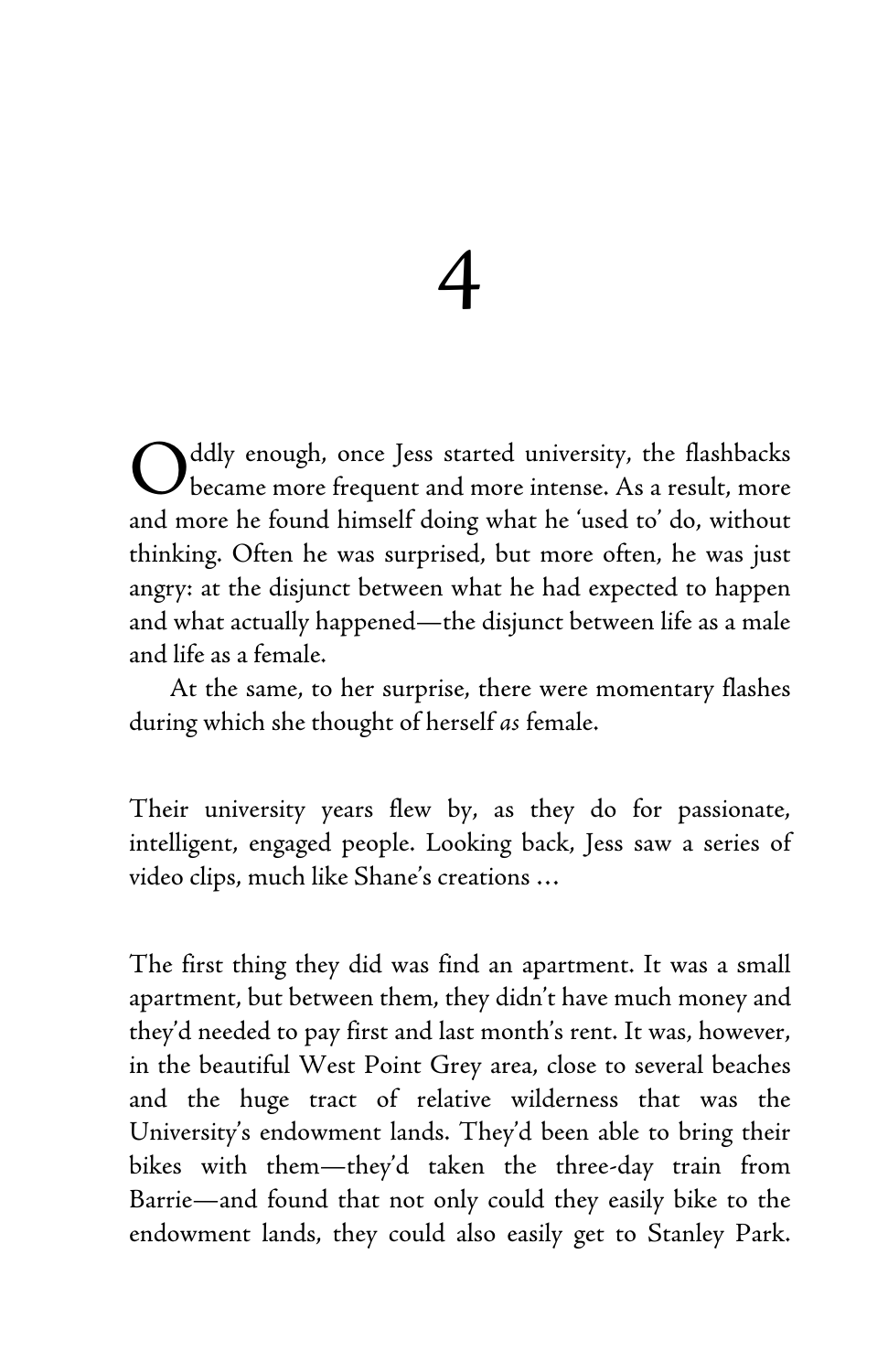They did both, often. They also explored many parts of the city, delighting in the many shops, the so many different things they saw … Barrie wasn't exactly a hick town, but it was close, they now realized.

However, they soon found that if they needed anything fixed, they were put at the bottom of the list, and the landlord acted like he was doing them a favour. When Jess called him on it once, the man simply replied that he'd like to help them out, but there were other things he had to do. 'Yes,' Jess had replied, 'things like fixing the faucet on our tub! We're not asking for your *help,* we're asking you to do your job!' But then it took even longer for the man to get around to it …

"Is it that they just can't wrap their heads around *working* for women?" Jess asked Shane, after yet another such incident. "They have to frame it as a favour, as helping out?"

"I'd thought it was that they're just so entrenched in the chivalry tradition, perhaps to the point they don't expect women to have money of their own, to be *able* to pay them, but I like your explanation better. It would also explain why they do a half-assed job most of the time. Backlash. For *having* to work for a woman."

"So, what do we have to do? Come on to the man?"

Shane laughed. "Well, I don't think *I* can pull that off, but you're welcome to try."

"Don't think so."

The faucet continued to drip, drip, drip. Of course, the finally figured out how to take it off (you had to pry the cap off first), took it to a hardware store … and the problem repeated itself.

They gave up, wandered the aisles themselves, found one that looked exactly the same, bought it, managed to install it correctly. No more drip.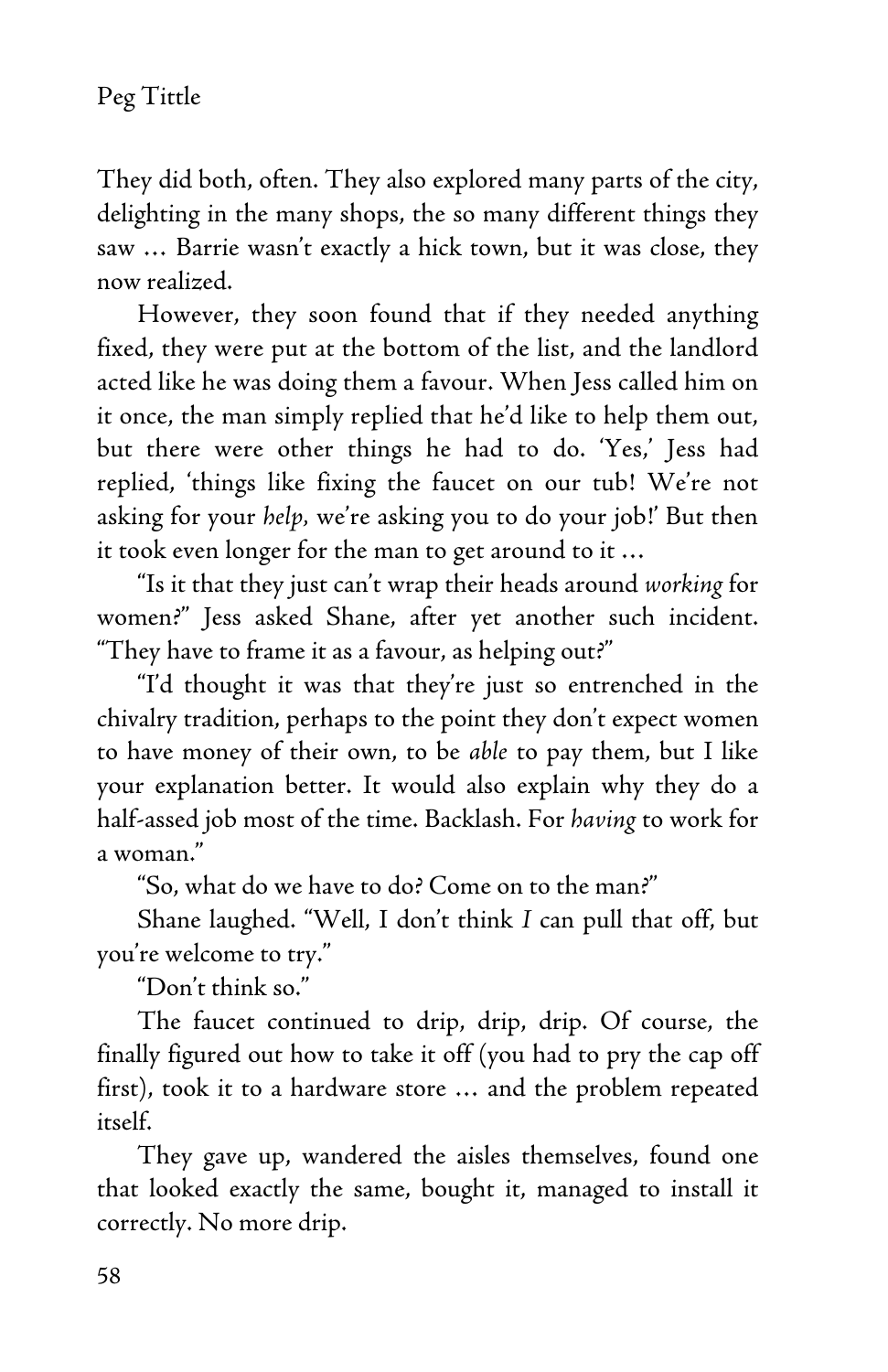The next thing they did was find jobs. Jess considered consider calling all of the psychologists listed in the yellow pages, to ask if they would hire him as an intern, but then decided it was a ridiculous long shot. Shane was already an artist, so no doubt art galleries would love to hire her, and one did, but he hadn't even taken Intro Psych yet. Before, he would've just asked around, but now … who would he ask? His professors? The ones who, so far, didn't even acknowledge her existence?

So his first stop was Student Services. He stared at the job board. He hated kids. He especially hated looking after them. He'd make a lousy waitress. The Tim Horton's job had been bad enough, but at least he'd been behind the counter or at the drive-through. He wouldn't want to wear the uniform that seemed to be compulsory: short skirt, tight top, heels. It wouldn't be enough to be punctual and pleasant. He'd have to smile and flirt for tips to supplement the below-minimum wage pay that wouldn't even be enough to cover his share of the rent, let alone food, books … It would be demeaning.

And *there* was a topic for his Intro to Gender Studies paper: not just why women were paid less than men for the same job, because men and women so seldom *did* the same job, but why women's jobs paid less than men's jobs. Why were employers *allowed* to pay waitresses less than minimum wage? *Forcing* them to smile and flirt for tips …

The library needed people to shelve books, and the Communications department needed people to mark assignments for the remedial English course. He took a card for each of those jobs. There was nothing else.

Several professors needed research assistants, but those jobs weren't on the board. They went to whoever the professor approached (typically a male student; to approach a female student would be to court scandal) or to whoever approached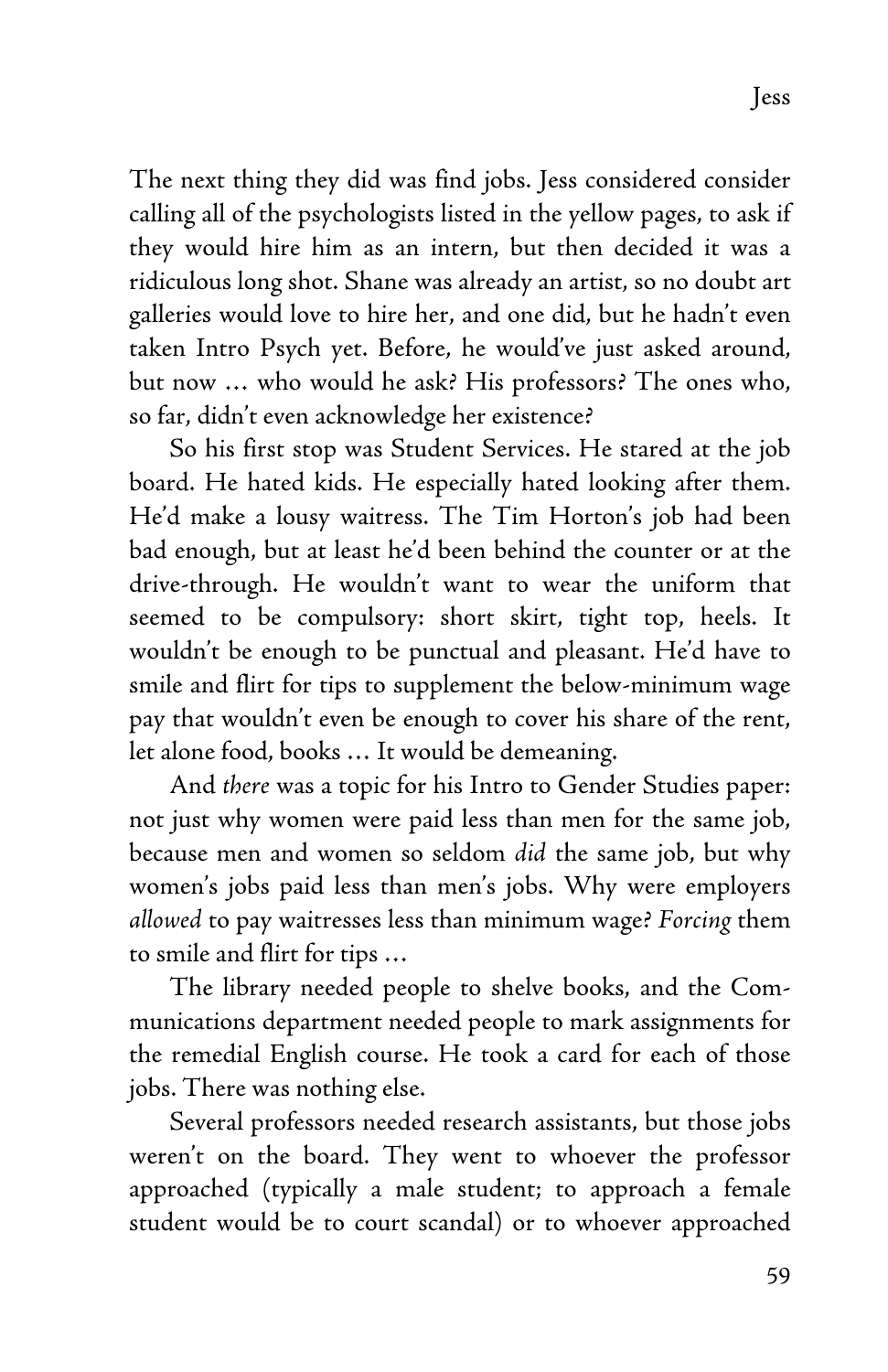the professor (typically a male student; most female students weren't so … assured of their capability).

He extended his job search to online. There were a lot of telemarketing jobs and a lot of customer support call centre jobs. Some freelance positions as content writers, a few tutoring positions. He ended up sending over fifty resumes. And then *another* fifty. He didn't remember it being this difficult … He also didn't remember to 'round up' his resume, inflate his achievements …

Soon after, Jess joined the cross-country team. There were more men than women on the team. Of course. The men were listed first on the university's website. Of course. The coach was a man. Of course. So was the assistant coach. Of course.

But that wasn't the worst of it. Just prior to their first meet, the coach distributed the uniforms. Jess stared at what was in his hands in disbelief. It was basically a panties bottom and a bra top. He couldn't imagine appearing in public so … naked. He'd tried on a women's bikini once, but even in the dressing room, alone, he'd felt so utterly self-conscious. It was tight and small and everything showed … Plus, he'd stopped shaving a while ago—it took so much time, waxing hurt, especially the higher up you went, and it was all about pornifying yourself for men, which she had no interest in doing …

"Could I have a pair of regular shorts and a shirt instead?" he asked the coach, handing back the two pieces.

"That's the uniform," he replied. "You'll wear it."

"No," he replied, "I won't. I'm not running 10k in a bikini. Would you?" He glared at the coach, then left.

"You're off the team, Jessie!" the man called out after her.

"You got that right!" she called back. He didn't need to be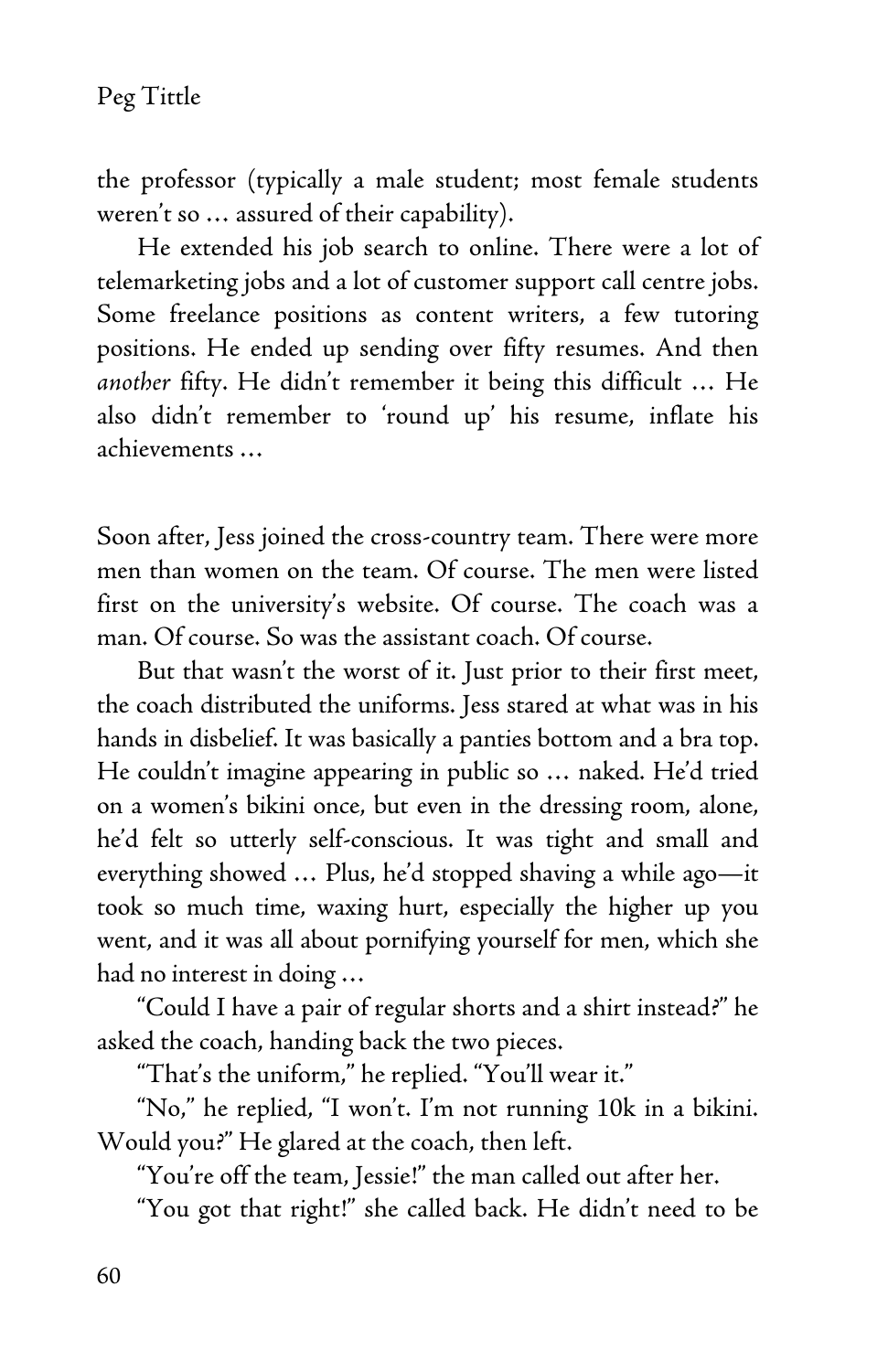on a team. He didn't need to compete. He didn't need to win. And with a jolt, he realized that all of that was true. He could just enjoy running now. More than he ever did before.

Shane was surprised when she came home early.

"Didn't you have your first meet today?"

"I quit."

"Okay … why?"

Jess told her.

"Yeah," Shane sighed. "Yet another way to undermine our competence."

Jess looked at her, not understanding.

"Having to wear a bikini turns serious athletes into sexual objects."

Ah. But—

"Can't we be both?" Not that he wanted to be a sexual object.

"You tell me. When you see— Before, when you saw a woman in a bikini—"

"Yeah." It was all he saw. It wasn't that the sexual trumped everything else. It was that it was the only thing he saw.

But who *cared* what men saw? *She* didn't!

Didn't she? She'd better. Because what men saw, what men thought, that was all that mattered. In a male-dominated society. Such as this one.

And as long as women were sexualized—and my god, but everything, every video game, every ad, every tv show sexualized them—men would see them as sexual, rather than collegial.

He thoroughly enjoyed his first-year classes. Psychology, Gender Studies, Philosophy, Sociology, and Biology. He started participating in class more than he had in high school, but so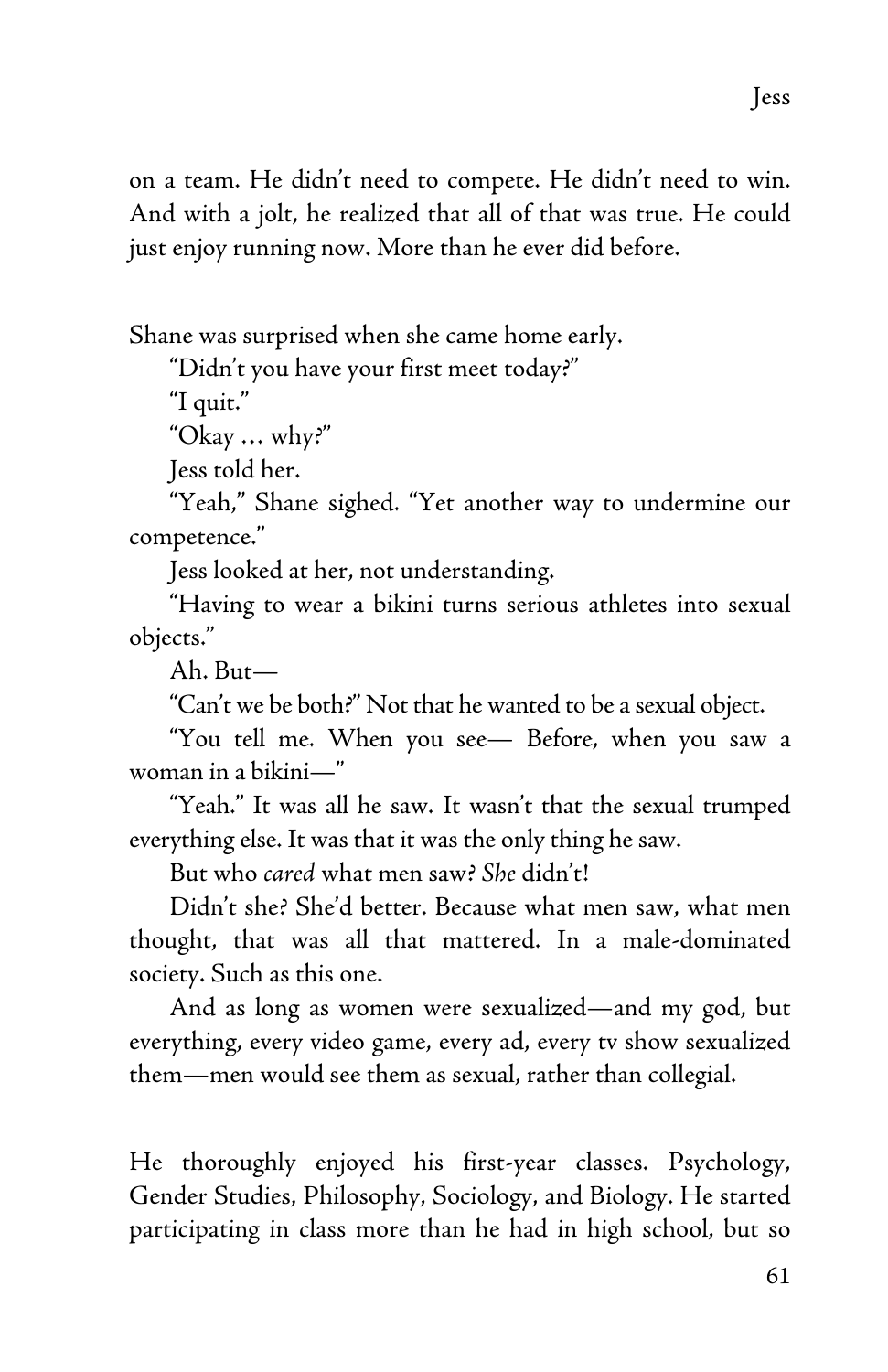often, so very often, whenever he said something interesting, something important, no one took notice. Either that or his comment was somehow dismissed.

In some classes, she just stopped making comments. Nothing she said was interesting or important anyway. Apparently. It used to be …

Which is why he noticed that it didn't happen to the men. Not only were they not ignored or dismissed as often, when they were, it didn't seem to silence them. They didn't care. Which didn't— Ah. It was just words. Men participated in classroom discussions as if they were … certainly as if they were competitions, but also as if they were social events, games, entertainment. Which was, he realized, exactly what competition was. For men.

Needless to say, he found this realization—recollection? about men's attitude to conversation horrifying. Words have meaning! And meaning is important! No wonder the world isn't getting better and better: the people in power aren't really talking to each other.

On the other hand, when his comments weren't ignored or dismissed, they were challenged. Aggressively. Almost invariably by one of the guys in the class. She was made to feel like he didn't know what he was talking about. Maybe she didn't, but why couldn't people explore each other's comments, elaborate upon them, refine them, move cooperatively toward something more cohesive, something more complete, something more valid? People would be more open and receptive then, instead of, as seemed to be the case, defensive; concession need not be an admission of defeat.

He soon realized that when there were only women in the class, that's exactly what happened. There were more smiles, more laughs, no pretensions of sobriety (men's cover, presumed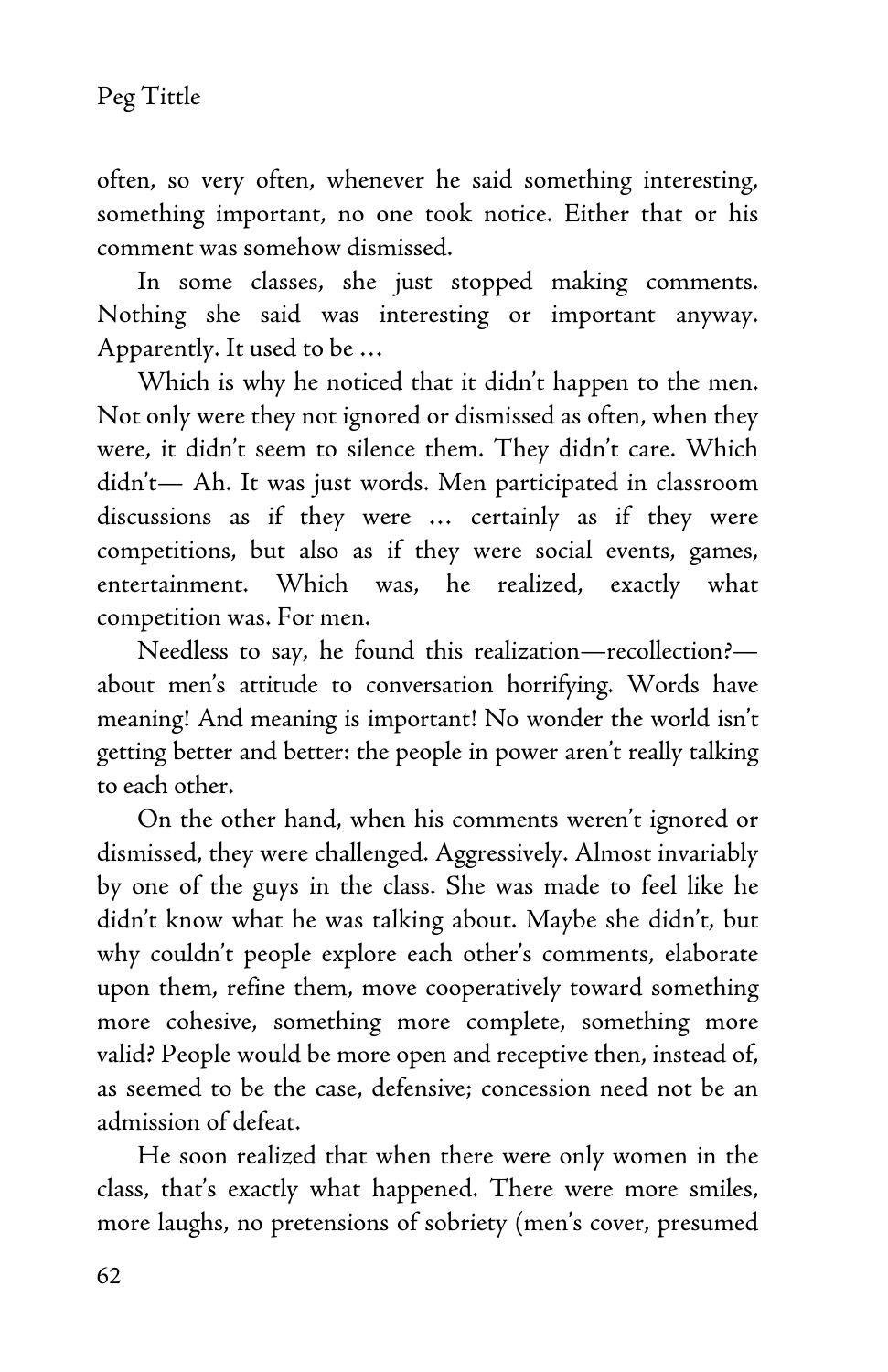synonym for intelligence). Even the frowns on faces were different: where the men were criticizing, evaluating in order to compete, the women were trying to understand, evaluating in order to improve.

He wondered though, whether, at its root, the problem wasn't so much the male obsession with competition as the male relationship to words. Women are better with language—he stopped, startled to realize this was so: she was more verbal than he was before—whether because of neurology or gendered upbringing or both, he didn't know; men are better with action, so it's said, again whether because of neurology or gendered upbringing … So that could explain why women considered words to be important, and men didn't.

The phrase 'Sticks and stones will break my bones, but words will never hurt me' suddenly popped into his mind. What an awful lie. Probably first said by a man. Someone for whom words have no meaning. Or have meaning only as means to an end: what should I say to get what I want? Someone for whom actions speak louder than words. Another lie.

And yet, he wondered, if all of that were true, why the outrage at what Anita Sarkeesian had said back in the twenty-teens? Men had felt so insulted by her critiques of online gaming, her *words,*  they threatened to rape and kill her. Apparently words *did* hurt. Apparently words *did* have meaning.

Furthermore, Jess noted to himself, despite men's relative incapability with words, they seemed to have an awful lot of euphemisms. Some men were so fluent with euphemism, they'd be hard pressed to be literal. Just as they were so used to bullshitting, they'd be hard pressed to be honest. (Yes, that was something else he realized. Now.) Ah. Euphemism was a denial of truth, a denial of true meaning. What if instead of 'Let's have a good time,' men *said* 'I want to have sex?'? If instead of calling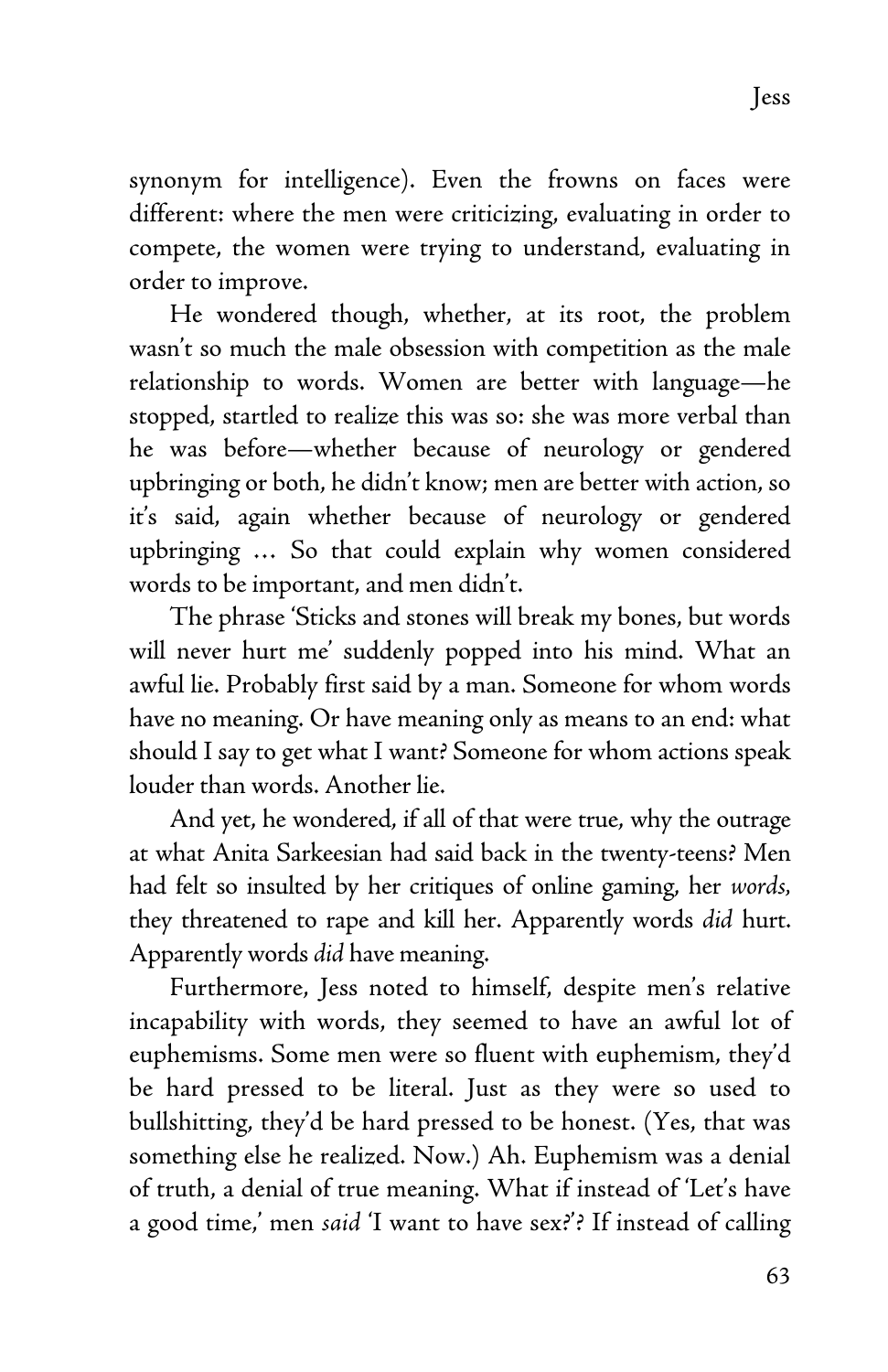## Peg Tittle

it 'working out a yes,' they actually called it 'pressuring and threatening'? Euphemism was also, among men, code: a ticket to tribal inclusion. And so a status marker. No doubt the man who called their collective bluff and said out loud what they actually meant would be kicked out of the club.

Jess was also interrupted so much more than before. Sometimes it felt like being ignored, sometimes it felt like being dismissed, and sometimes it felt like being challenged. And every time, he stood his ground. He wasn't nice, he wasn't polite, he didn't defer, he didn't 'give way'. He continued to say what he was saying, sometimes interrupting himself to glare at the guy who was trying to talk over her: "Hey, dude. I'm talking. Can't you hear me?" The guy would turn to her with such astonishment. "I said, can't you hear me?" "Yes," the guy would recover, "I can hear you! Fuck!" "Then why did you start talking over me?" No response.

She would learn later that women were interrupted four times more often than men. (In fact, contrary to the stereotypes, men talk four times as long as women.) And that most of the interruptions are negative. And that men considered women to be dominating the conversation when they talked just 30% of the time.

He noticed that even when there were only one or two men in an otherwise all-female class, they dominated. He suddenly understood the appeal of women-only schools.

One night, while Jess was waiting in the bus shelter for the next bus—whenever it rained, she opted for the bus instead of her bike—she saw a guy heading toward the shelter, and for a moment, she considered leaving and then returning. That's what all the orientation material said to do. But damn it, why should he be the one to do that? He'd have to wait another half hour for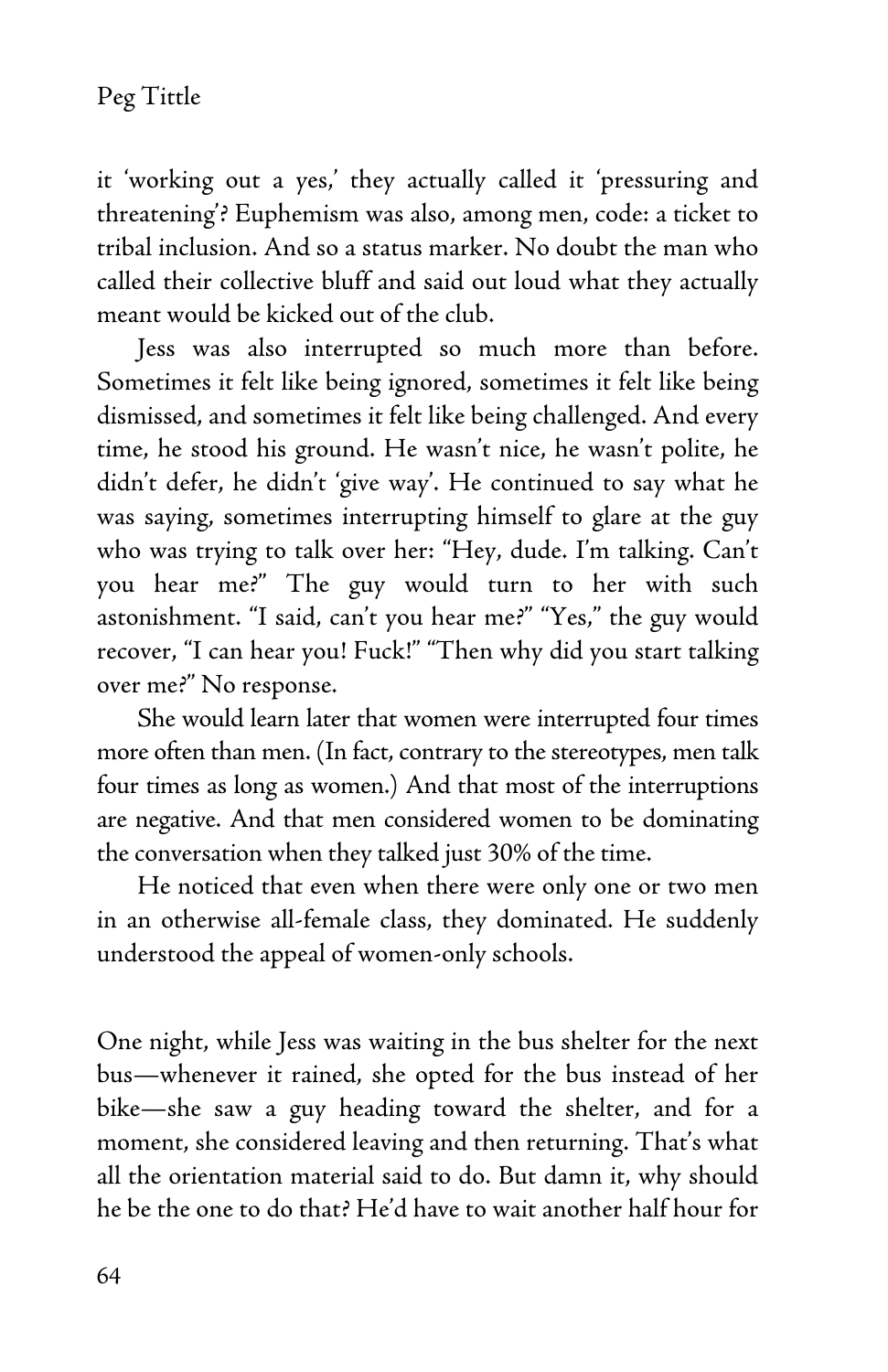the next bus. And where would he go? Who's to say the guy wouldn't follow? If *he's* the problem, *he* should be the one to leave and then return.

The guy entered the shelter and stood beside her. Not close, but … he *did* enter the shelter. Well, why shouldn't he? It was raining.

A minute or so of silence passed.

Then, "Are you *afraid*?" he taunted.

She recognized his voice. It was the guy who'd talked over her in class that one day …

He was taller, he was bigger, and, sigh, he was probably stronger. So, "Yes," she admitted. Then tore out of the shelter and ran.

Next morning, she moved the bear spray she'd bought for their hikes into the mountains from her backpack into her knapsack.

"Whatcha doin'?" Shane asked.

Jess told her what had happened.

Shane was angry. At Jess. "Okay, so you bearspray the next guy, and he comes back, with bearspray himself. Or worse, acid."

Jess froze. He hadn't thought of that. Why would he? "Well what am I supposed to do? Stop being out at night for the rest of my life? Let the guys in class interrupt me, talk all over me?"

Shane shrugged.

He was surprised. Usually she was a bit more … kick-ass.

"How much of a doormat do I have to be to survive as a female in this world?"

Early on, Jess decided to get some contraception. He was … curious. But still, no way, did he want to be an incubator. Or a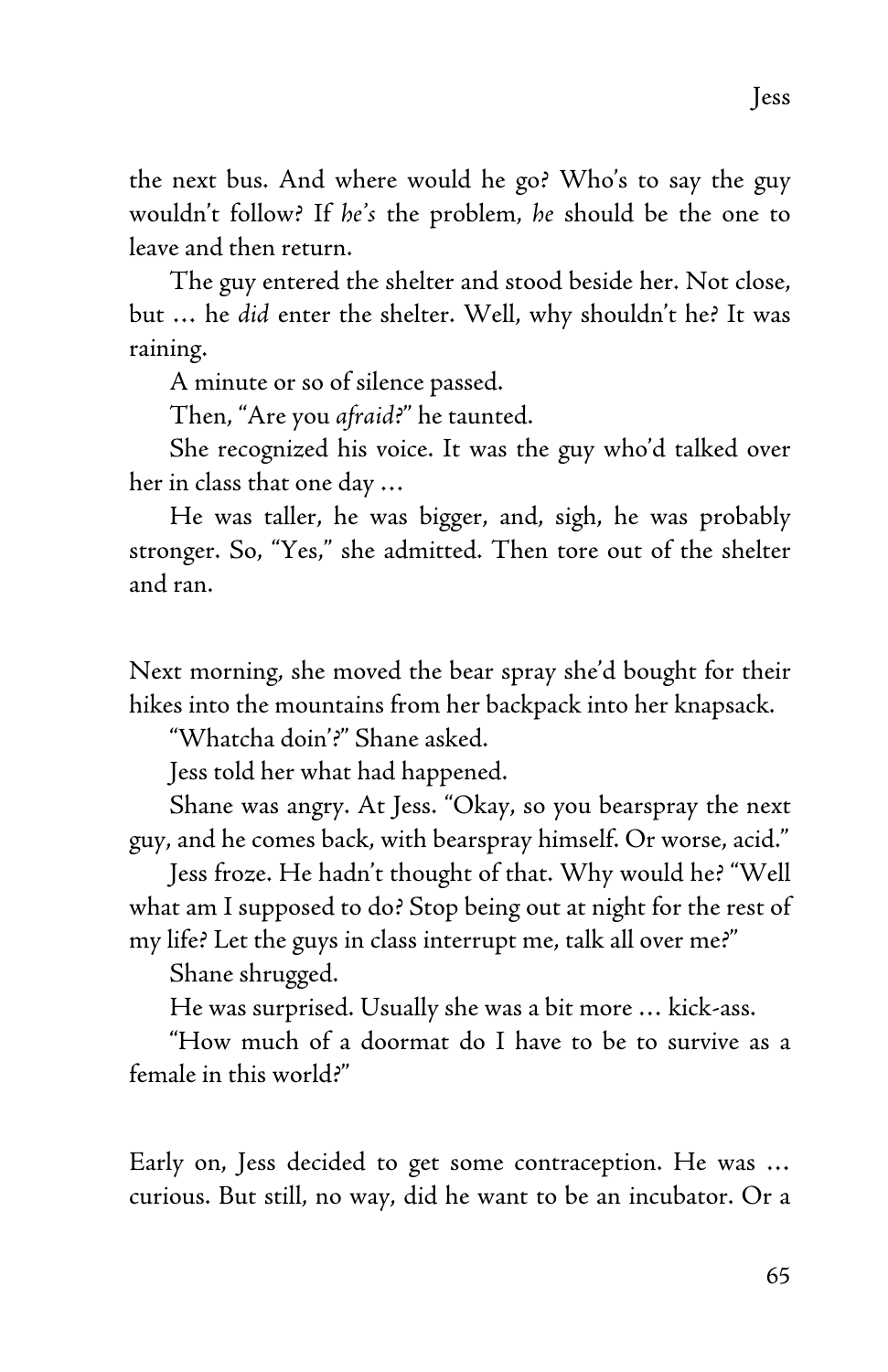mother. A father, maybe. No, honestly, he wanted his evenings to himself. So not a father either.

He'd initially gone to a drugstore, expecting to be able to get something off the shelf or over the counter. Nada. Everything required a prescription. Some even required physician administration. Well, *that* sucked.

So, prior to a visit to Health Services, he went online … And was horrified to find out just how *much* female contraception sucked. Side effects for the combination pill and the patch included headaches, nausea, mood changes, breast tenderness, and, worse, blood clots, breast cancer, and cervical cancer.

Progestin-only methods were a bit better: he'd be in for weight gain, depression, body hair changes, and sex drive changes, but at least none of the life-threatening side-effects. Even so, this was the best they could do? In how many years?

The IUD was non-hormonal, but he'd seen too many pictures of developing fetuses tangled up in the thing. He wanted to stop things *before* the fetus. Before the embryo. Before *fertilization*. Plus you had worse periods with an IUD. His periods were bad enough. Also, an IUD cost several thousand dollars. True, it would last ten years, which probably made it cheaper than the pill. But he didn't have several thousand dollars.

A diaphragm? He'd have to go to a doctor and get fitted first. He wasn't keen on that. And he'd had so much trouble putting in a tampon those first few months … what if he didn't put in the diaphragm right? And what if he was raped? Maybe if he went with a diaphragm, he could also get a Plan B packet in advance. Just in case. Because the abortion pill was no longer available, he knew that much.

He leaned back. All this just to have sex? Honestly, it didn't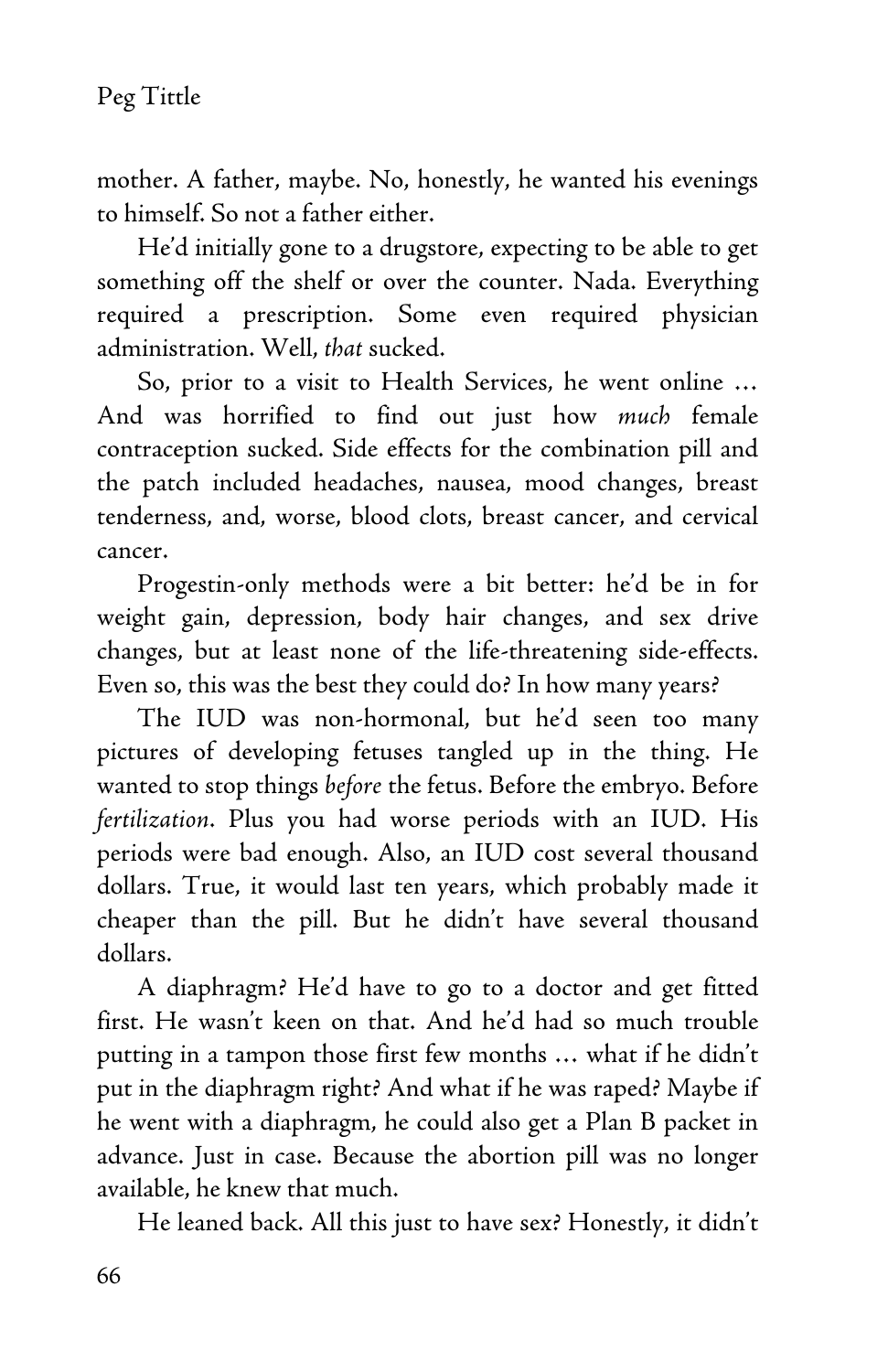seem worth it. Even if he *did* have an orgasm, would it really be worth nausea, blood clots, and *cancer*? Highly doubtful.

But he wasn't going to depend on a condom. That is to say, he wasn't going to depend on a man. He knew better. He *knew*  better …

And *no* contraceptive was 100% effective. So he'd also be risking pregnancy. That is to say—he quickly went back online—he'd be putting himself at risk of nausea, increased urination, breast pain, back pain, swollen feet and ankles, fatigue, high blood pressure, diabetes, anemia. Death. Or abortion. Which of course came with its own risks. Cramping, pelvic pain, damage to the uterus, the bowel, the bladder … Or just nausea, vomiting, fever, chills, diarrhea, and a headache.

He understood now, *really* understood, why 'screwing around' described sexual intercourse and 'you're screwed' described something about to go catastrophically wrong with no hope of remedy. Similarly, 'you're fucked'.

So every time, before, when he'd so casually— The thought jarred him. Well then why did the girls, women, agree to— Maybe they didn't. Not really. He couldn't actually remember what any of them had said. Which made him realize that it wasn't that 'no' was understood to mean 'yes'. It was that what a woman said, or did, just … didn't really register. It wasn't really important. Maybe though, in his case, he couldn't remember because, well, he often couldn't remember the details of— Maybe.

He turned back to the decision at hand. He resisted his body's craving for pizza in order to maintain a good running weight. Surely he could resist his body's craving for sexual satisfaction. Should intercourse provide such satisfaction.

And then it dawned on him. Contraception, and abortion, were necessary only if sexual intercourse was necessary. And it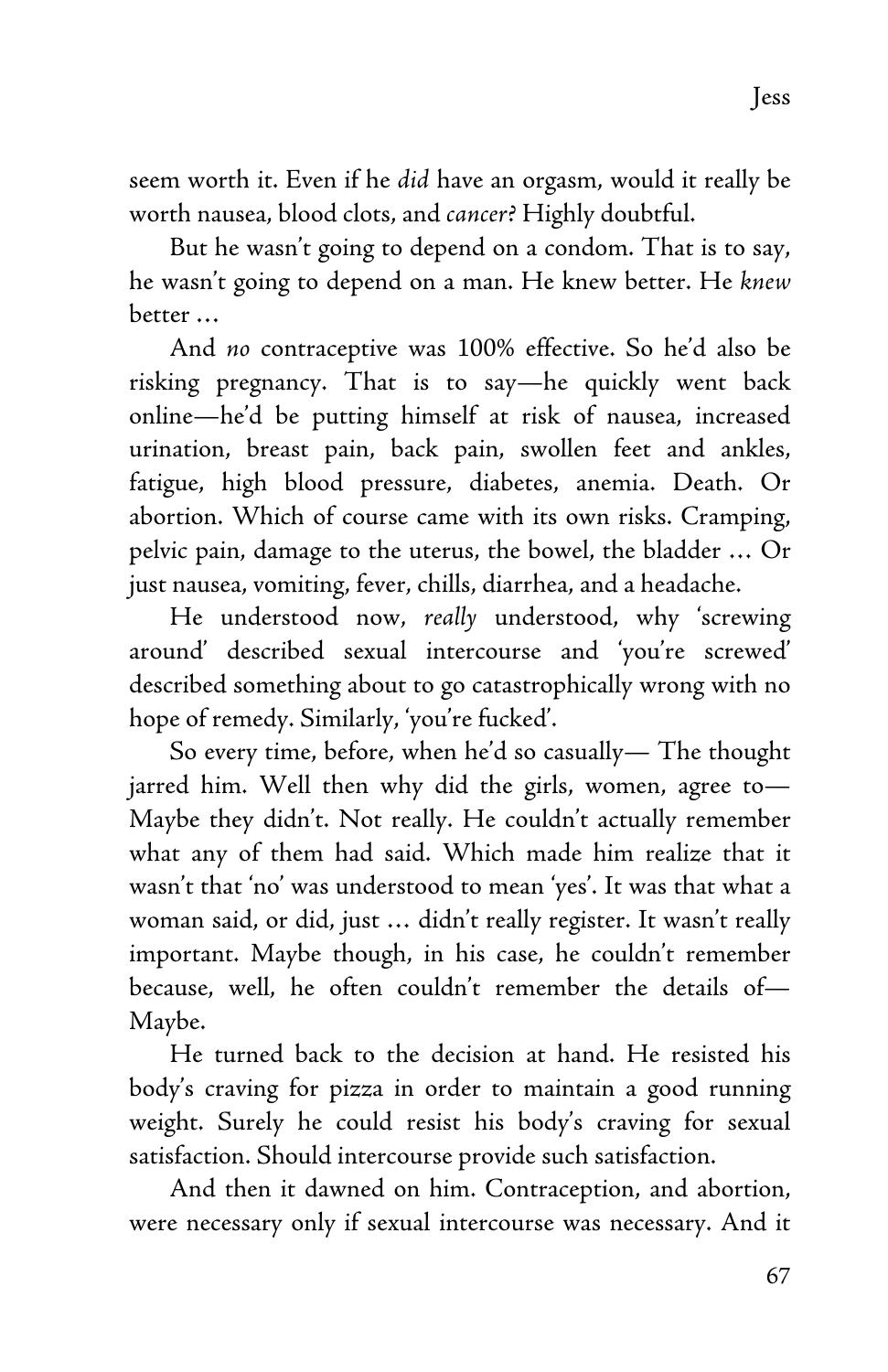wasn't. He didn't need sex. More to the point, men didn't need sex. He *knew* that. So all that fuss— If all those men—and it seemed to him that it was mostly men protesting outside the clinics, certainly it was mostly men who made the laws— If all those men didn't want abortion to be legal, didn't want abortions to occur, why didn't they just stop ejaculating inside women?

Despite the bus shelter incident, whenever the sky was just right, not completely clear but not completely cloudy, Jess went for a walk on the beach to watch the sunset. Because damned if she was going to let— She made a habit of getting there a bit early, to find the perfect spot. And he noticed, now, that most of the women left *before* the sunset. He knew why. Now. With shame, he realized that all that time, women couldn't enjoy the sunset, the stars, the night, in solitude—because of him.

Shane suggested that once a month, they borrow or rent a car she'd obtained her licence back in Barrie—and head to the mountains or to the islands, to hike or to bike … Jess enthusiastically agreed. On one such excursion, as they pulled into a gas station, they saw a man, an ordinary-in-every-way man, get out of his car and approach the attendant. Who had seen him approach and had stopped to wait, to see what he wanted.

Shane just stared. "Imagine going through life assuming people will pay attention to you," she said. "And being right about that."

Jess looked over. He didn't have to imagine. He could actually remember. Assuming exactly that.

Then, as the man returned to his car, he tossed something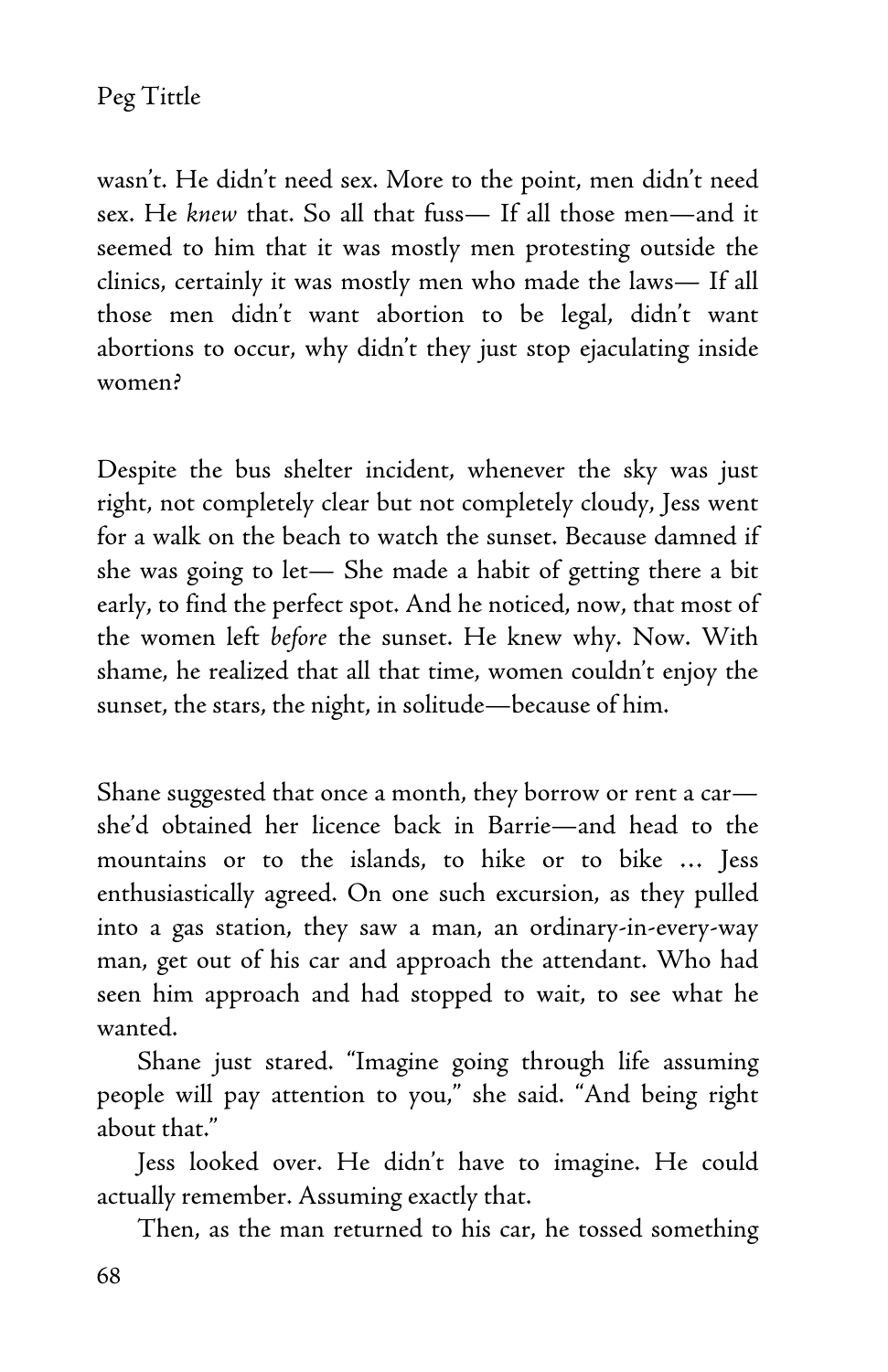onto the ground. The way he did it— The way so many men just toss stuff— Jess had never noticed before. It was so … 'I don't care'. About the thing tossed, about the ground being littered, about anything. To care is to be vulnerable. And a man must not be vulnerable. But it was sick, that attitude, that belief: to be a man is to not care about anything. (Well, anything other than tribe and status.) And it was dangerous. Not to care about ethics, the environment, beauty, pleasure, others …?

Over the course of that first year, they went to several of the islands, most notably Galiano, Salt Spring, and Saturna, they hiked part of the West Coast Trail, they went to Tofino … And they both decided to never go back to Ontario.

All too soon, first year was over. And although in the end, Jess did well enough to re-apply for the scholarship, it had been hard. He didn't remember trying that hard before. He didn't remember *having* to try that hard before.

Part way through his second year, Jess had the feeling she wasn't being provided with the same information as the guys in her class. She couldn't put her finger on exactly what she was missing, on what she didn't know—because she didn't know. For example, not only did most of the guys seem to know about research assistantships, they also seemed to know that you could take a look at previous years' mid-terms to see what questions were asked. Apparently the questions were recycled from time to time. Even if they weren't, it was a good way to prepare. They also seemed to know a lot more about grad school than she ever would. And yet, she'd never seen them in Student Services, perusing the job board or the grad school files or the career files … So how did they know? He couldn't remember …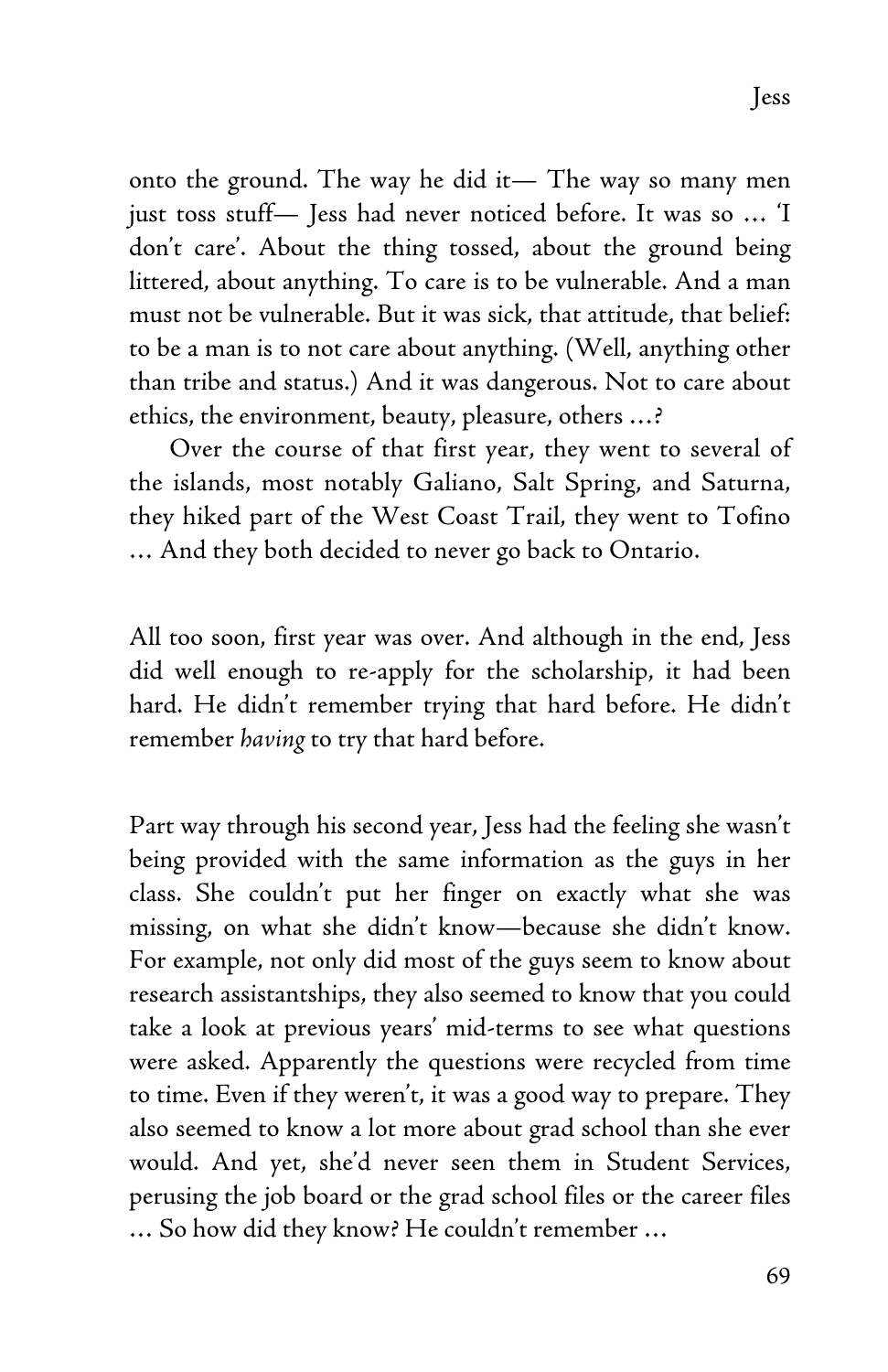Eyes opened by her courses as well as her flashbacks, she started noticing so many more … annoyances: consistent use by the professor of 'he' when 'they' was just as easy, lengthy, and condescending, explanations given to female, but not male, students …

She called out her professors on some of these things, but it didn't seem to help. In fact, it seemed to make things worse.

"You know what your problem is," one of the guys in the class she'd just left stopped her on her way to the cafeteria.

She'd automatically stopped when he'd addressed her. But then, appalled, he kept walking. How is it that men felt entitled to tell women what their problems were when they didn't even know what their own problems were?

A few months in, Craig, from one of her Psychology courses, invited her over to his dorm to watch a movie. It wasn't a movie she particularly wanted to see, but she'd wanted to get to know Craig a bit more. He seemed a little on the shy side, sort of serious, but also sort of quirky. They'd had coffee after class a few times, but Jess knew he couldn't just come out and ask him to, say, go hiking. It was a real pain, this little dance women had to do. (The one time he *did* ask a guy out, the guy had replied that he couldn't afford her. It took him a few seconds to realize that the guy had assumed she was a hooker.) So she said yes, thinking that such an evening might be less stressful than a fullout date.

She did wonder whether she'd be the only woman present. It was a men's dorm. He hadn't forgotten the many warnings in the Orientation material. Or his mother's alarm that one evening. In fact, especially given his sunset walks, he'd done a great deal of thinking about that. Because he'd had no idea that,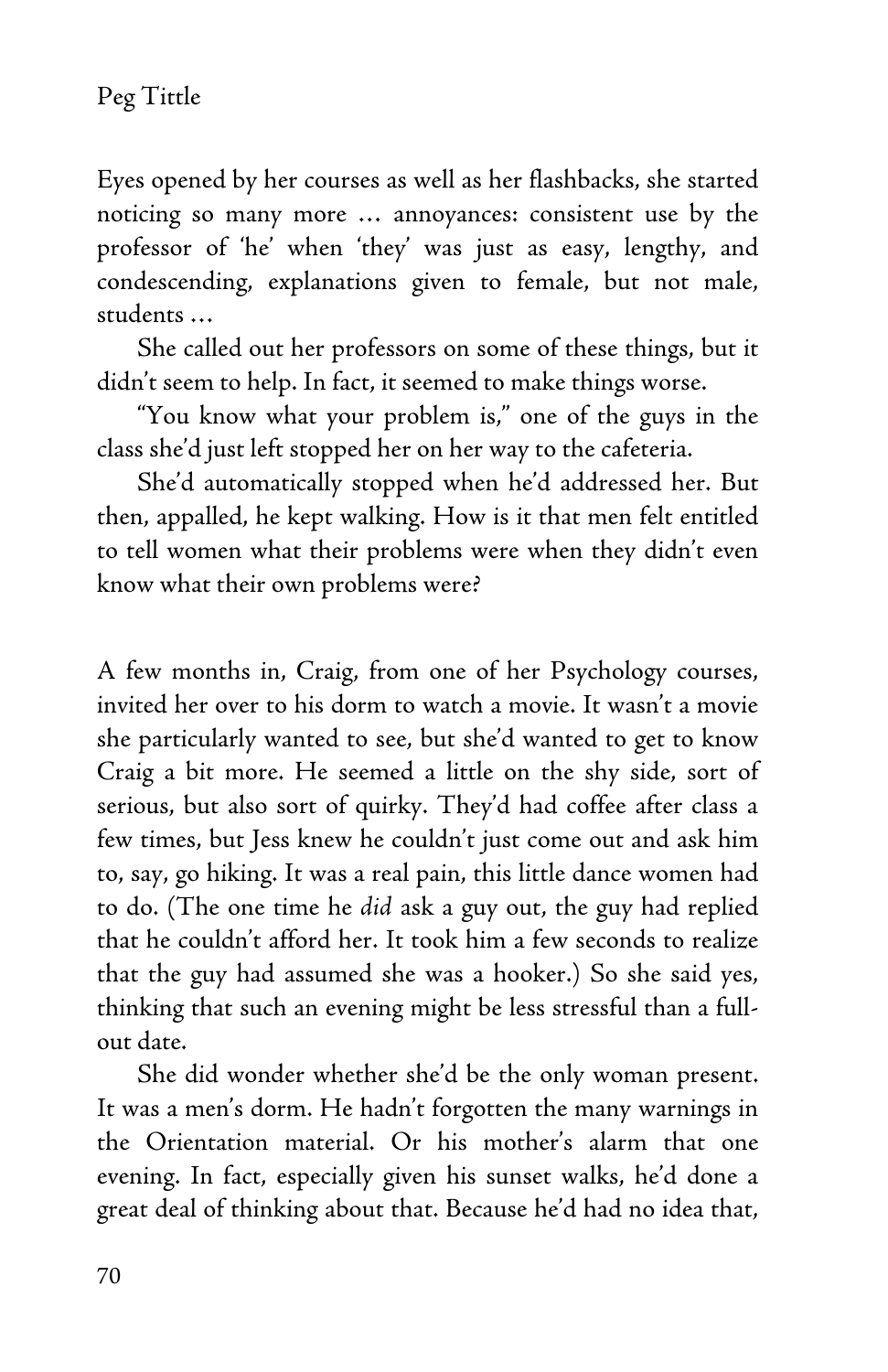before, that he'd been so … feared.

She was relieved to see that there were a few other women present, sitting here and there among the many guys. They found space on one of the several couches arranged around a very large flatscreen tv, then Craig went to a table full of refreshments. He brought back an assortment of chips, pretzels, and popcorn, and handed Jess a drink.

"No thanks," Jess said, "I brought my own." She pulled out a bottle of juice from his knapsack. He felt silly doing so, but it was what the Orientation material had recommended women do.

Craig looked insulted. And a little angry.

"You don't trust me!"

"No, it's— Well, I don't know you." Or, he should have added, anyone else here. She smiled, to soften— Then he caught himself, being so ingratiating, and wiped the smile off his face.

The movie started. They watched in silence. And she began to realize that maybe this *wasn't* better than a full-out date. For getting to know Craig.

Ten minutes into the movie, after several ads sexualizing women, and several trailers about movies that also sexualized women, when the captain of the ship, a man, of course, called the hurricane 'a real bitch,' Jess got up and left. Was there no end to the insults?

"Hey," he asked Shane when he got back, "why do you think men insult women so much?"

Shane grinned. "Did someone call you a slut today?"

"Not today, no," Jess grinned back. But it wasn't funny.

"Insult," Shane said, then continued as if she was reading from a dictionary, "Intent to humiliate and lessen. It puts us in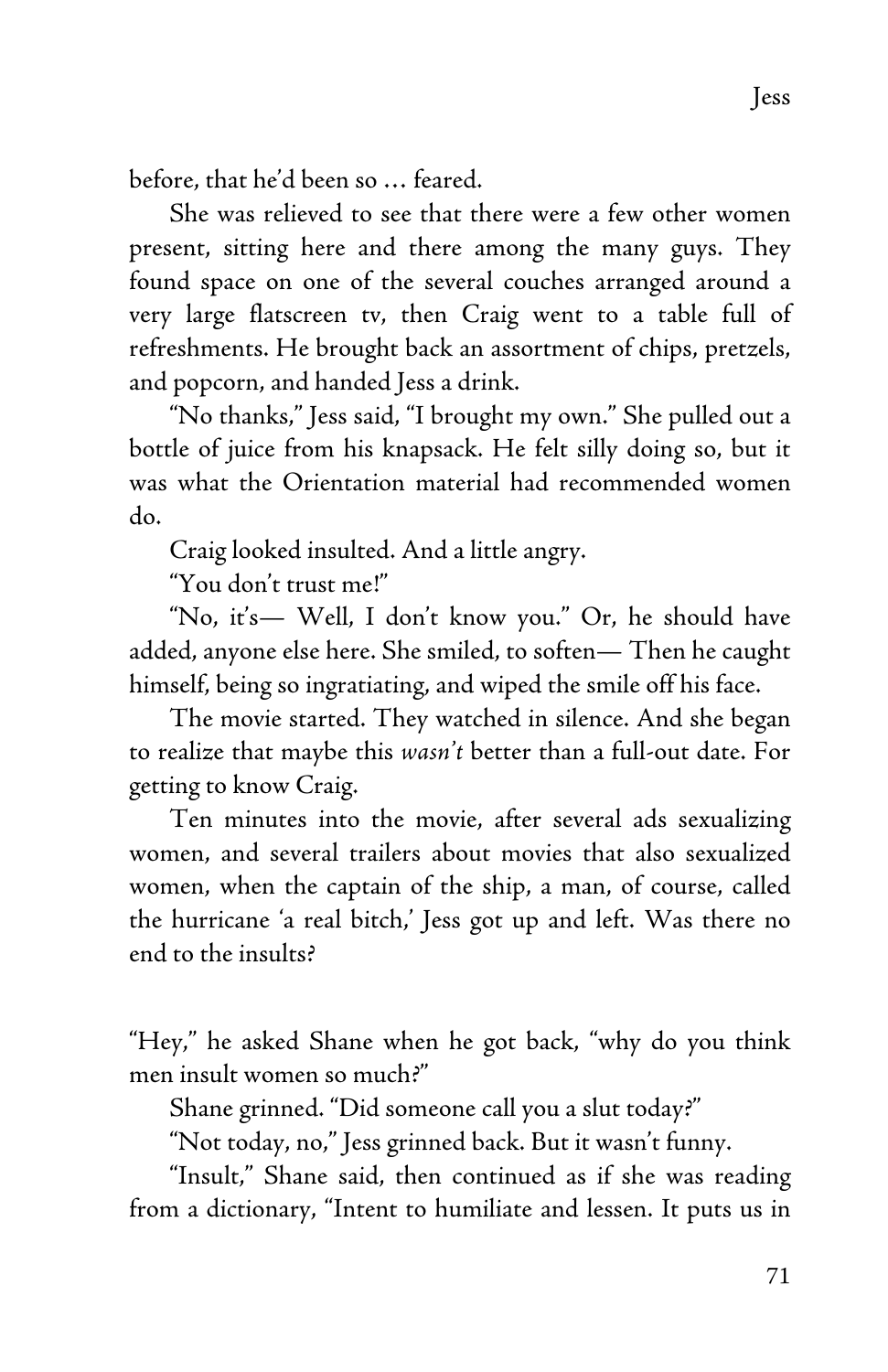our place. Our *inferior* place, our *subordinate* place."

"Yeah, but why are the insults always sexual? Bitch, slut, cow, ho, slit …"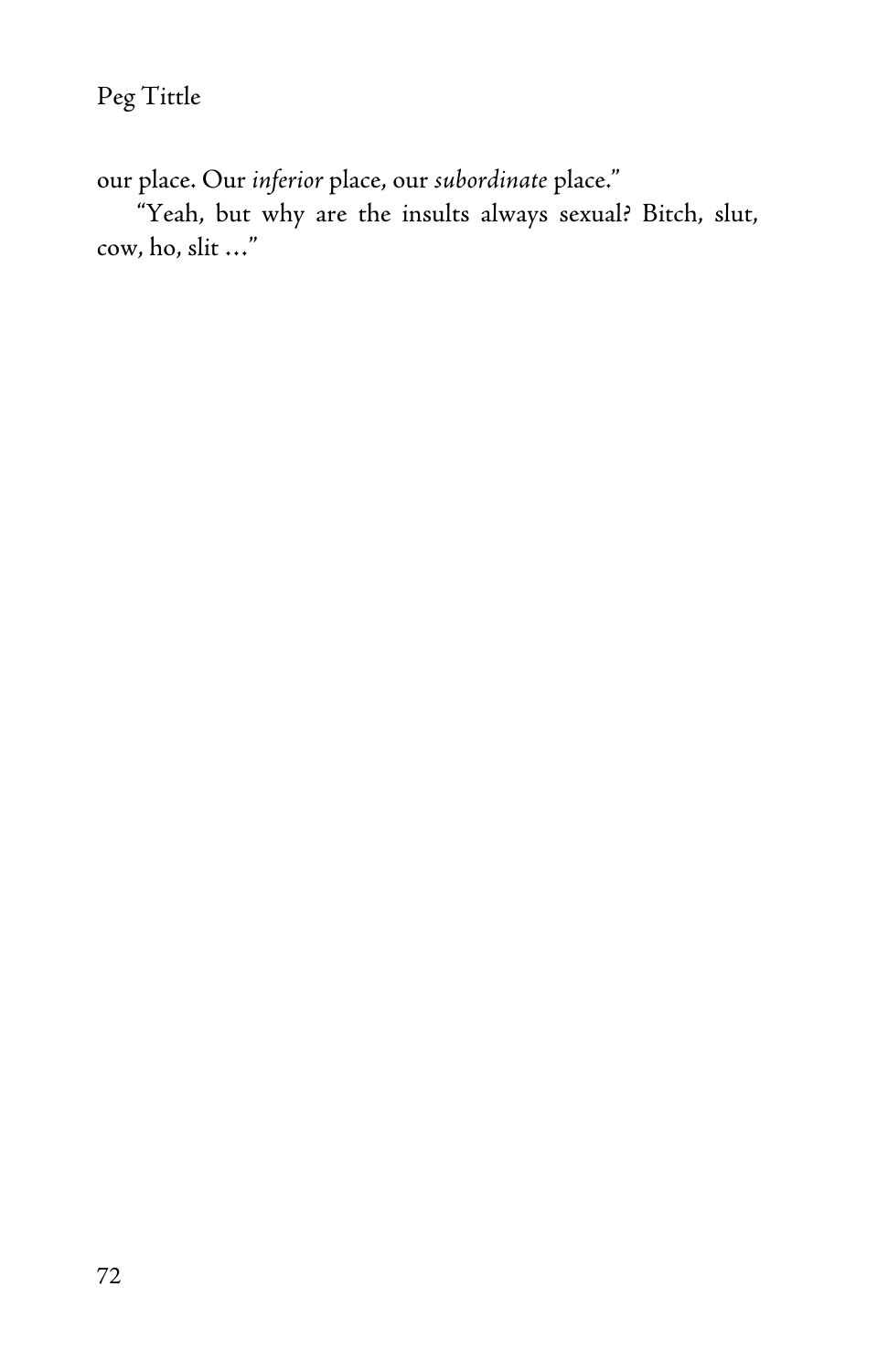"Because that's the easiest way to put a woman in her place. Turn her into something sexual. Reduce her to her sex."

Ah. Right. The cross-country uniform thing.

So every catcall, every wolf whistle, every so-called compliment put him in his place. As a sexual object. He imagined explaining this to the next guy who 'complimented' him, but of course the guy would just stare at him, his mouth open, with total incomprehension. Of sexism, sexual politics, sexual objectification … The guy would truly think he was paying him a compliment. It was what he himself had thought.

Though, wait a minute. No man who called a woman a slut thought he was paying her a compliment.

"But stud—that's sexual. And it doesn't reduce a man."

"No, it does not," Shane replied. Angrily.

"When men insult each other," he said, remembering, "we just call the other guy a loser." No. Not true. "Or a pussy, a douchebag …," he trailed off.

Shane waited.

Right. Been there, done that. Being female was an insult. Because being female was to be inferior. An automatic loser.

Suddenly even the *idea* of rape— It was the insult of all insults. And it was such a unique humiliation. There was simply no parallel action for women to do to men.

"As to *why* men so *relentlessly* put us in our place," Shane continued, "you tell me."

Jess thought about it. "I don't know. It's just what we do. It's just … habit." He'd never thought about it. Oh god. *He'd never thought about it.* 

"The result of social conditioning?"

"I guess."

"Okay, but why are men conditioned to insult women?" He didn't know. He'd never—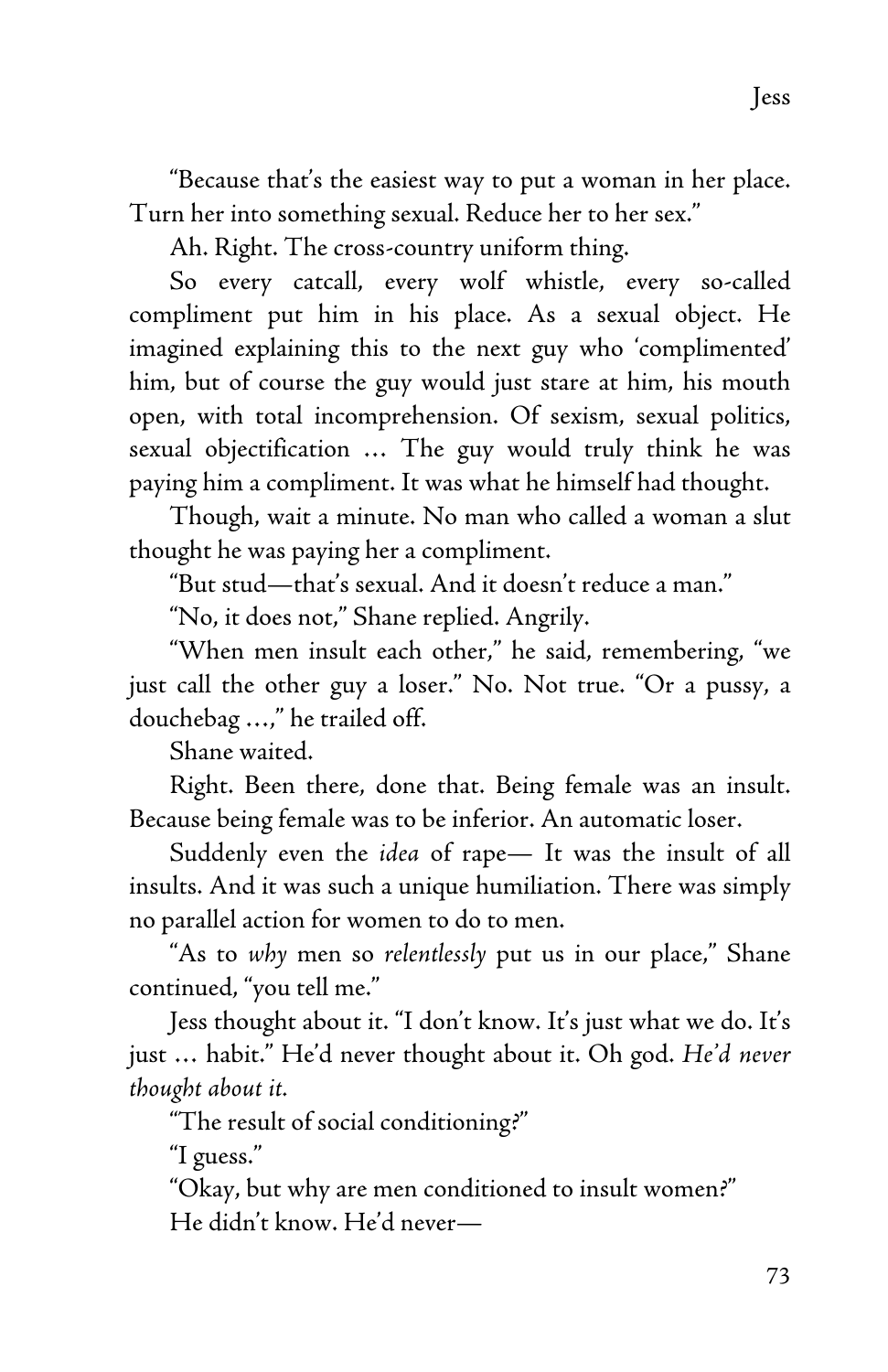"Well, here's my theory. They insult us to put us in our place. Our inferior place, our subordinate place. Men are supposed to be better, right? Better than women. That's what everyone, directly and indirectly, tells them."

Jess nodded. That, he remembered.

"But they know deep down that if status were awarded according to effort, ability, or value, they *wouldn't* be better. They're insecure about their value, and rightly so. So they hang on like hell to their assumed superiority, their superiority by virtue of their sex. That's why they have to prove their *man*hood all the time."

Yes. That.

"So, since they need to be better as men, as *males*, so we need to be worse, as women, as *females*. And instead of going around all day saying 'I'm better!' or 'I'm good!' they say 'You're worse!' or 'You're bad!'

Jess thought about that. They actually did both.

"Which," Shane concluded, "given, means going around all day saying 'You're female!'"

Ah.

"But isn't that circular? Subordinate, therefore our sex, and our sex, therefore subordinate?"

"Did I ever say men were the rational ones?"

That startled him. Because yeah, men *were* supposed to be the rational ones. But now … He was starting to see that they were just as irrational as women. Perhaps more so …

"Why don't women call us, them, on it?"

"They'd get angry. And hurt us. More."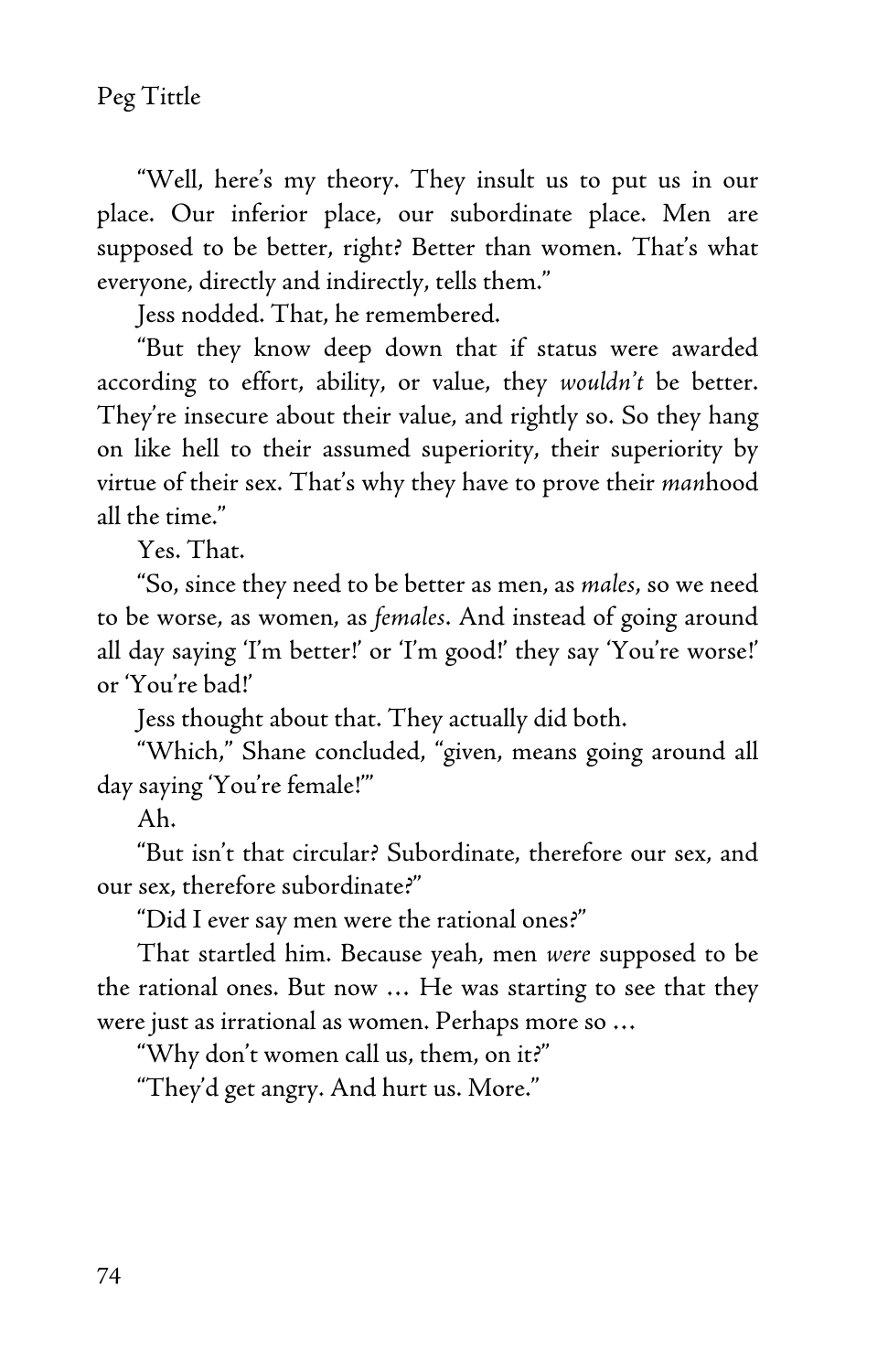Jess thought about that as well. Anger, lashing out, yeah. That *would* happen.

"Do you think they even *realize* they're hurting us? With their insults?"

"Did you?"

It took him just a second. "No."

He had been *so* stupid. *So thoughtless.* So … emotionallychallenged. He hadn't been as bad as some, but still.

"Someone said in class a few days ago that we don't *expect*  men to be sensitive to other people's emotions, let alone aware of their own."

"Nor do we expect them to be in control of their aggressive or sexual impulses," Shane added.

"Why do we have such low expectations of them?" Jess asked a minute later. Insulted.

Soon after, rather coincidentally, Jess started reading one of the required texts for one of his Gender Studies courses. *The Authority Gap.* It was a real eye-opener. Should be required reading for everyone, he thought. Because like the Martin/ Nicole thing, a lot of men don't know how difficult women have it (after all, this is a meritocracy, so any advantage they have over women is due to their respective choices, their relative competence), but, maybe more importantly, a lot of women don't know how easy men have it. Because if they did know …

He read about someone who, tweeting as Lady Alex, received rape and death threats. Posting the same tweets as White Dude Alex, she was retweeted, favourited, cited. That's what male privilege is, said James Fell. Being able to voice your opinion without getting rape and death threats.

Wow.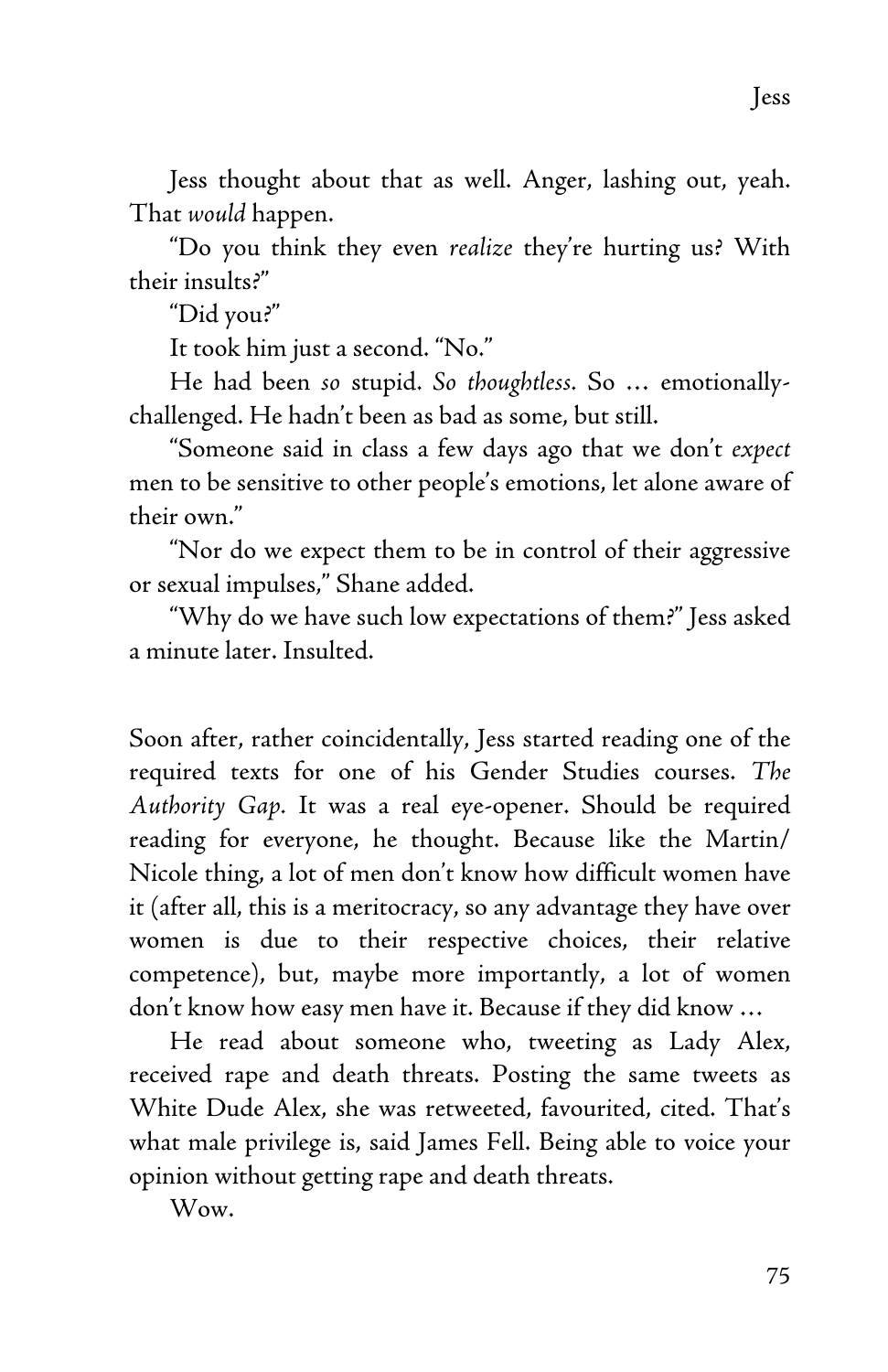But yeah. Jess couldn't remember *ever* getting such threats. The worst threat he ever received was … Actually, he couldn't remember *ever* receiving *any* threat.

And the woman doesn't even have to be challenging male supremacy. As the author, Mary Ann Sieghart, pointed out, even if a woman is talking about pretzel recipes for godsake, she's threatened with sexual violence.

Hell, even if a woman isn't talking at all— In one study, fake accounts with female names that were set up in a chat room received 100 sexually explicit or threatening messages a day; accounts with male names received 3.7 a day.

Shane started reading the book too. They discussed what they read. One day, while she was reading it, Jess heard her burst into laughter. He inquired.

She'd gotten to the part about female reporters receiving threats of sexual violence. Sieghart had concluded with "What kind of person read through a newspaper and thought 'Hmmm. I don't appreciate Reporter X's writing. I think I'll send some hard-core porn-mail recommending a good, solid raping.'"

Jess cringed. Not that he had ever done that. But he knew she wasn't wrong. Wasn't exaggerating.

Half way through the year, Jess met with his Philosophy professor about a paper he'd written about Rousseau (who'd written about women as if they were silly children), asking why the man was still on the curriculum. Would some racist philosopher who claimed the intellectual inferiority of blackskinned people be required reading? He thought not.

But it wasn't the content of his paper that was the problem.

"Your writing is far too informal," the professor smiled at her.

"I don't understand—" He'd used correct grammar, punc-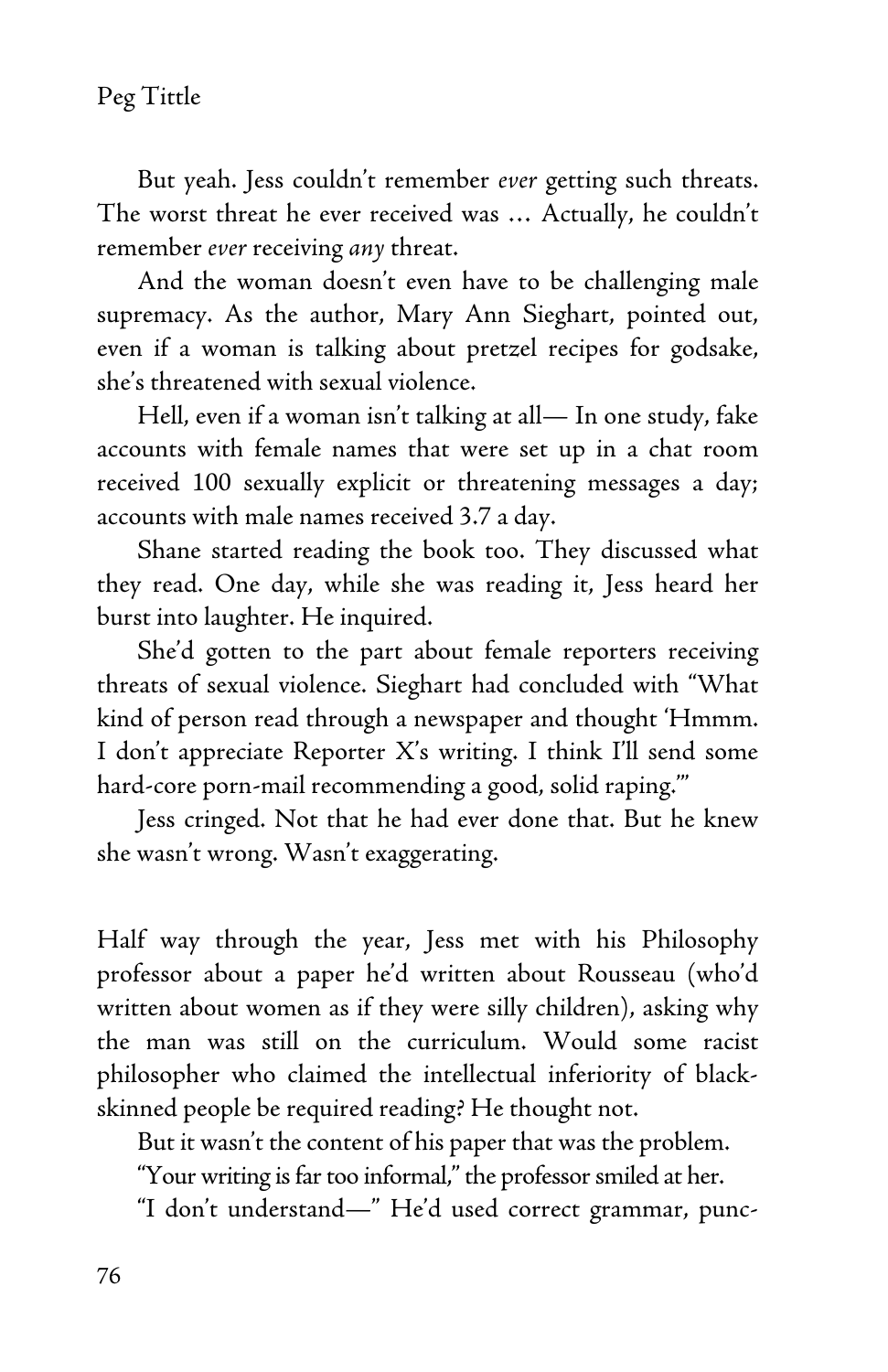Jess

tuation; he'd consulted the APA Style Manual …

"Look, here," he pointed to his opening paragraph. "You use the first person. Throughout."

Jess still didn't understand.

"Instead of saying 'I think this' or 'I think that', you should just *say* this or that."

"But that would be presenting opinion as fact."

And that's how we do it, he suddenly realized. That's how men establish and maintain their superiority, their authority.

But, now, he couldn't even *imagine* having that much certainty, that much … arrogance.

Quite apart from mistaking opinion for fact, mistaking the subjective for the objective— *Is* it a mistake? Or is it intentional? After all, refusing to accept one's ideas as subjective means refusing to accept the possibility that they're incorrect.

Or, he thought, maybe the absence of the 'I' is simply the denial of, the failure to take, responsibility. Compare 'Your postal code is indecipherable' to I can't read your postal code': the first, without the 'I', doesn't even *consider* the possibility that the fault may rest with the reader.

Or maybe men just aren't that self-conscious. Literally. He had not yet read Owen Flanagan who had noted, in *Consciousness Reconsidered,* that "Insofar as reflection requires that we be thinking about thought, then an 'I think that' thought accompanies all experience," but had added, "There is no warrant for the claim that we are thinking about our complex narrative self. We are not *that* self-conscious." Well, Jess would think, when she got to Flanagan, speak for yourself. Your sex.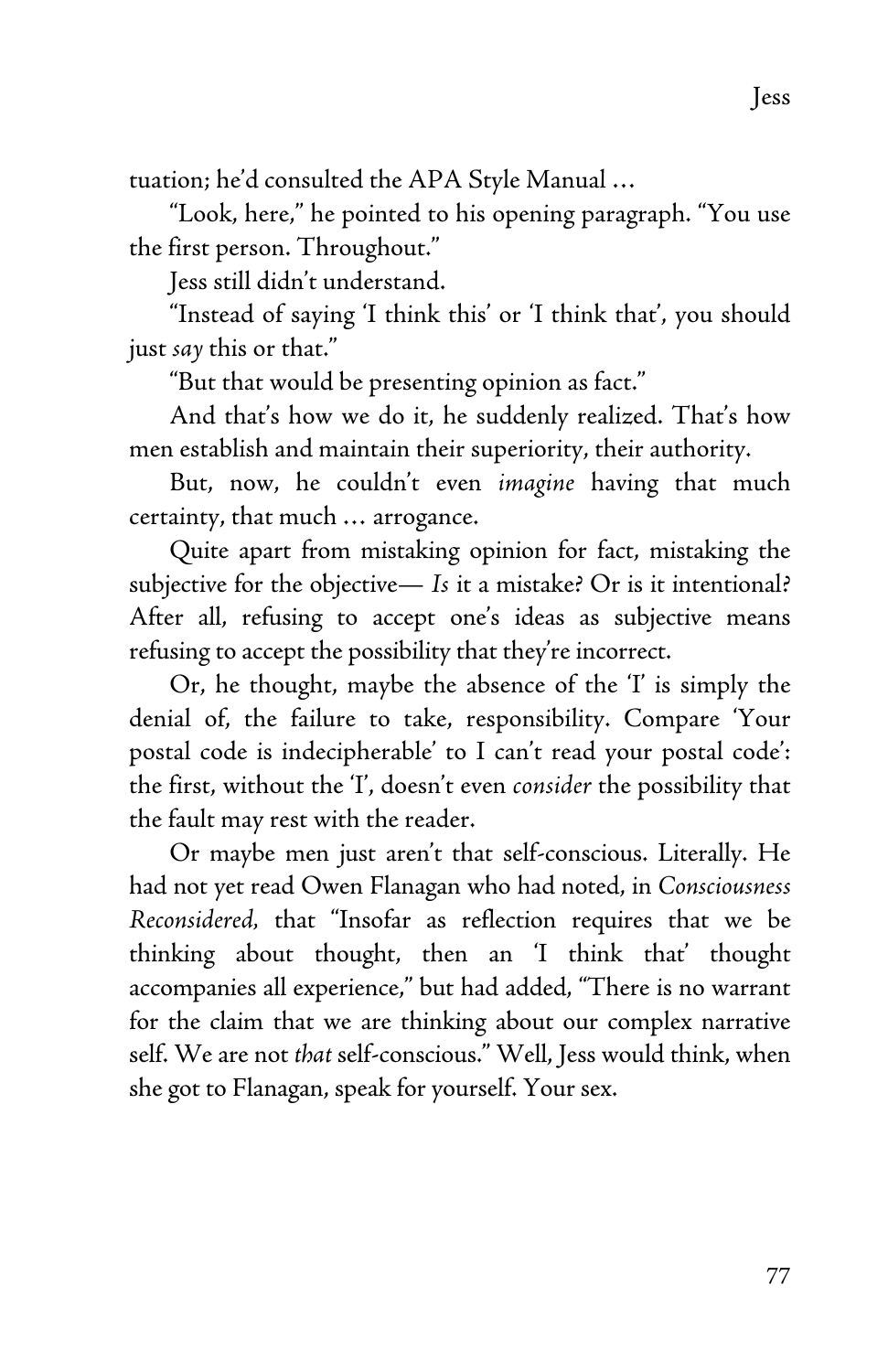## Peg Tittle

By the end of second year, his grades had fallen too much to reapply for the undergraduate scholarship. No surprise, really. Twenty hours of work a week (he'd ended up with ten hours a week in the library, shelving books and doing other odd—i.e., simple and unchallenging—jobs, and about ten hours a week marking remedial English assignments) *plus* a full course load had finally taken its toll. He started to worry about being able to go to graduate school. He'd been thinking about pursuing the topic of sexism, teenagers, and tv … If he quit his jobs, he wouldn't be able to afford it. But if he didn't quit his jobs, he most certainly wouldn't get a graduate scholarship to cover tuition.

What made it worse was that Kyle would be starting his first year in the fall, and he wouldn't have to work at all during the school year: his summer job with a construction company had paid enough to cover all of his expenses. In fact, Kyle had been offered every summer job he'd applied for. Every frickin' one. Six in all. It made Jess so angry. Kyle *always* seemed to have an 'in' … She checked the bulletin boards for notices, she read the campus papers, and the city newspapers, but she never— She never seemed to gain the advantage Kyle seemed to have. Obviously, it was the advantage of being male, but how did that— Ah. Word of mouth. Guys told each other about openings. Guys hired other guys. Could it be as simple as that?

When she went to Student Services, again, this time looking for a summer job, she saw that there were a few yard maintenance companies looking for strong, young men. She'd done that sort of work before, so— Wait, no, that was *before*. She wasn't a strong, young man now. Well hell, she'd apply anyway. She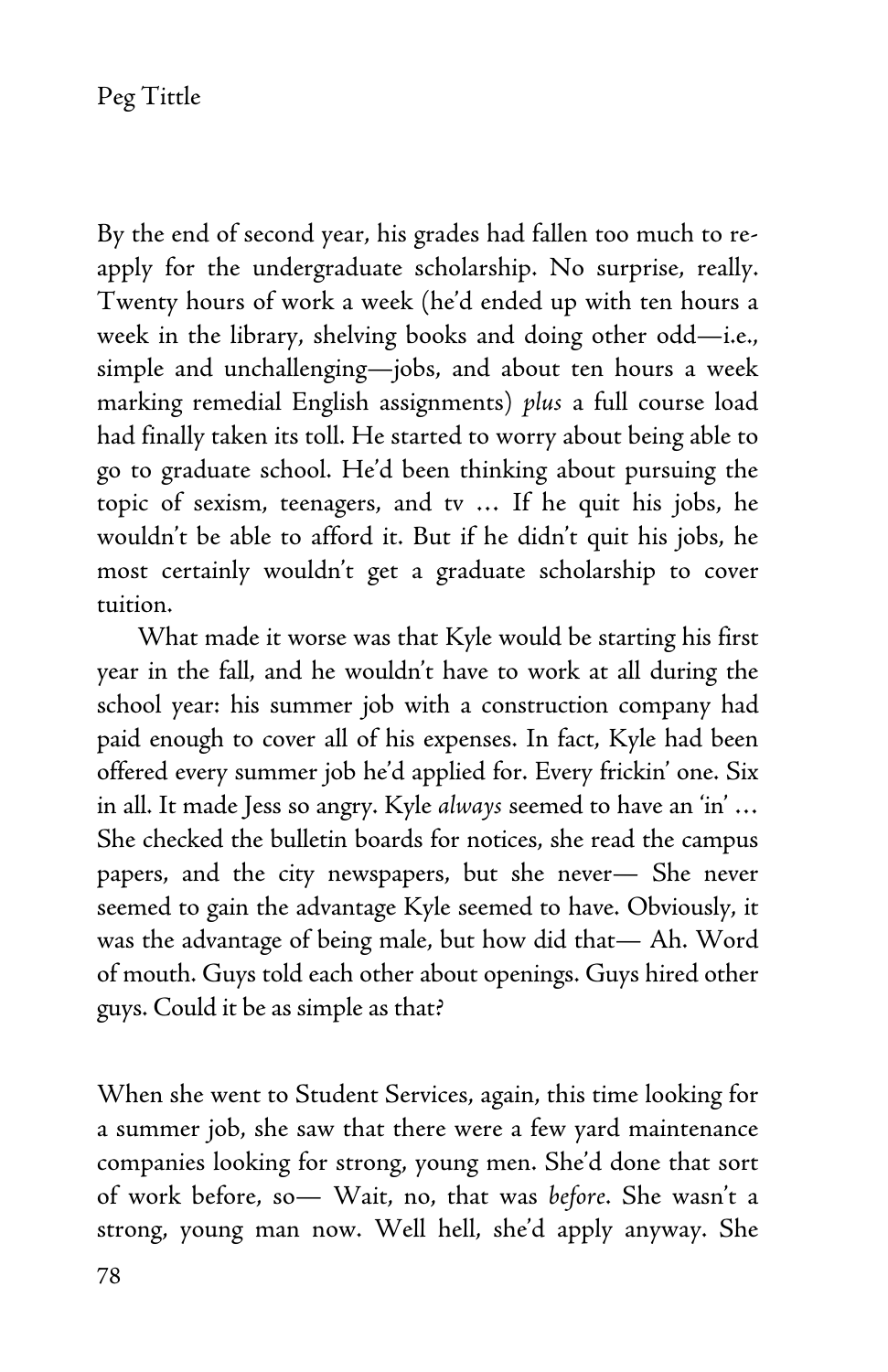could do the job, damn it. As she wrote down the phone

number, she realized how shameful it was that looking after people's lawns paid twice as much as looking after people's kids. Did we really value our lawns more than our kids? No, we value what men do more than we value what women do.

Surprisingly, she got the job. She had to buy steel-toed boots—hard to find in a small enough size—but, given the pay, she could afford the expense without too much trouble.

The work came—she wanted to say 'naturally,' but … Certainly, it came easily. She liked being outdoors. She liked the work-out. Though it wasn't as difficult as men made it out to be, what with the self-propelled lawn mowers (only the senior guys got to use the riding mowers), the leaf blowers instead of rakes, the weed trimmers instead of clippers. She hated the noise now—yes, *now*—interesting … So she wore earplugs.

Even so, she heard them hoot and holler any time a woman walked by the property they were working on.

"Hey!" Jess said one day. "What makes you think you have the right to tell women whether they measure up to your standards, whether they please you or not?"

The guys looked her up and down. Slowly.

Another day, she heard, "Did you get any?" Certainly Jess had heard the question before, but he *heard* it now, really *heard* it, for the first time. The question implied sex was something men *got*, maybe *took. From* women.

And "Fuck!" Also *heard* for the first time. When, why, did the word for sexual intercourse become a synonym for anger?

When he heard "Are you hitting that?" he had to say something.

"We're not inanimate objects."

"What?"

"You referred to hitting women. Either you think we're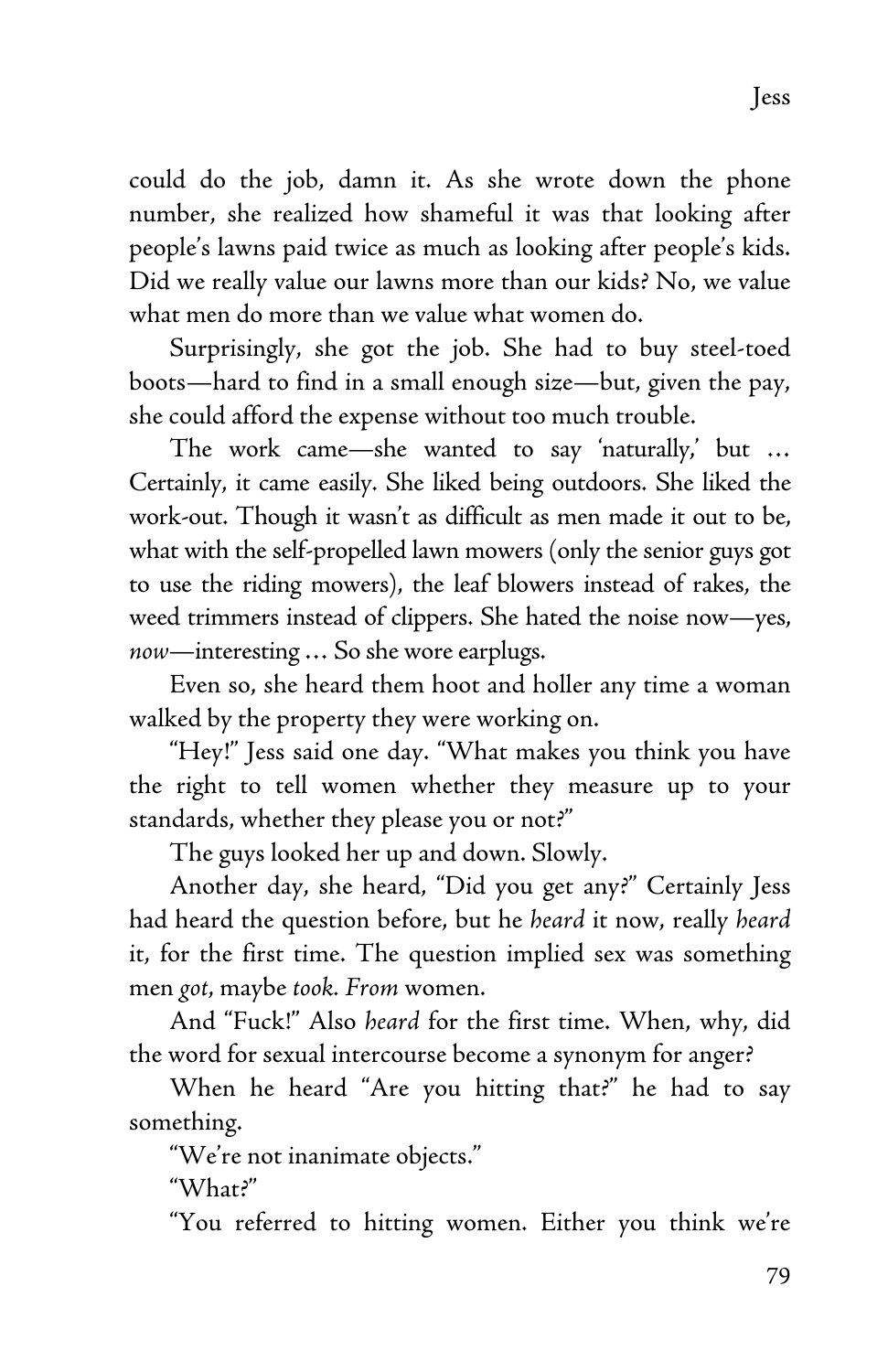inanimate objects or you're openly advocating assault."

"It's just a phrase."

"Don't be an idiot. Nothing is 'just a phrase'."

It reminded her of something she'd read in Cynthia Enloe's *Bananas, Beaches, and Bases: Making feminist sense of international politics:* women are experienced; they don't have experiences of their own. It was another way of saying we are objects, not subjects. Add to that what Kate Harding had said in *Asking for It:* rape is just the far end of the spectrum on which the other end is sexual remarks …

The crew often went out for a drink after work on Fridays. Even though it was clear that her presence on the job, her very existence, was tolerated, at best, she joined them a couple weeks in. She was curious about … her new perspective. As she suspected, she found the banter relentlessly competitive. And relentlessly sexualized. Hard to believe he ever enjoyed it, assuming he had, it was so one-dimensional.

One Friday, when Kevin stopped in the middle of some sexual tale the moment his girlfriend showed up, something new occurred to Jess. It wasn't because Kevin thought his girlfriend was ignorant of sex and therefore wouldn't get it. Or because he thought she *should* be ignorant of sex and therefore shouldn't get it. It was because he didn't want her to know that he thought of her, of every woman, all the time, as just a cunt.

A week later, Jess overheard one of the guys mention a new porn site he was all excited about. Curious, she went online and … it wasn't quite a flashback, but certainly a feeling of déjà-vu. Once at the site, she felt only disgust. Had porn changed since—whenever? What she saw was so … crude. Beyond humiliating, it was degrading. To both women *and* men. And boys started watching this at eleven? No wonder. The message would be quite clear. Women are for sex. They *are* just cunts.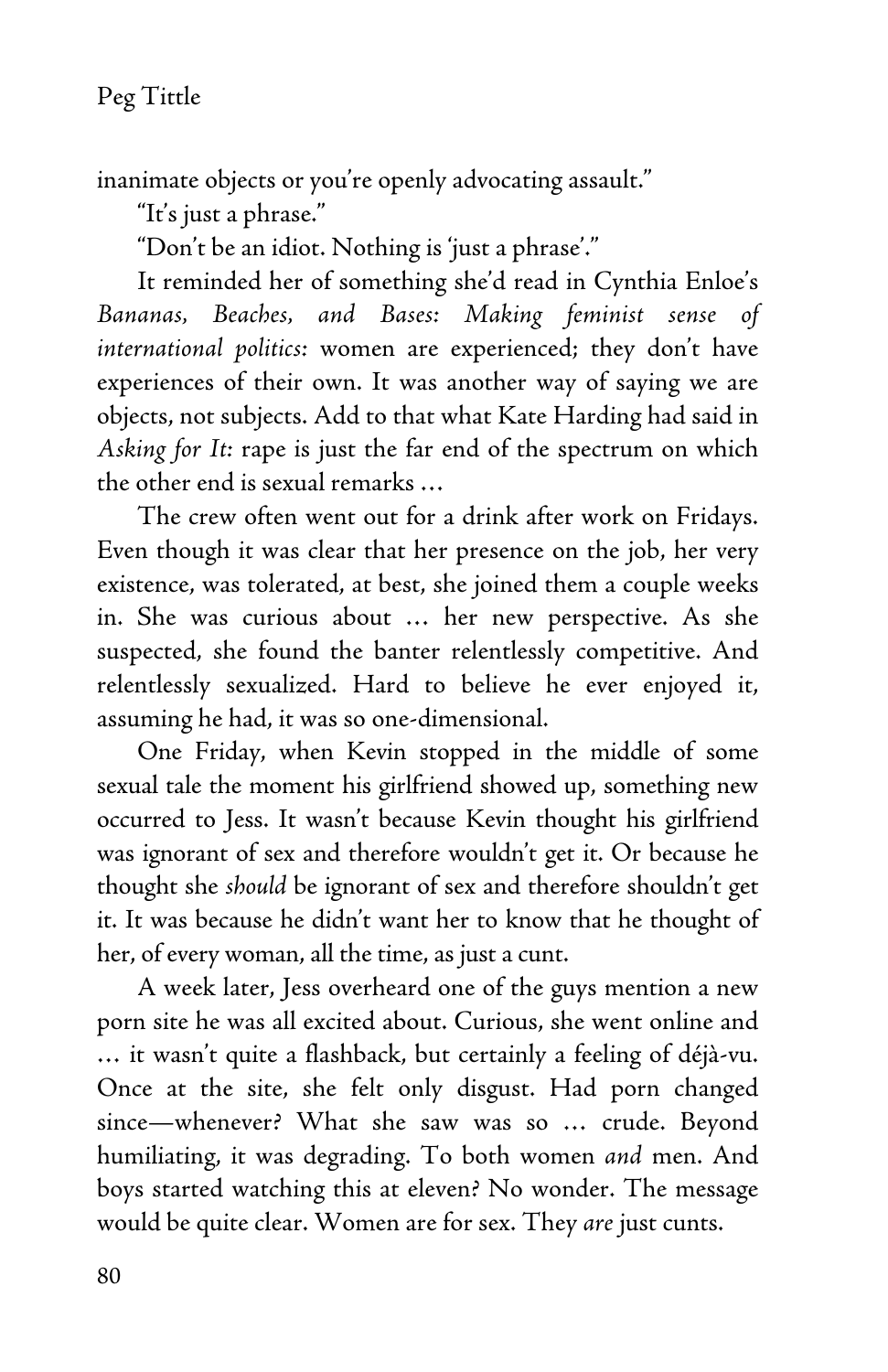He wondered why porn was still legal. Wasn't it hate

speech, pure and simple? If a whole industry created and disseminated images of men being hurt, sexually, by women, women who apparently enjoyed hurting men, you can bet it'd be shut down in a minute. No questions, no debates, no exceptions.

Men say they *need* it. But *why* do they need images that humiliate and degrade women?

He tried to remember. Yes, he'd used porn. But had he *needed* it? It was certainly easier, quicker, to jack off with visual stimulation. So maybe if he'd had a better imagination … Even so, did he need to jack off? And had he needed images of humiliation and degradation to jack off? He thought not. He hoped not.

The job was enlightening in other ways as well. Jess realized, or remembered, that men's kneejerk response was to make excuses. He saw it, noticed it now, again and again. In every conversation, whenever one of the guys was called out about something, he didn't even *consider* taking responsibility or apologizing. The reflex—and it really had become a reflex—was to deny and make an excuse. Only losers admit failure.

She also noticed that the guys got away with so much. She'd be working hard, and they'd be goofing around. No consequences. No surprise.

(And if they *did* get called on it, they'd get a second chance. She wouldn't've.)

Third year, she continued to enjoy her courses. In Psychology, she learned about Kolhberg's famous stages of moral development: ethical decisions made according to principles were indicative of the highest level of development. Jess, and most of the women she knew, achieved that in adolescence. They considered what was right, what was fair. So Jess, and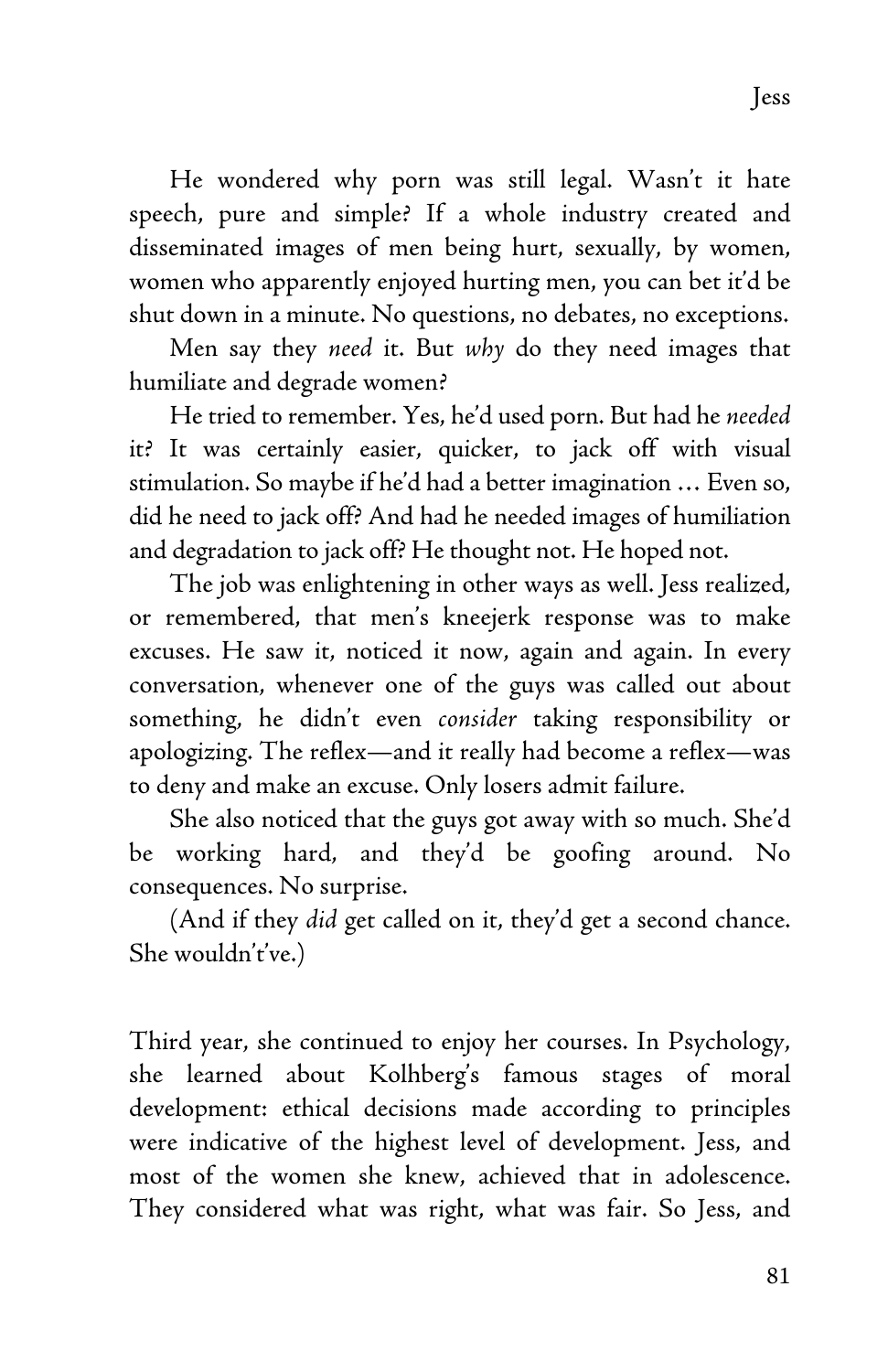## Peg Tittle

most of the women he knew, were, among men, ethical geniuses. But that didn't make sense. Until she learned that Kohlberg had used only boys in his study. And yes, most of the men she knew used self-interest as a guide to behaviour. As he himself had done. Life was all about competition, you had to make sure you were one-up on everyone else, you had to make sure you weren't a loser. So of course you did what would *make* you, make *you*, one-up. He wondered if their obsessive focus on competition, one-upmanship, win/lose, saving face, reputation, perception explained *why* they seemed incapable of focusing on truth and morality. In addition to being so used to bullshitting. No, competition was the *reason for* the bullshitting. He suspected that most adult men couldn't even *define* good or right beyond their simplistic ten-year-old definition. Whatever that was.

Jess also learned that a great many researchers used only males in their studies. That's why so many women died of heart disease. The warning signs were different for women; even the experience of a heart attack was different for women. So, since most early studies had used predominantly men, not only were women unaware they were heading for a heart attack, even the heart attacks themselves were misdiagnosed, as indigestion or gallstones, for example. Furthermore, women respond to many drugs differently than men; certainly the dosage should be different. And so on. Women's experience of anything was, is, considered a subset, not a half-set.

Similarly, male bodies were the default for construction design. She remembered reading about a woman trying to become a firefighter, and she kept failing the test because the hoses were mounted on the wall with men in mind who, even if they'd been the same height as women and not six inches taller, would have had a higher center of gravity. She'd also read about women's inability to become truck drivers because they couldn't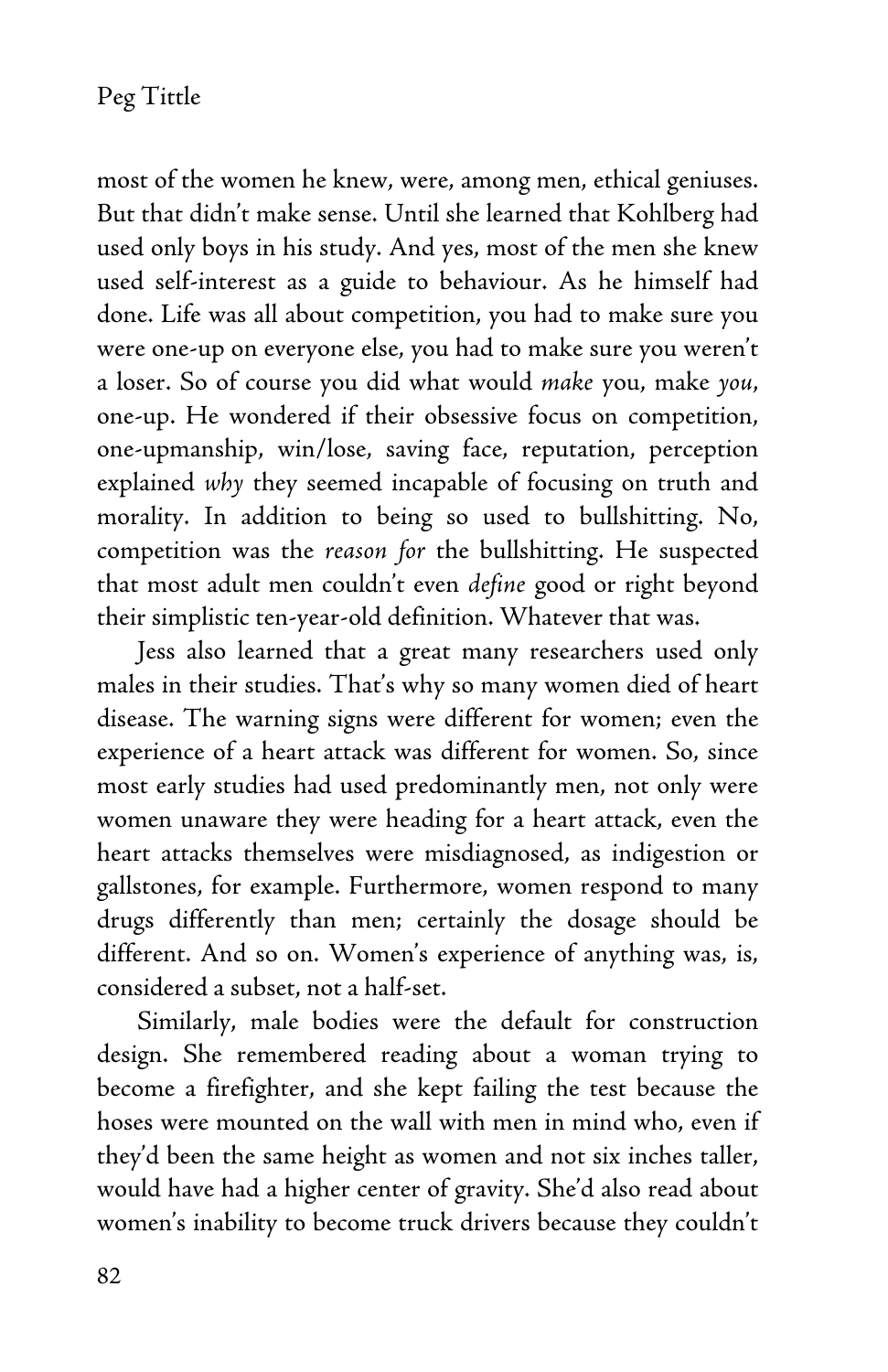reach the pedals. Jess wondered whether her occasional awkwardness and sometimes outright difficulty using the lawn maintenance tools had been due to subtle differences in sizing.

When he started reading radical feminists—Beauvoir, Friedan, Steinem, Firestone, Dworkin, Morgan, and others, who recognized gender as the tool of subordination by sex and so advocated rejecting gender altogether—he realized his life had been, at least temporarily, hijacked by the trans narrative: if women had as much authority and freedom, as much personhood and humanity, as men, he wouldn't've even have considered the possibility that he was, or should become, trans. He would have accepted his non-gendered feelings and preferences as simply non-gendered feelings and preferences, not as an indication that he'd been 'misgendered' or whatever.

In his Women's History course, he read about the smile boycott. He understood it. Women were told to smile. All the time. Almost every day, his mom had said to him, 'Smile, dear!' She'd made it sound like a reprimand.

But smiling meant you weren't being serious. So you wouldn't be taken seriously. It was a way to subordinate women. He got that. But he liked being able to smile more easily. He liked not having to look stern, even angry, all the time.

"Come look at this," Jess called out to Shane one evening. She'd found a video showing two women in an iron man—yeah competition. Helping each other make it across the finish line.

"It's such a metaphor, isn't it? Men disgrace the fallen, insulting and humiliating their buddies who can't keep up, who pass out, for example, when drunk."

"Women help the fallen," Shane finished the comparison. "We make sure our passed-out sisters get home safely, that is,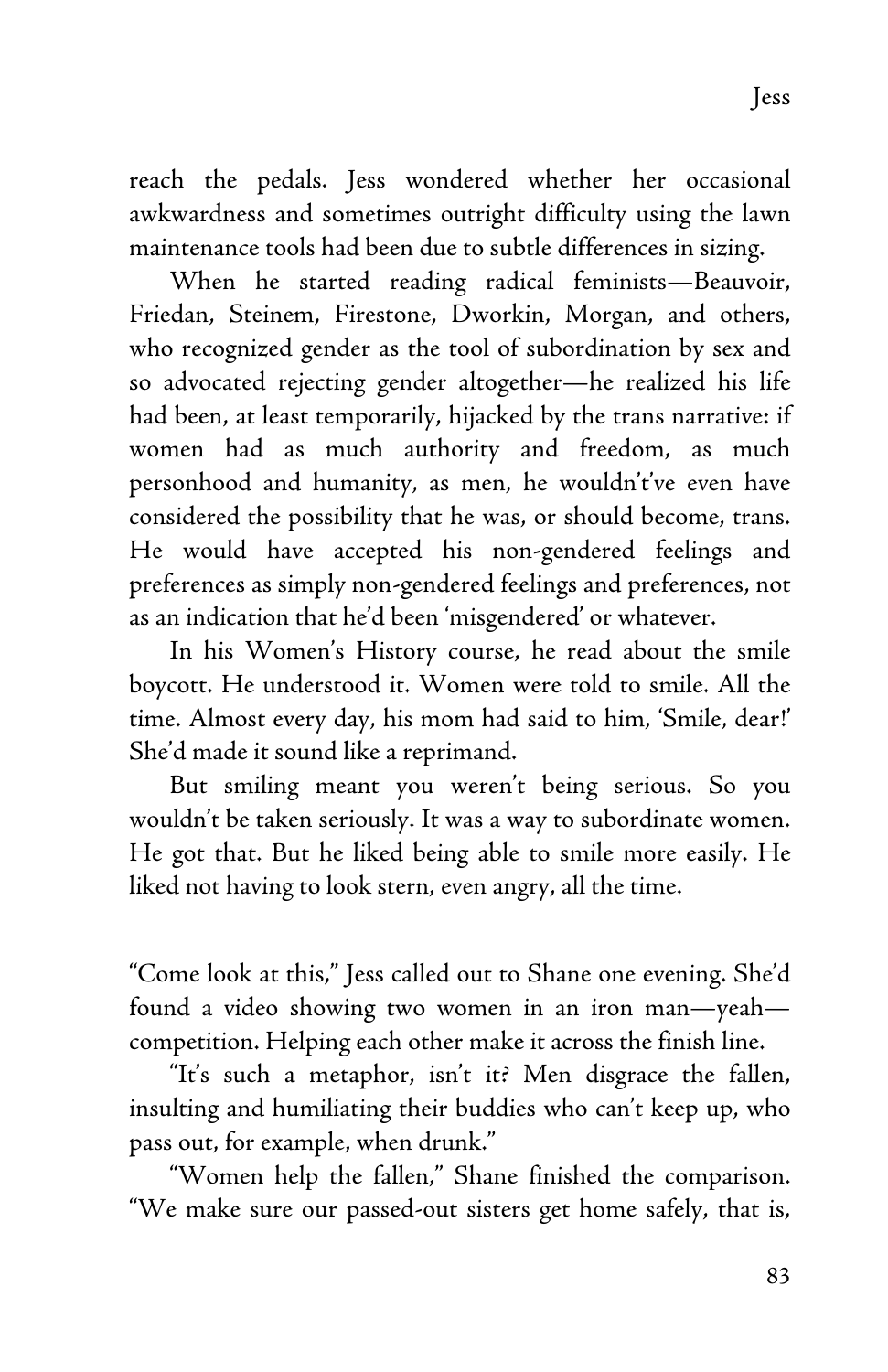without being hurt by men."

"It's like we're two different species."

Another evening, Shane was the one who called out. "One of these days someone needs to unpack *this.*"

"What?" Jess asked.

"The 'adult image filter'. And 'adult videos' and 'adult magazines'. When did 'adult' come to mean 'male psychopath'?"

Jess grinned. Though, given porn today, there was nothing funny about it. Absolutely nothing. What was adult about coercing someone to do something she doesn't really want to do? What was adult about humiliating another person? What was adult about hurting another person? What was adult about doing sexual things to children?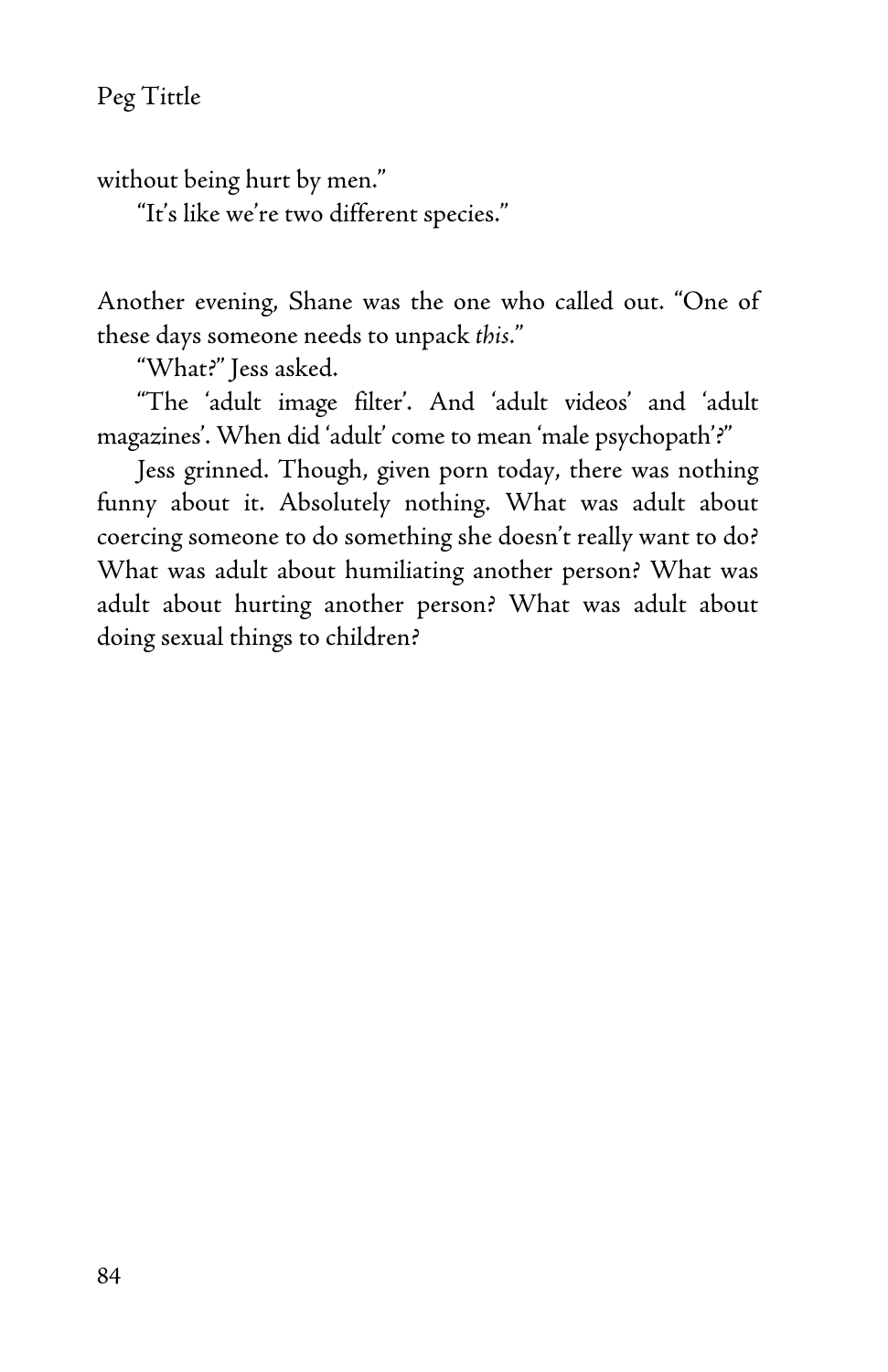Yet another evening, "This is messed up," Shane said softly.

Jess looked up from her own laptop.

"Feminist blogs are disappearing. First, it was *I Blame the Patriarchy*, but that was because Twisty lost the archive when she updated. And that was such a loss … Then Femonade. Her *FactCheckMe* was another great blog. I think she just stopped. Exhausted. No surprise. But now …"

"Now what?"

"I'm wondering whether they're been hacked out of existence or shut down by righteous ISPs … "

"What makes you think that?" Jess thought of Dale Spender. *Women of Ideas and What Men Have Done to Them.*  She thought about Sieghart and the rape and death threats women receive merely for … speaking.

"Because on many social media sites, images of pornified women are permitted, but not of breast-feeding women. Posts about erectile dysfunction remedies are permitted, but not about contraception or abortion."

"Hm. That definitely indicates a bias."

Shane made a list of her favourite blogs and started saving what she could. Often by painstakingly copying page by page onto a flash drive. Many of the blogs had been regularly visited by brilliant women and the comments were as insightful and as illuminating as the blogs themselves.

"Give me half your list," Jess said.

So when Jess saw a notice about a new feminist club, she told Shane and they both went to one of the meetings.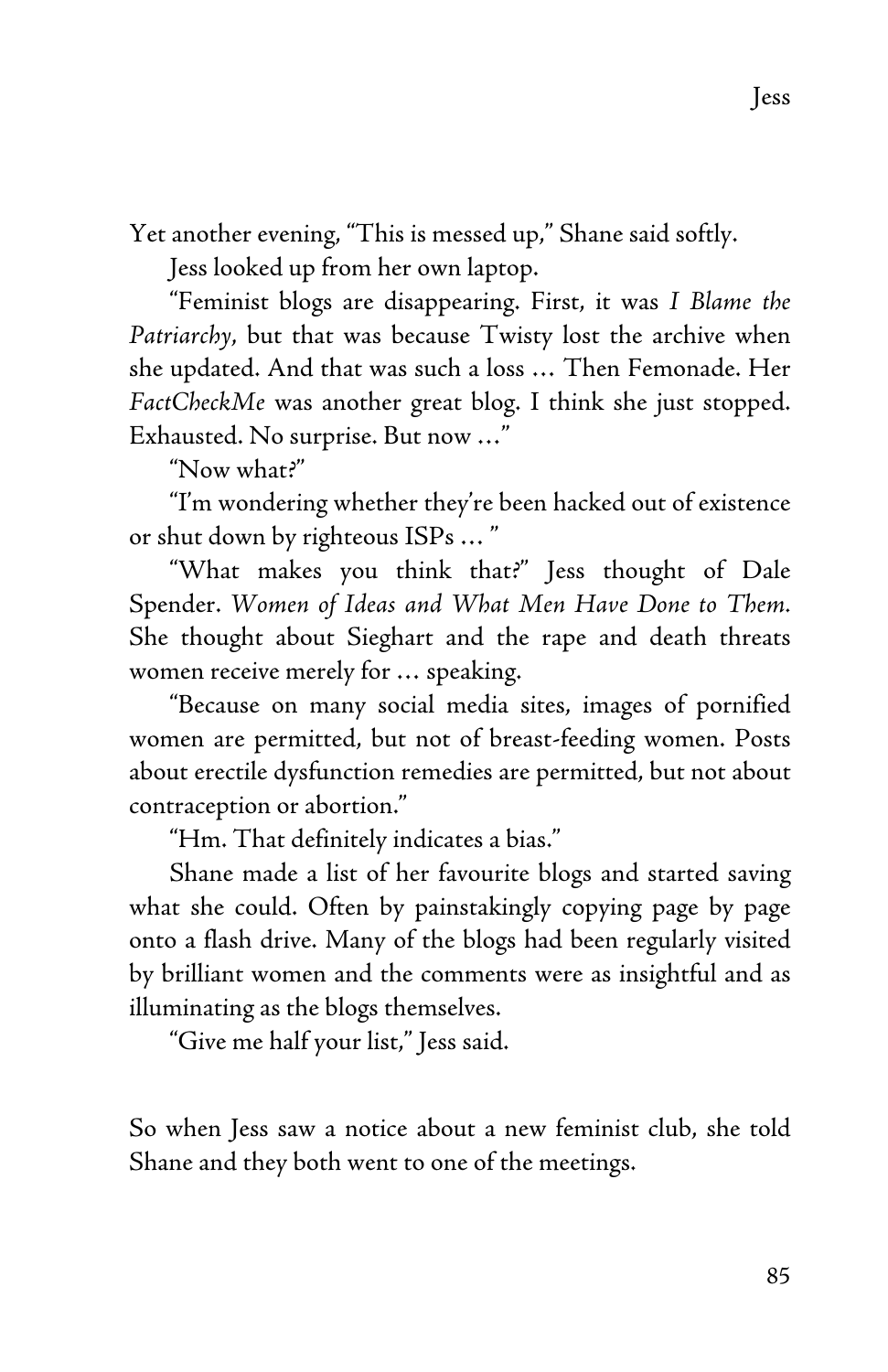As soon as they walked into the room— All of the women present looked like pop stars or cheerleaders or models … And the men present were grinning like idiots. Curious, they stayed and listened. Feminism was all about empowerment, they heard. And apparently one's sexuality was the best route to empowerment. Women could do anything if they had a man's attention. They could get anything. Jess snuck a glance at the men. Still grinning like idiots.

Jess had to admit that male attention was prerequisite. Given. She also had to admit that the only way to get male attention was to be sexually attractive. Still. But— feminism?

Shane left within minutes of arriving, but Jess stayed, listening while the women discussed with no small excitement what they'd be wearing for the upcoming SlutWalk, several nodding with approval to the occasional suggestion given by the supportive men. It was an annual event intended to make the point that women could wear whatever they want; attire did not indicate consent to sexual activity. In principle, Jess agreed. But we *do* send signals with our clothing, he thought. There were both official and unofficial uniforms: doctors, nurses, police officers, judges … those associated with various subcultures … So *didn't* so-called slutty clothing signify an openness to sexual interaction? The short skirts, the sheath skirts, the skirts with slits up the side or one up the back, the high heels, the push-up bras, the falling-off-the-shoulder tops, the blazing red lips, the come-hither eye make-up … It all screamed 'Fuck me!' That's certainly what he'd thought.

And what did these women think would happen when they screamed 'Fuck me!' all day? To their treatment, their opportunities …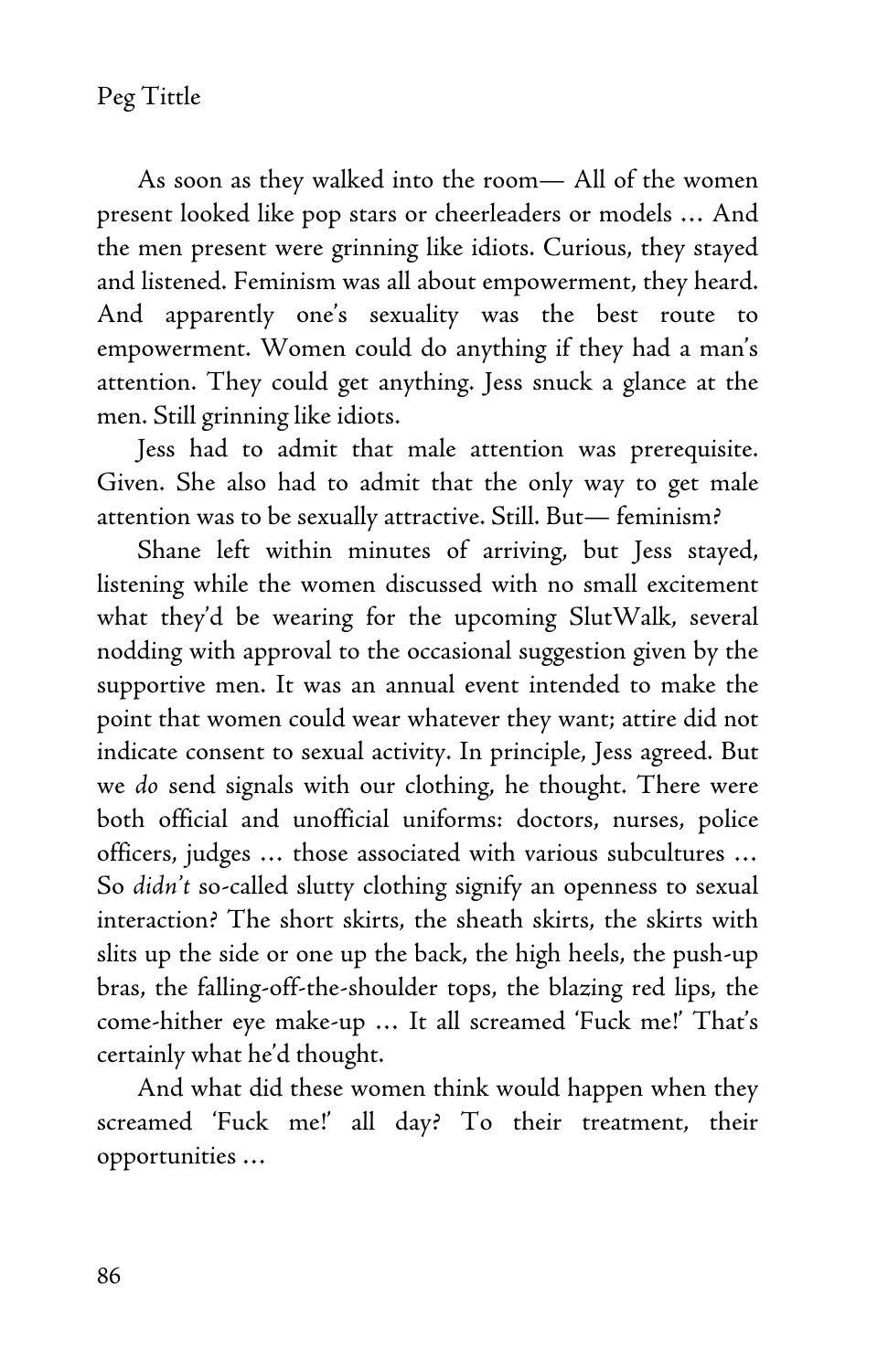And there was something else— Ah. It was being a tease. Men were so affected by the visual—didn't the women know that? It was cruel to walk around with your tits and ass hanging out and *not* be sexually available. And yet the men seemed to support it. It was … titillating. Yes, he remembered the background thrill of being constantly aroused … It made you feel good, it made you feel strong— Which meant it wasn't about *female* empowerment at all. She too left.

He ducked into the washroom on his way out, and saw, as always, several women leaning in to the mirrors— All the primping, the fussing with one's hair, with one's face, with one's clothes … Hair's bad except on your head. Fat's bad except in your boobs and your ass. Wrinkles are bad all over. It's an impossible standard to meet without a lot of artificiality, and procedures that were time-consuming, painful, expensive, and downright dangerous. Why didn't women see this? Were they so desperate to get and keep the attention of men? Did they not know that most men would fuck anything that moves? And even if not, what have they done for us lately?

"You know," Jess said when she got home, "most men are psychopathic dicks, partly because that's the way they're socialized and they haven't thought much about it. But most women haven't thought much about the way they've been socialized either."

"True," Shane had no trouble agreeing. Even though Jess was the one taking gender studies, Shane seemed to be the one with the analyses. Jess assumed it was because of her lesbian friends, and she was right. Theory was one thing; application, another. Reading was one thing; recognition, another. But she'd assumed that lesbians in general were more politically astute, at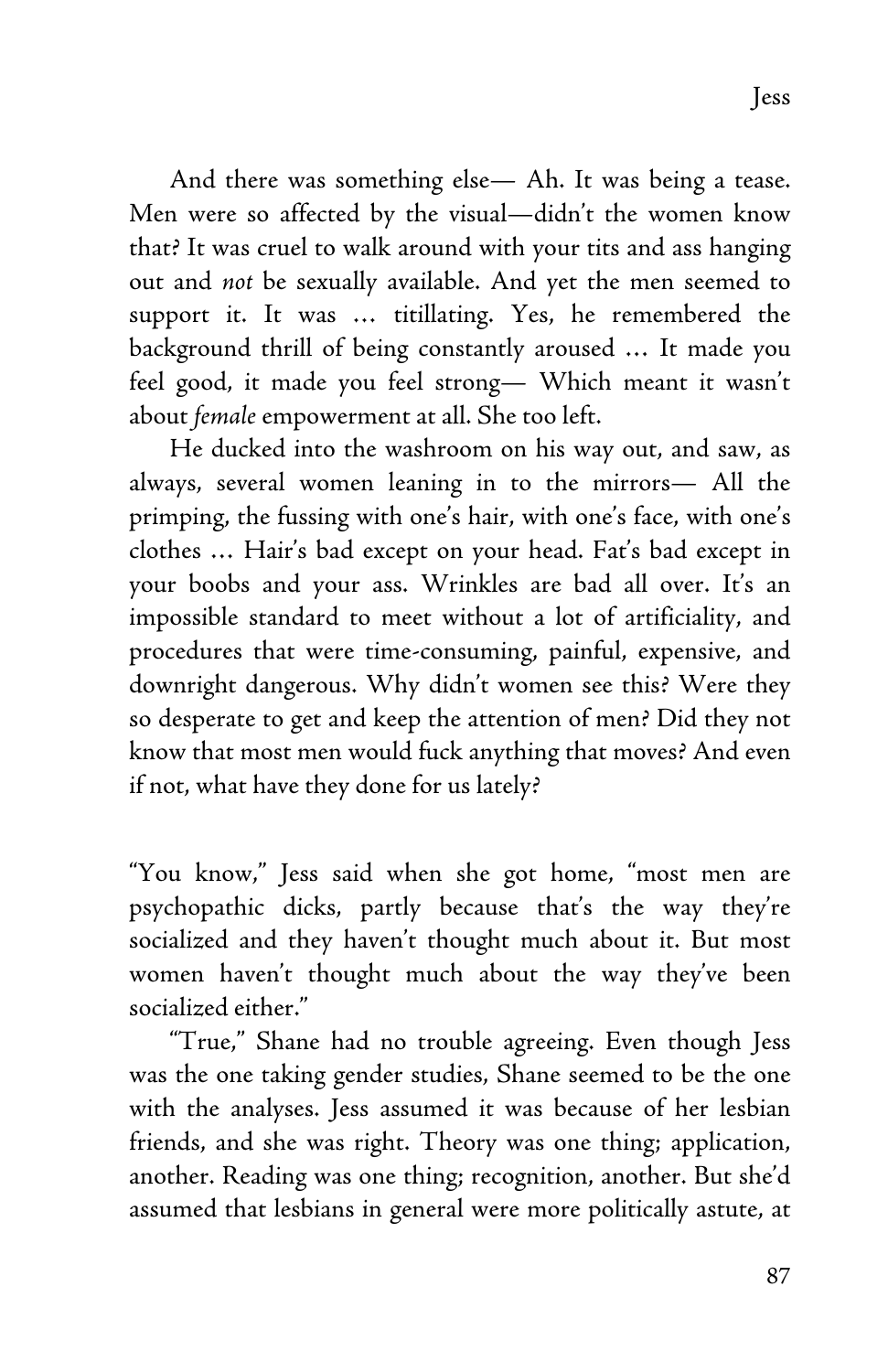least in terms of sexism, and in that, she was wrong. As Shane had once pointed out, sexual orientation was no indication of … awareness.

"But," Shane continued, "men are socialized to hurt each other and women are socialized to hurt themselves."

Ah. Once again, she'd nailed it. Women are socialized to hurt themselves, psychologically, physically— In so many ways, women are socialized to sacrifice themselves, for others.

"And that's why," Shane concluded, "men are more … problematic."

One weekend, while both Jess and Shane were working, there was some construction noise from the apartment building next to them. It was horrendously loud. Beyond table saw and nail gun loud. Compressor? Portable saw mill? They tried to shut it out, but after a couple hours, they were both frazzled to the bone. Suddenly the noise increased in intensity. When they looked out, they saw that the windows facing them had been opened.

So they went over together to ask how long the noise would last and could they at least close the windows for the duration. They'd decided that they would just give up and go biking or something, depending on the answers to their questions.

When they walked into the open apartment in which the work was being done, one of the men—they were all men, Jess noticed—and wouldn't've noticed before—stopped and turned to them. Shane nodded to the nearby machine, and he switched it off. The quiet was … The way their bodies immediately relaxed was palpable.

"Hi," she said, amiably, "we're in the apartment just next door, trying to work, and the noise is—well, loud. Is it going to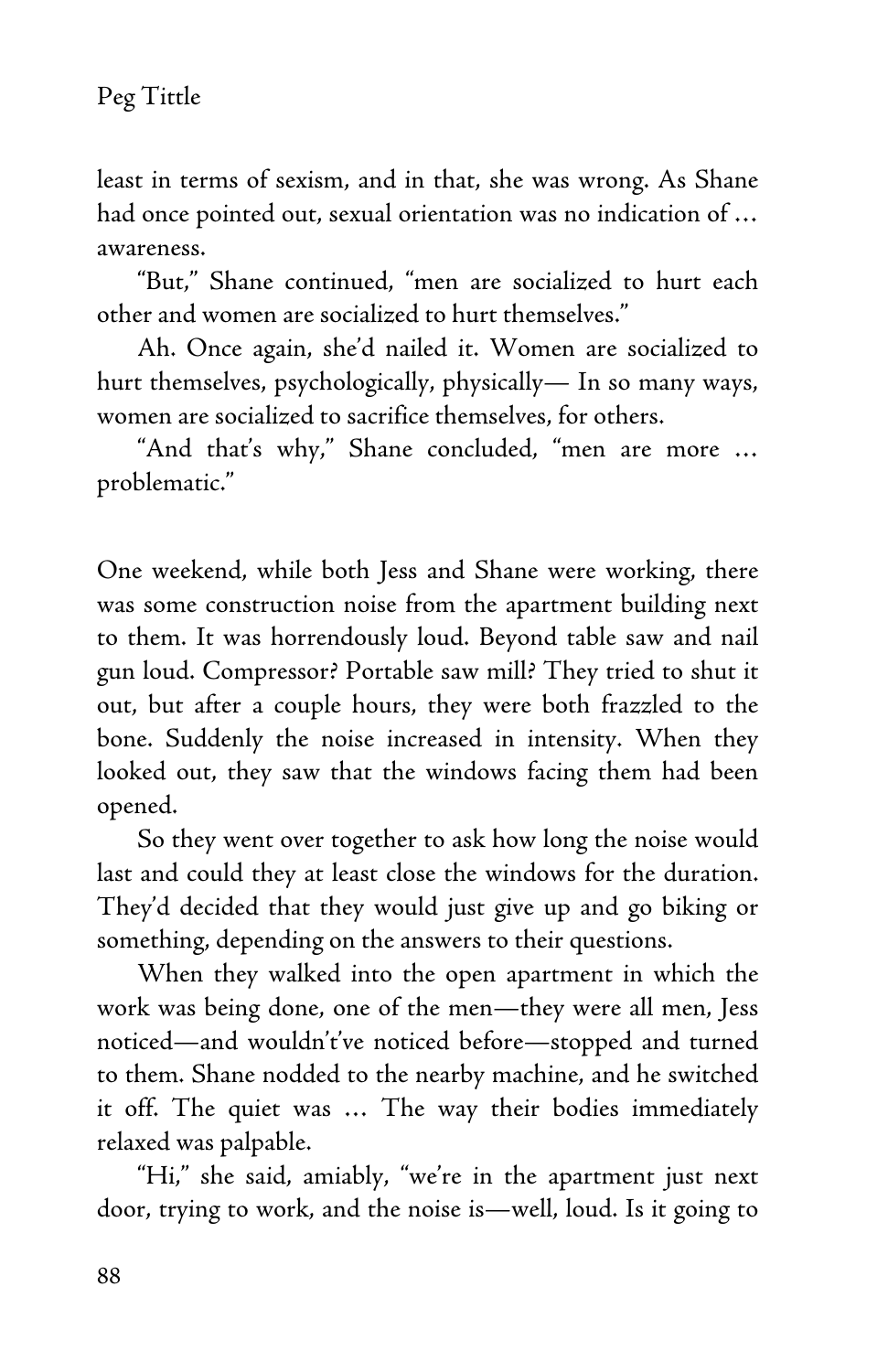be all day or all weekend or what?"

"And whichever," Jess added, "could you at least close the windows facing us?"

The guy just grinned at them. As if, what? They were kidding?

Annoyed, Jess said, "We asked you two questions. Could you answer them? Instead of just standing there grinning at us?"

Oh, that pissed him off. He turned his back, switched the machine back on, and resumed his work.

Defeated, they returned to their apartment, but as they were getting their stuff together, to leave, the noise suddenly diminished. They looked out, saw that the windows had been closed, and saw Brad, one of the other tenants in their building, coming back from where they had just been.

"What the fuck!" Jess fumed.

"Yeah. But hey, at least they listened to him. Do you want to still leave or—"

"I want to go over and throttle the guy! I mean, what are we, just—nothing?" he sputtered.

Shane went to the door.

"Where are going?"

"Maybe Brad found out how long it's going to last."

"Yeah," Jess said. And deflated. Because this was the way it was. Now.

Toward the end of her third year, the City of Vancouver established women-only buses. Both Jess and Shane mostly rode their bikes, but on rainy days, they took the bus. Now they took the women's bus. On the one hand, they were glad. To be free of the leers and jeers, not to mention the groping hands, but really, was it necessary to *segregate* them?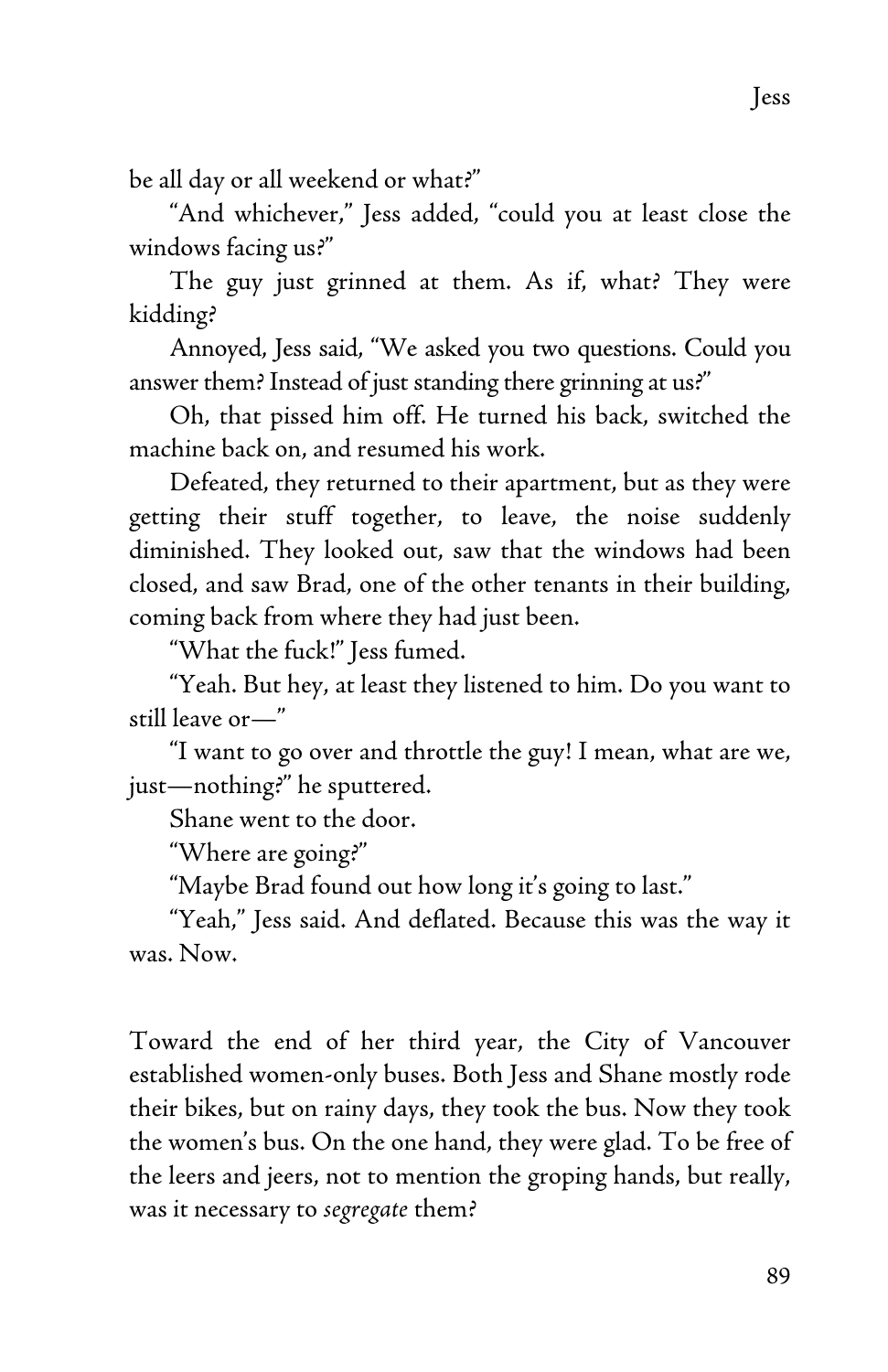"It's like making the blacks sit at the back of the bus," a young woman said. A young white woman.

"No, it's for our own good!" someone objected.

"Yeah, heard that before."

"Don't think of it as *us* being segregated," another woman spoke up. "It's the *men* who are being segregated. Because they don't know how to be civil. Pity the few mature men who have to ride in the company of Neanderthals, ready to insult and take a swing at them if they're not man enough."

Or, Jess thought, Jess knew, if they're not strong enough or tall enough. Or stupid enough.

Jess was able to get the yard work job again for the summer. But nothing had changed … And he was more and more sensitive to … so many things.

She came home one day and slammed the door.

"Had a pleasant day, dear?" Shane grinned.

"The day was bad enough. Getting home was worse. My bike got a flat, so I had to walk the last bit. Not a problem. Until some asshole waiting to make a turn honked at me because I wasn't crossing the street fast enough." Jess had *never,* before, rushed while crossing the street. Now he was expected to. Apparently, women were supposed to get out of men's way. As quickly as possible.

"And *then, another* asshole called me rude. Because I didn't wave back at him." Apparently, women were also supposed to wave at strangers.

"Well, good thing you didn't. Wave back. If you had, he probably would've taken that as consent for sex."

Jess laughed. But it wasn't funny. It was true. So women were caught between a rock and a hard place. If you were nice to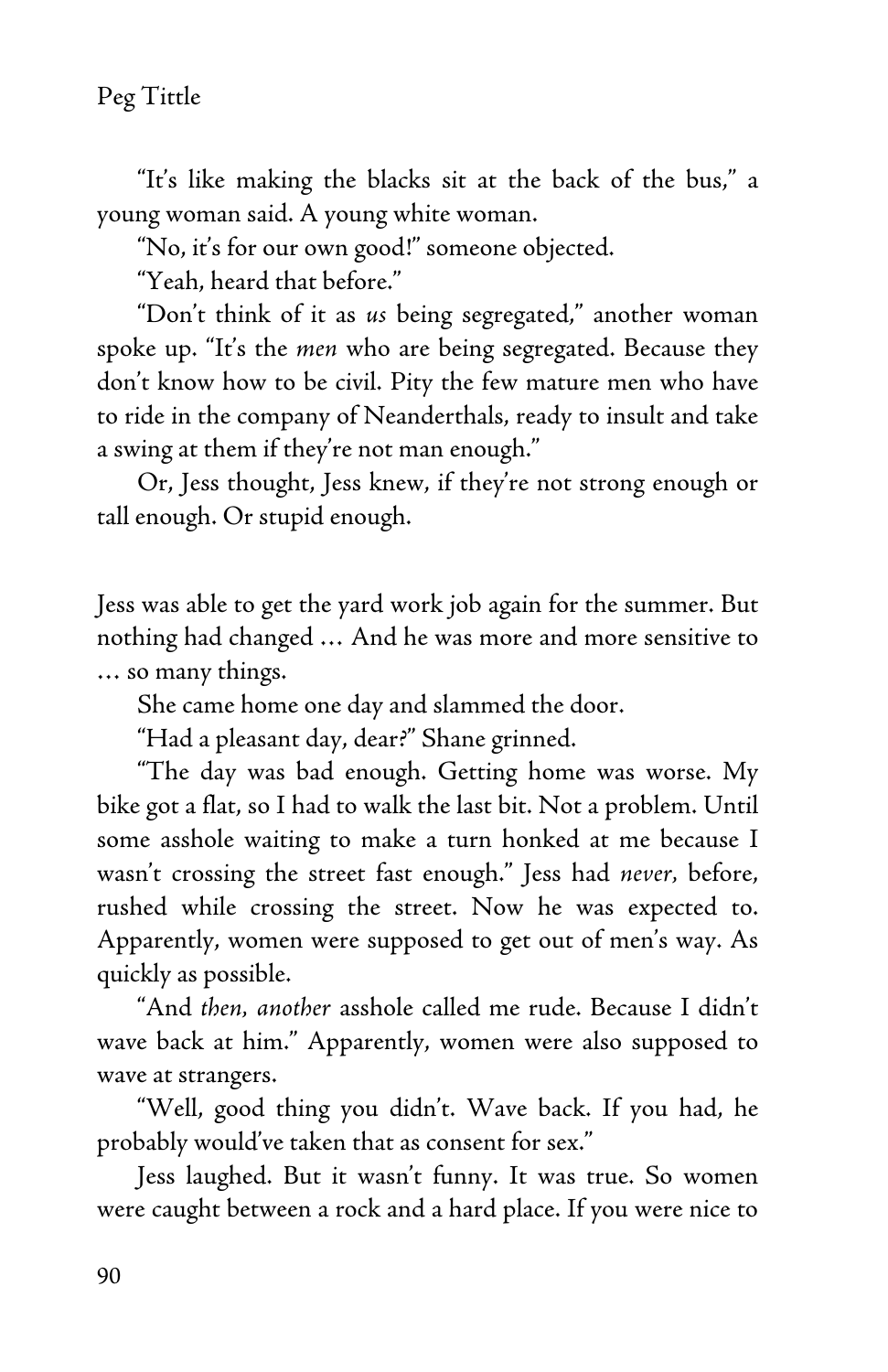guys, that's what they thought. And so you were a slut. And if you weren't nice, you were a bitch.

And, sigh, she wasn't the only one to be slamming doors. So to speak. Shane exploded one evening as they were both just reading. "Listen to this. It's by Laura Bates, the woman responsible for *Everyday Sexism*. 'My boyfriend was an actor at the time as well and he would get casting breakdowns that were long and detailed and told you about the character he was going up for and how they were shy and introverted and how they had a bad childhood experience that made them this way and so on. I once got a casting breakdown that was four letters long. It said '32DD', that was it. Or I'd get these breakdowns that said 'She's sexy, but virginal' or 'She's naive, but fuckable'."

Was a time, he wouldn't think there was anything wrong with that. No. Not true. Was a time, he wouldn't be aware of that.

Shane graduated from her three-year program and started working on her art, her website, trying to get her stuff out there … Jess was impressed. "Let Me Entertain You" presented a shocking continuum from Shirley Temple to snuff films. "I am Eve" presented the religious view of women, or at least of Eve, blamed for getting humanity kicked out of paradise because she ate the apple—from the Tree of Knowledge, of Good and Evil, no less. When she wasn't working, she was, unfortunately, watching tv. No doubt, the two were related, as her work was, essentially, cultural criticism. Still, it drew Jess away from her fourth-year courses …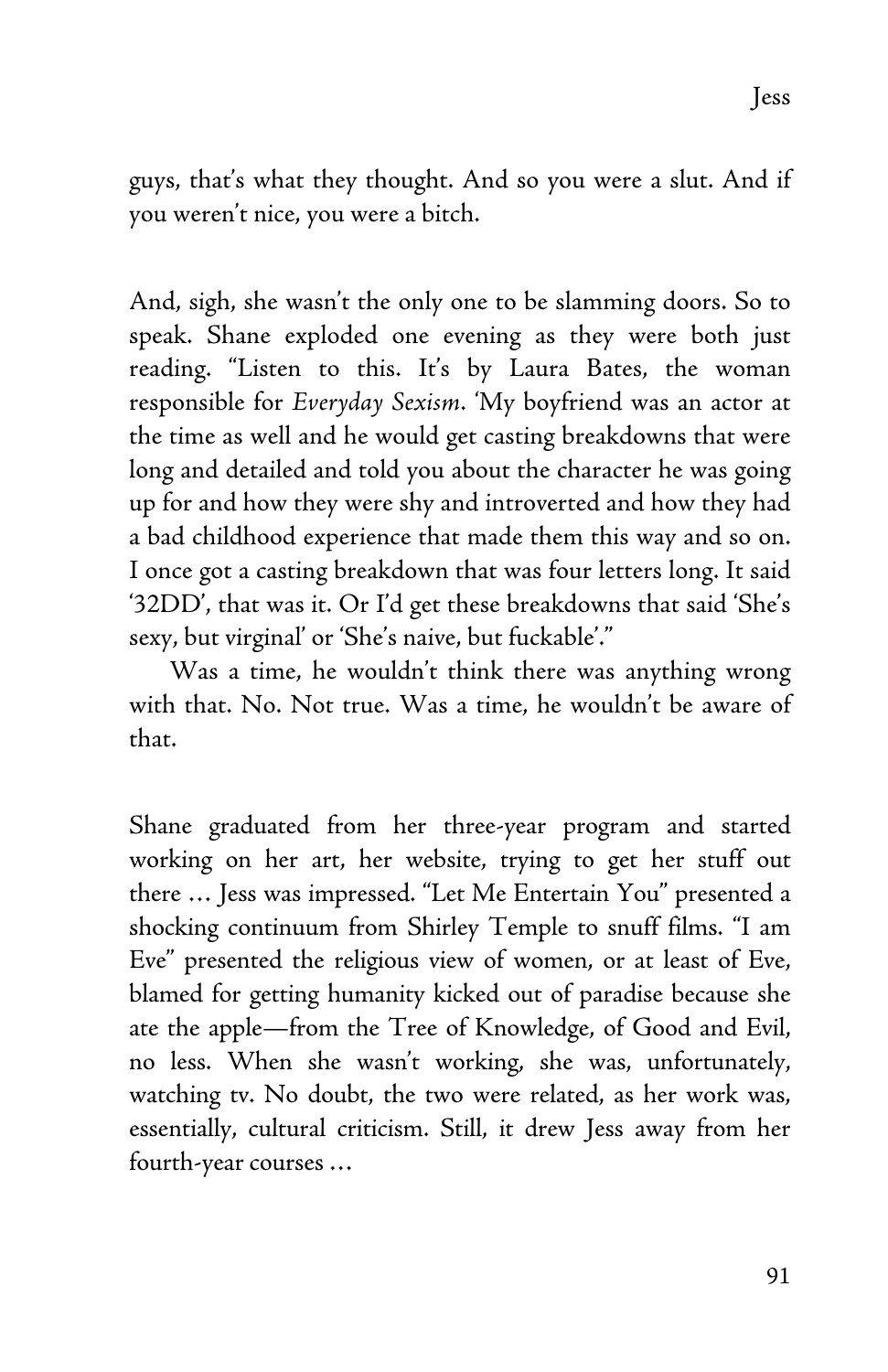"Oh look, he put his arm around her," Shane said. They were watching the Academy Awards. Two people, a man and a woman, had tied for the prize in one of the categories. They were standing beside the podium for a picture, trophies in hand. The man had put his arm around the woman. "I'll bet he doesn't even know why."

"I'll bite," Jess said. "Why?" She tried to remember doing that. Nope.

"Why does any man put his arm around a woman?"

"Well, affection, I guess."

"Yeah, but they're strangers. He has no basis for affection. Try again."

"I don't know. It's just something men do."

"Yeah, but *why*?"

"No reason." Jess knew better. He just didn't know the reason.

"Nope. Gotta be a reason. Otherwise, why doesn't he, I don't know, poke her with his elbow? A high-five would make sense if their win was a joint effort, but it's not. It would make most sense to shake her hand, to congratulate her on winning."

"So … "

"He's a man. She's a woman. He thinks he should protect her. As if putting his arm around her protects her," Shane added with scorn.

"More likely," Shane offered a second explanation, "he's a man, she's a woman, he's entitled to her. To own her. At the very least, to touch her."

Jess saw that. It increased a man's status to 'have' a woman. And to have one visibly by your side was proof of that. Certainly putting your arm around one gave the indication she was 'yours'. But what man in his right mind would just assume that any woman standing beside him was his? It had to be more of a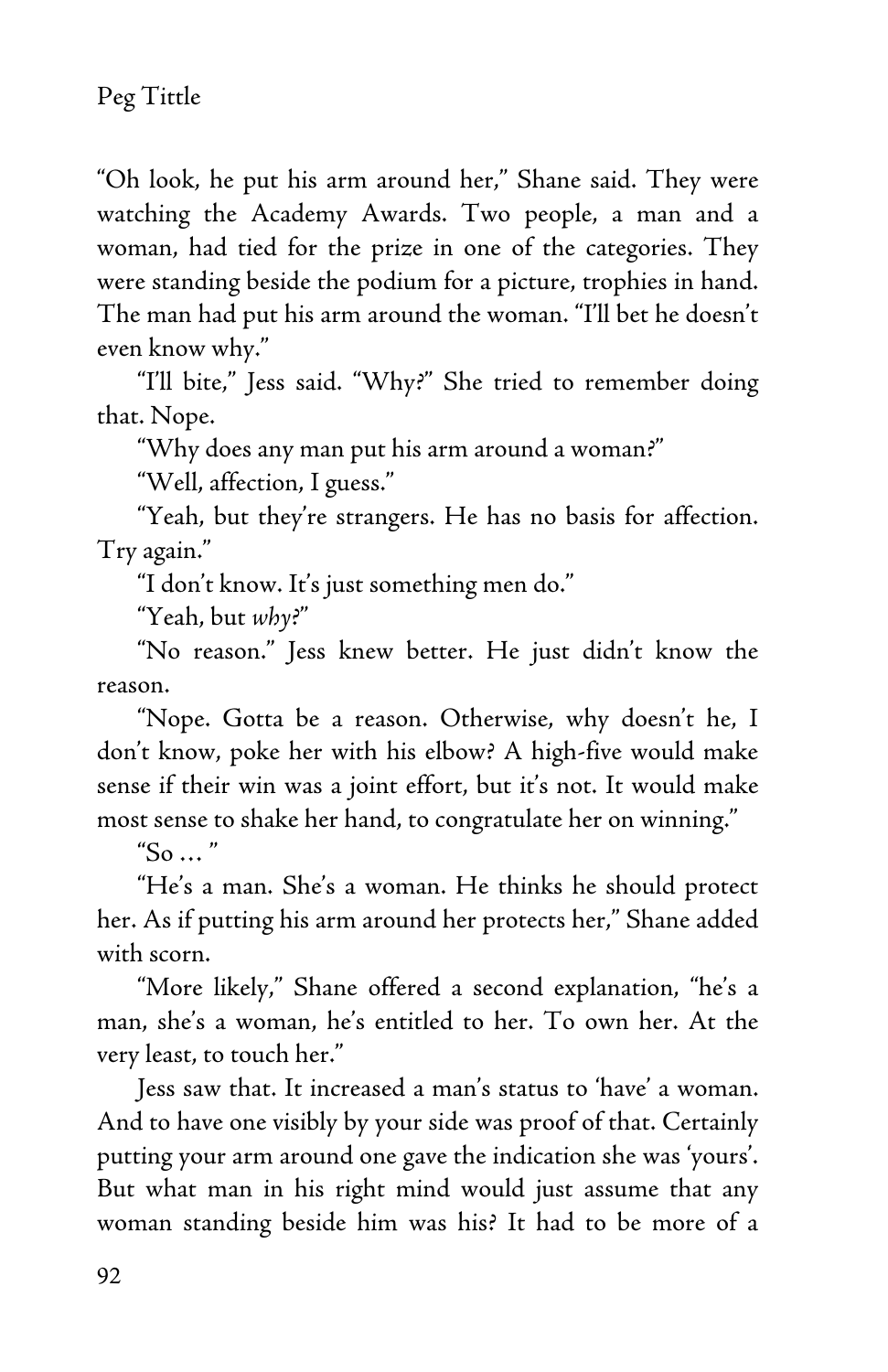reflex. Men touched women. End of story. But that wasn't any better.

"If it was you, you'd glare at him until he moved his arm," Jess grinned at Shane. "Or you'd just break it."

"Damn right I would," Shane grinned back. "And it would serve him right. Trying to humiliate me in public like that. How many people do you think watch the Academy Awards?"

"Wait— How would it be humiliating you?"

"It would diminish me! Make me into property!"

"I'm not seeing that." 'Having' a woman wasn't necessarily 'owning' a woman … was it?

"Okay, what if it was you standing there beside him, having also won the award. And he put his arm around you and squeezed you like he just did her. What would you make of that? How would you interpret that?"

Jess thought about it, then admitted he didn't know. "It wouldn't make any sense. I couldn't interpret it in any way." It would be such a bizarre thing to do.

"Exactly. And if he saw me, you, that woman, as a fully autonomous human being, like he'd see any other *man*, it wouldn't make any sense for him to put his arm around any one of us and give us a squeeze."

"See that?" Shane reached out and froze the picture.

"What?"

"I swear, whenever an episode, in *any* series—and there are many such episodes— Whenever an episode even *mentions* rape, someone suggests that she wanted it."

She was right. And he'd never noticed that. Before.

But there was consent and there was *consent.* One could consent out of fear or insecurity or just plain old surrender—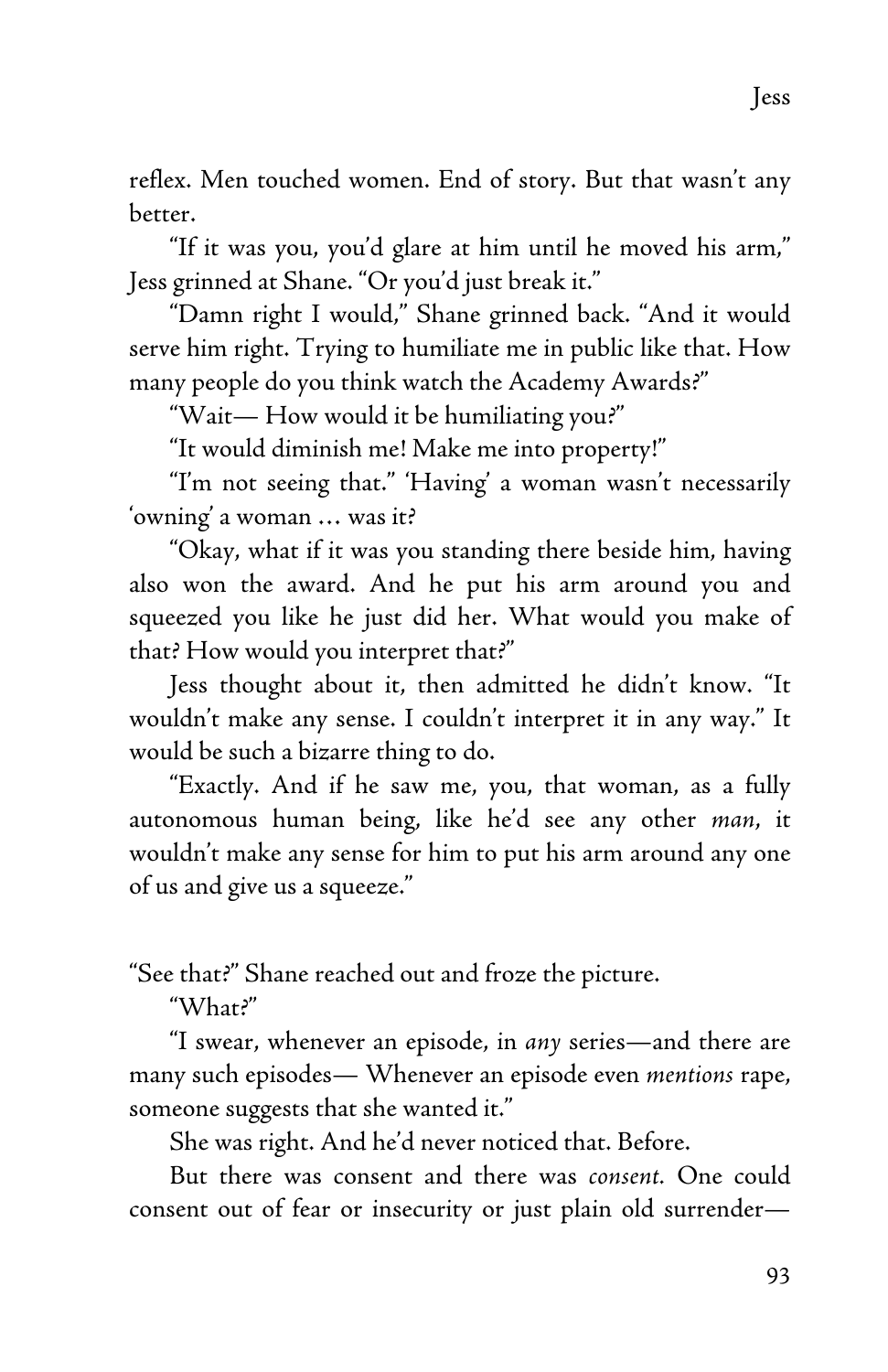But men were oblivious to such nuance. He knew that. Now. Acquiescence shouldn't be, shouldn't've been, considered consent. Consent should be considered nothing short of enthusiastic assent. Why wasn't it?

(And if men wanted to avoid 'regret rape' charges, they should make the sex wonderful. Which they should in any case.)

Another evening, they were watching the news. All of the female reporters were attractive. Most of the male reporters were not. That norm may not reduce the women to their sex, but it certainly reduced them to decoration. Almost all the women were under fifty. Many of the men were not. In fact, Jess couldn't think of one newscast in which the woman was older than the man. So, whether cause or effect, you always saw an older man paired with a younger woman. As if it should be that way. And so it is. Older men seeking younger women. *And* because age confers authority, and rightly so, women are seldom seen as, so seldom considered, authorities. Not on tv, not in the workplace, not in the world at large. And all of this was old news. And apparently chiselled in stone.

The anchor introduced a clip, in which a male politician called a female politician overweight.

"Oh look who's calling the kettle black," Shane said with disgust. "We have to look like supermodels, but they can be shit ugly. And *still* get jobs, promotions, positions of power, respect, authority."

She was right. Not only could they be overweight, men could be unkempt, their hair stringy and unwashed, their shirts rumpled, their shoes scuffed, their trousers drooping, and no one would say a thing. Worse, someone would get their coffee for them. And do much of their work for them.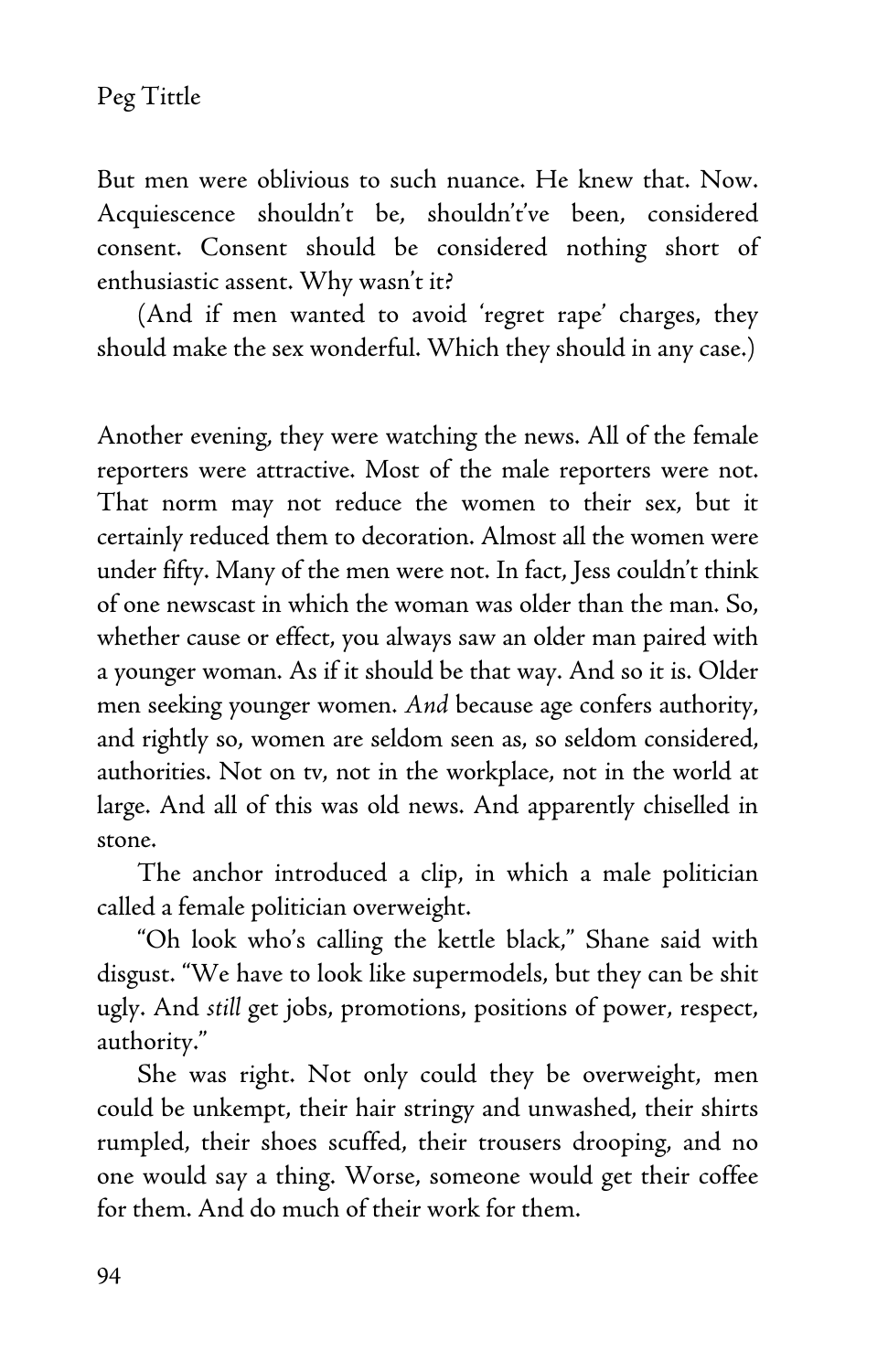Another clip came on. It seemed that the more men abused women, the more they talked about rights for women. It was like his neighbours back home: the ones who drove an RV were the ones who voted green. It wasn't a contradiction, but a compensation.

Another clip. Men talking about men, essentially.

Another clip. The same. What if, she wondered, for just one year, the media reported 90% of the time what *women* were doing instead of what men are doing? Not because what women do is better, or more newsworthy, though probably it was both, but just to see how it would change our outlook, our world view. The news might be more boring. But then, hey, what does that say? About us? It probably would have less to do with money. Again … It would likely involve a lot less death and destruction. And again.

Another clip. And it dawned on him how stupid it was that most diplomats were men. *Women* were the ones with the superior communication skills. They're the writers, the *translators,* for god's sake. And of course communication doesn't involve just words. And women were better than men at reading facial expressions, body language. And who has the most experience settling disputes? *Mom*. *She's* the mediator, the negotiator extraordinaire. Even historically, Jess now knew this was the case: marriage was used to form alliances between tribes, between villages; the girl who became the other chief's wife was expected to be a go-between. A lot of women's talk is social cohesion work. *Unrecognized* social cohesion work, he appended with a sigh. They go deeper; men actually *avoid* any kind of psychological understanding, not only of themselves, but also of others; women actively embrace such knowledge. And *women* were the ones with the ability to compromise. They *prefer* a winwin outcome. Men love a win-lose outcome.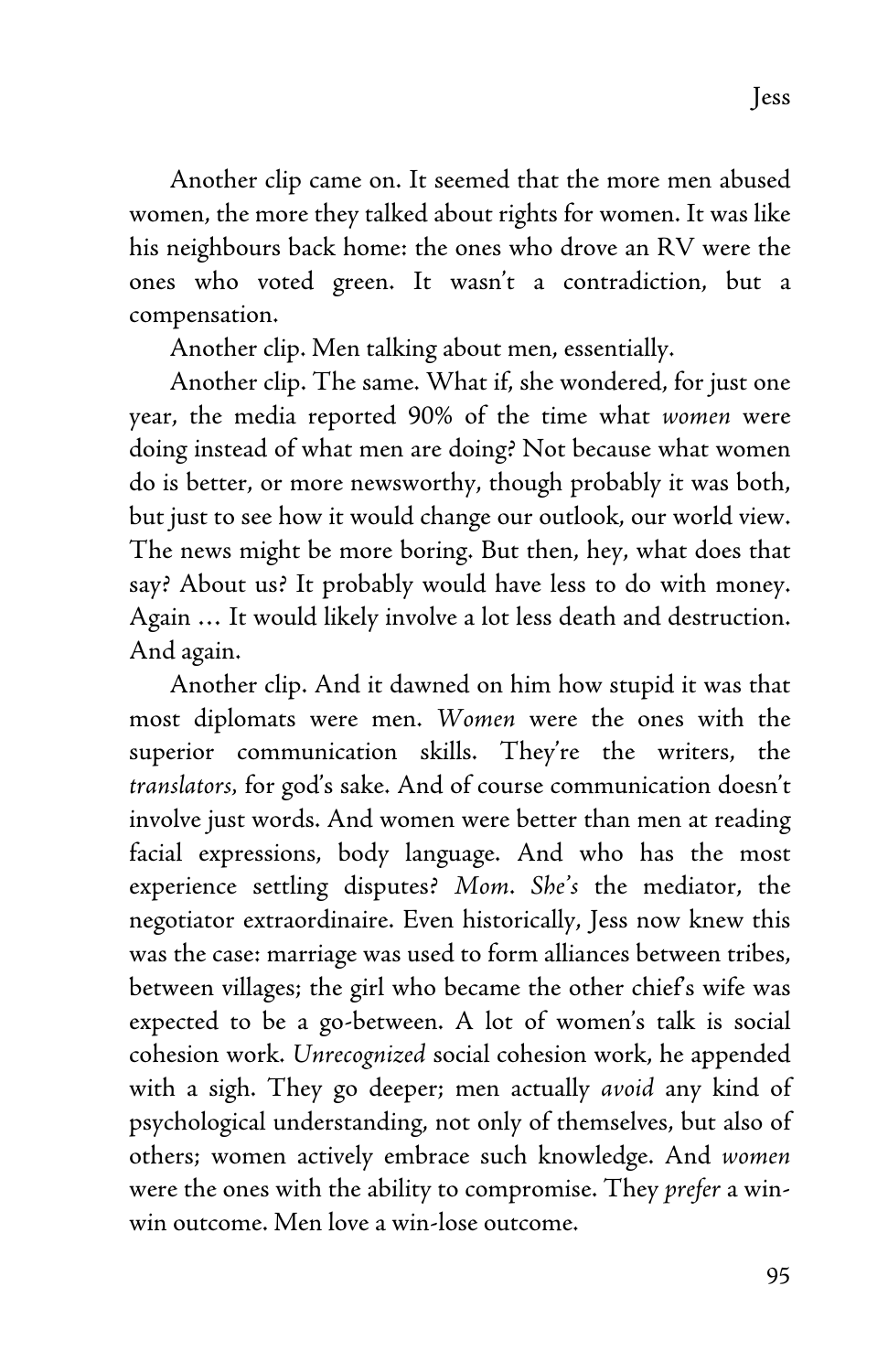Of course, maybe the goal of diplomacy *isn't* compromise, but victory; maybe those involved don't want to resolve the conflict, they want to *win.* That's why, planet-wide, we spend more on weapons than food, clothing, and entertainment put together. Unless of course you consider weapons to be entertainment. Which, he knew, men do. Turn on any tv show during prime time, and nine times out of ten a gun will be fired in the first five minutes. Food and clothing that could be used in mediation … Well, no, most conflicts weren't about food or— Actually, he thought, they were. They were about access to land, water … Even so, he thought with a grimace, when *the aliens* come, NASA's first contact team had better include a bunch of women. Because all of our weapons? Slingshots.

As for the here and now, he sighed, as long as the *other* diplomat was a man, a female diplomat would fail. She'd be ignored, dismissed, challenged, resisted, with even more vehemence than if she were a man. Because heaven forbid that a man *concede* to a woman.

And what makes it impossible to change is that any man who *does* concede to a woman, any man who *accepts* female authority is emasculated, or worse, infantilized. Because the only female authority figure he's ever had has been Mommy. So it becomes a vicious circle: no female authority figures, so no female authority figures.

But my god, if *all* diplomats were women …

Soon after, triggered by a cooking show they were watching don't ask—he had another thought. He'd learned that whenever women enter an occupation, it becomes devalued: at one time, bank tellers and secretaries had a certain prestige—the time when such positions were held by men; schoolteachers used to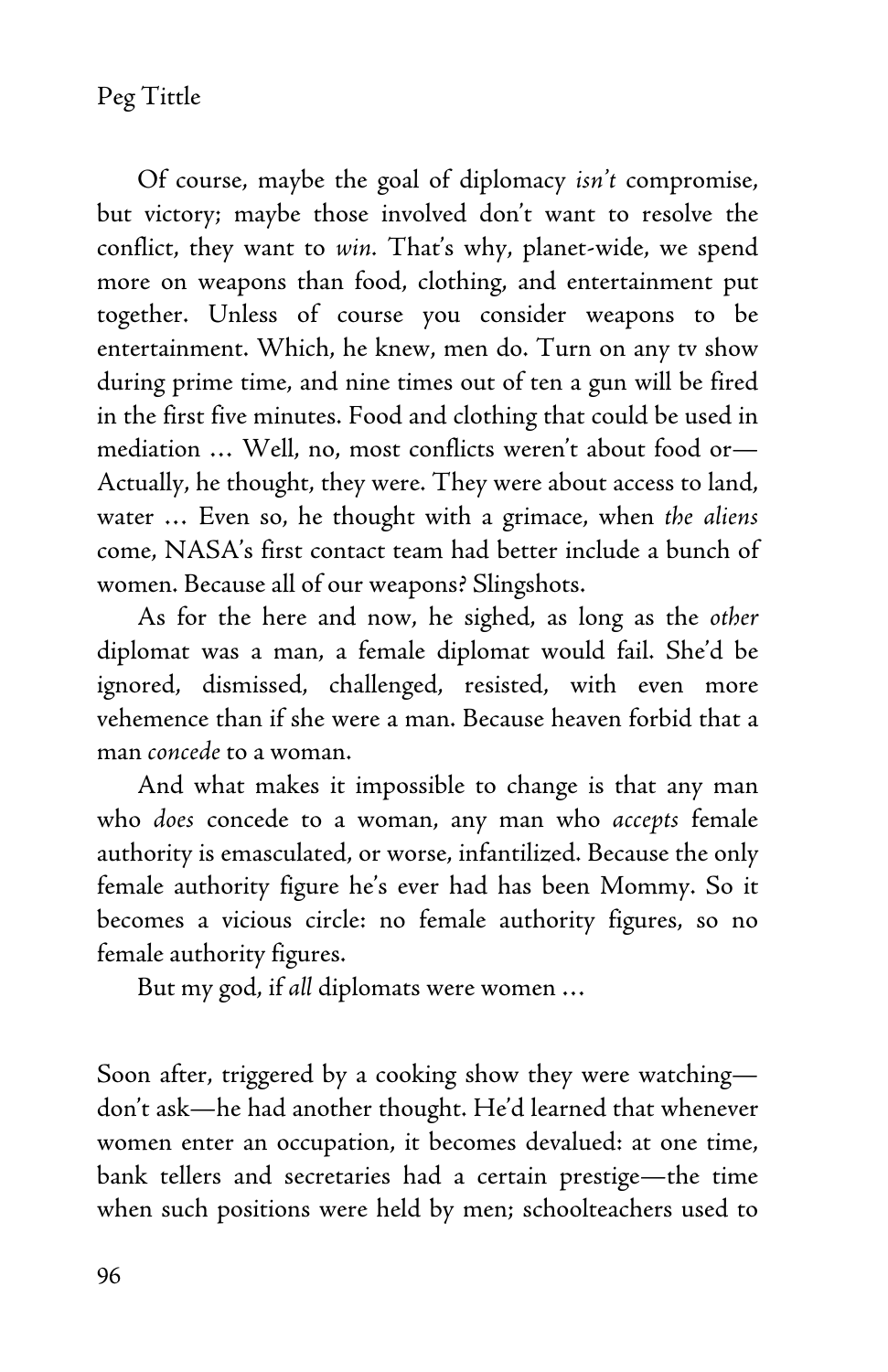be school*masters*—before women entered the classroom; and people who boast that many doctors in Russia are women fail to mention that doctoring in Russia, well, someone's gotta do it. Maybe that's why, he suddenly thought, men aggressively resist women's entry into professional sports … He'd noticed, really noticed, how seldom women's sports were on tv …

Conversely, well, consider cooking shows: they didn't really take off until *men* got involved. Women are just cooks; men are *chefs*. And the difference! Not simply a calm Julia Child or Martha Stewart, interesting and helpful with a new recipe, but men strutting about, screaming with self-righteous anger at their minions, rushing about with great urgency making sure every sprinkle of cinnamon is just right, because goddammit it's so frickin' important! And they call *women* drama queens. True, food preparation *is* important: doing it the wrong way can be fatal. Which makes it even more irritating that the recognition of importance didn't occur until *men* started doing it. But the men were … *manufacturing* importance. With competition. Ah. Competition is a way to make what men do *seem* important.

So given that, Jess thought, given that the presence of women results in a loss of value, a loss of funding, a loss of media coverage, a loss of glory, if we were serious about ending war, we'd *fill* the military ranks with *women*. When becoming a soldier has about as much appeal as becoming a waitress …

An added bonus, he grinned to himself, would be that if the enemy army were (still) male, they'd start killing themselves. Because better that than be killed *by a woman*.

On the other hand, if the enemy army were (also) female, more often than not, the war would probably just sort of fizzle out into some sort of stalemate. Women just aren't that interested in pissing contests.

And on the *other* other hand, she thought, women *shouldn't*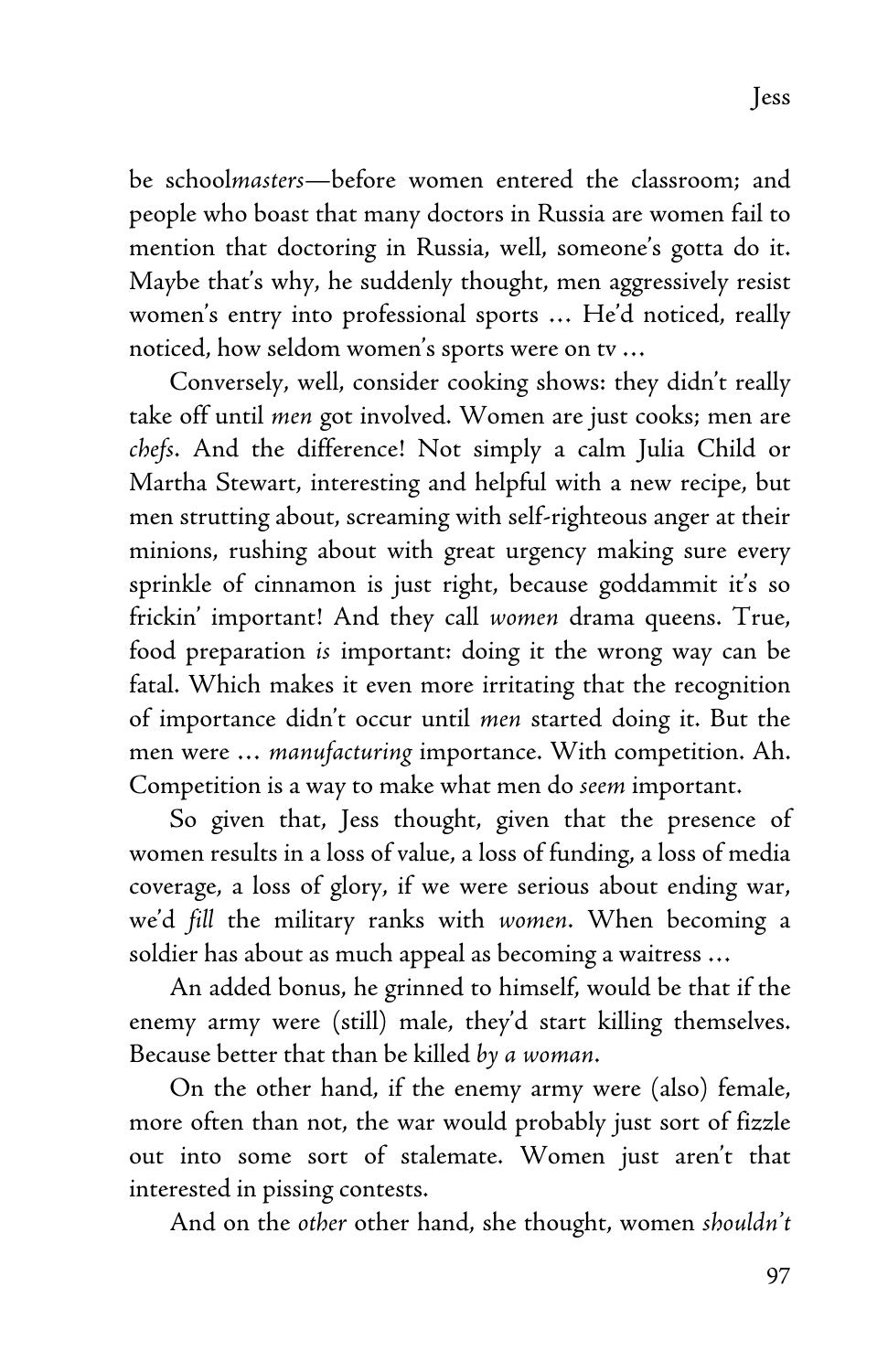enlist. Shouldn't've fought for the *right* to enlist. It's men, not women, who are the threat, so men, not women, should go fight. If not for men, we wouldn't need *anyone* to enlist.

"I wonder why men aren't insulted by the low standards we set for them," Jess said to Shane a short while later.

"What do you mean?"

"Well, they manage to cook a meal, and wow, they're a *chef!*"

Shane laughed. "If he changes a diaper, he's father of the year."

"If he continues to pay a child's ball game into adulthood, he gets paid a six-figure salary."

"If he gets a B.A., he's an expert in his field."

"If he writes a book full of incoherence and grammatical mistakes, he still gets published." Jess had heard about this from one of his female professors. Who'd been approached by the publisher to edit the manuscript and correct the mistakes.

"We don't expect men to pick up after themselves," Shane modified their litany, "to clean up their own messes, to fix the things they break."

"We don't expect them to be sensitive to other people's emotions, or even be aware of their own."

"We don't expect them to be in control of their sexual impulses or their aggressive impulses."

They sighed. Men were children. And they, men, were okay with that. Which was proof.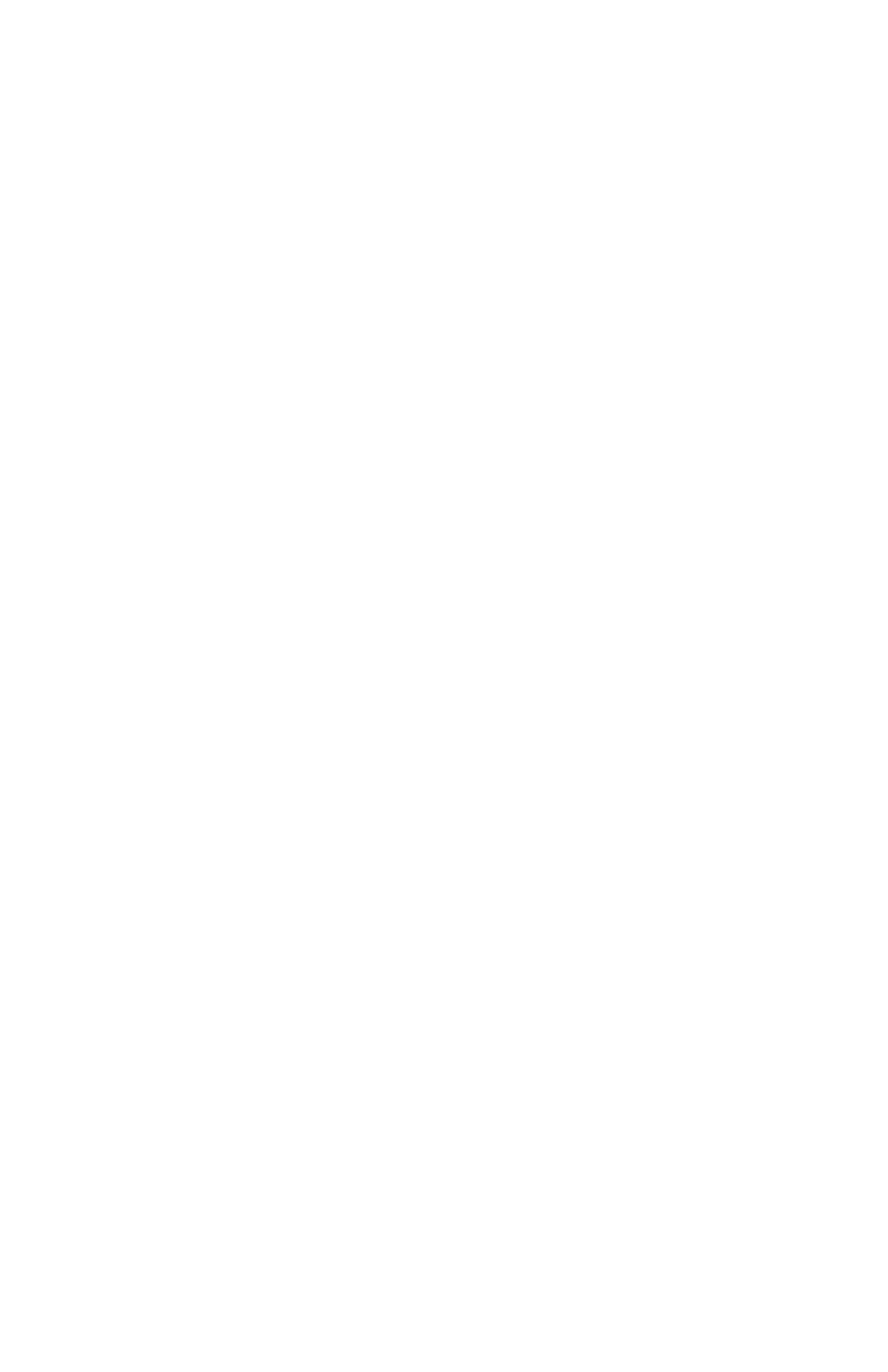## 5

Tess graduated with a decent GPA; he could've done better, but  ${\bf J}$ ess graduated with a decent GPA<br>he did well enough. He thought.

He was surprised to find himself agonizing over the job ads, trying to decide if he was qualified enough to apply. He hadn't done that before. He'd just applied for all the jobs that had appealed to him. Had he lied about his qualifications then? No, he didn't think so. But then … ? Ah. He'd just assumed he was qualified. Wow. *Really?* The arrogance.

In the end, he made so many calls. He filled in so many applications. He sent off so many resumes.

He was flabbergasted every time he didn't even get an interview. Especially when the position was well below his qualifications and experience. Often his application wasn't even acknowledged.

"The bar is so much higher," he said to Shane. "Now."

Shane nodded.

"It's like I have to have a fucking doctorate before I can even become an assistant something."

"No," Shane said, "if you had a doctorate, you still wouldn't be hired for an assistant position because then they'd say you're overqualified."

"But all the jobs I'm qualified for—"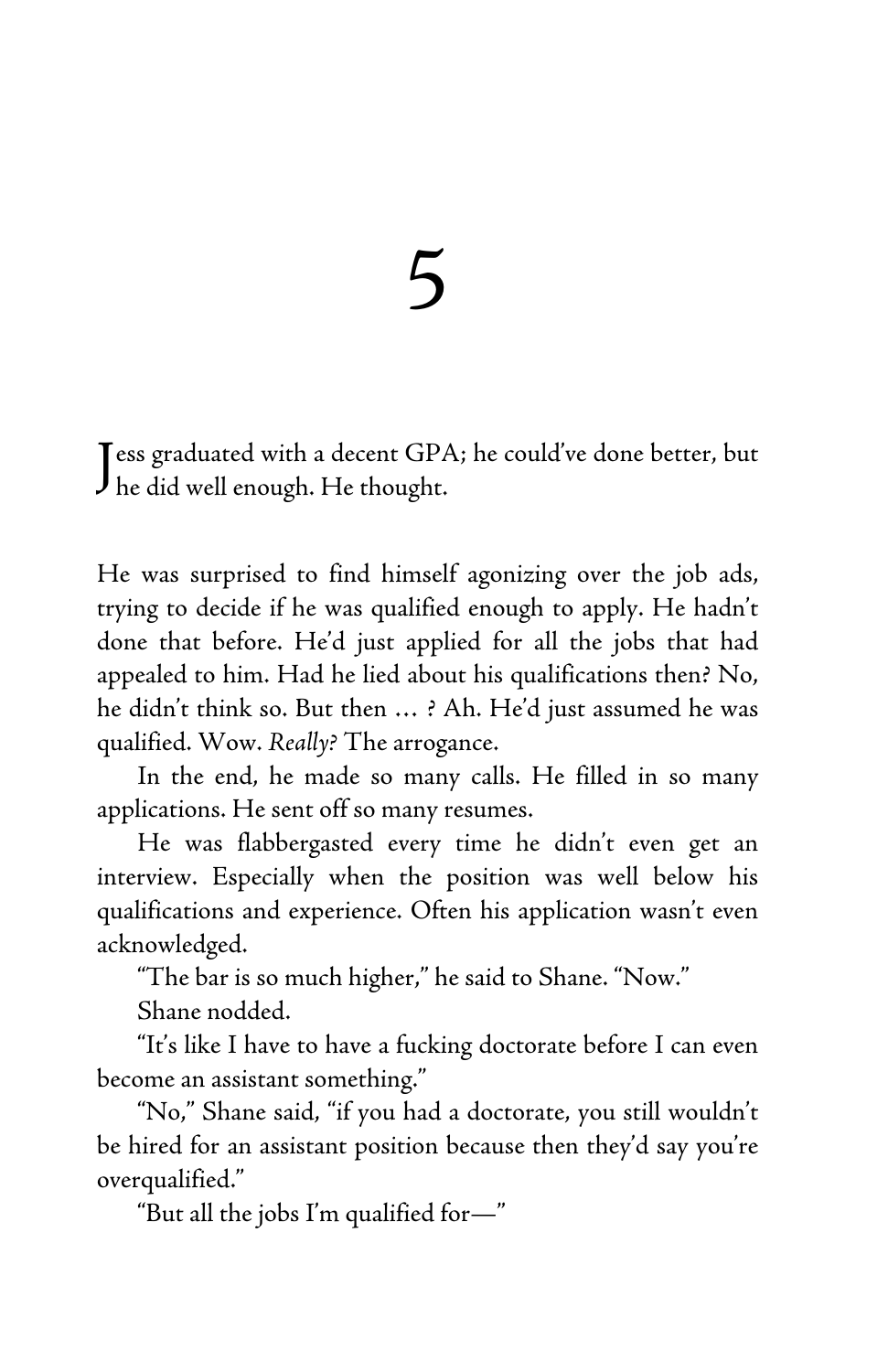"Are occupied. By men. Underqualified men." Jess stared at her. She'd said it so … matter-of-factly.

And when he *did* get an interview, it felt … wrong. He was too forward, too pushy … In fact, one interviewer suggested, rather harshly, that maybe she should work at the company for a while before presenting suggestions for improvement. The man was absolutely right. But it felt … You research your potential employer, show them that you've done that, and present a few new ideas, to show your initiative, your keen interest— It was standard operating procedure. For men.

Another interviewer was indignant when he tried to negotiate the offered salary. (She remembered too late, from reading Sieghart, that women who negotiate their starting salary are twice as likely not to get hired.)

Near the end of another interview, he was asked if he wanted kids.

"What?"

"The last three women we hired—" The man stopped, seeing his colleague shake his head.

"Would you ask that question if I were a man?" Jess asked.

"Well, no, because—"

"If I were a *good* man, I'd want paternity leave."

They were silent.

"Furthermore," she knew she'd blown the interview, "for your information, men and women leave their jobs at the same rate. In fact, male managers leave *more often* than female managers." (It was another of the things she remembered from reading Sieghart.)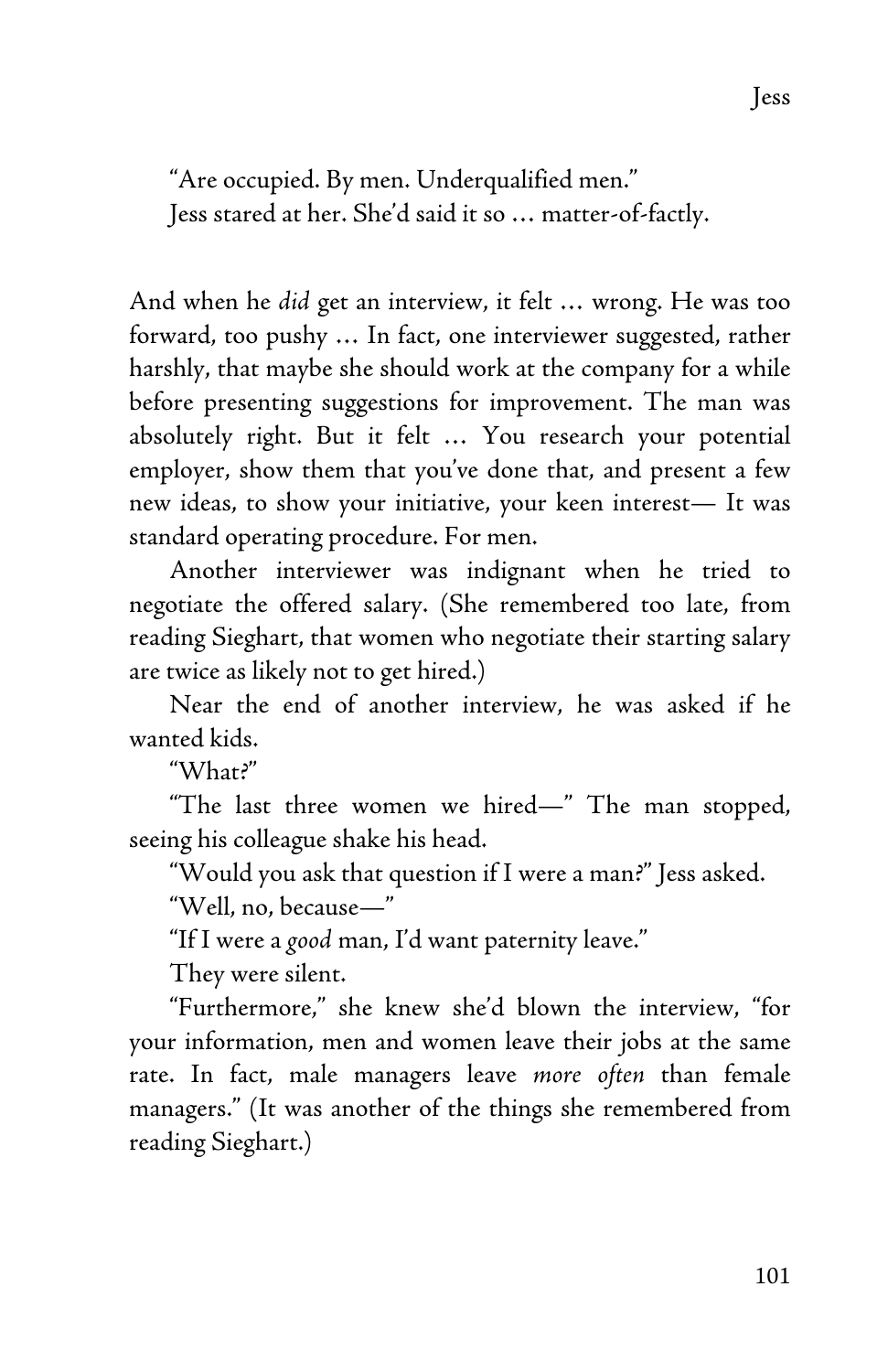He refused the first two offers he received— Shane expressed surprise at his language: you don't get 'job offers'—you either get the job or you don't. But— Ah. As a man, things were offered to you. W omen took what they could get. It was horrifying, the difference he kept slamming into.

He turned down the first two … possibilities, because the pay was so insulting. (It was one thing to read, as he had in Valian, that a B.A. contributed \$28,000 to a man's salary, but only \$9,000 to a woman's salary. It was another thing to be faced with that discrepancy.) Then he realized that that was as good as it was going to get.

A few months later, desperate, he accepted a part-time position. Kicking himself about saying no to the two full-time jobs he could've had. He had to … what? He had to get used to being in a female body, and being treated accordingly. You'd think by now— Apparently not.

Of course, the income from the part-time job—less than 50% of what he had been expecting—wasn't enough for rent, let alone everything else, so he had to get a second part-time job. He ended up working full-time, but since each job was parttime, there were no sick days. No medical. No dental. No pension.

Worse, as a part-timer, he was clearly a second-class employee. His input was completely ignored. In fact, it seemed resented. He wouldn't be entitled to any sort of seniority no matter how long he'd work there. There were no steps up the ladder to positions of higher income and greater responsibility. Because for part-timers, there was no ladder.

At least, he thought it was because he was a part-timer. He was, of course, wrong. Very wrong. (And yes, she should have known. Having read Sieghart and Valian and so many others …)

Most part-time positions were filled by women. Which begs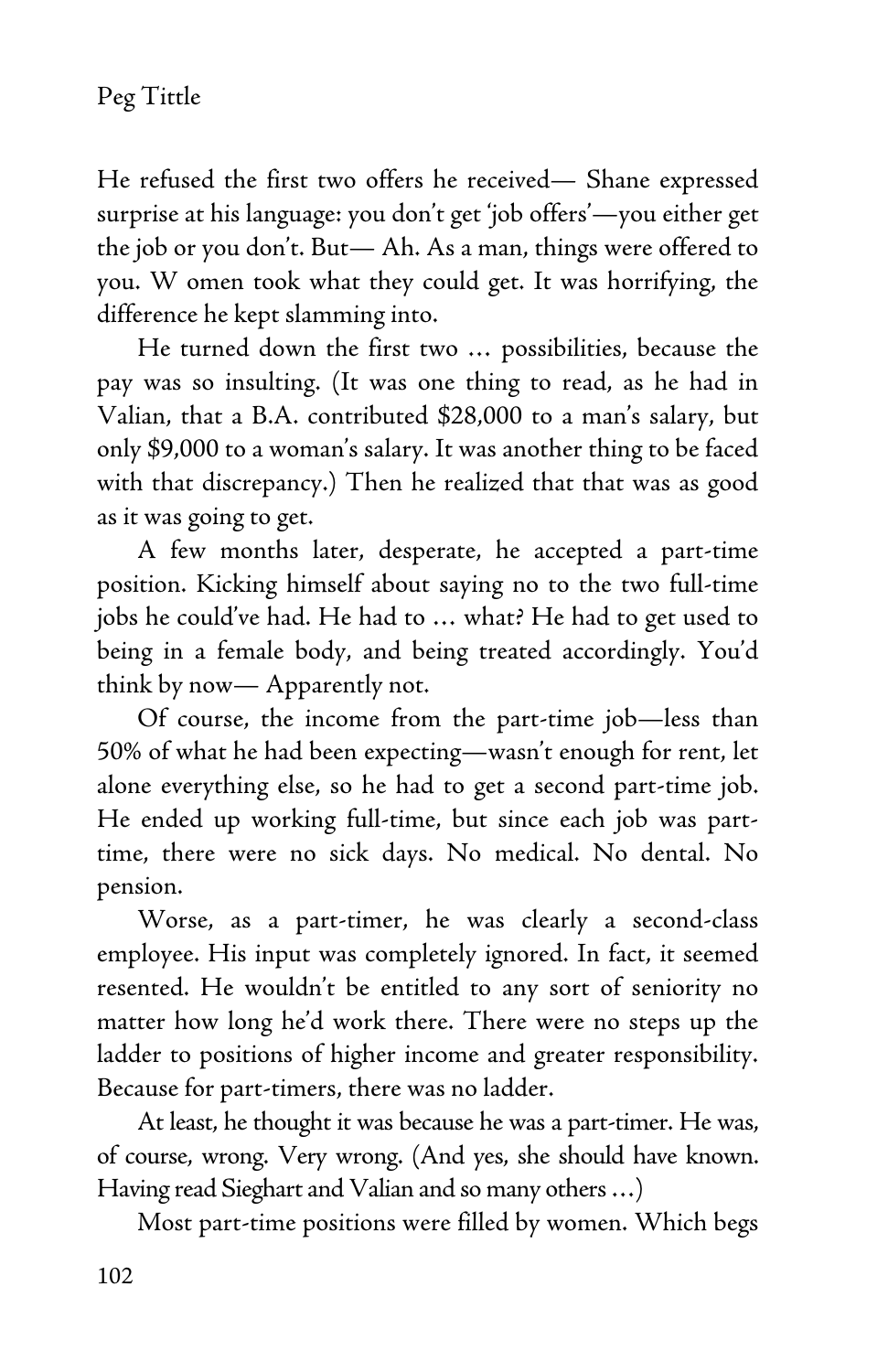the question: was part-time work devalued because women did it or were women shunted off into part-time positions because such positions were devalued? Probably both. Around and around …

One day he happened upon a website for a small company of composers specializing in music for dance troupes: all four composers were male. (He noticed that. Now.) And he remembered a male friend of Shane being surprised at all the pieces she was creating: he'd confessed confusion at the idea of creating something just because he was passionate about doing so; everything he'd created had been a course requirement, and now he was actively looking for indie film gigs, video game gigs, and what have you—gigs that paid. And a new answer to the question, Why aren't there any great women Xs, occurred to Jess. Until then, the answer to that age-old question seemed to go to merit and/or opportunity. He thought, now, that it went to employment.

Because how many men make important discoveries on their own time at home? (Apart from Ben Franklin with his kite.) All those great men, who we know to be great because of the prizes they win, the fame they garner—they get those prizes and that fame for just *doing their job, for doing whatever it is they do 'at work'*. That's where they have access to resources, an office, a lab, a studio, assistants … And simply put, women don't get those jobs. At least, not nearly as often as men do.

And even if a woman *were* to do something great on her own time at home, no one would recognize it as such. Not only because it was done by a woman, but because it wasn't paid for. Consider the distinction between amateur and professional: the difference isn't quality, it's money. That is to say, pay doesn't follow value; it precedes it. And men, more than women, get paid for their work. Around and around.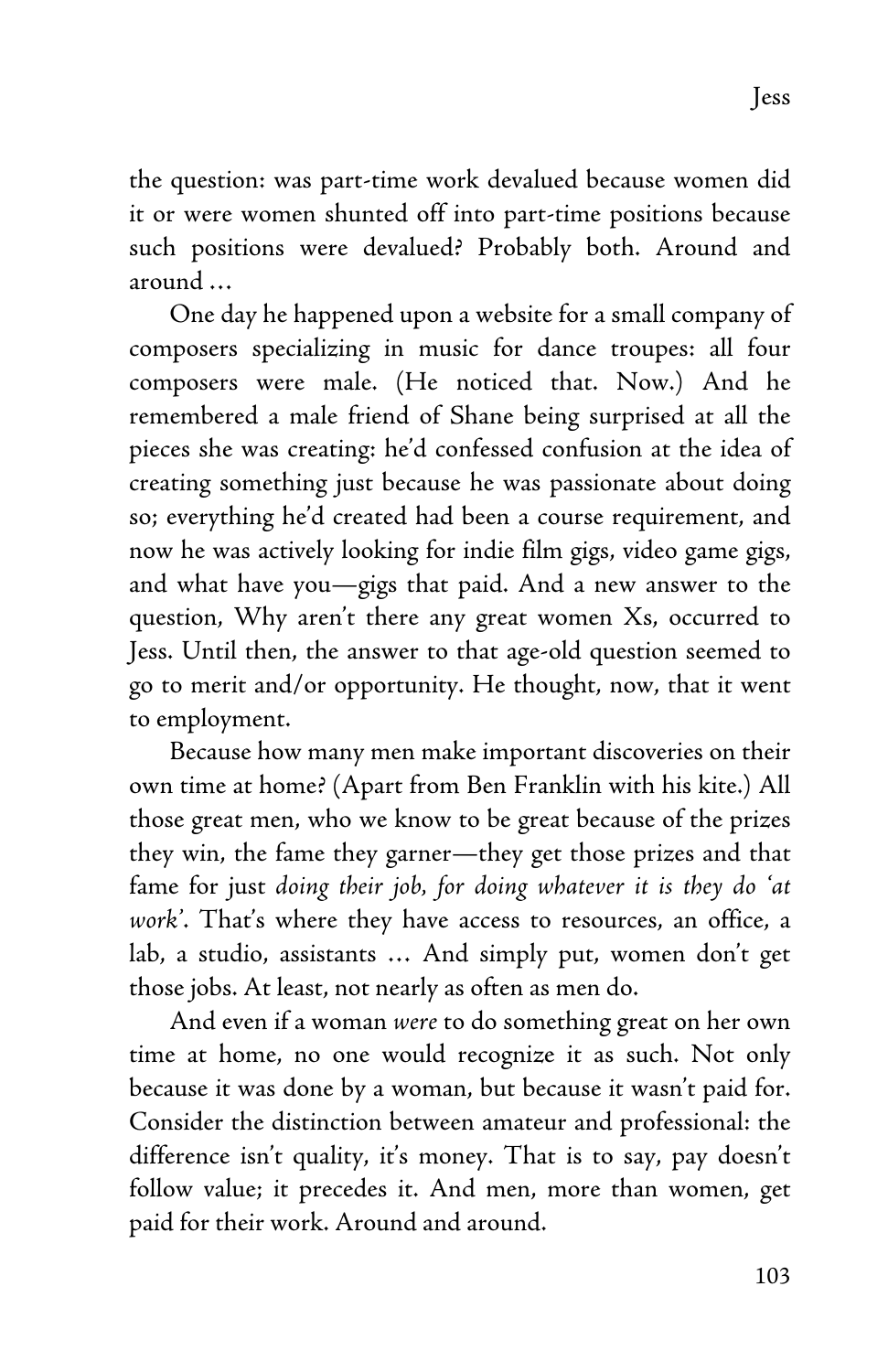## Peg Tittle

Show me two composers, he thought, one a man and the other a woman, and I'll bet it's only the man who thinks to get some buddies together and form a company (and then get paid for their work). And why is that? Because the woman thinks 'I don't know how to *form* a company …' The man either thinks he does, because men know everything, or he knows someone who knows someone who does, or someone steps forward and says, 'Hey, you should form a company … '.

So he talked to Shane, suggesting that somehow she get paid for her work. She had continued with her part-time job at the gallery, hoping it would become full-time, and she had continued creating brilliant stuff and posting it on her site and YouTube … for free.

"How?" she asked, with some frustration. "I don't want to put ads on my site. I don't want to charge people to hit 'play' and see the work. I *am* trying to get my work into galleries that present this sort of thing, but …"

Yeah. No one was interested. In *her* work. Around and around.

Just when Jess started to think that his degree in Psychology and Gender Studies was completely useless—something he couldn't quite get his head around, given, well, the world—he stumbled across notice of a new organization, a research and advocacy institute. He sent his resume immediately. Even though no positions had been advertised.

He received an email, almost the next day, scheduling an interview for the following week. Yes! He was scheduled to work on the afternoon in question, but he gave his shift to a coworker. He could hardly afford to lose the money, but he couldn't afford to lose this opportunity either.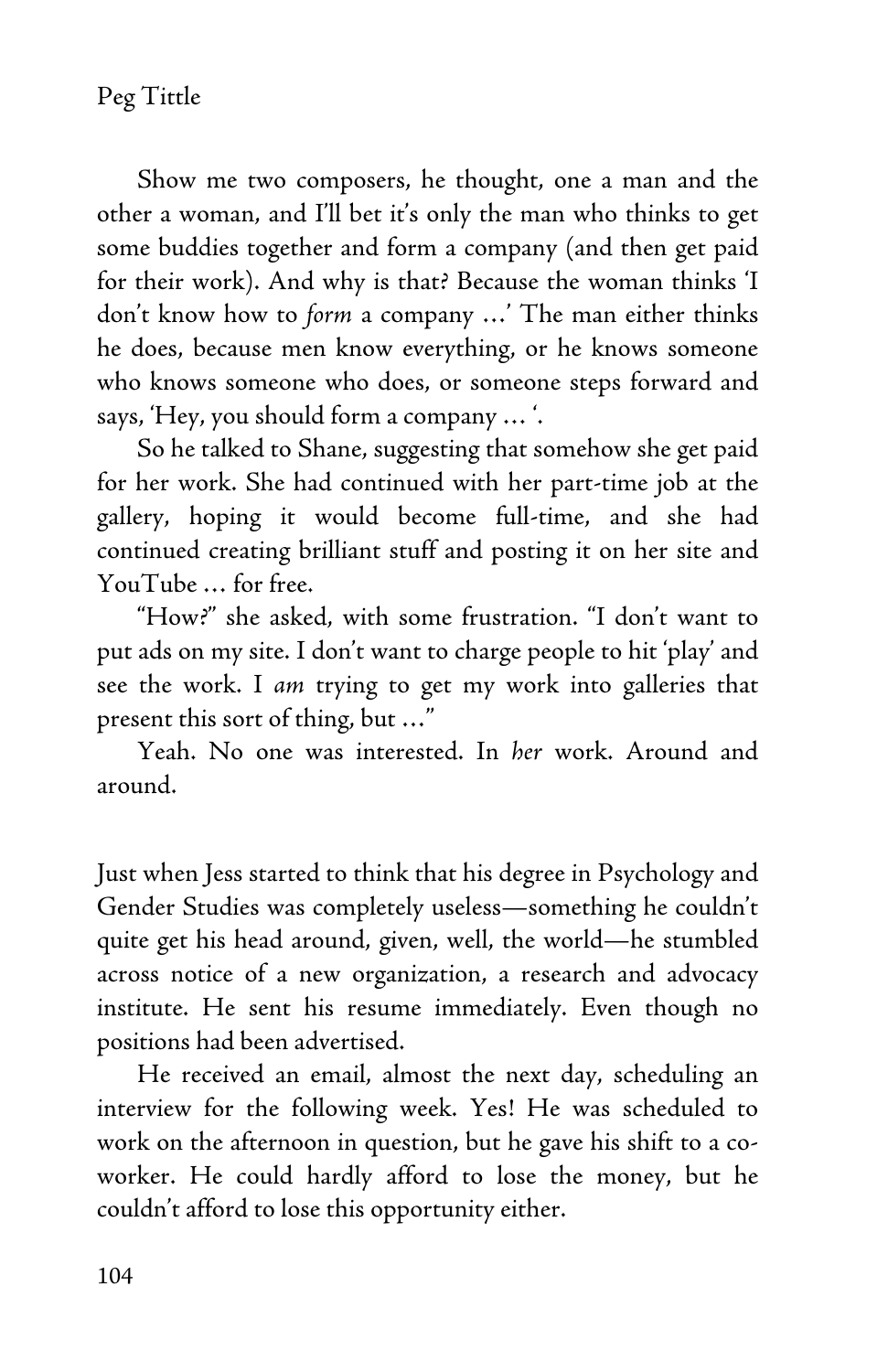There seemed to be some hesitation when she showed up, and she realized they'd thought he was a man. Jess. Even so, they proceeded with the interview, but it was clear … She wasn't optimistic.

Surprisingly, perhaps fearing who knows what, they hired him. Her.

It was an entry-level position., but he was ecstatic. Then disgusted that landing such a position would make him so happy. Then surprised at his disgust. He had just a B.A. And no experience. Why had he thought that an entry-level position was beneath him?

The position paid only 70% of what he was used to. He'd thought, he'd supposed, that after graduation, he'd get an apartment of his own. A condo, maybe. Talk about dreaming in technicolour. Fortunately, Shane was happy to continue their current arrangement. And it wasn't a bad apartment. It was just that— He knew now why so few women lived in condos. Why so many lived in crappy apartments. Why eventually buying a house was out of the question. Had he thought it was their choice?

Again, he should have remembered his course material, but … It wasn't quite real until now. And it was crazy, the income differential. Did people think that women didn't have rent to pay? Did they think when they checked out at the grocery store, the cashier said 'Oh you're a woman, you don't have to pay for your food!' Ditto at the gas station? Did they think that women weren't billed for their electricity, their phone, their internet access …? That when they had to take their car in for repair, the garage, instead of charging more than they charged men (yeah, that was another thing …), charged less? Or nothing at all?

"When my sister got married," Jess said absently one day when she was making a smoothie, "she got a fridge. When I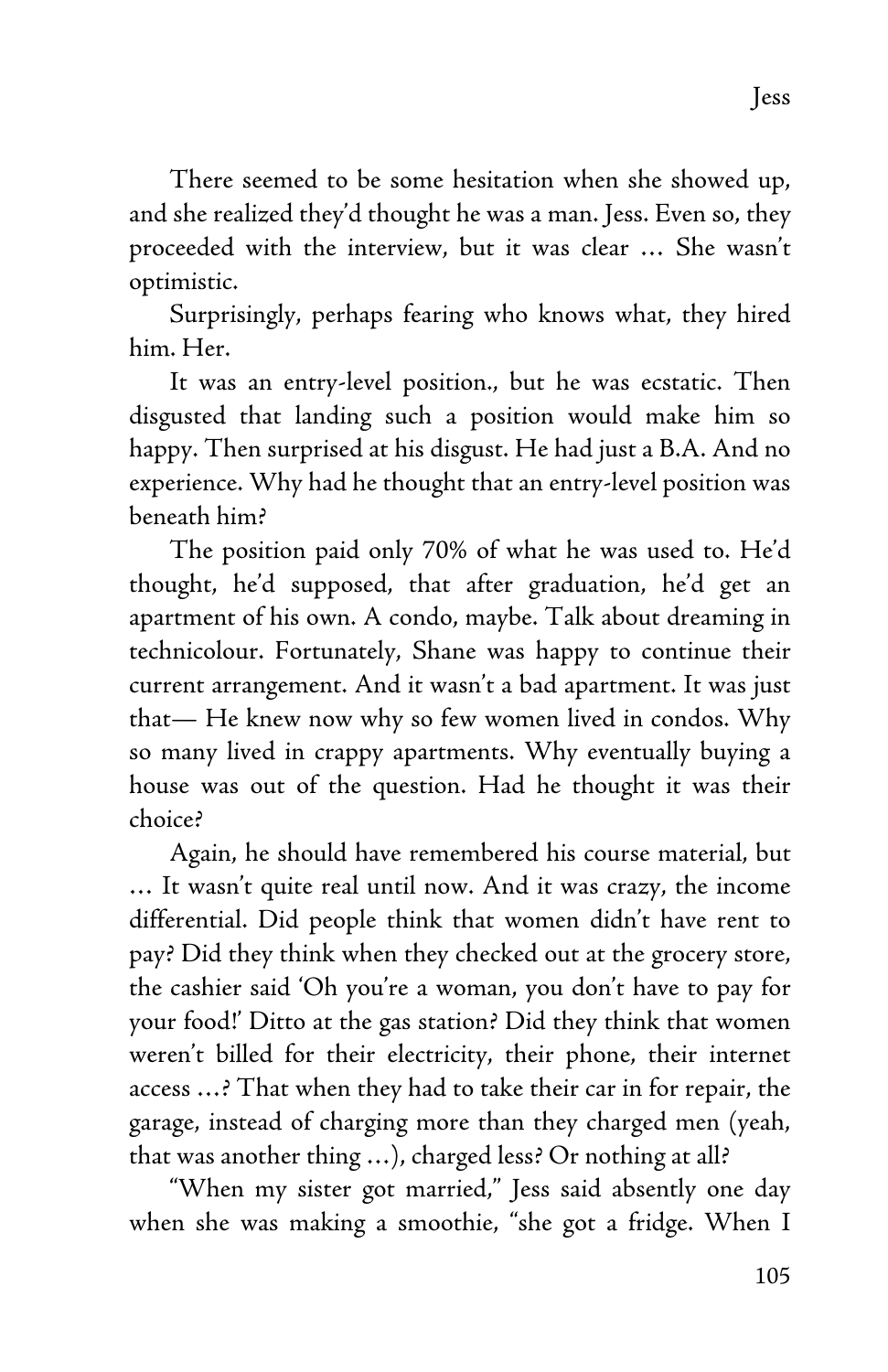moved out, all I got was this hand-me-down blender."

"Yeah, but there wasn't a man attached to the blender. You got the better deal. By far."

Jess laughed. "Still."

"Yeah."

And although 'entry-level' suggested that he could, would, be moving up the various levels, he never did. She was never offered door-opening opportunities. He started asking for them, providing reasons as to why he should be granted such opportunities, but that seemed to make things worse.

He was never offered a raise. After a year of doing what he thought was an excellent job, he asked for one. She was told that she was already making the maximum for the position. Okay, how could he get into a higher-paying position? She couldn't.

One day she discovered that Jason, who'd been hired at the same time she'd been hired, had been moved up.

Another day, she was startled to see in the hall someone who'd been in one of her fourth-year classes. He was, she'd thought, a bit of a dick. But she discovered that he'd been hired as an assistant to her supervisor. What the hell? In fact, most of the young men in her class, none of whom had better grades than her, had found better jobs. Of course, 'found' wasn't quite the right word … Women have to knock (and knock and knock) on the front door. Men are ('Psst! Over

here!') let in the back door. Men give each other informal advantages all the time. Bros over hos.

When a recent hire was asked to check her work, she almost quit. The recent hire was a guy.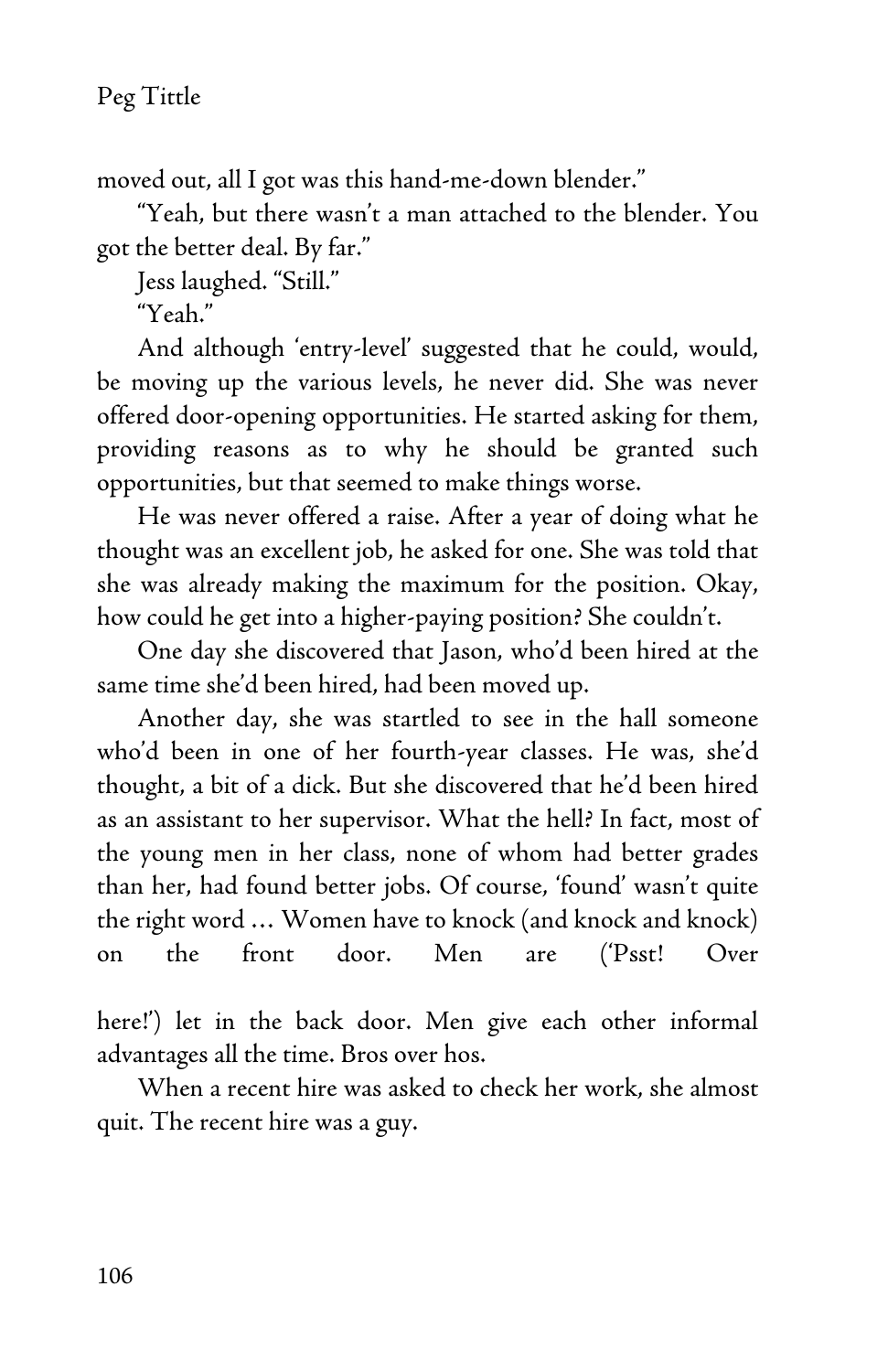And then there were all the small day-to-day frustrations … He was annoyed when he discovered not sabotage, exactly, but … The men around her seemed to be provided with the necessary resources, including information, to do their tasks. She had to ask for what she needed. Often more than once. Because her queries, to everyone, about anything, went unanswered more often than not. So she had to ask again. And when she did finally get an answer, it was brief. As if she wasn't worth their time. He used to be offered information without even having to ask for it.

Sometimes she didn't ask for something because she didn't know it was available. How would she? (She sometimes felt they *intentionally* withheld information, resources, then laughed at her failure. But of course, she couldn't know for sure.) Once she discovered that someone else was provided with a complete email list for a certain task. She'd been painstakingly extracting the email addresses from another file. No wonder it took her longer to complete the task! No wonder she made more mistakes!

He stormed to his supervisor at that point, demanding to know why he hadn't been given the email list. The man looked at her as if he couldn't quite place her, as if she wasn't even on his radar.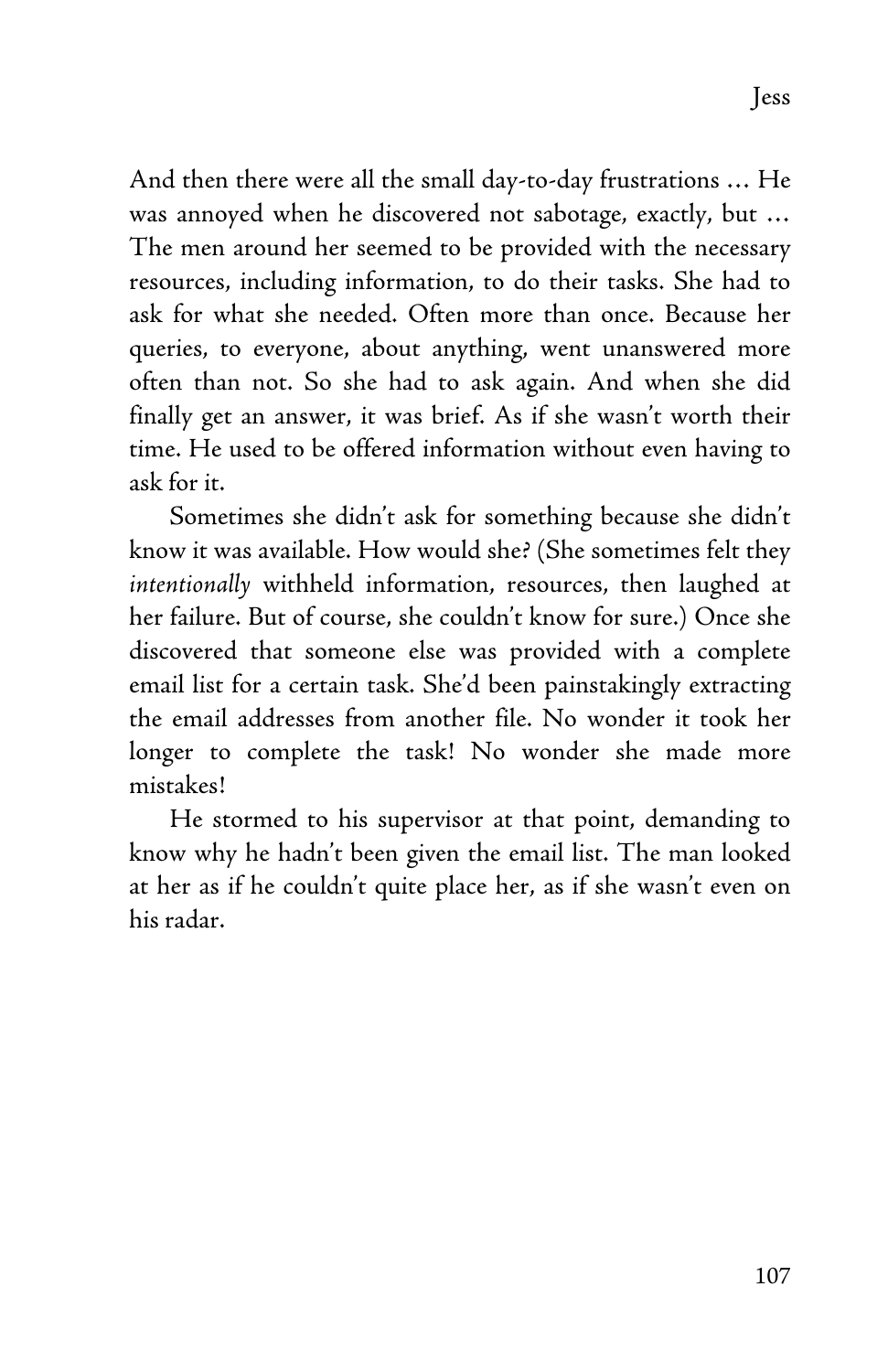"No one helps me anymore," he muttered to Shane after a particularly difficult day.

"What do you mean?"

"Before, I don't know, it just seems that … Guys would compete with each other, but we also gave perks to each other. Advice. Tips. We were on the same team. Unless we weren't. It's hard to explain."

"No, I get it," Shane replied. "Now you're in the bleachers. And expected to stay there."

Paradoxically, he became so tired of men always offering to help him. Most of the time, he didn't need any help. So it was an insult. And they knew it. They were just saying 'I'm competent; you're not.' If they really wanted to help, they would've taken him seriously in the first place and provided the information he'd asked for, the resources he'd needed. So, actually, it wasn't really a paradox …

One evening, they watched a TED show, in which a 'transwoman' was describing what happened when she went to a bike shop. The young guy had said 'Can I help you?' She said, 'Yeah. Can the frame of an older Gary Fisher mountain bike start to flex and bend enough that it causes the rear brake to rub?' He replied, 'Well, disk brakes need regular adjustments.' She said, 'I know that, and in fact I do regular brake adjustments.' He said, 'Oh, well, then your rotor's bent.' She said, 'Yeah, my rotor is not bent. I know a bent rotor.' With condescension, he then said, 'Well, what do you want me to do?' She said, 'You could answer my question.' And then she said to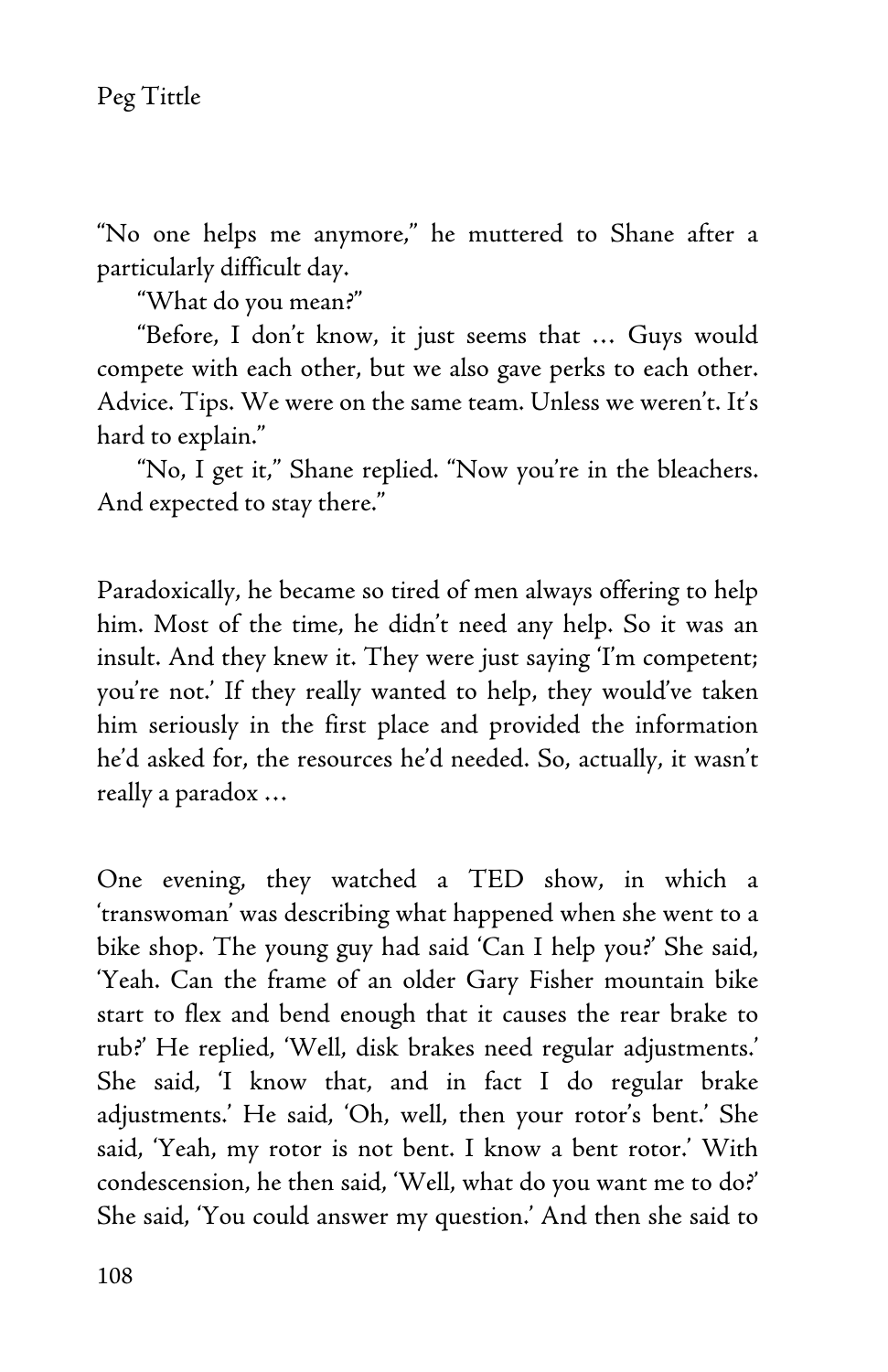the audience, 'This happens all the time now. I have to go three or four rounds with someone before I get a direct answer!'

"Tell me about it," Shane said.

Jess looked over at her, startled. Because yes. What 'Paula' had described. That was it. Exactly. His life now.

But— Jess struggled to— There was something more … Ah. "She's not angry about it." James Baldwin came to mind: 'To be a Negro in this country and to be relatively conscious is to be in a rage almost all the time.' "She's amused."

"Yeah, well, she hasn't had to deal with that shit all her life."

Again, Jess was startled. For a second, his life, his new life, his future, flashed before him. And—

'Paula' went on to describe another incident. When she boarded a plane, she found someone else's stuff on her seat. She picked it up to put her stuff down, and a guy said, 'That's my stuff.' She said, 'Okay, but it's in my seat. So, I'll just hold it for you until you find your seat, and then I'll give it to you.' He said, 'Lady, that *is* my seat!' She said, 'Actually, it's not. It's my seat. 1D.' He said, 'What do I have to tell you? That is my seat!' She said, 'Yeah, it's not.' Then the guy behind her said, 'Lady, would you take your effing argument elsewhere so I can get in the airplane?' And then she said to the audience that she had been absolutely stunned. She had never been treated like that as a male. Before, she would have said, 'I believe that's my seat,' and the guy would have looked at his boarding pass and said, 'Oh, I'm sorry.'

"She was 'stunned'," Shane said with disgust. "That's how little men know of sexism, of what it's like to be a woman in our fucking men-are-gods society."

Jess didn't say a word. Because Shane was right. Absolutely right. Men have no idea.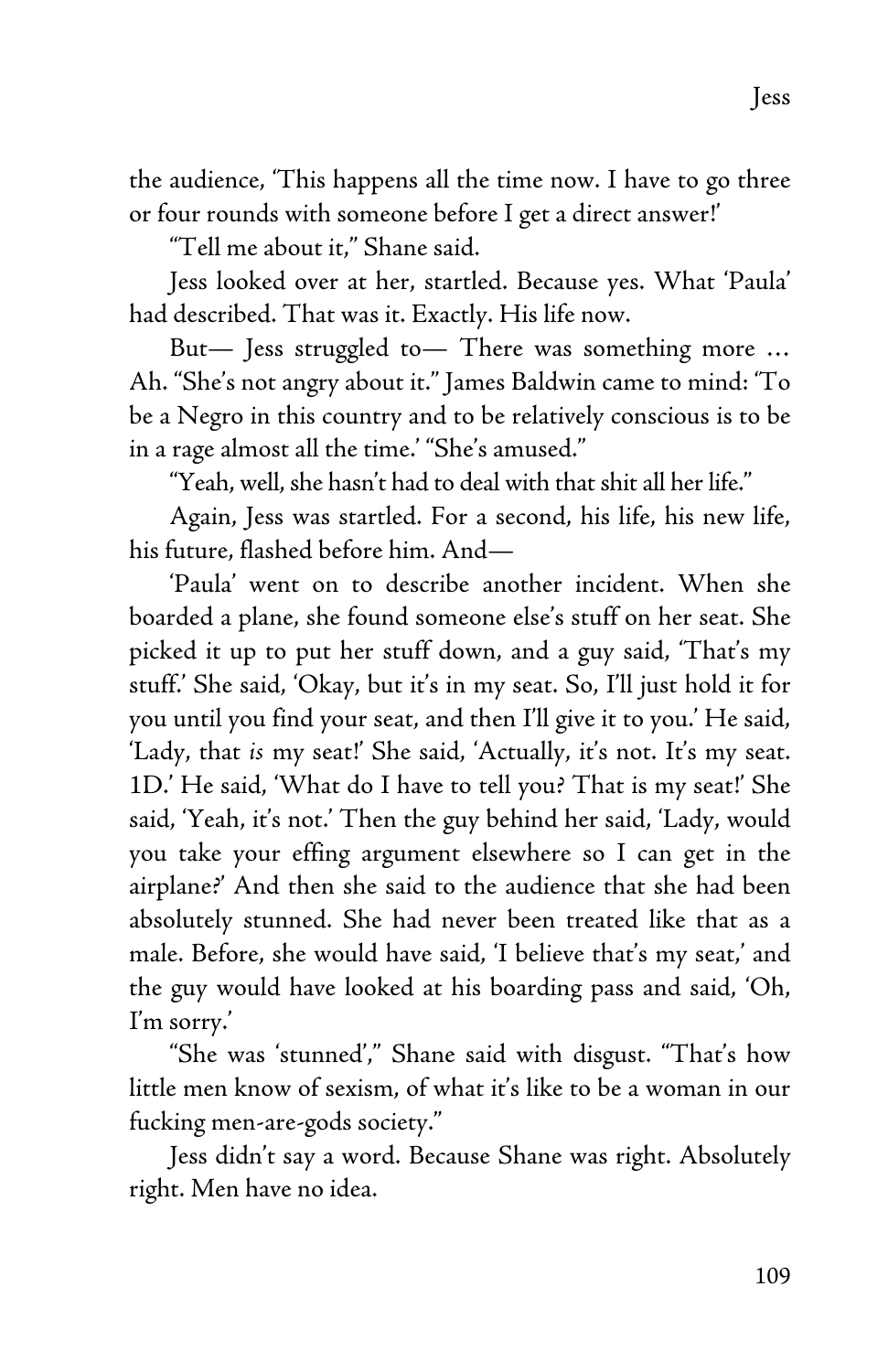A week later, when he walked into the lunch room, he saw a guy just staring at the coffee maker. "Does this need a bag or something?" he asked Jess.

"Filters are in the cupboard," Jess replied. Tersely.

The guy opened the cupboard and took out the plastic sleeve of filters. "And you put coffee into one of these, right?" He looked around, helplessly. "And the coffee is …?"

"In the cupboard."

The man opened the cupboard and took out the coffee. He continued to stare at the machine. "There's a trick to opening it, right?"

"Oh for fuck's sake, what is your problem?" Jess all but shouted. "You've been drinking coffee for how many years? And you haven't yet figured out how to work a coffee maker? It's a fucking coffee maker. No more difficult to operate than a lawn mower."

The man stared at her.

"So I ask again: what is the problem?"

"What?"

"I'll tell you what the problem is," Jess sighed, angrily. "You insist on genderizing not only people, but also appliances. In your feeble little mind, coffee makers are feminine, whereas lawn mowers are masculine. Go figure. Indoor/ outdoor? Small/big? Who the fuck knows.

"And since you're a *male*," he continued, "you *must* be masculine. God forbid you demonstrate, therefore, any competence with a coffee maker. So you feign or maintain

ignorance as a way to assert your masculinity." He stared at him. "Grow up."

She left the room. Without making coffee for him.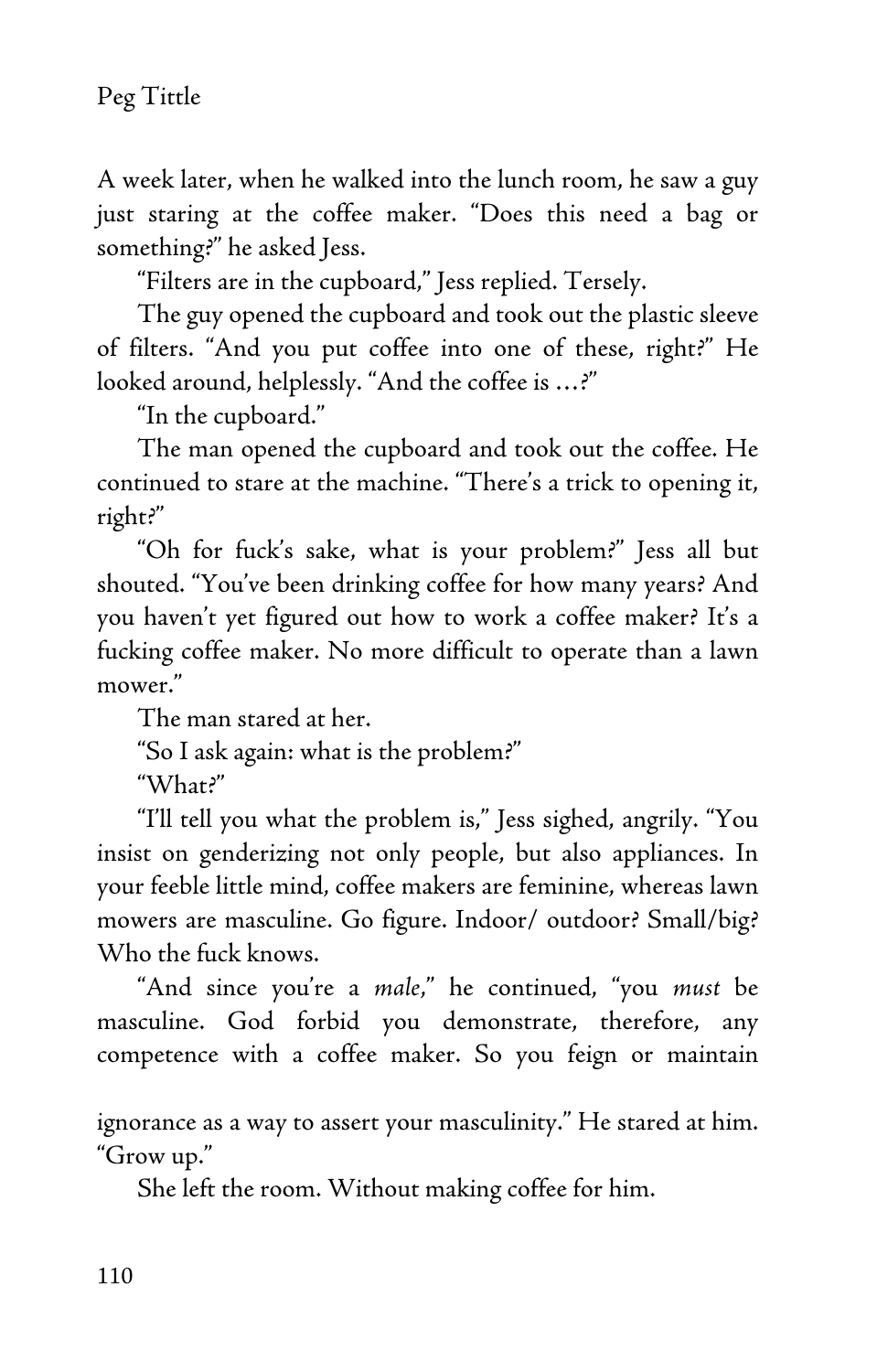Well beyond making the coffee, he was constantly expected, or asked, to do this or that, things not in his job description. 'Do me a favour …,' someone would say. Or 'Would you help out a bit and …' Eventually, he noticed that the guys were never approached for favours and help. Just the women. When he started saying no, 'Sorry, not in my job description,' he was reprimanded for not being a team player.

He realized then that that attitude explained, in part, women getting paid less or not getting paid at all. They're expected to help, to assist, and what they do is considered a favour. No one expects to pay them, so they themselves don't expect to be paid. He remembered then some of the guys at school, once they discovered that she marked English papers, asking her to 'go over' their papers before they submitted them. Editorial service, for free.

Men, on the other hand, *expect* to be paid. And so they are. They are the ones women help; they are the ones women assist. But take away any man's help, any man's assistants, and let's see how much he achieves, how many reports he writes, how many companies he creates and runs. Of course, in some of those cases, the women *are* paid, but they don't get any credit. For the work they've done. Their names aren't on the report covers, the Board member list ….

Femonade had said something about male success not being based on the merits of their work, about how they can shuffle papers around all day, looking busy but not doing much, and somehow still managing to get paid, promoted, elected … being put in charge of things, including monitoring and judging others' behavior. He saw that now. Up close. And it was personal. And it seemed there wasn't a damned thing she could do about it.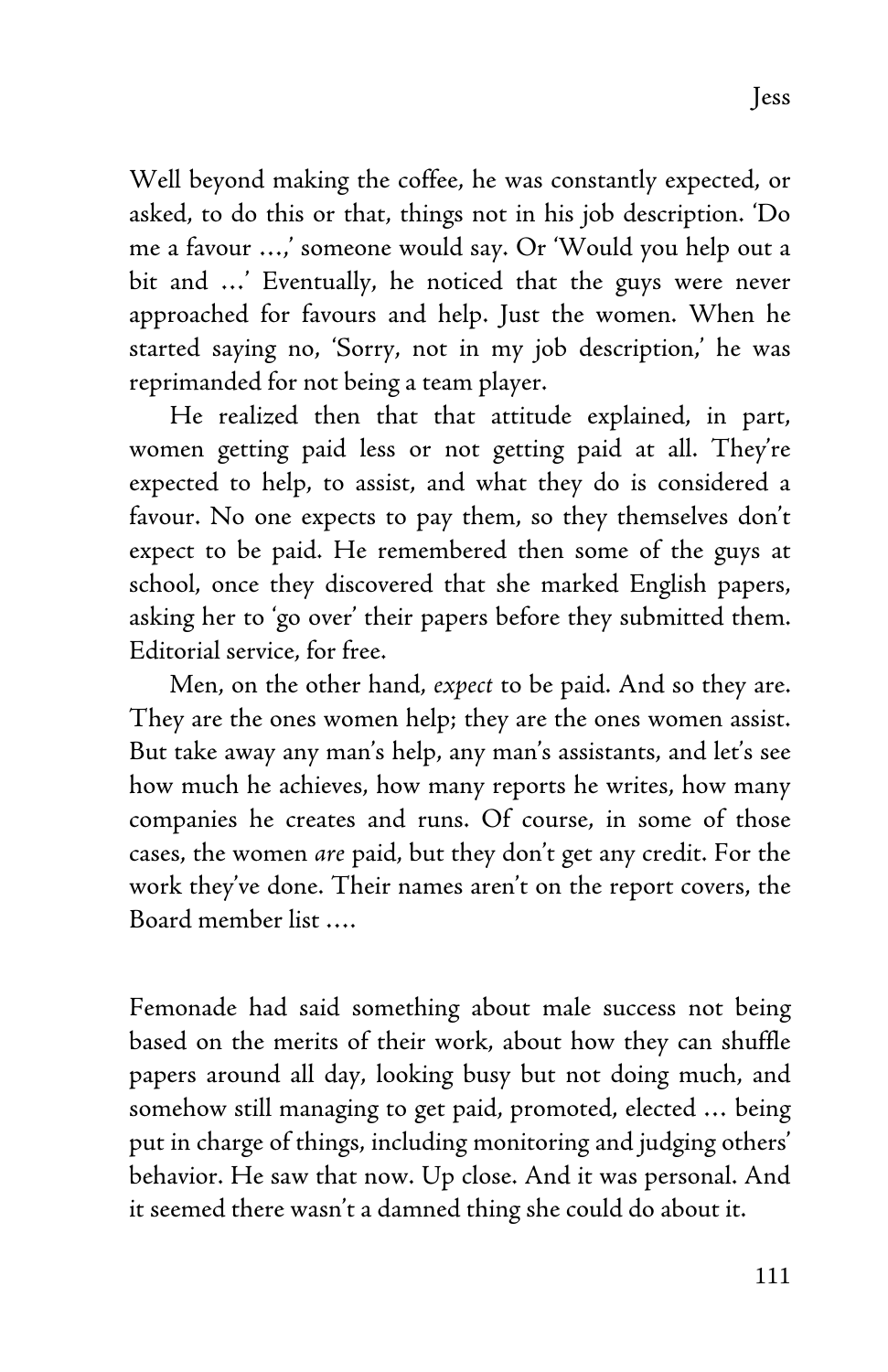When he attended meetings, as in class, he was often interrupted. He couldn't even finish a sentence. Not one damned sentence. Excuse me, I was talking. But then, Bitch. Cunt.

Sometimes it wasn't even an interruption, they just talked over her like she wasn't even there. When had she stopped *objecting* to that kind of thing?

Sometimes they pretended to pay attention, but then continued as if she hadn't said anything at all.

After one such meeting, it hit him. It was the suit. It was like wearing a magic coat. A man could put on a suit and suddenly he was respectable. Respected. No matter how much of a dickhead he was.

One day during a phone conversation he hadn't wanted to have, his mother mentioned that his father had hired Kyle. To work at his company. He hung up shortly after that news. And then he couldn't believe how angry it had made him. The injustice was just too devastating.

Business is male, she thought. Make no mistake. Everything about it smacks of the male mentality. First, the obsession with competition. You have to be #1, you have to outcompete your competition. So hierarchy, rank, is everything. As is an adversarial attitude. Thing is, it doesn't have to be that way. Business could be a huge network of co-operative ventures, each seeking to better the whole. But no, men have to be better than, stronger than, faster than—

Second, the obsession with size. Mergers, acquisitions, expansion. Bigger is better. Bigger wins. They're always talking about new opportunities for growth. Unlimited growth. They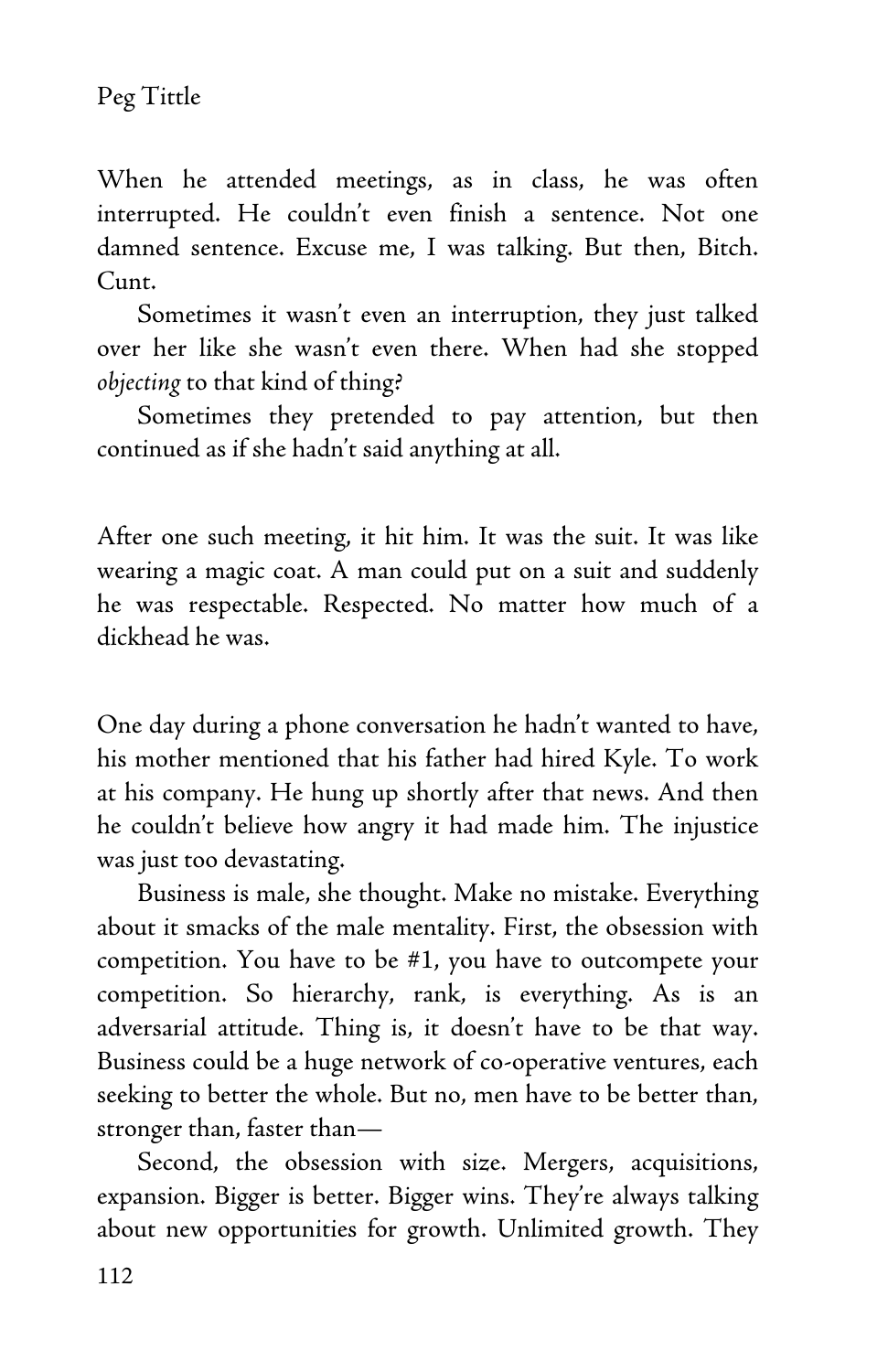never talk about cancer.

Closely related, the obsession with numbers. Business measures success in numbers, in quantifiable units. (And, of course, the numbers must be big.) Units manufactured, units sold, profits, paycheques. It measures value in numbers. It puts a price on beautiful views. And lives. Again, it doesn't have to be that way. When some people say something is priceless, they mean it.

Derivative of the obsession with competition is the obsession with power. Power over others. Responsibility is the flip side of power, but the only responsibility business talks about is the responsibility to shareholders—to be competitive, to be big, to produce high returns/numbers. All other responsibilities are swept under the carpet and called externalities.

And of course if you're going to compete, you have to take risks. Business is all about taking risks. Yet again, it doesn't have to be that way. Safe is good. The system could be set up so risk isn't required. (Actually, as it is, it isn't: gains are privatized, losses are socialized.)

And perhaps the most dangerous: women are devalued. Half the species just doesn't count, as far as business is concerned. She'd read an article titled "On Bankers and Lap Dancers" that said that 80% of male city finance workers visit strip clubs for 'corporate entertainment'.

All of this, she realized, is why men go into business: it has what they are. It's also why business is male: they are what it is.

And the problem is that business rules the world. Because, therefore, men rule the world. Around and around. That's why we're never going to change business, we're never going to stop its crippling effect—she remembered Shane's mention of 450ppm way back when—on the quality of our lives. Until we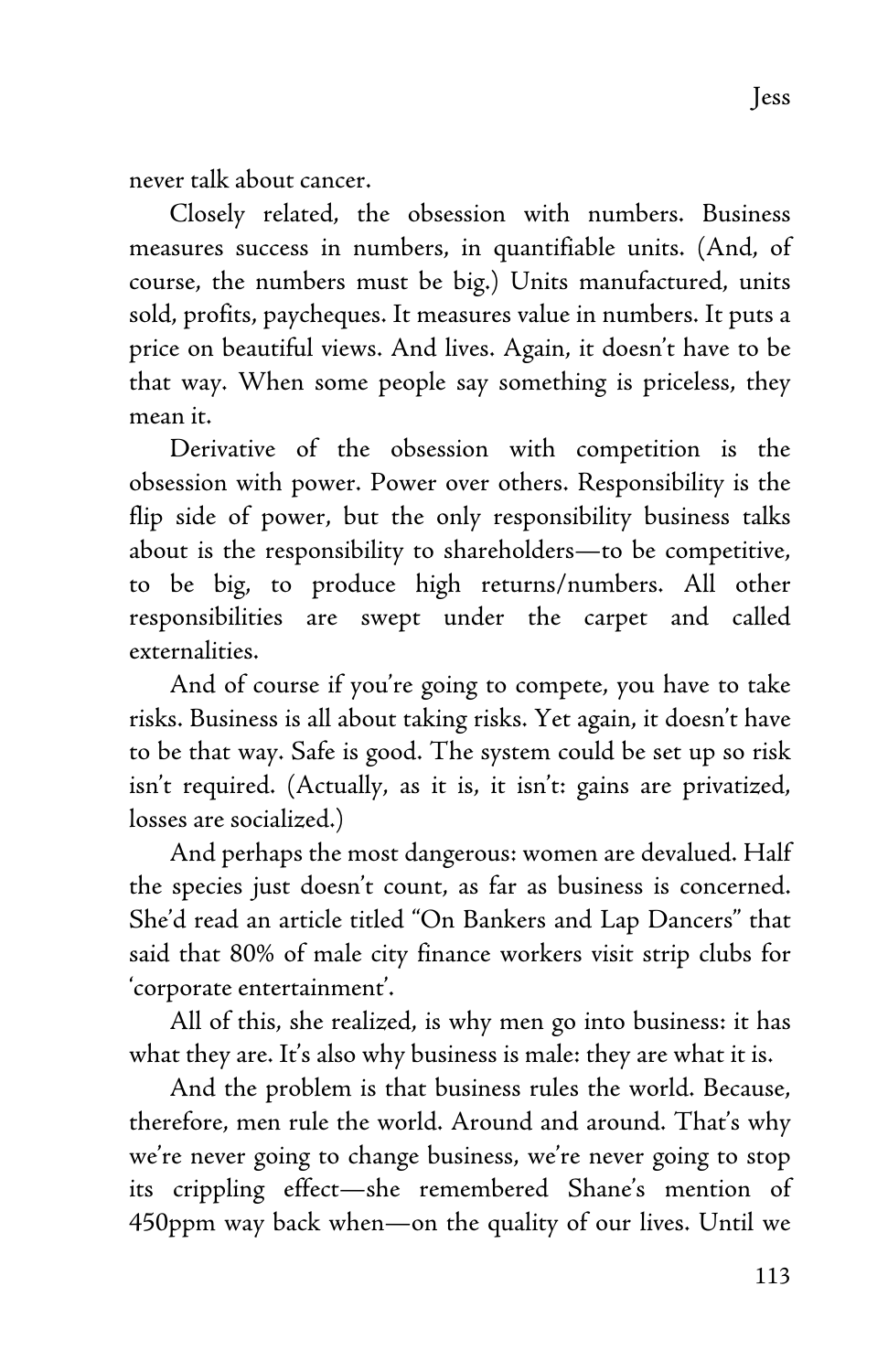change men.

On a more personal note, she knew that Kyle would be making easily \$10,000 more a year than she was. And she knew it wasn't just because Kyle was the owner's kid. It was because Kyle was the owner's *son*.

Though, she knew now, even if he hadn't been the *owner's*  son … She was in for a lifetime of seeing men with less competence, with less seniority, getting raises, getting promotions …

When it was clear that his current job was a dead end—two years and not one raise, let alone any kind of promotion—he starting looking for another job. But as soon as he saw the letter of recommendation he'd requested, he regretted his decision. It was … lukewarm. Nothing awful, just … nothing exceptional. (Sieghart: 70% of men rate men more highly than women for achieving the same.) But she hadn't had a *chance* to do anything exceptional!

Everyone seemed relieved when she left. Was a time, people would be disappointed.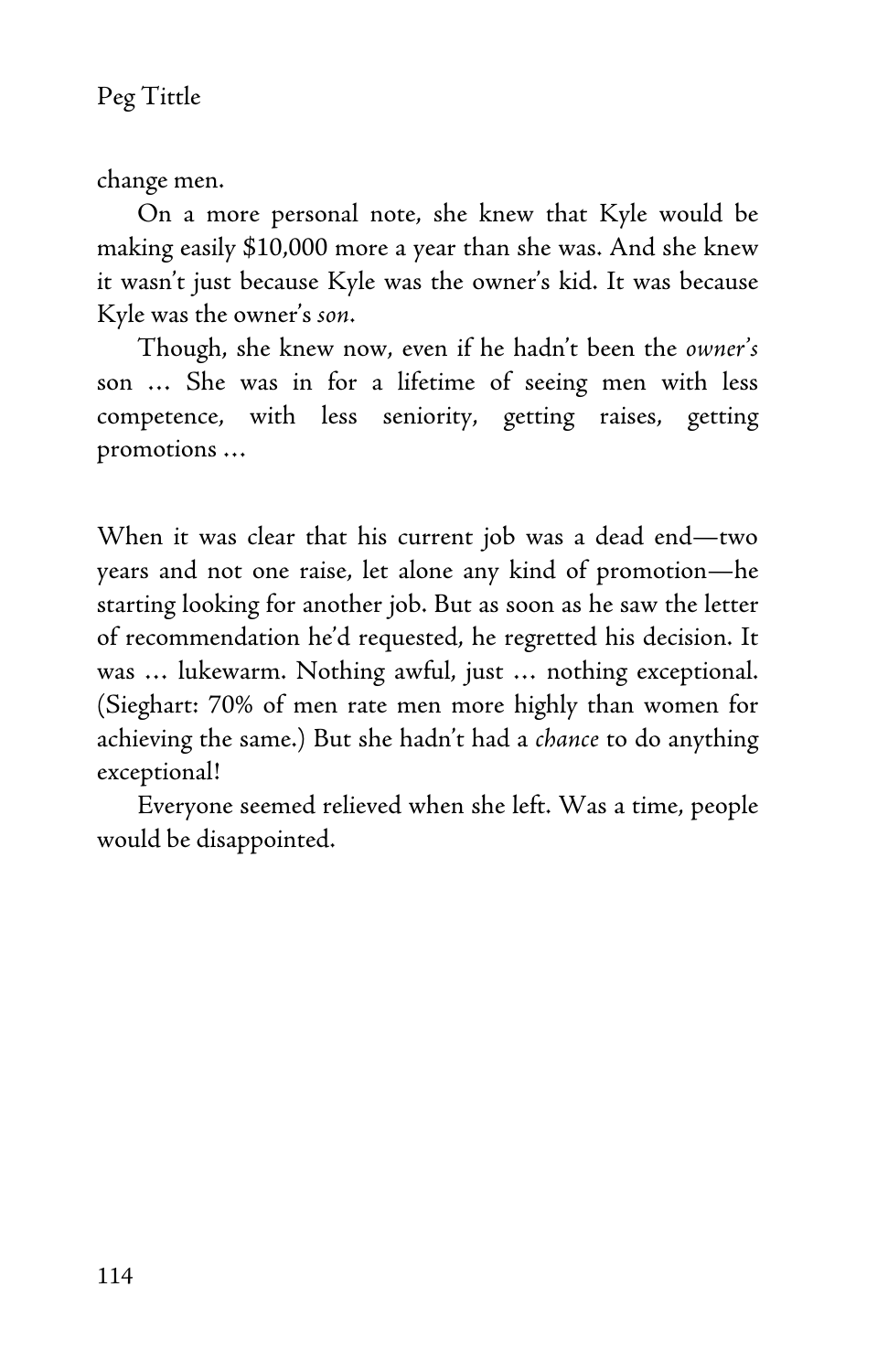The next job wasn't any better. A few months in, she was able to schedule a meeting with her immediate supervisor and his supervisor to discuss a few ideas she'd had about how to decrease the systemic sexism. Simple things like implementing anonymity into the assignment and evaluation process, but also a few more complicated things … She was actually surprised they'd agreed to meet with her. Maybe this workplace was different.

"Hello Jess, come on in …"

She entered the large corner office, with a window, of course …

Her supervisor, Bob, introduced her to his boss, Mr. Arly.

"So," he nodded to the empty chair, "tell us about this idea of yours."

She sat down, then launched into her proposal: the problems it would solve, how it would solve them, the minimal expense involved in changing things, and so on. They asked a few questions, but their interest seemed lukewarm. Then rather abruptly, fifteen minutes in, Mr. Arly stood and looked at her supervisor.

"Well, Bob, we've got to go or we'll be late for the dinner."

And it suddenly hit her. They were just putting in time. They had an event to go to, and their meeting with her was just a way to fill the time. And tick the box for Being Responsive to Your Subordinates. She'd been such a fool!

He'd experienced the same sort of thing when he'd had that part-time position, but he'd thought it was because of being parttime. Now he knew that it was because of being female. Being female-bodied. She thought back to a few interactions with her professors, her classmates, her coworkers …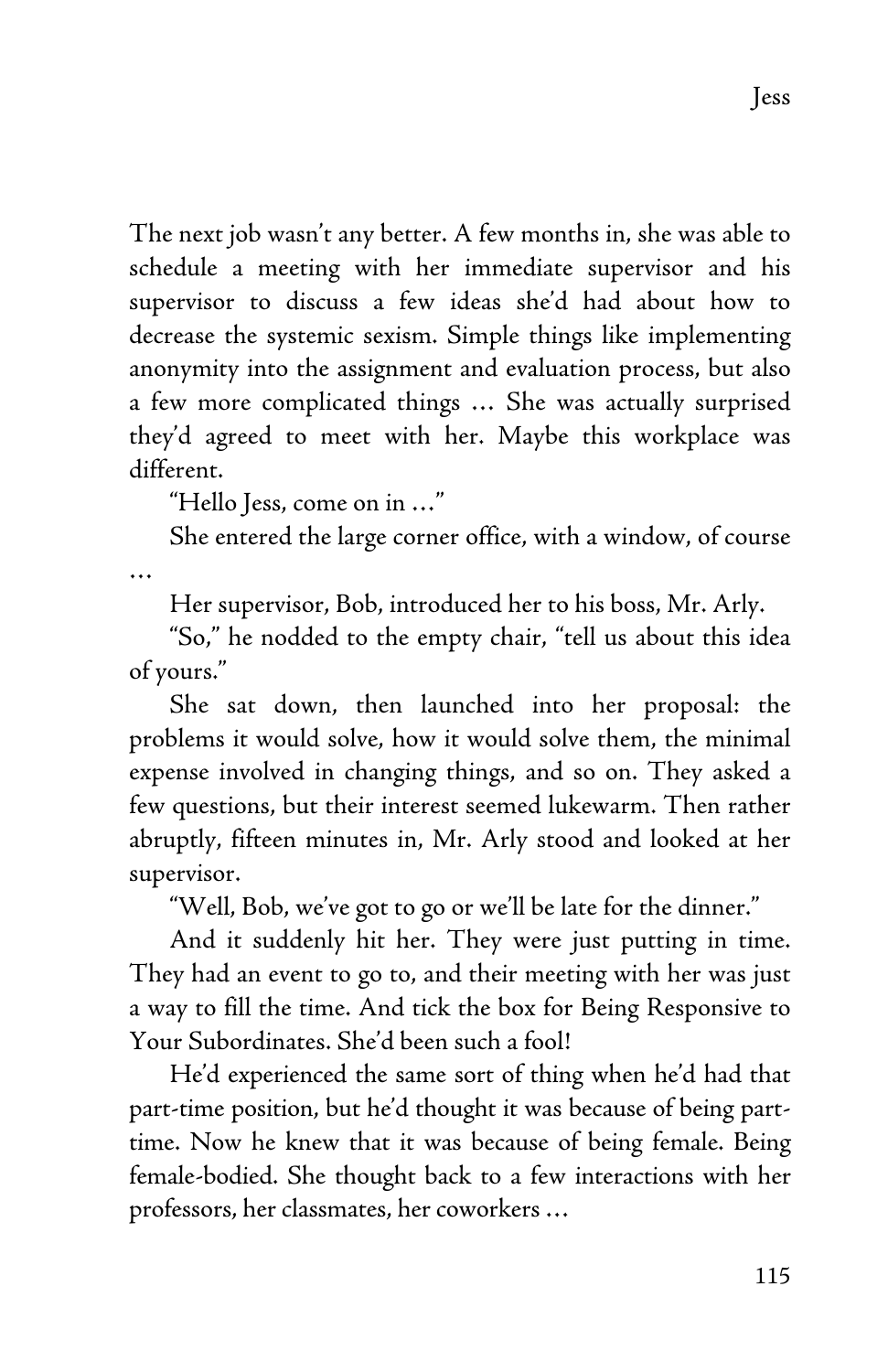We've all been such fools, she thought. Time and time again, thinking some man was taking us seriously when all along we were just nothing. A diversion. Or worse, a means to his end.

Then she had another thought. *That's* why men accuse us of being, irrationally, man-haters. But their experience of men is different from ours. The same men who are considerate and reasonable with them are dismissive and condescending with us. So we're not being irrational. At all. Simply put, men act differently with other men than they act with women. Way differently. So no wonder men develop a totally different view of what it's like to … live.

The next job was even worse.

'Ms. Everett' this, 'Ms. Everett that …

"'Jess' is fine," he told them. It felt like they were rubbing his nose in it. The fact that he had a female body. When he'd been called 'Mr.', it didn't feel like … anything. It just was.

So then they switched to '*Ms.* Everett' this, '*Ms.* Everett' that …

"Look," she said one day. "When you do that, you're emphasizing that I'm female. That I'm subordinate. To you."

"We're doing no such thing," the men laughed.

"You *are.* And you know it," he insisted.

Whenever she approached a bunch of them, at the vending machine or the water cooler or the elevator, they stopped talking. Silence. And he knew, he just *knew*, they'd been talking about how fuckable the women in the office were.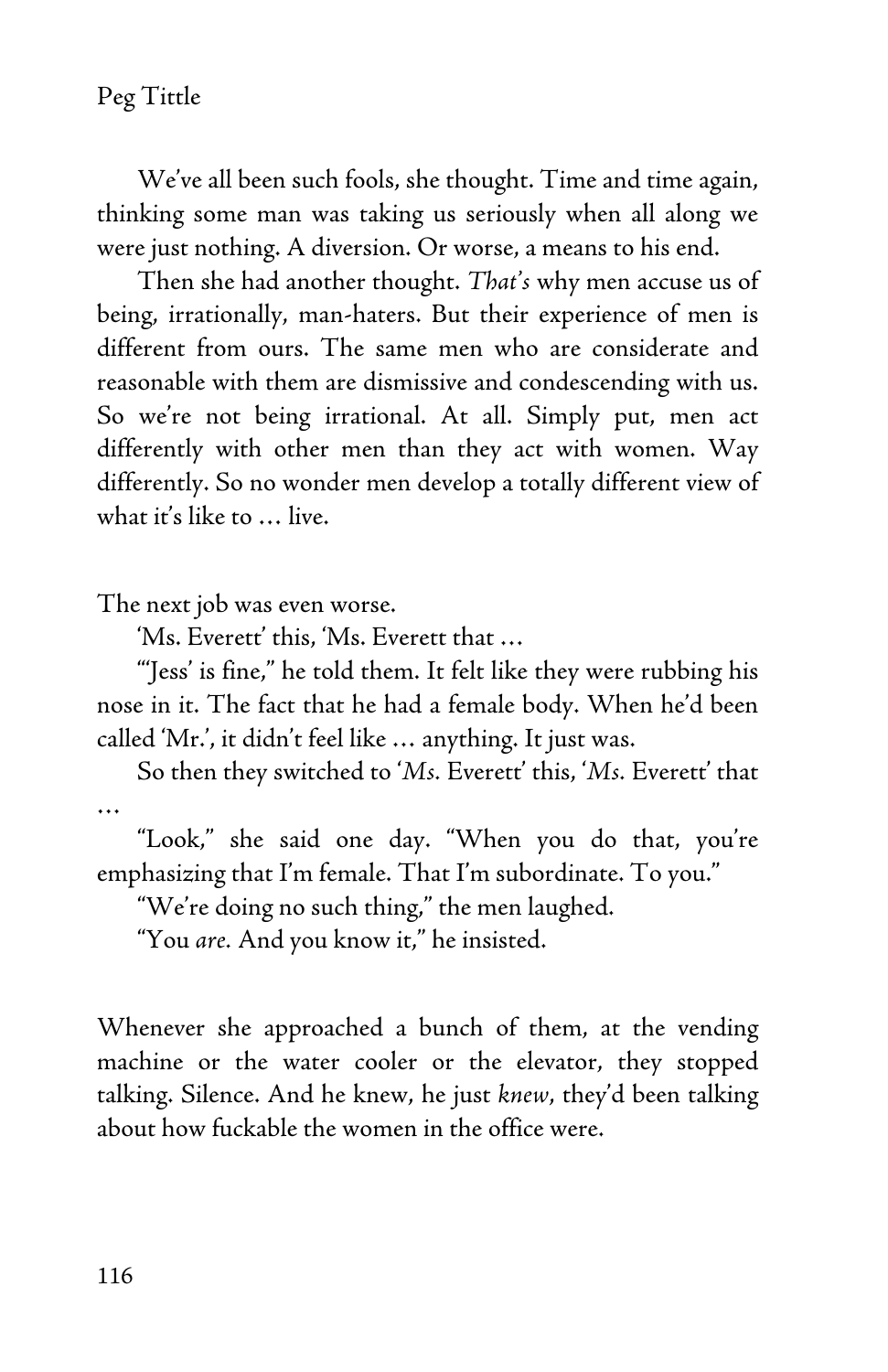How did they, the women, manage to hold their heads up? Knowing that. Knowing how little men thought of them, how irrelevant their degrees, their knowledge, their competence how utterly irrelevant it all was?

Maybe it was just as well they didn't know. And he thought, then, surely they didn't. Know how little men thought of them.

Because if they did, they'd march into the office, every one of them, with semi-automatics and just blow them all away.

Because what else could they do? Complain to HR about a hostile working environment? It was a hostile planet.

He felt like he had to prove himself over and over and over and over. Even within the same company. Reputation doesn't exist for women except as a bitch or a slut. So she could never let her reputation for good work precede her; she could never rest on her record: in every situation, she had to start over, proving her competence. It used to be … assumed. That he was competent.

She started to think that maybe she wasn't as good as she'd thought. But he swore he was doing the same quality of work as he'd done … before.

She complained to Shane one day about having to prove herself—

"Well, yeah." Jess looked at her. She didn't know. "I didn't used to." Shane looked at her. She hadn't known. "Oh."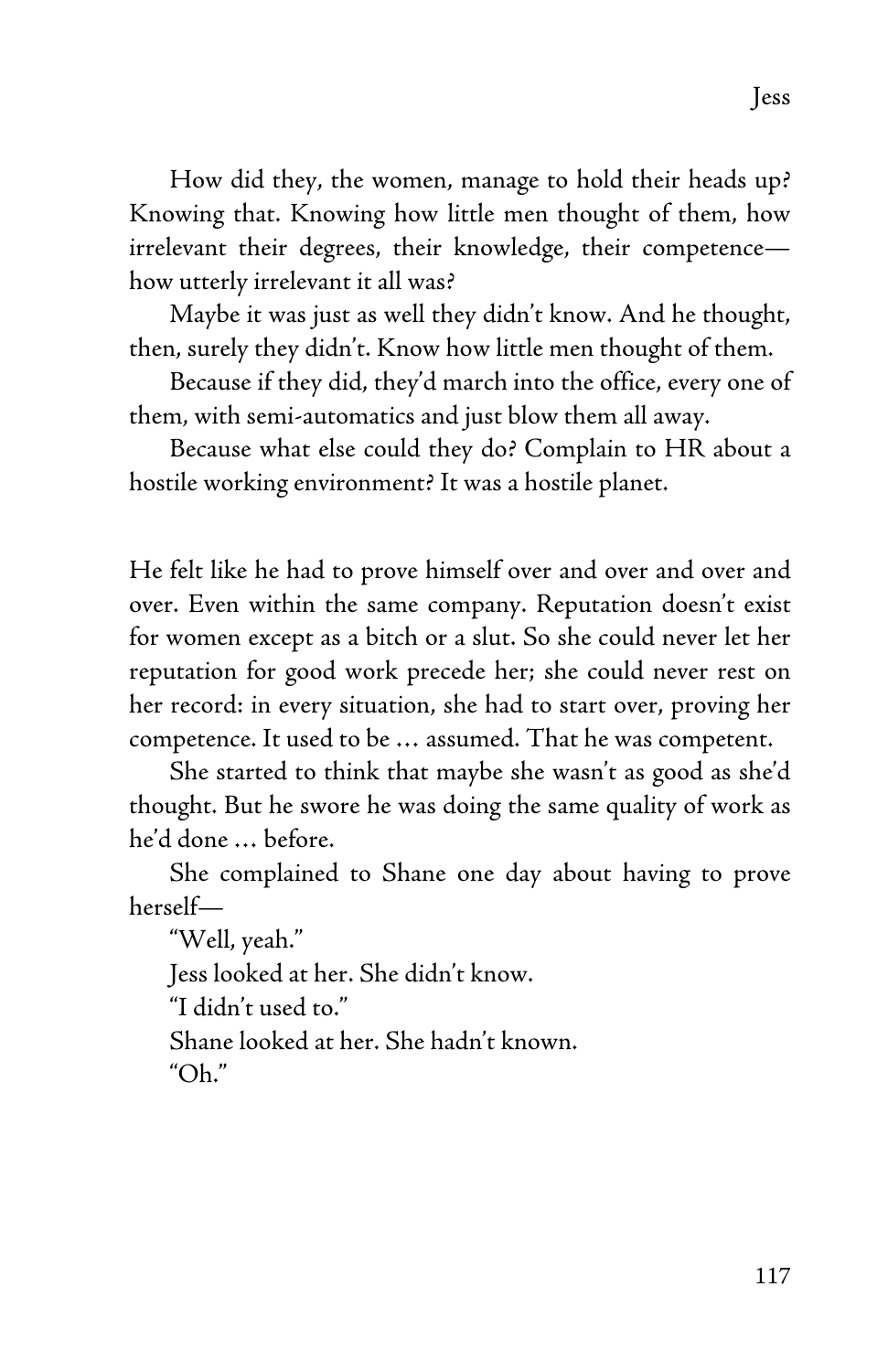Even when he *did* manage to do something noteworthy, something that would establish competence, reputation, the success didn't snowball. It was as if it was regarded as an anomaly, not a predictor of things to come. So she wasn't building a *career*. She just kept getting *jobs.*

And the next one—

He was a customer service rep, answering phones all day long. His first day on the job—his very first day—his supervisor stood behind him and put his hands on his shoulders.

"How're you settling in, Jessie?" the man asked, all friendlylike.

Jess shrugged his shoulders, hoping the asshole would take the hint.

Instead he started massaging his shoulders. Unbelievable.

Jess sat very still, then said, tightly, "Get your hands off me."

Unbelievably—or not, given everything Jess knew about men's feelings of entitlement—the guy did the same thing the next day.

So Jess turned and belted him one.

She was fired of course.

"You're a very lucky young woman," the Security guy said as he escorted her out. "Mr. Smith has agreed not to charge you with assault."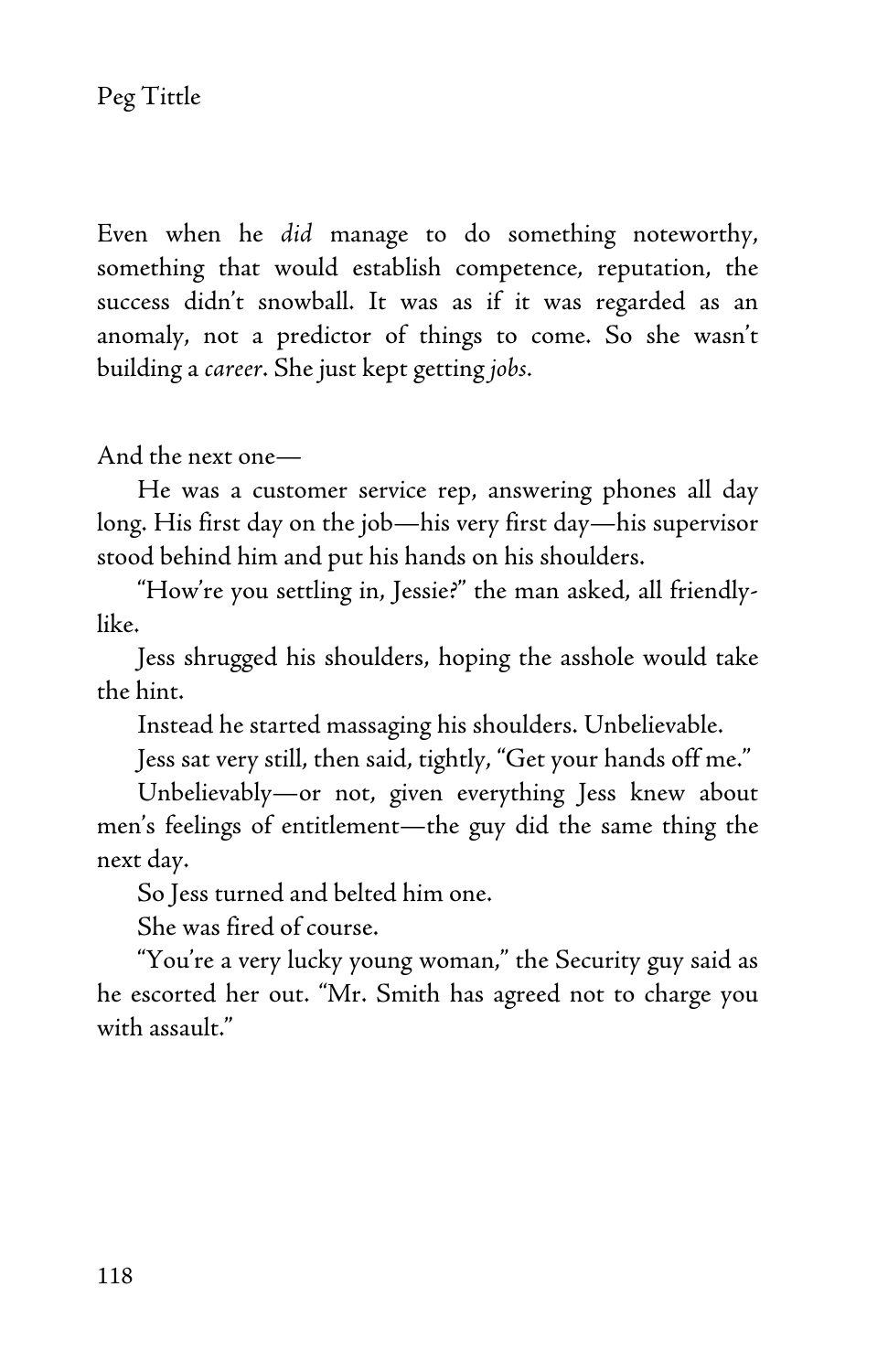"You should charge *him* with assault," Shane said when Jess told her what had happened.

"No one will step forward as a witness. They'd lose their jobs. And pathetic as they are—the jobs, I mean—"

"Yeah."

At the next job, he did was as little as possible. His evaluations were poor. He was told to try harder. Become better. But what would be the point? He would never be good enough, because he would never be judged on his competence. Better to realize this at 25, he thought, than at 40. When you're exhausted and frustrated and angry, having spent fifteen fucking years trying, and trying harder …

He was already tired of defending every little thing he said or did. He was already tired of proving himself over and over, more and more. He was already tired of fighting for every little thing he wanted. Air time. Software upgrades. Even a fucking stapler that could handle more than five sheets of paper.

She started trying to build a life outside work. She joined the Green Party, but at the very first meeting, she noticed that the men took up more physical space than necessary, sprawling over the confines of their chairs, sometimes even elbowing the people beside them.

And not only did they take up more conversational space by interrupting the few women present, they spoke slowly, they repeated themselves, they made irrelevant comments that derailed the conversation—just to hear themselves speak, she was sure.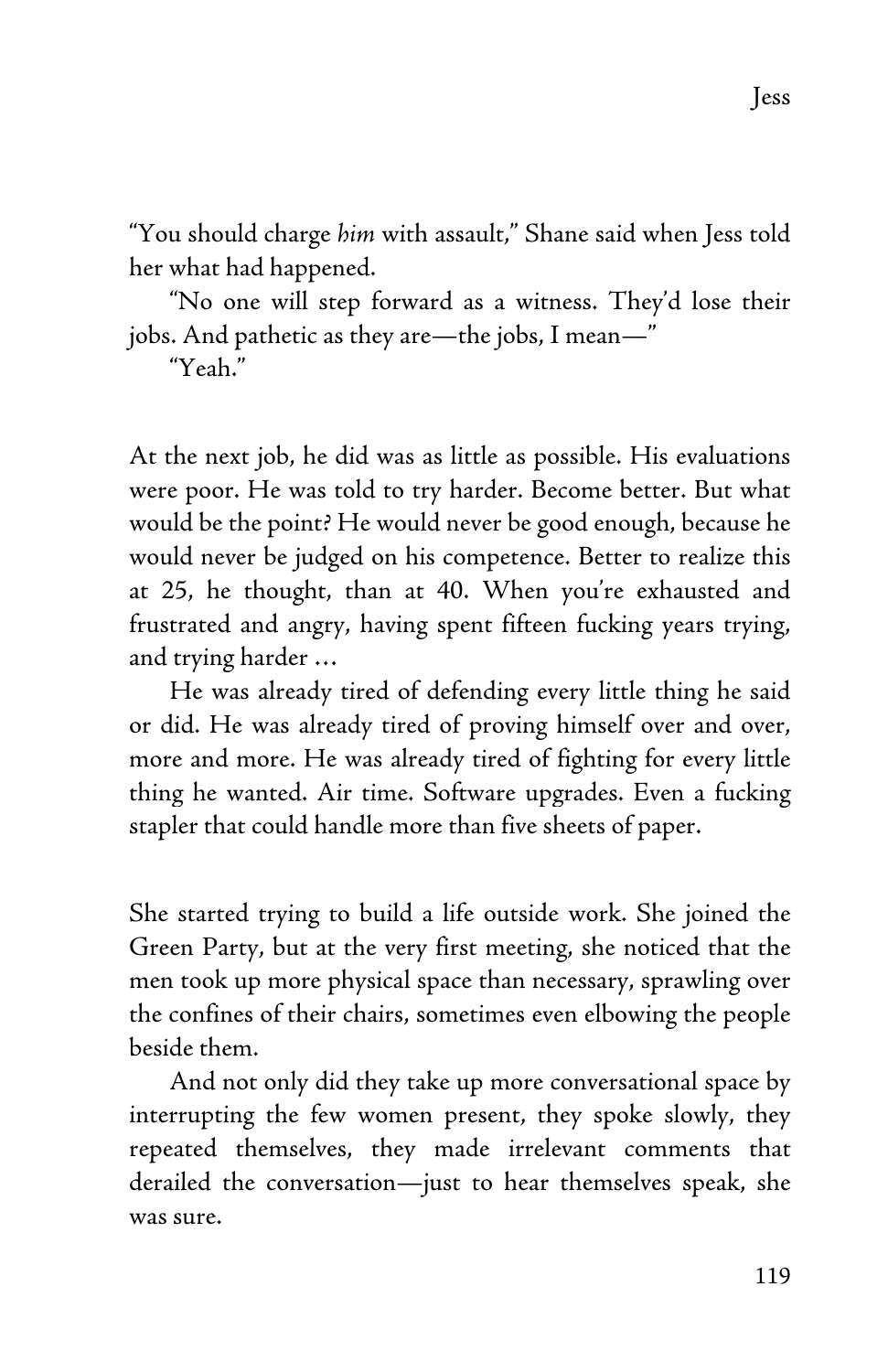At one point, Jess objected to something the leader said and she was quick about it because— It suddenly— He used to take his time. He used to talk in whole paragraphs. No one would interrupt. No one would stop paying attention if he took too long.

Even so—even though she was quick about it, and almost apologetic, the man practically had a heart attack: he started shouting at her, all blustery and red-faced, aggressively jabbing his finger in the air at her … So much for that.

He joined an all-comers basketball league, but he was put off by the divisions into teams: they'd divide the star players between the two teams, then the tall guys, then the older players, and then the women. As if women couldn't be star players. Or taller than some of the men. Or older.

Worse, they typically played one-on-one, and it seemed a foregone conclusion that he'd always pair with the woman on the other team. Failing that, with the worst of the men. One night, with a thirteen-year-old.

"I'm pretty fast on my feet," he said one night, "I'll take that guy," he pointed to one of the hotshots. They laughed at her. But what he'd said made perfect sense. Women tended to have better coordination—they could even run backwards—and better endurance, so she could always be in the hotshot's face, preventing him from scoring. When the hotshots paired off with each other, they were each so intent on being hotshots, they were each left unguarded. To shoot and score all night long. He explained that. No one heard her.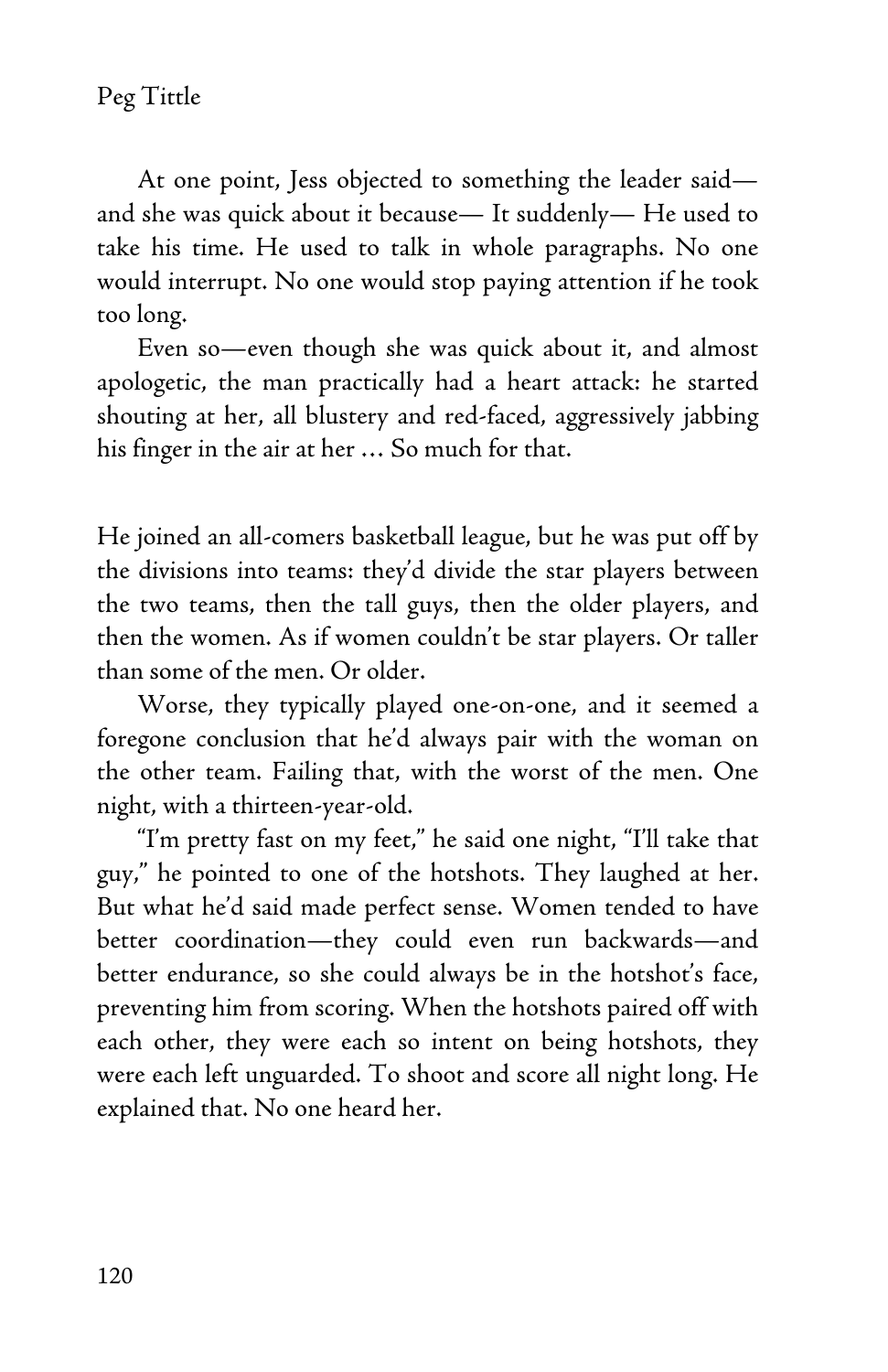So he didn't bother to explain the converse: the women, having nothing else to do, because no one ever passed them the ball, guarded each other so closely no one *could* ever pass the ball to them, so they could never shoot, never score. The few times they *did* get the ball, they took the shot, no matter how difficult. It could be the only chance they got all night. But of course the

understandable misses that made them appear as incompetent as the men had assumed them to be. Around and around.

Though … he fumbled the ball more often than he remembered doing. Ah. His hands were smaller. No fair. And of course, being a good six inches shorter, the basket was higher. Also no fair.

None of that mattered, however, because as a woman, no one ever passed to him. No matter how often he was in the clear.

"What am I, invisible?" he'd fumed one time. Yes. That's exactly what you are, she realized.

When he managed to score, once, no one high-fived him.

Another time, when Jess set a solid, and perfectly legal, pick, the other guy ran right into him and then was so enraged, he shouted "FOUL!" and actually shoved her off the court.

All in all, it was a good work-out, running up and down the court, but that was all he did. Run up and down the court. So, so much for that.

He went back to solo activities. Running. Reading. Writing letters to the editor. And he realized that that was how women become marginalized. They keep leaving voluntarily, because they're ignored and insulted. Or they get pushed out, because they're good.

He started watching more tv. One evening, watching *The Piano*, Jess was … shocked, appalled, horrified— The scene in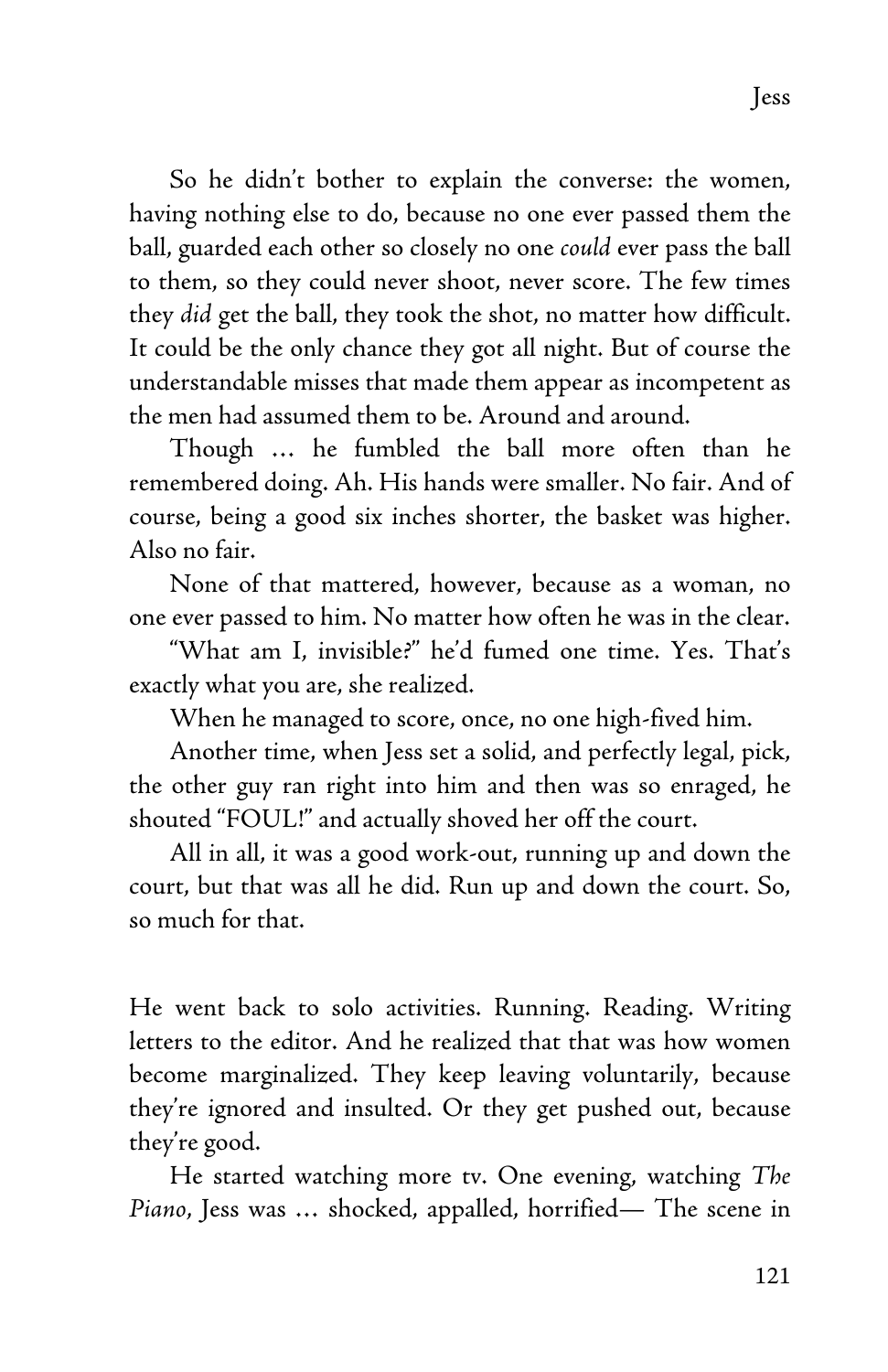which a man, in a fit of rage, a tantrum, cuts off the mute pianist's finger— He has *no idea* of the damage he's done, no understanding of the irrevocable loss he has caused. It *wasn't* just a finger. It was her voice, her escape, her joy— He wondered if he would've had the same reaction before. He was afraid not.

There was something very frightening about that kind of capacity to injure: to hurt with intent is at least to act with responsibility, and it shows a sort of respect for the other, an appreciation of the harm caused; but to hurt spontaneously, recklessly, casually, without even being aware of the harm—it adds deep insult to the injury. (No doubt that was why victim impact statements were so important: the victim wants the person to *know* just what he's done, to take on that burden of responsibility.) To hurt in that off-hand cool sort of way— It was psychopathic.

And most men *are* psychopathic, he suddenly realized. So many of us throw tantrums. While in an adult male body. With a gun or knife in our hands. We're immune to the influence of ethics. To a consideration of other people's rights and freedoms. Their right to be free of fear and pain. Their right to go where they want when they want. Without the risk of assault. And we're apparently too unimaginative to empathize. Or even foresee the pain we cause. It would get in the way of competing. We say 'Of course, I care,' but we don't really. We don't care very much about anything. Except our own status. So we can't possibly understand that others do. Care. Very much. About so many things. And so we have no idea about how much pain we cause when we destroy … the world.

So, he thought back to that incident in the bus shelter, women *should* be afraid of men. Very afraid. Because most of the time we have no idea. We're that casual about destroying things.

Though, of course, often we have a very clear idea. He'd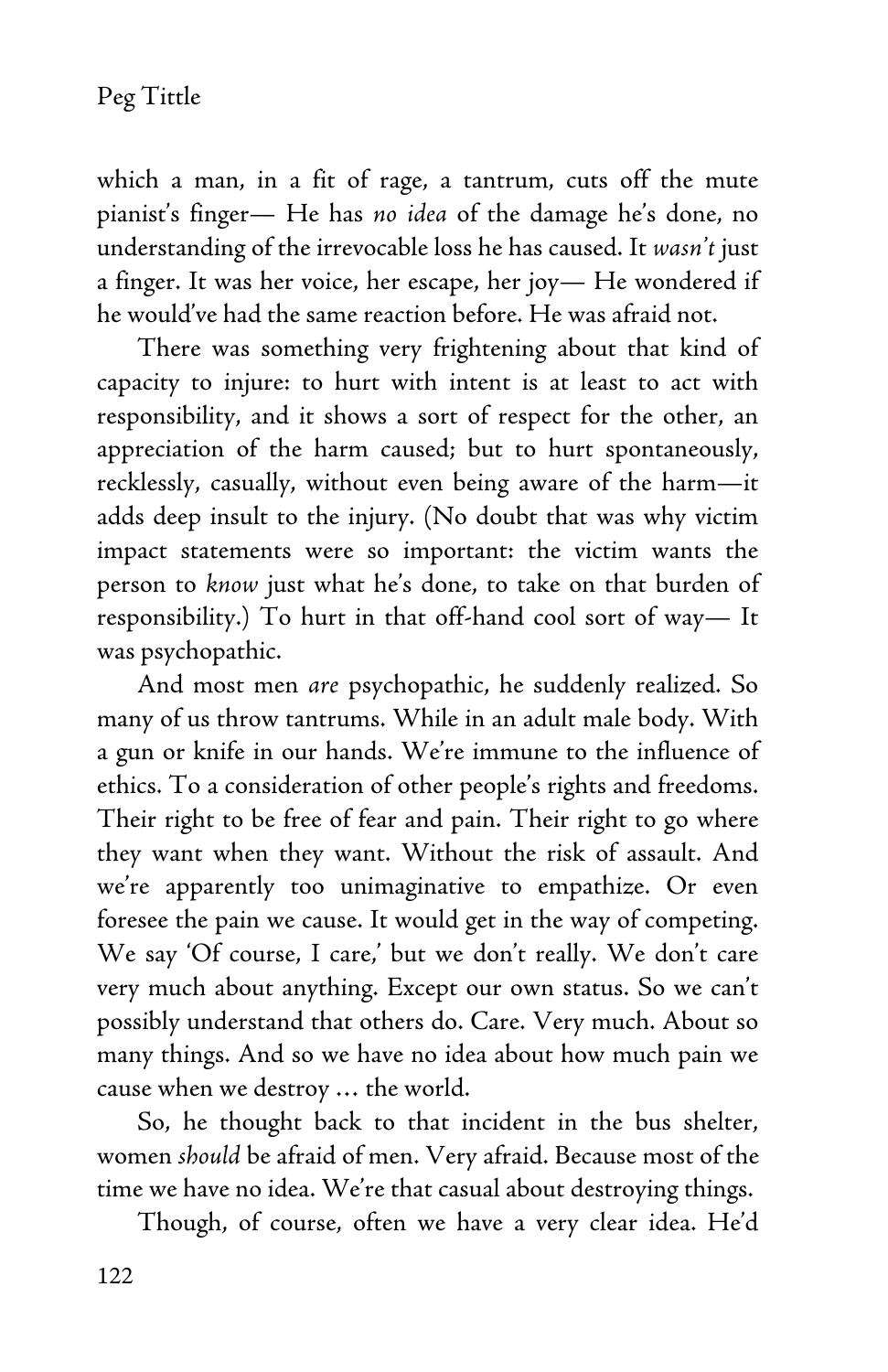realized sadly, that men were the reason children were taught to be wary of strangers. Even when, especially when, said strangers offered help.

Jess thought again about going to grad school. Thesis: "The presence of a Y chromosome indicates psychological impairment."

One weekend Jess decided it was time to get away, go for another hike. They'd bought a used car a few months prior, intending to use it for their adventures, but they had yet to do so. Unfortunately, Shane opted not to go with her, choosing to be with her new girlfriend; Jess was happy for her, but saddened by the prospect of losing her best friend.

He considered Watersprite Lake and Elfin Lakes, simply because the names were so delightful—something, he realized, he couldn't've done before—because real men just didn't what? But when she looked at a few videos posted online, she didn't find the actual trails quite as delightful as their names and opted for Joffre Lakes instead. A nice long drive to Pemberton, then short 10k hike with three turquoise lakes—again, something—was it that men weren't as sensitive to color or weren't *allowed* to be sensitive to colour?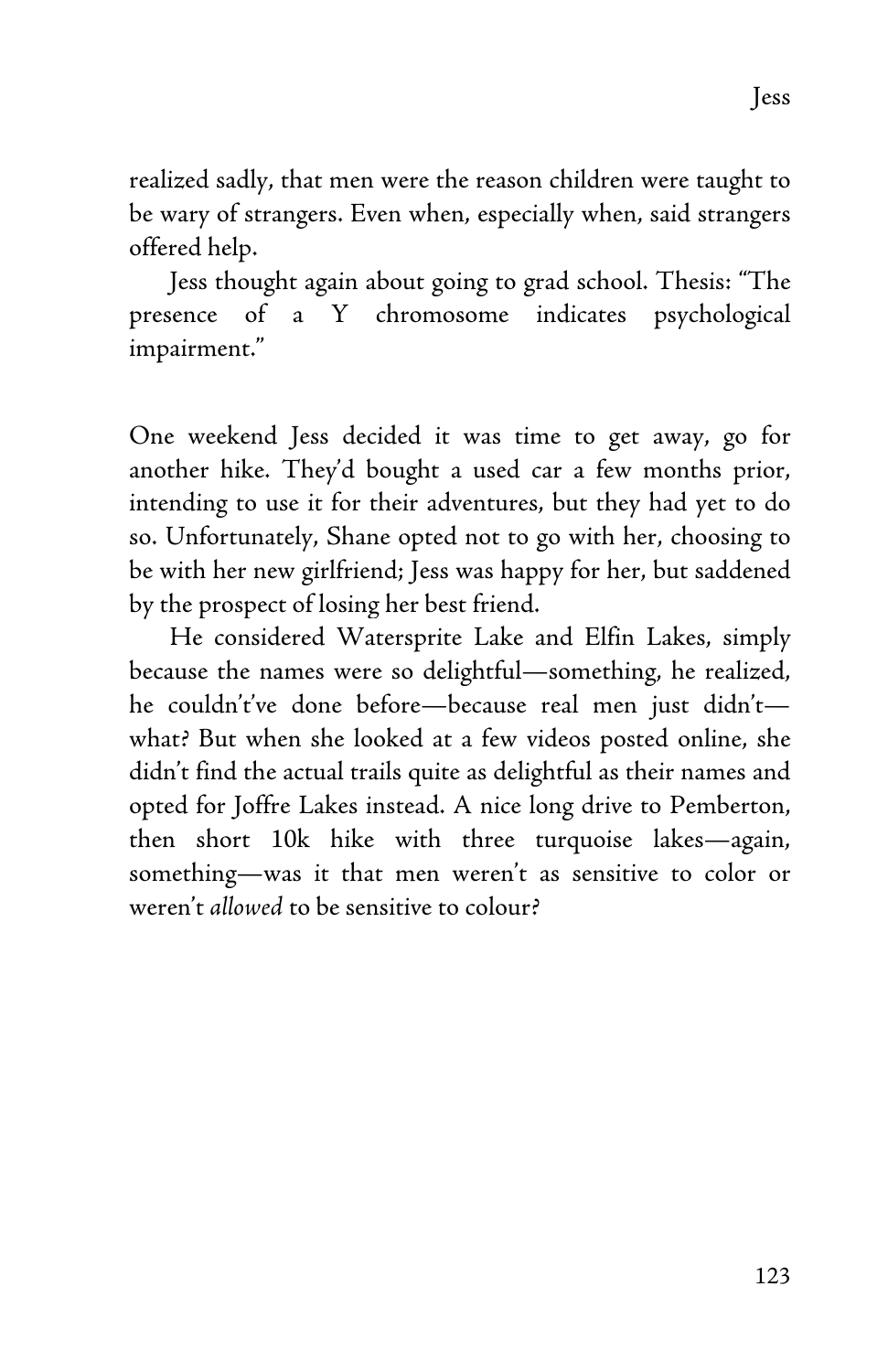At the third lake, she met Ethan. They sat for a bit and chatted, then ended up walking the whole way back together, easy in each other's company. He was trying too hard to be impressive—she just wanted to be intrigued—but he understood the impulse. The habit. They decided to get together again the following weekend for another hike. And then another. Three months later, Jess had a boyfriend.

But as soon as they'd sort of declared themselves a couple, things changed. Expectations shoved their way into their relationship. The first time they had dinner out, Ethan expressed surprise, no, disapproval, really, at her attire.

"But I always wear casual."

"Yeah, but I thought that was just because you know, you were hiking. This is different."

"And so what would you like me to wear?" He couldn't believe he even asked that question.

"I don't know, something more … I don't want to feel like I'm with a guy."

That was interesting. Gender is rooted in men's homophobia?

Also, whenever they were out, Jess noticed that people always addressed Ethan first, often ignoring her altogether. That shouldn't've been a surprise, but— It was. It felt like a sucker punch.

He found that she had to be ever attuned to Ethan's wants and needs. This was new. And actually, now that he thought about it, it wasn't just with Ethan. He was paying more attention to men in general. And not in the way he used to pay attention to women. Nor even in the way he used to pay attention to men in general. No, this was different. Very different. It wasn't just that he had to be more vigilant, physically. About where to go and when to go there. It was that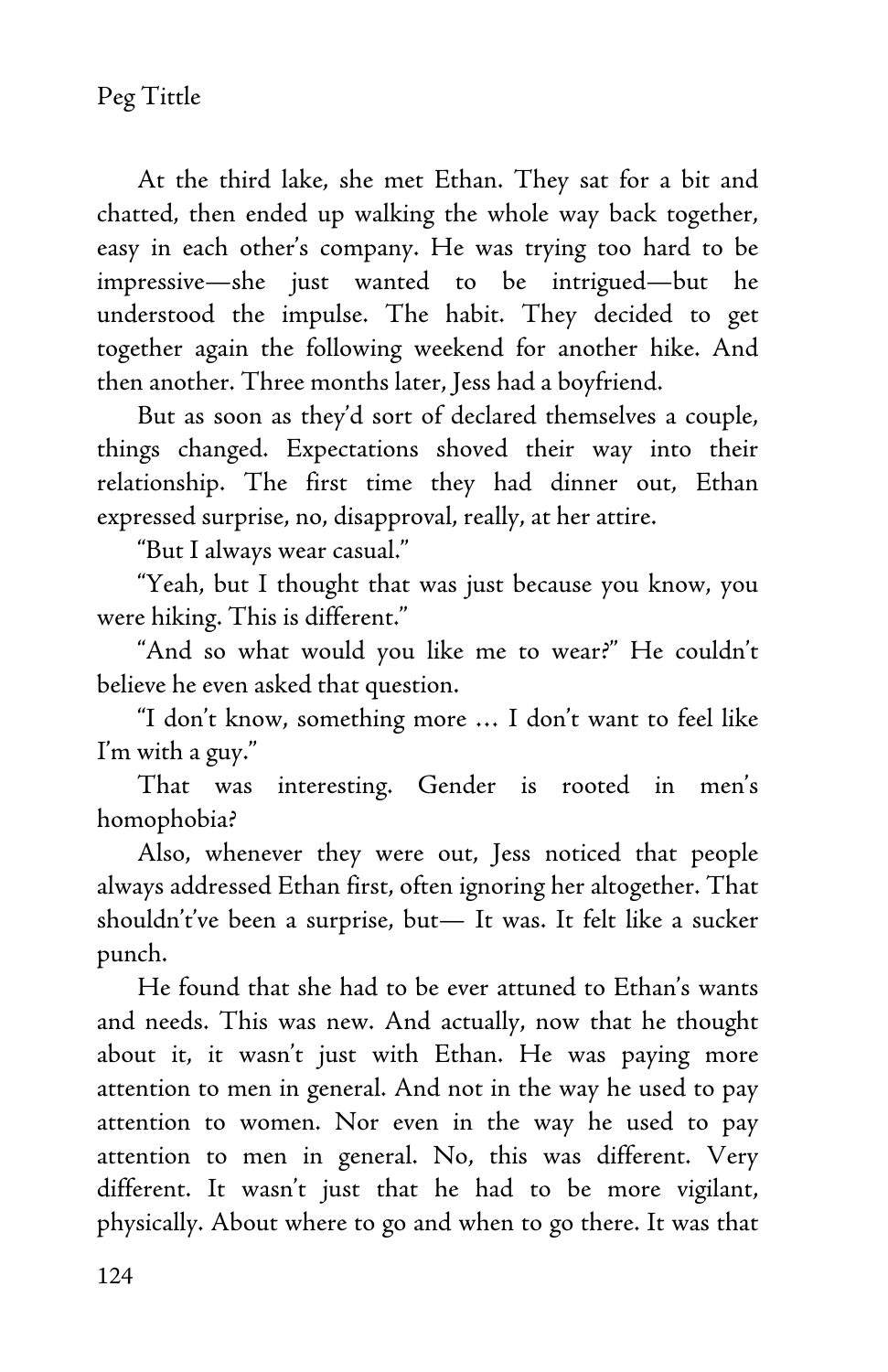Jess

once he was there, he had to be ever watchful about the proximity of men, and the way they were acting, alert to potential problems. It was as if he was living in an occupied country and had to keep making sure he didn't inadvertently piss off one of the soldiers. He had to make sure he didn't even come to the soldier's attention.

A few months into the relationship, Ethan told Jess that she was his moral compass.

"What are you, six? Be your own moral compass." The words were out before she knew it. But she was aware of the tendency of men to force women into the role of gatekeeper, moral arbiter. At the same time, they looked down on ethics; concern for the other, caring about the other, that was for wusses.

And Ethan was constantly asking her where his keys were, where his socks were … "I'm not your mother!" Jess had shouted at him. Though even his mother should not have to keep track of his keys and his damn socks.

But when she didn't keep track of such stuff, Ethan acted like she was ignoring him. And said so. Making it sound like a reprimand. It took Jess a couple days to realize that Ethan had expected, had felt entitled to, her attention. And she'd transgressed. Hence the reprimand.

"It's not my job to look after you," he said. "You are not *entitled* to my time and attention."

He stared at her. With incomprehension on his face.

Another thing was the mansplaining. He would tell her stuff. Stuff she already knew. Once, they took a moonlight walk on the beach, and he started pointing out all the constellations to her, naming them. As if she were a child. As if she knew *nothing.*  About *anything.* It was *so* insulting. And since so many men told her so many things, it was also so very tiresome.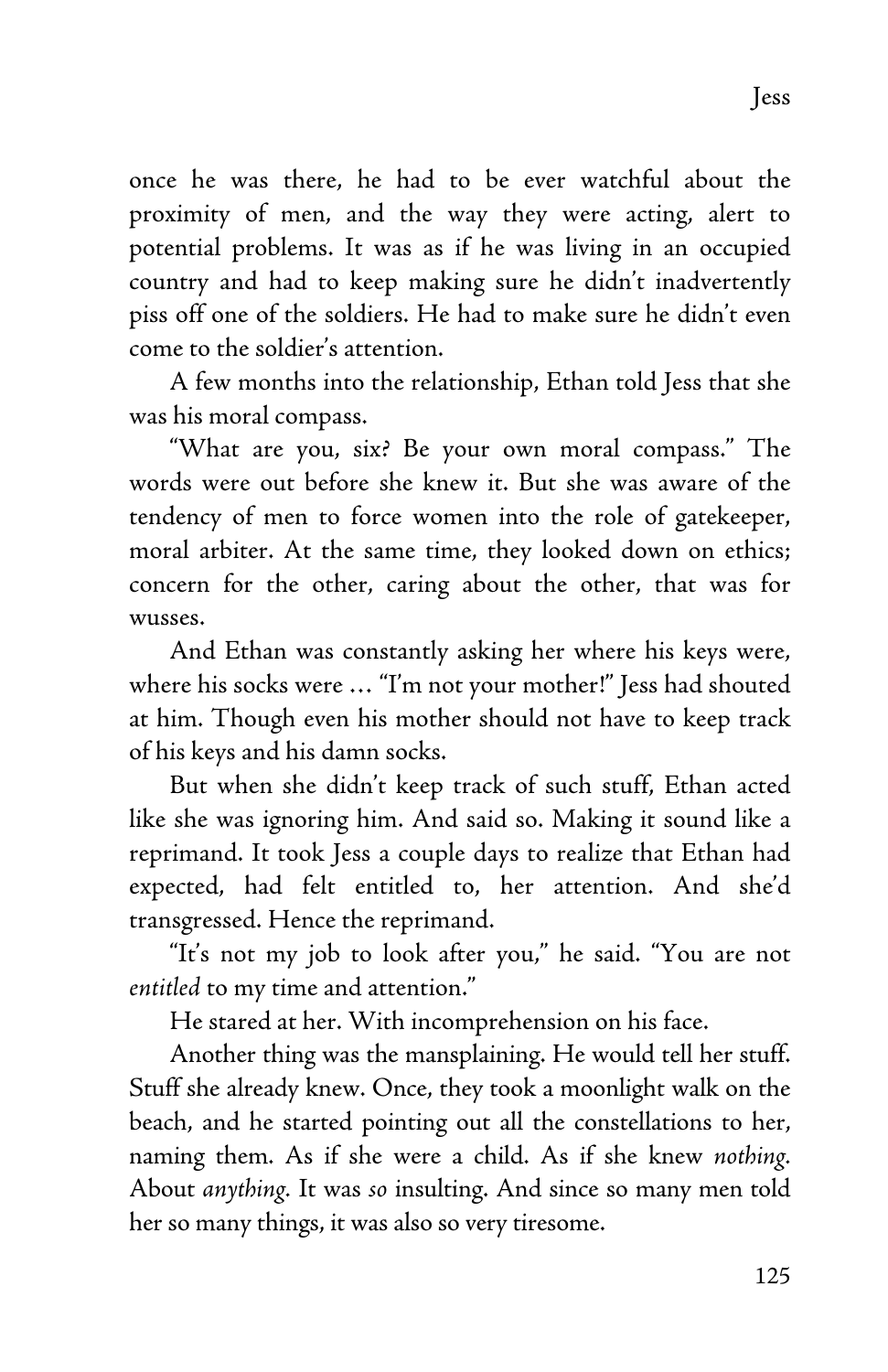"You do remember that I have a degree, yeah? And that I'm the same age as you?"

Again, that stare of incomprehension.

He reacted the same way when she asked him, point blank, "What do you want?" They had been discussing the way things were between them. Jess wasn't happy. With the way things were. She was trying to figure out whether to stay and work on the relationship—that's what you were supposed to do, right? But why? If you had to work at it, didn't that indicate that something was wrong? So why stay? Why not just move on? And why weren't *men* supposed to work on the relationship too?

Ethan's answer had been just a litany of possibilities, and she realized it was a purely intellectual response. He didn't *know* what he wanted. He wasn't that introspective.

She'd asked again. "What do you *want*?"

"I don't know," he shrugged irritably.

"Why does the question make you angry?"

"It doesn't make me angry!" he said. Angrily.

It dawned on her a bit later that the issue wasn't that he didn't know what he *wanted,* nor even that he didn't *know* what he wanted, but that *he* didn't know what *he* wanted. Men didn't have as strong a sense of self as women did. *Because* they weren't as introspective. Or maybe it was the other way around. They weren't as introspective because they didn't have a strong sense of self. Or maybe they weren't as introspective because they didn't have to constantly self-censor themselves. "Don't walk like that, don't talk like that, don't sit like that …" as one FtM had put it in Schilt's book.

It also occurred to her why, when men said things like 'Don't make this personal', it sounded like an accusation. Like making something personal was a bad thing. It *was*. For *men*. Who want to be allowed to injure individual people with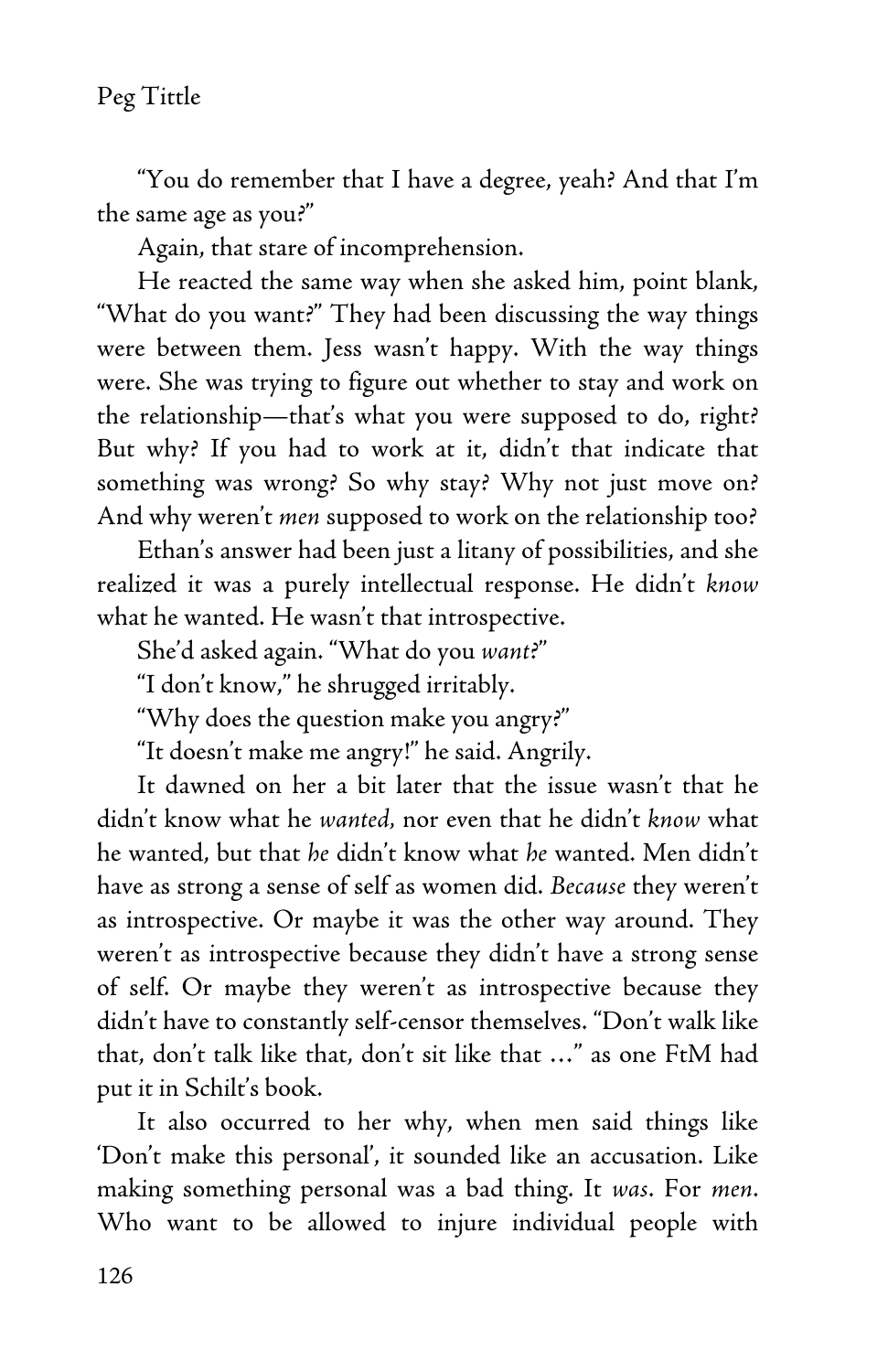Jess

impunity. With immunity.

So if they don't have a strong sense of self, how can they have such power?

Ah. *Because* they *don't* have a strong sense of self. They're hollow. There's nothing there but the drive for sex and the drive to win. They have no feeling. And, so, no empathy. And, so, a great capacity to hurt. Others. Other selves. Because how can they assume in the other what doesn't exist in them?

"What do *you* want?" he'd asked her in frustration. "What do women want?" That he thought the two questions were equivalent stunned her. It shouldn't've.

And then something else, another conversation, made sense.

"What do you want me to say?" he had said helplessly, having obviously said the wrong thing, again. "Just tell me what to say and I'll say it!"

"I want you to say what you think!" Jess had replied. Appalled. Did Ethan not think? No. Not for himself. Not really. And like introspection, truth, honesty, was so far from the norm. For men. You say, you do, whatever it takes. To get sex. To win.

*That's* why men like, nay, *need*, hierarchy. They act according to obedience, not independent thought. So they need to know who to obey. Who's above them.

"And if I don't agree with it," Jess had carried on, "then I'm outta here."

"It's that simple for you?"

"Yes! Why would I want a relationship, a friendship, with someone with whom I'm not in agreement? On the important things. Maybe even on the unimportant things."

And then, talk about important things, Ethan had defended one of his buddies who'd forced himself on—raped—a woman. "Oh come on, he didn't mean to hurt her," he'd said. As if having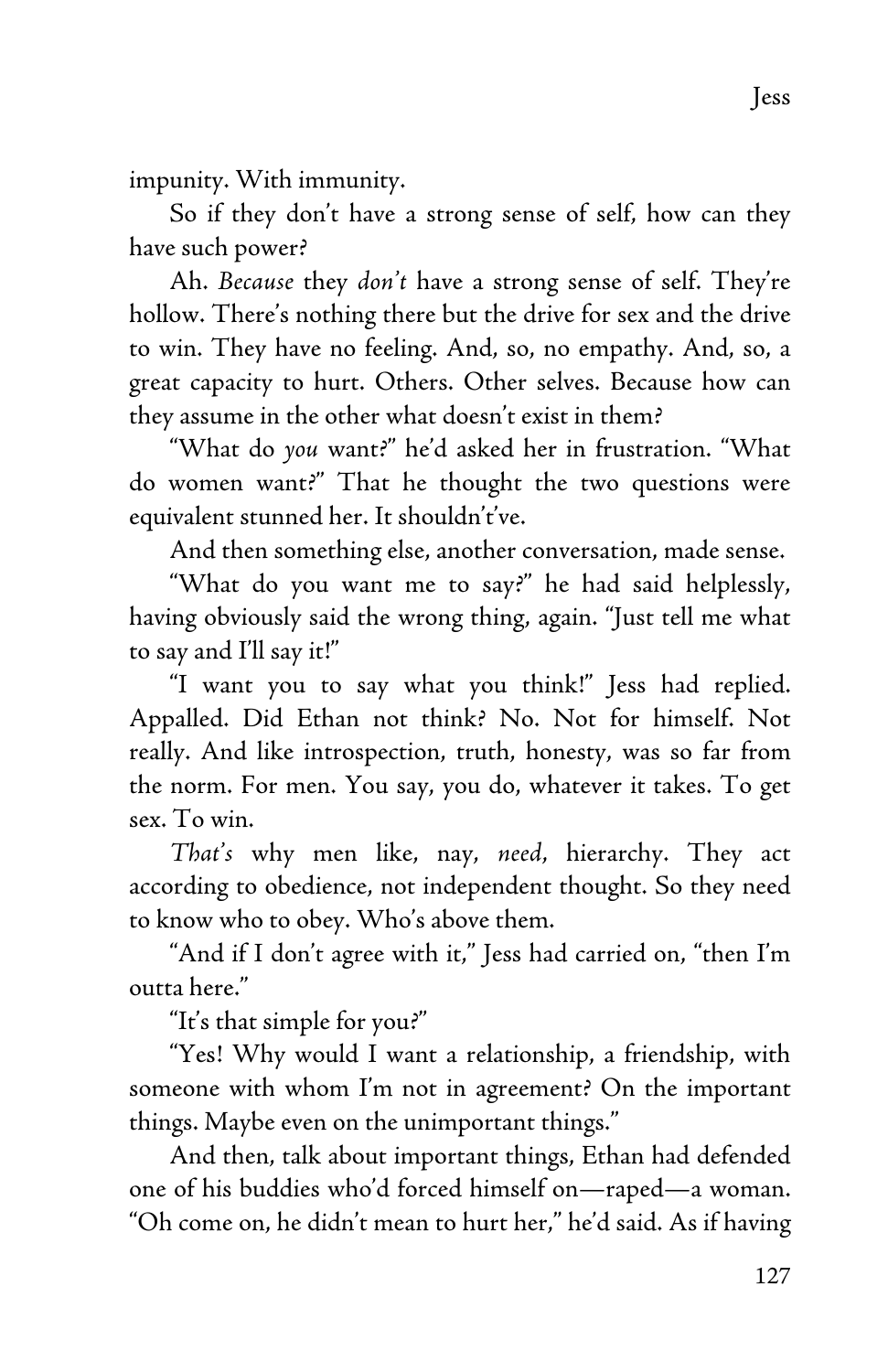good intentions, or at least not having bad intentions, was enough.

While Ethan had never forced himself on her, it did seem that the more—the more she stood up to him? No, that can't be right. But it was. Ethan seemed unable to experience pleasure without conquest. So the more she stood up to him, the greater the conquest. That is to say, the more aggressive the sex became.

Of course, she decided to break up with him. He hadn't wanted *her* per se. He'd just wanted a *girlfriend.* Women are used by men only as pawns in their competition for status. That explains their rage when a woman says no, or worse, says yes, then no, choosing to leave them: in both cases, the rejection causes them to lose status. Our mistake, always, is thinking it's about us. It's never about us. It's always about them.

She tried to figure out a way for *him* to break up with *her*. Otherwise, posting revenge porn would be the least of it. But she couldn't. So she just left and hoped for the best.

"I suppose you want to still be friends," he said sarcastically, leaning against the doorway as she packed the few things she'd brought to his apartment.

"No," Jess stood up. "I don't think so."

"What, I'm not even good enough for that?" He was angry. She was leaving him. It was a judgment. Of him. Of course it was.

"Do *you* want to still be friends?" she asked him.

He snorted. She wasn't surprised. Shane had said once, "Take sex off the table and see how many men will be friends with you. The answer? Zero." She'd been providing evidence for her claim that straight men saw straight women only as sexual. Sexual beings, sexual possibilities … "That's why men can't be friends with you after you break up," she'd explained. "It's not the I-love-you-too-much-to-ever-start-liking-you shit," she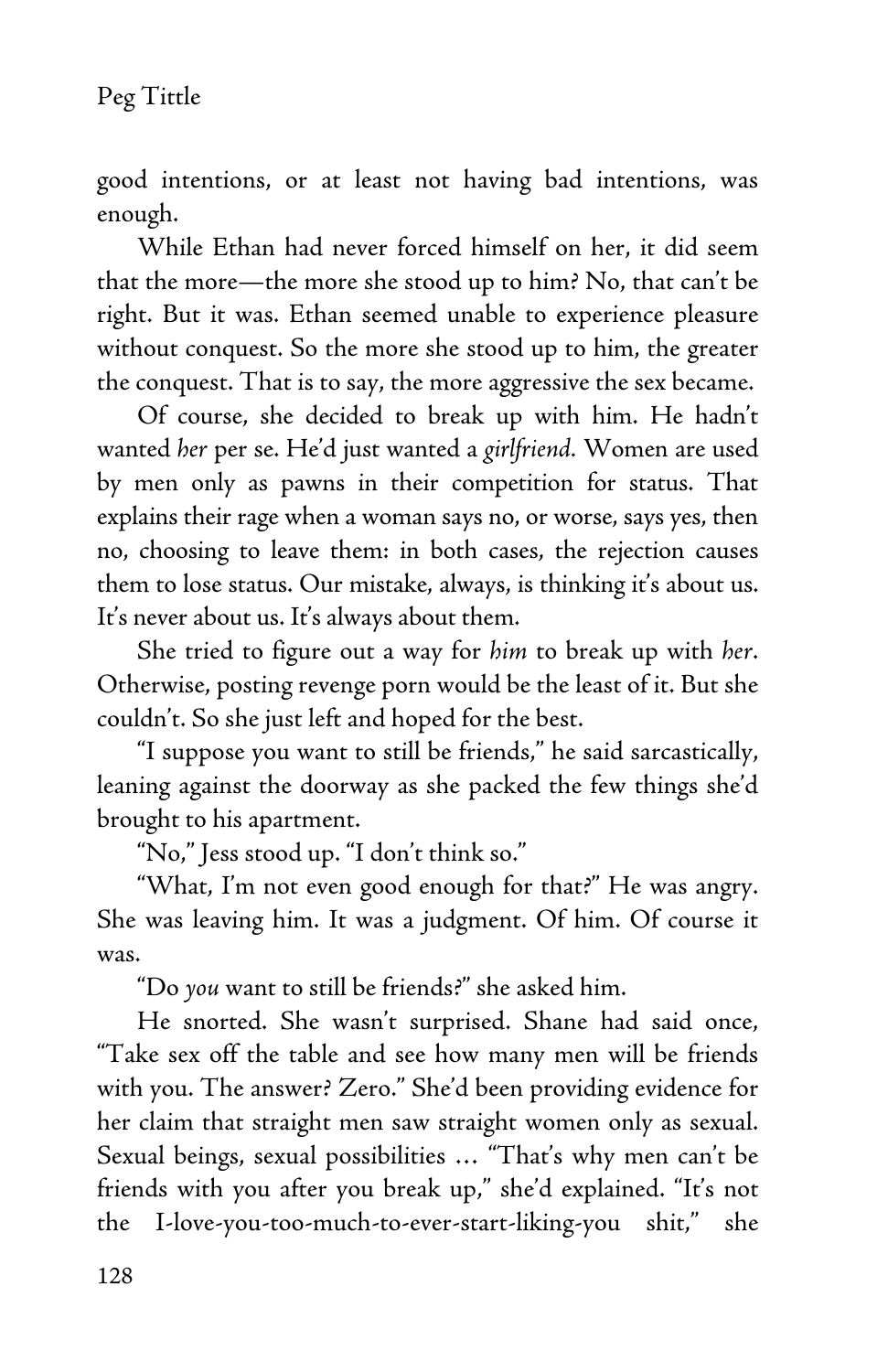quoted an old 70s song. "It's because as far as they're concerned, without sex, there's no point."

As soon as Jess closed the door behind her, she heard him yell "Bitch!" Funny how men can go from 'I love you!' to 'Bitch!' at the speed of light, she thought with a grimace, and remembered one of her classmates saying 'They're either coming on to you or insulting you, there's no in-between'.

Halfway down the stairs, she heard something smash. He must have whipped something against the wall. She was surprised. She never would have figured Ethan to be the kind of guy who had tantrums. 'Course, before, she, he, never would have called that response a tantrum. She hurried down the stairs, out the door, around the corner, and out of sight.

While she was with Ethan and using condoms, she'd decided to get sterilized. The risk of leakage was not inconsequential. To say the least. She had no desire whatsoever to spend so much of her life looking after kids. (And yet, he hadn't considered getting a vasectomy …)

He'd been surprised to find resistance. She shouldn't've been. In some places, it was actually illegal, especially if you were under a certain age, unmarried, and/or did not have your husband's consent.

One doctor she'd gone to had actually snickered and then said, "So you want the advantages of sex without the responsibilities?"

Jess didn't respond, realizing only later that it was because she'd been confused, because he had asked the question incorrectly: yes, she wanted sex, and no, she didn't want the responsibility—of *children*, not of *sex*; she *did* accept the responsibility of sex—that's *why* she was sitting in his office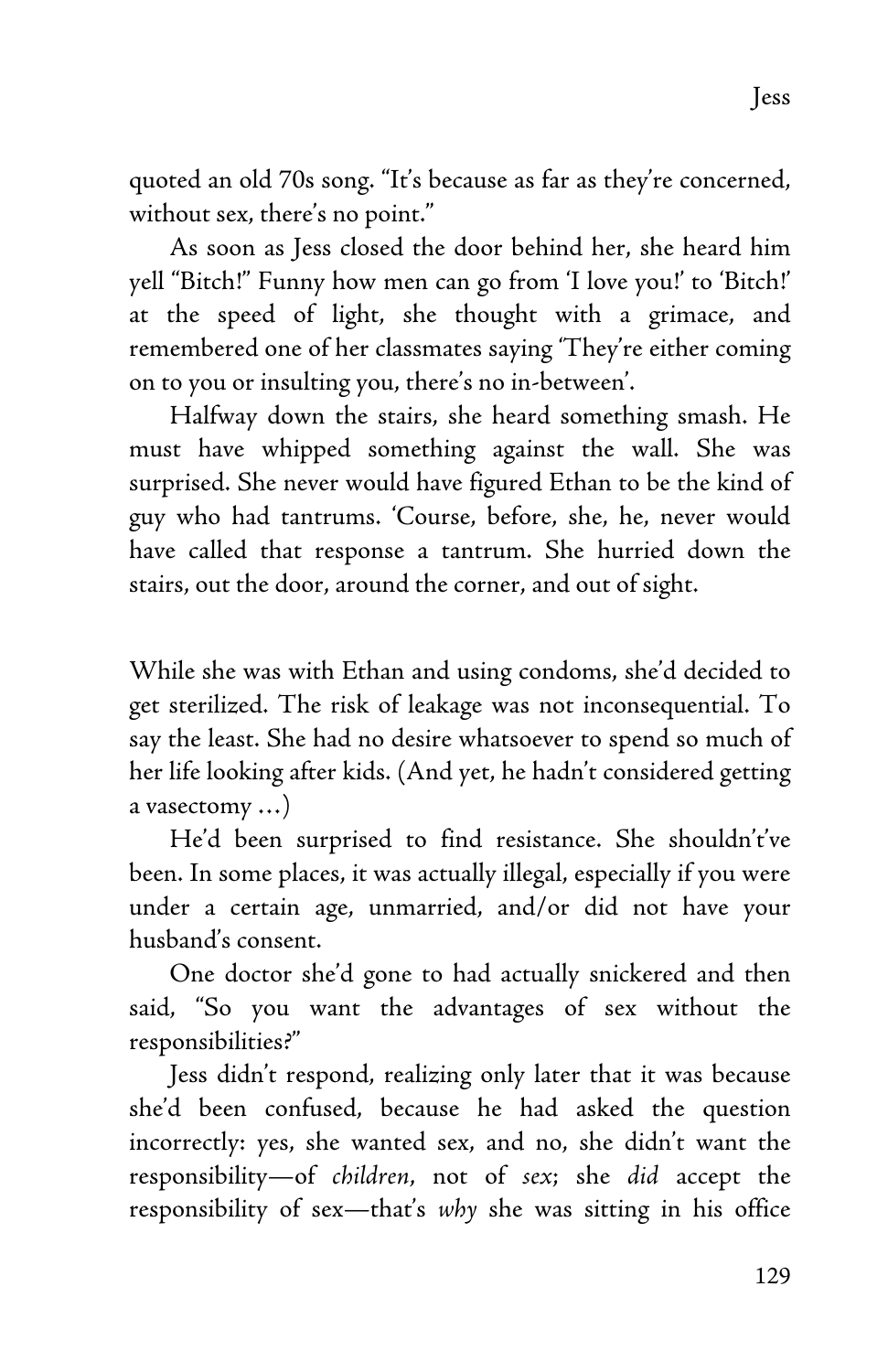asking to be sterilized.

The same doctor asked why she didn't want children.

"When a woman comes to you pregnant," Jess had replied, "do you ask her, before agreeing to deliver, why she wants the child?"

He didn't reply.

"And would you be asking these questions if I were a man seeking a vasectomy?"

The man got up and opened the door, nodding at her to … get the fuck out of his office.

Another doctor asked whether her parents wouldn't be upset, that she wasn't going to give them grandchildren. He implied that she had a duty; he implied that she should be ashamed.

What? She was supposed to ruin her entire life—for her parents? She was supposed to commit to a twenty-year responsibility—for them? So they could have a genetically related playmate on Sundays for a couple hours? And bragging rights? Of what? That your daughter got laid? Got knocked up?

Eventually Jess found a doctor whose only question was whether she wanted ligation or cauterization. It was a quick surgery, a quick recovery. And she felt wonderful about it. It gave her control over her life, her destiny. She loved being neutered. It was a bit of freedom from being sexed. And it was complete freedom from being reproductive. The female body, its reproductive aspect, held you hostage.

Over the next couple years, Jess met a few more men she liked, but every time the relationship solidified, the sexist dynamic interfered and ruined everything. Who does what. Who gives and who takes. He couldn't imagine getting married, being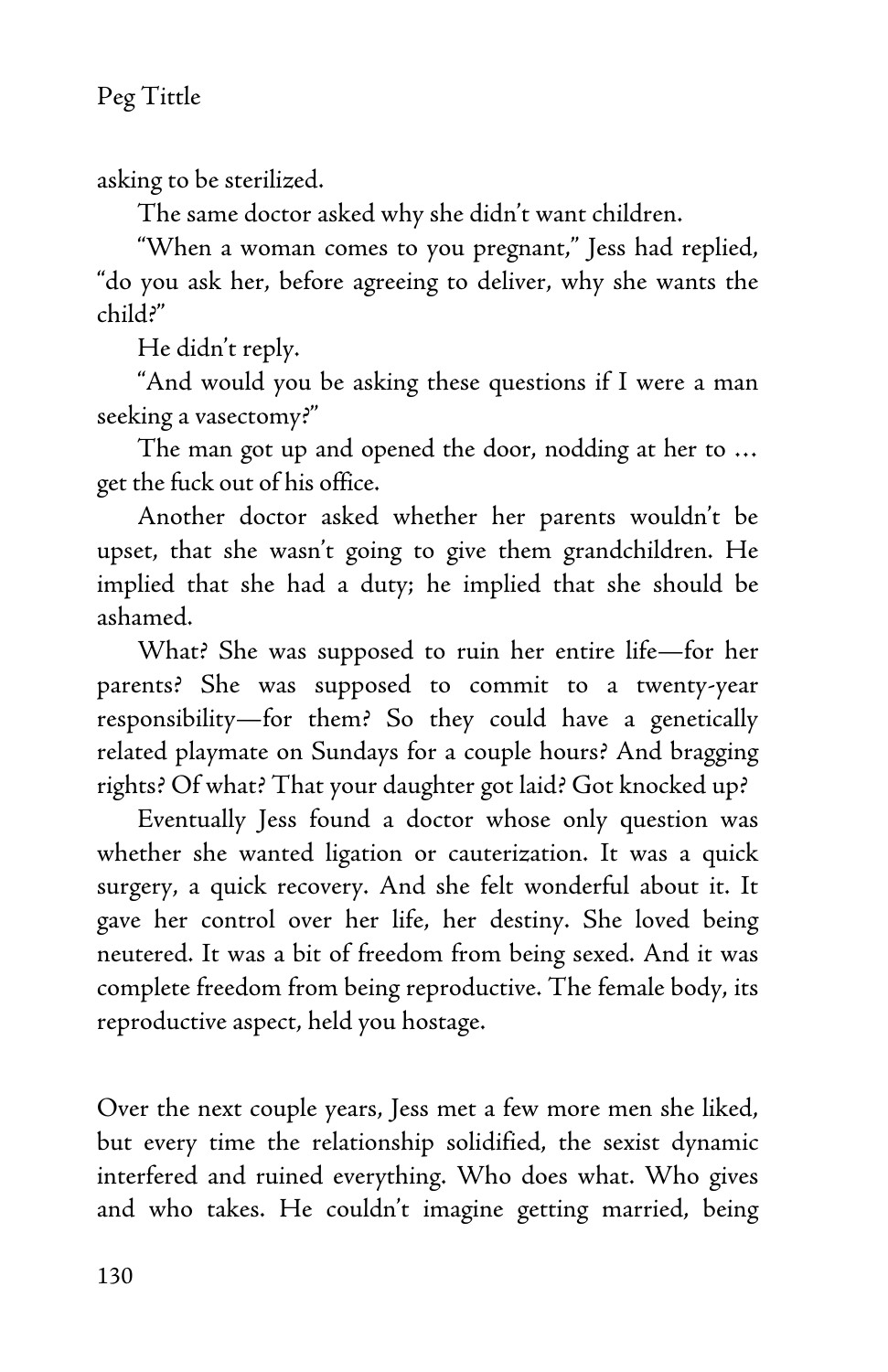married, being some man's wife. It would mean he'd lost himself. To the expectations. To the roles assigned on the basis of sex.

Thinking ahead, he decided to try again for a summer job. Something that might turn into a year-round job. There were lots of ads for camp counsellors and youth center workers and even though they wouldn't pay very much, she applied for a few. Some of the youth centers had year-round programs as well, perhaps she could … She received a couple interviews, which went well, she thought. They were impressed with her degree in Psychology and Gender Studies, but a little dismayed that she'd had no experience working with children or youth. Fair enough. No wait, he'd gotten positions before with no experience …

One of the youth centers hired her. She was glad to finally have a job with some real responsibility, but, sigh, that fact wasn't recognized. She'd been made to feel more important when she was doing the lawn work.

Many of the youths who showed up at the center were fans of the tv show *13 Reasons Why,* so Jess started watching it, then tried to get some good discussion going. It was her opinion that the writers had missed the elephant in the room: the problem wasn't thirteen kids who'd been mean to Hannah; the problem was sexism and its many tumours—misogyny, male entitlement, male privilege, hypersexualization, objectification, the rape culture, etc., etc., etc., still rampant in our society. Feminists have for decades exposed and fought against all that—hell, they *named* most of it—but none of that was not acknowledged. Not once. Not even a little bit. It was like Jay Asher had been born yesterday and was completely oblivious to such women's voices. It was ironic. To say the least. (Quite apart from there are no doubt hundreds of *13 Reasons Why* novels written by women.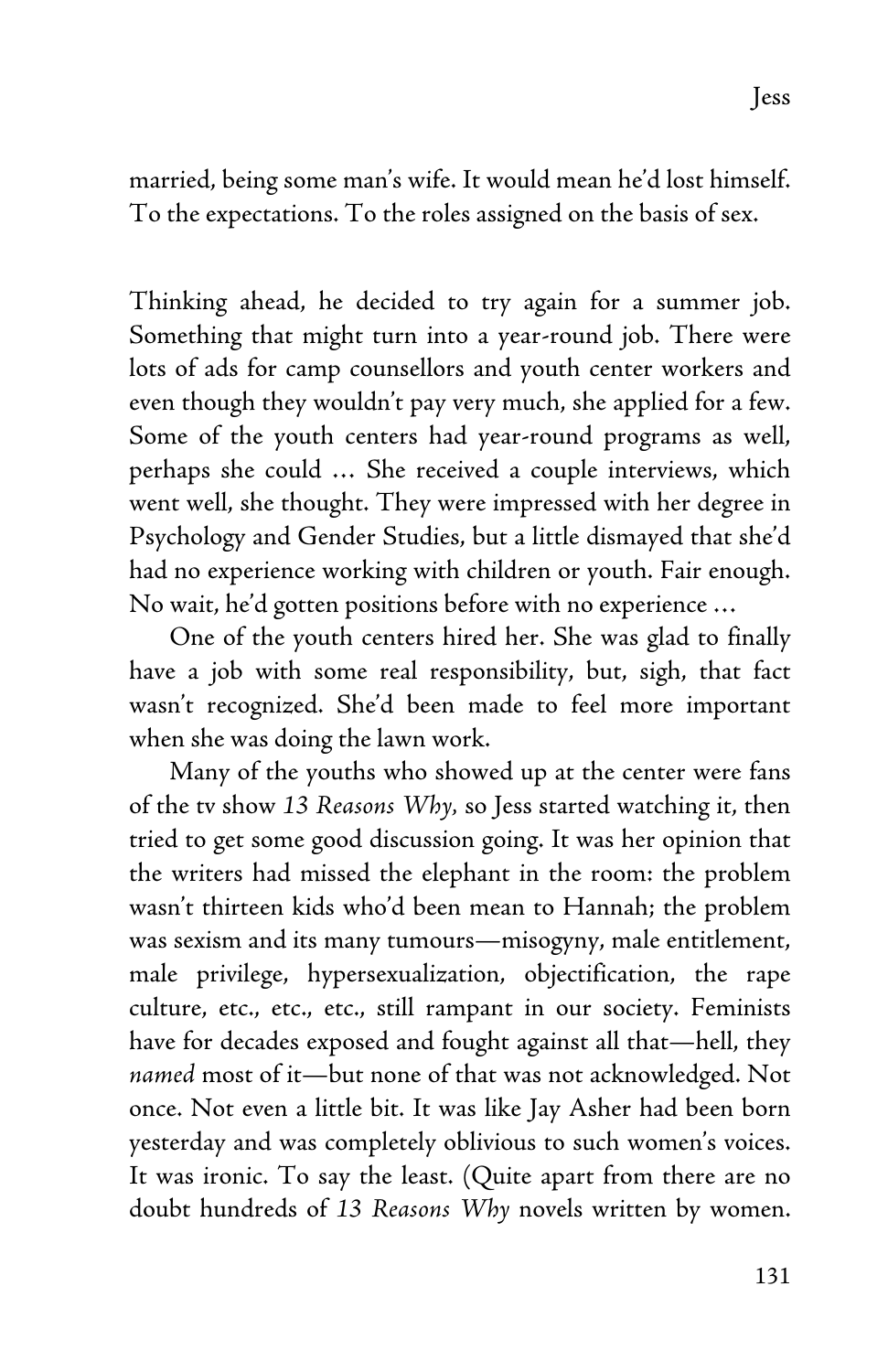## Peg Tittle

Have any of *them* been published? Made into a movie? Received great critical claim? No. But a *man* writes about what it's like to be raped, what it's like to be subjected to misogynistic shit every fucking day, well, world, PAY ATTENTION! Asher is himself a shining example of the male privilege his novel criticizes so unwittingly. Again, the irony.)

"Consider Justin," Jess said one afternoon, having suggested her thesis to a few of the girls who'd clustered around her—the boys avoided her—and that could be her next topic … "He thinks being a man is all about getting sex, using women for sex, and bragging about it afterwards to get points, to improve his status. 'Bros before hos'—even if it means letting your girlfriend be raped because hey, what's mine is yours, and women are just property, after all. Otherwise, it wouldn't even have occurred to him that what he 'owed' Bryce could include Jessica."

The girls glanced at each other. They hadn't seen it that way.

"Bryce is the same," Beth offered.

"Worse," Kaley spoke up. "He thinks he's so cool. He thinks he knows what girls want. He doesn't know shit!"

Jess nodded. "Thanks to all the cultural messages, men can be appallingly deluded about their knowledge and their appeal. They can lie to themselves about it. Again and again."

"We gotta get some of the guys over here," Cheryl said. "Hey, Shaun, come over here! Bring your bros!" She laughed.

The boy shuffled over, his friends in tow.

"We're talking about *13 Reasons*."

"Chick flick," he scoffed.

"Really?" Jess asked. "How do you figure that?"

He shrugged his shoulders.

"Tyler's the one that creeps me out," Mia spoke up. "I mean, he doesn't do anything but take photographs, but—"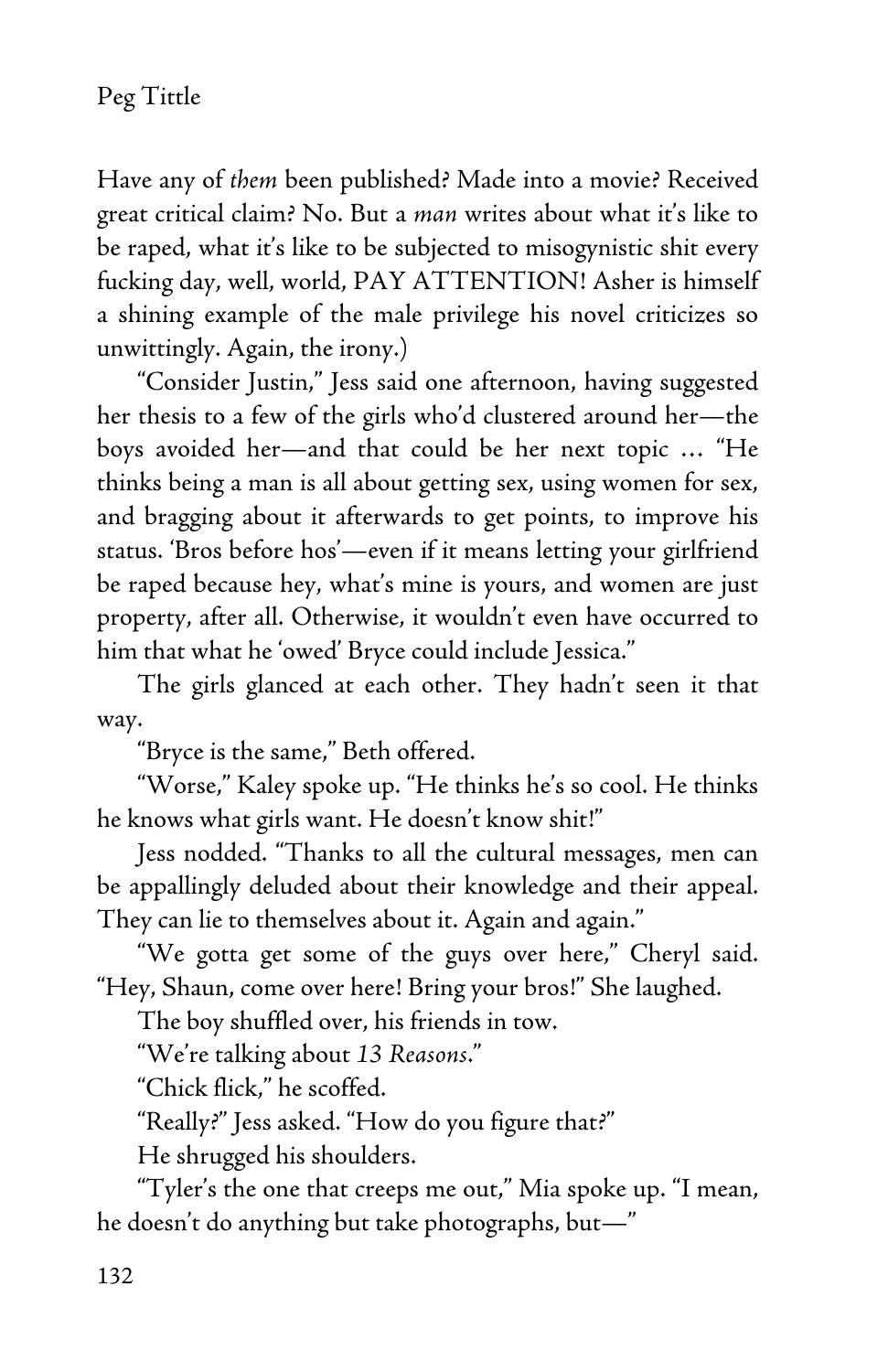"That's doing something," Beth said. "Definitely something."

Jess agreed. "He seems to think, like so many of the other guys, that women's bodies are public domain. Therefore, photographs of women's bodies are public domain. It's not like there's a person inside or anything."

"Which is so wrong. Guys post snaps of us all the time online. It's not right. They should ask our permission. It's our bodies!"

Shaun and his buddies laughed.

"You think it's funny?" Jess looked at him. "Why?"

He shrugged.

"You should criticize the girls too!" Jason said. "Jessica turns her back on Hannah as soon as she gets Alex. That's not right either."

"Agreed." Jess nodded. "Girls are taught that getting a boyfriend, a husband, being someone's girlfriend, someone's wife, is the most important thing they can do in their lives. With their lives. Given the way things are set up, they're not wrong. Women's status depends on their relation to a male."

"It shouldn't," Kaley said.

"No, it shouldn't," Jess agreed.

"Yeah, well, what do you expect? She's a *cheerleader*," Beth said with disdain. "Her actual *job* is to cheer and applaud when men do stuff."

"What about Marcus?" one of the other girls asked. "I mean, at first I liked him, but then when he and Hannah get together for a milkshake …"

Kaley nodded. "It's like he thinks agreeing to go for a milkshake means agreeing to have sex. At the very least, to have your hoo-hoo fondled in public. In broad daylight."

"And in the presence of the bros you brought along to witness your conquest," Jess added.

"And then when she objects, he's so … "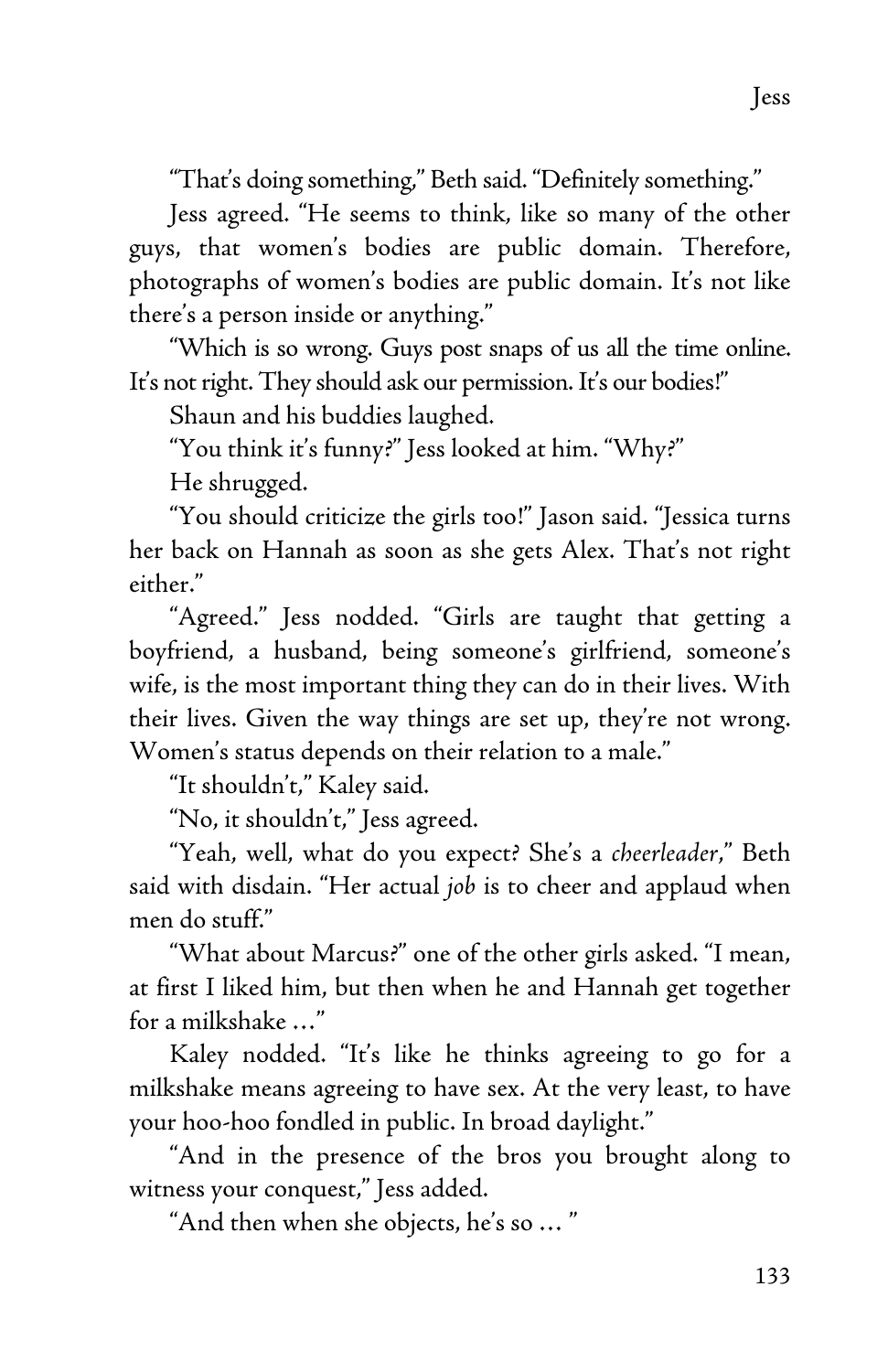"Outraged," Jess supplied the word she was looking for. Kaley nodded.

"And why? Because he feels *entitled* to touch her. As a man, he feels entitled to touch any woman. Any time, any place."

"Not all guys are dick-jocks."

Jess grinned at the red-haired boy. Terence? She hadn't heard that word before.

"So … Clay?" Jess prompted.

"He thinks he's a frickin' knight in shining armour."

"But at least he's trying to … fix things."

"But he's doesn't understand— What you said. The elephant in the room. Jessica does a much better job, addressing that. Eventually."

"But why should *she* address that. If it's the guys who are doing wrong, *they* should address that!"

"But— Something I don't get— Why didn't Hannah just get out of the hot tub? At Bryce's party? I mean how passive *is* she? She needs to take some responsibility for her actions too."

"She didn't want to be rude. She didn't want to hurt his feelings."

Beth turned to Cheryl, her eyebrows raised so high they were about to fly off her forehead.

And before Jess could quote Kate Manne—"Why, and how, do we regard many men's potentially hurt feelings as so important, so sacrosanct?"—

"Maybe she thought— I don't know," another girl spoke, "maybe she thought it would be worse if she tried to leave."

"Maybe, but— She wants Clay to kiss her. Why doesn't she just kiss him?" Jason was genuinely confused. "She wants him to ask her to dance. Why doesn't she just ask him? She tells Clay to go away, but then expects him to stay."

"Yeah, I really hated that scene," Jess said. "Remember what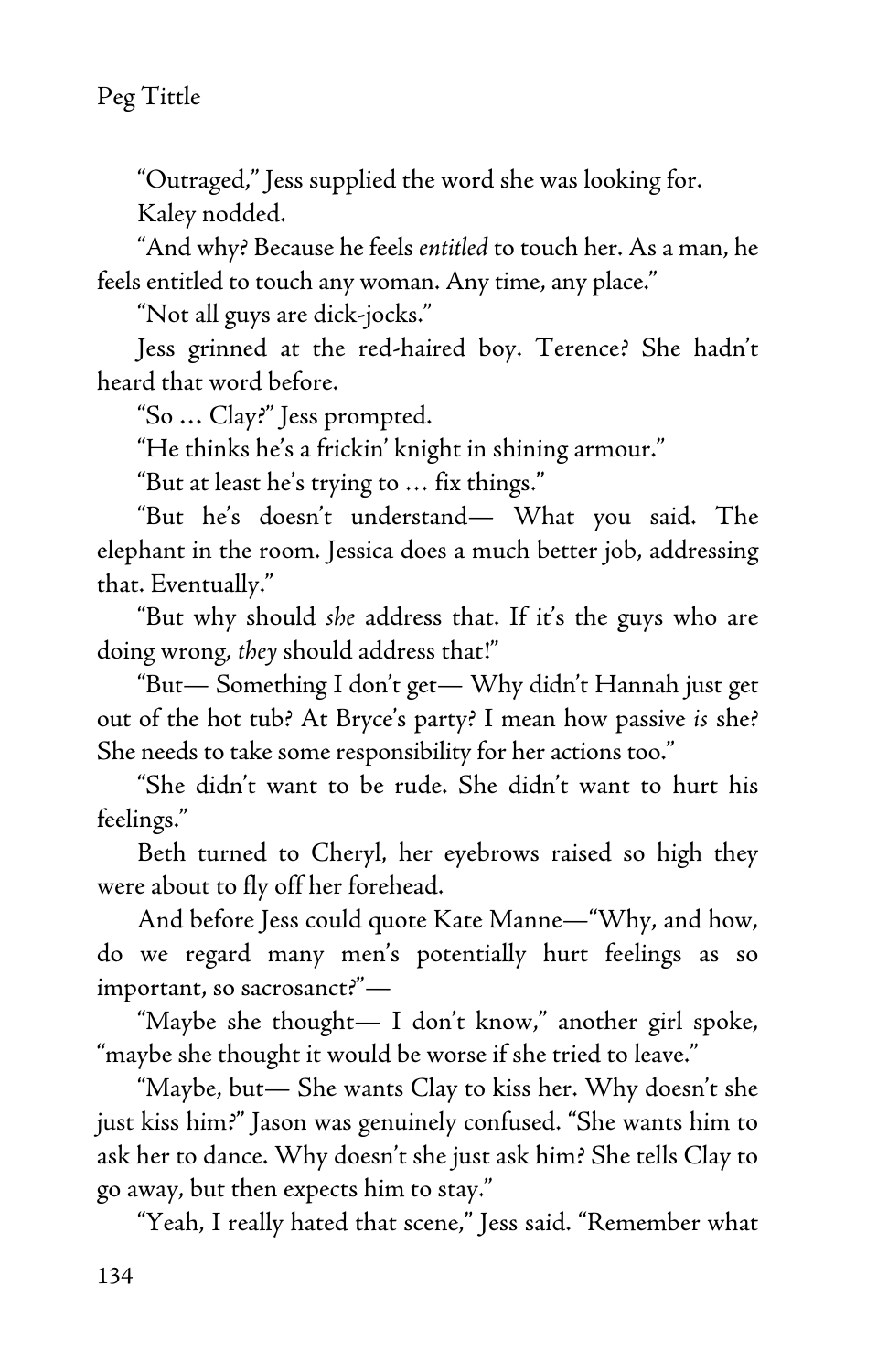Tony said about it later? 'She asked him to go, he should go, end of story.' Or something like that."

"What I want to know is why did she even get into the tub in the first place? With just her bra and panties on?" Shaun glared at the girls.

"You're blaming *her?*" Beth stared at him.

"Yeah. Kinda—"

"He should've asked! You know. 'Use your words'!"

"Woulda ruined the moment," Shaun grinned.

"*What* moment?" Beth exploded. "There was nothing remotely romantic or exciting going on. If you have to tell a girl to relax, she's really not into it."

"Wasn't she wearing a bathing suit?" one of the other guys asked, puzzlement on his face. "A bikini?"

"Was she?" Shaun looked at him. He too looked puzzled. "How do you tell the difference?"

"What *I* don't get is," Alyssa spoke up, "okay, Jessica was drunk, and Hannah isn't a cheerleader, but if someone can do four back handsprings, surely she has the strength and the courage to fight back at least *a little.* Why didn't we see a sober cheerleader, or two or three, bustin' Bryce's ass whenever he tried his shit?"

Part way through the summer, Jess prepared a proposal for the year-round program, hoping to be considered for the position of Assistant Program Director, should it become vacant. The Director to whom she submitted the proposal seemed angry when she handed the slim sheaf of papers to him.

Puzzled, she mentioned it to Shane that evening.

Shane was not surprised. "'Any overt display of female agency automatically calls down violence.' Sarah Henstra. *The*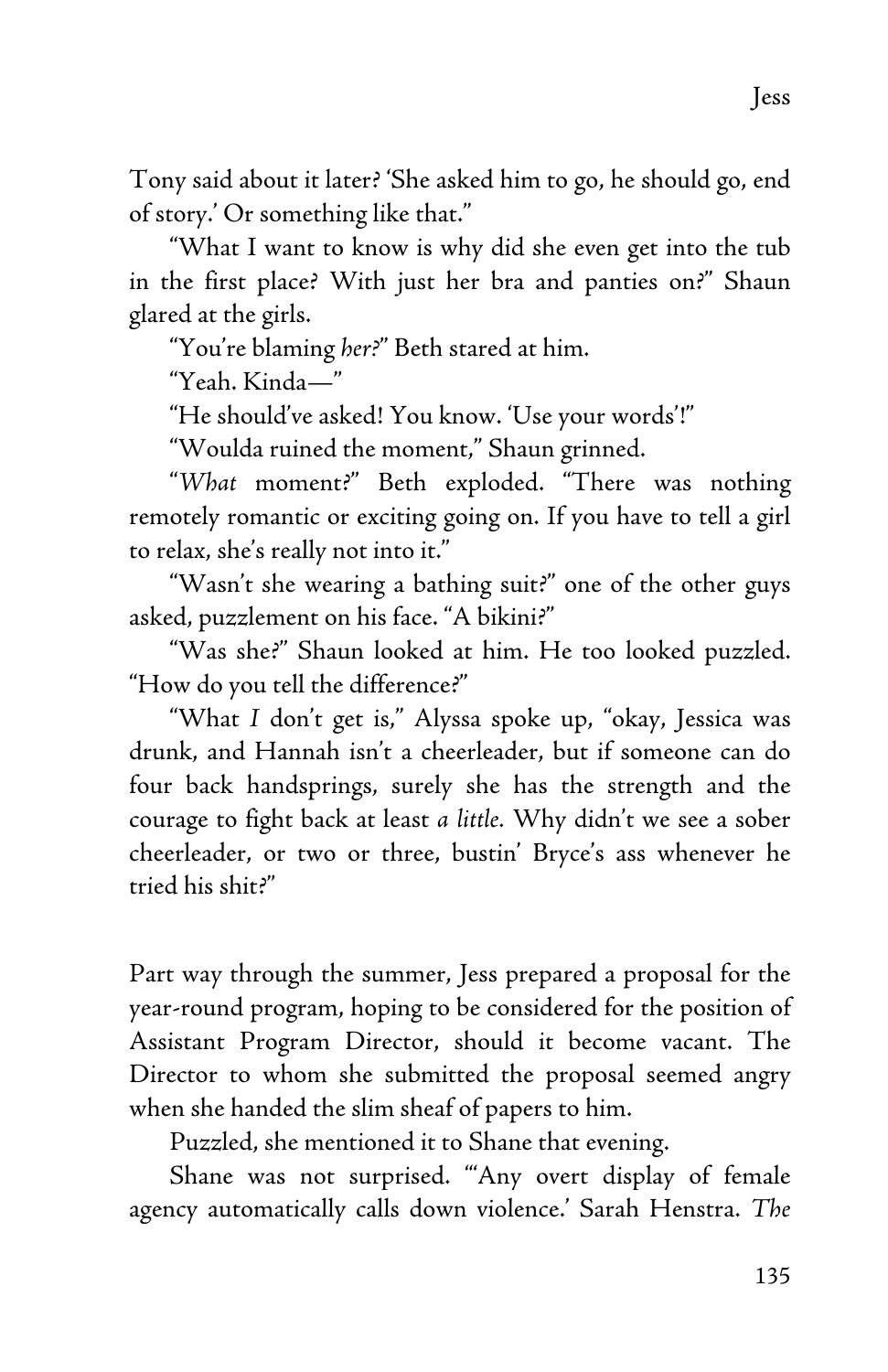*Red Word.* You should read it."

Jess made a note.

"But why?" She tried to remember anything like that from her courses.

"The ability to control women is high currency for men," Shane replied.

"Ah. Right. That's why they go ballistic when their wives or girlfriends do stuff without them. Anything but girl stuff. Not because it hurts them, but because it humiliates them. It makes them lose face in the eyes of other men." She hadn't thought that that would apply to non-personal relationships as well. And it didn't make sense that it did. "But how would my proposal make the Director lose face?"

Shane shrugged. Men weren't rational.

Jess saw it then. "Women aren't supposed to be competent. In any way. His superiority depends on it."

The summer ended. Jess was surprised to be asked to stay on as a youth worker. Friday nights and Sunday afternoons. She accepted. Gratefully. Because at the moment, she had no other options.

She looked once again in all the papers, at all the job boards, on all the job websites … Again, call centers. Again, waitresses. Again, fast food places. An ad for ESL teachers caught her eye—there was a steady stream of immigrants to the west coast now—but they wanted certification. Not an actual degree in Education, though surely that would help, but at least part one of the provincial ESL certification program. Maybe she could get a job coaching conversational English without it. Or tutoring English for university— She saw several ads for ghostwriting university papers, but decided, easily, against that. It was, as far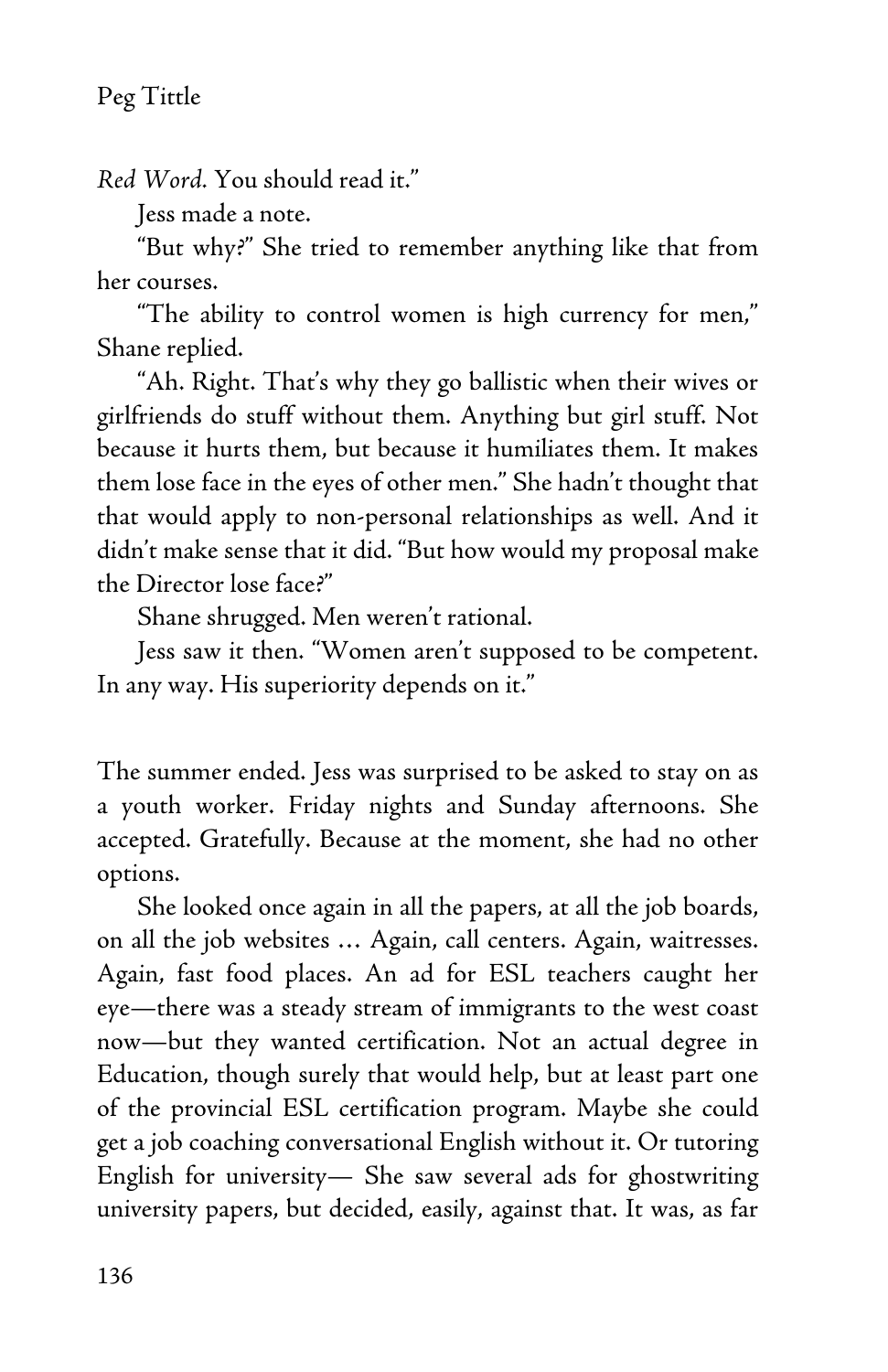as she was concerned, cheating. She wondered if that would have stopped him before.

She considered applying for a student loan to go back to school, but getting a job with a graduate degree in Psych or Gender Studies seemed as unlikely as getting a job with her undergraduate degree.

She came back to the ESL position. She could afford the certification course, but then she wouldn't be able to afford next month's share of the rent.

"We could sell the car," Shane said that evening when they discussed things.

"You wouldn't mind?"

"I like having it, but honestly, we don't really need it. We both use our bikes to get around, and there's always public transit. We can go back to renting a car if …"

They thought about it overnight, then wrote and posted the ad for sale the next morning. That afternoon, Jess took it for a drive one last time.

On the way up, when he rounded one of the many hairpin turns, he saw a rockfall ahead, blocking the way. He'd been driving slowly, for the amazing views, and was well able to stop in time. He pulled over, reached for his phone to called 9-1-1 to alert them to the need for barriers and road closure signs, then remembered seeing a car in the distance behind him—

He sprinted back around the corner, surely doing the hundred in record time, then stood in the middle of the road, holding up his left hand to say 'stop' and gesturing with his right for the car to pull over. The driver ignored her. Certainly didn't slow up. Possibly sped up. Swerved around her as if she simply wasn't there.

Even as she ran back, she knew it was pointless. The explosion had been … conclusive. She called 9-1-1 again.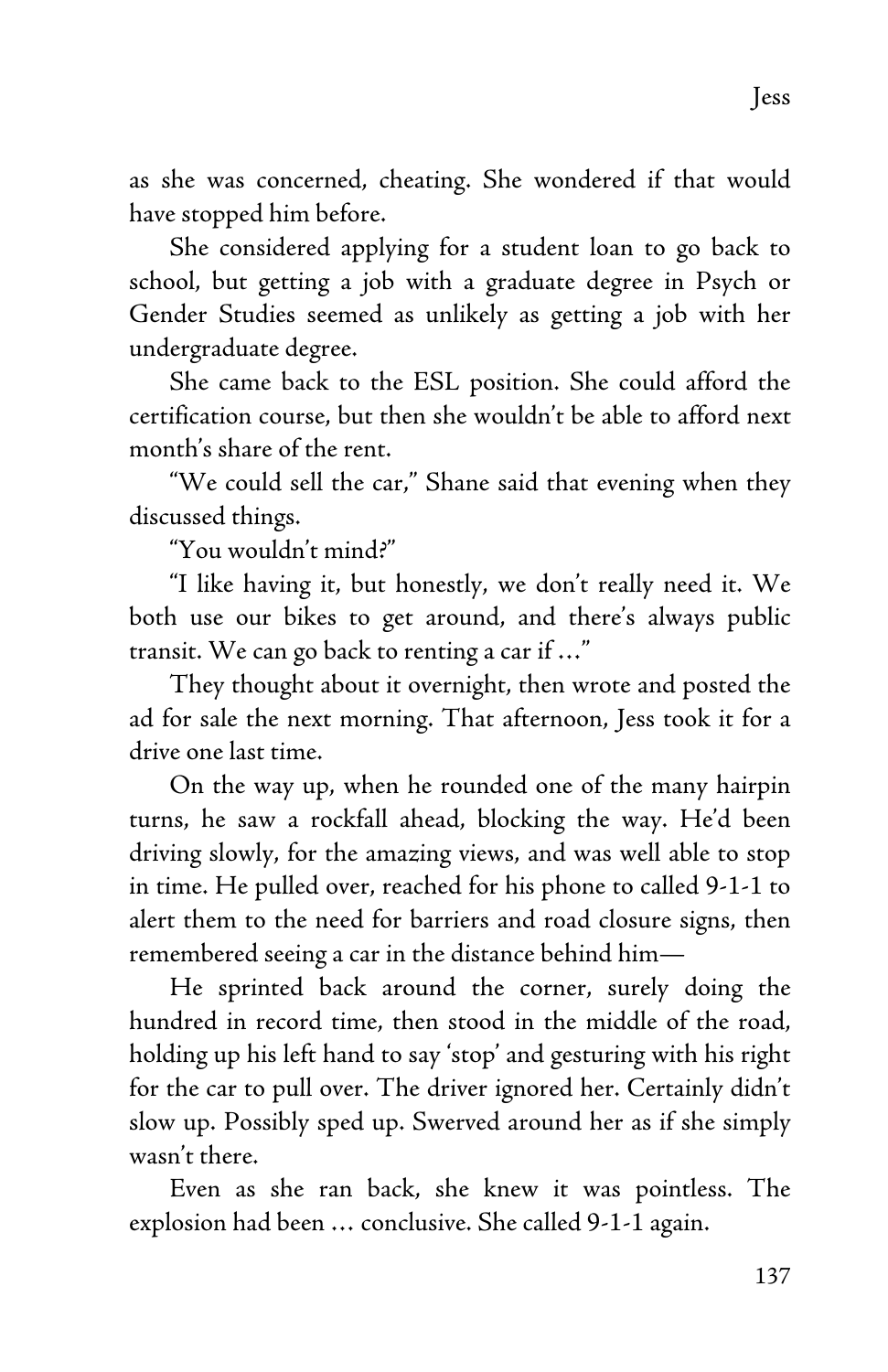## Peg Tittle

As she sat on the side of the road, stunned, she tried to make sense of it. But couldn't. What if there had been not a rockfall but a stalled car around the corner? She couldn't— Ah. She'd been wearing her fuchsia faux fur vest. (She *loved* that vest. The colour was so … *vibrant!*) Because it could get chilly as you got higher up. So the man—her quick glimpse had confirmed that—had assumed she was female. And if she'd been waving her arms hysterically, he might have stopped. Damsel in distress and all that. (Or might not have. No time today for some crazy lady going on about something or other.) But she'd been calm. And authoritative. Stop. Pull over.

It was one of those moments that changes everything. Only it didn't so much as change everything as confirm it beyond all reasonable doubt.

"What happened?" Shane saw immediately that something *had*  happened.

Jess looked at her. Then said just one thing. The one thing— Of course because of Sieghart, Perez, Manne, Bray, and so many others, he'd suspected as much, but he didn't remember being this way, and it was just so … implausible.

"Men would rather die than listen to women."

About six months later, she discovered a lump in her breast. She immediately made an appointment with her personal physician, who confirmed the presence of a lump and referred her for a mammogram.

It was his first and he'd had no idea. It hurt like hell. Who came up with this idea? Surely there was a better diagnostic technique. No way men would even *consider* putting their penis in a vice …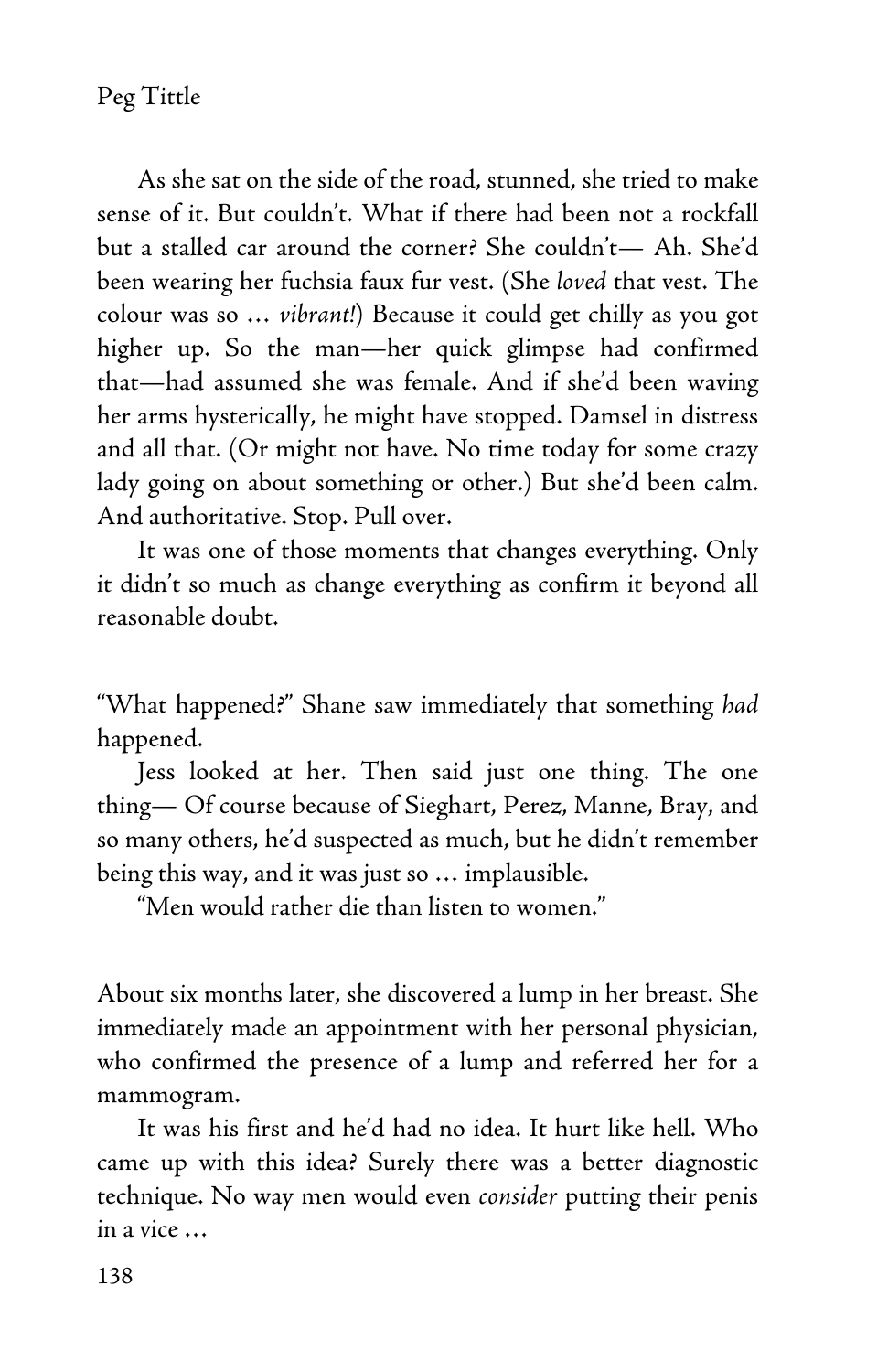No way men would ever *have* to put their penis in a vice. Men are taken more seriously when they report pain. That's why they're given more pain medication than women. Which just added anger to the pain …

Turned out it was breast cancer, stage zero. Her first visit to a surgeon did not go well. Jess wanted a bilateral mastectomy. Take no chances. Don't mess around with chemo

or radiation, just get it out now before it develops into … anything beyond stage zero.

The surgeon discouraged her.

"If I had a flesh-eating disease in my leg and it was likely to spread, would you refuse to amputate?"

"Of course not."

"Because I need my legs, the rest of my body."

He nodded.

"So what exactly do you think I need my breasts for?"

"Well, if you ever decide to have children—"

"Not gonna happen."

"You don't know that."

"Yes, I do. I had my fallopian tubes cut and cauterized, so unless someone kidnaps me and forces me to undergo surgery that would reverse that, not gonna happen."

The surgeon reconsidered.

"But surely, being a woman, you'll want—"

"You don't know fuck all about being a woman." And neither did I, he was tempted to add. "And you apparently don't know what *this* woman wants. Even though I've told you in plain English. Are you deaf?"

The second surgeon encouraged reconstructive surgery. Jess had read that the mastectomy itself was considered minor surgery. Piece of cake, really. It was the reconstructive surgery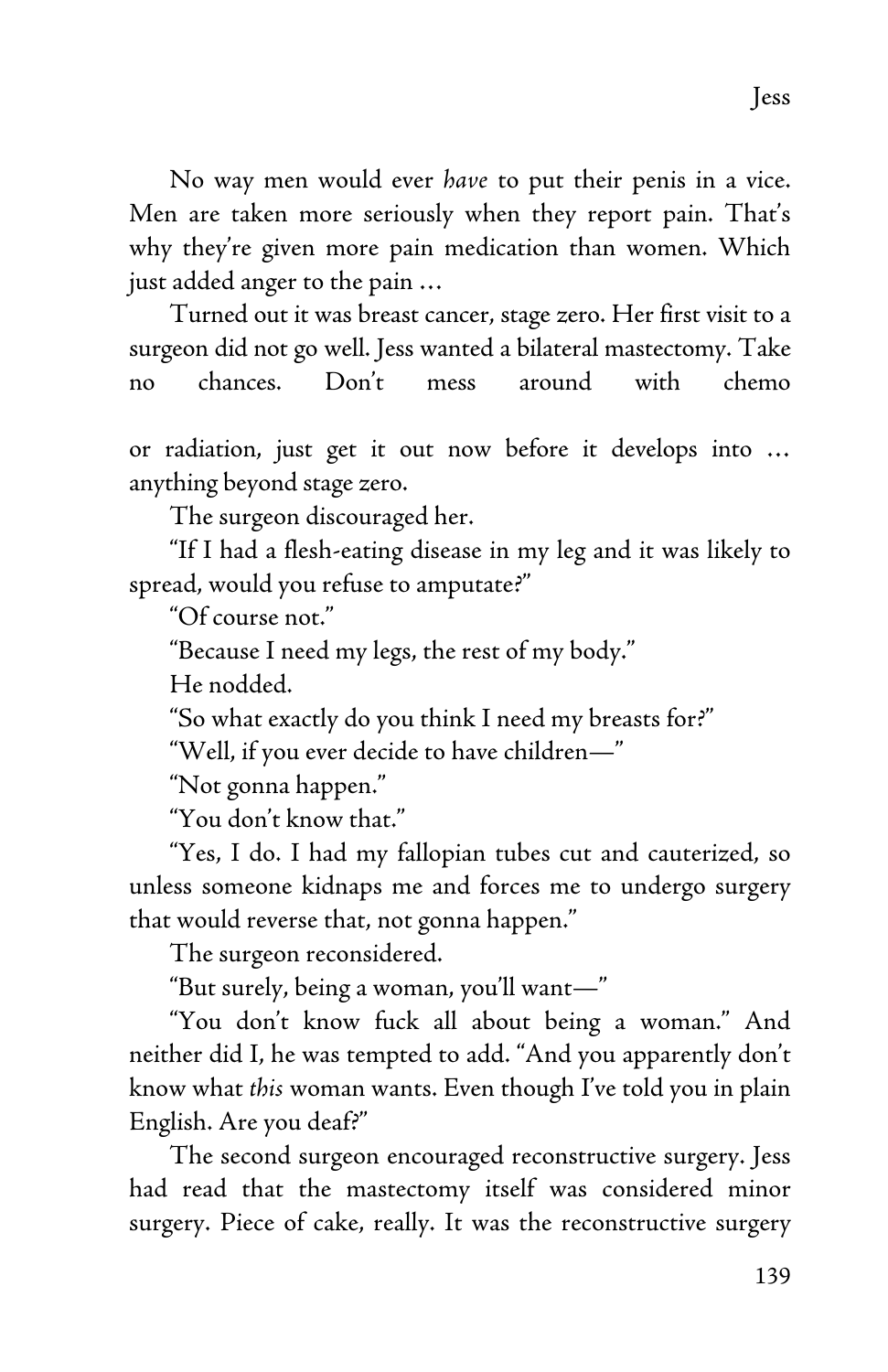that was the problem: it increased the pain, the chance of infection, the recovery time, the outcome. Quite apart from running would become more enjoyable if she were just flatchested.

"No thanks," she said.

"Are you sure?"

"Why do men always doubt women?"

"What?"

"You heard me."

And why, he wondered, do they always say 'What?' Because they didn't hear what had been said. Because they weren't really listening. Or because they heard it but didn't bother processing it. In one ear and out the other.

The man referred her to a psychologist. "Just to be sure you've considered all your options," he said. He wouldn't accept her decision otherwise.

What the fuck!

Why was being visibly female more important than, say, being a runner? Why was the pleasure of her own body, to herself, not the only criterion? Because sexism depended on the gender binary, on males being men and females being women.

It reminded her of the history of abortion. First, women weren't even permitted to have an abortion until the woman had had at least one child. Must fulfil the female role first! Even if it was life-threatening. And pregnancy, then birthing a child, was indeed life-threatening. Second, even when abortions were permitted, you had to go through a psychological assessment. You had to prove, to a committee, that you were incompetent, that pregnancy would cause significant emotional distress such that you might harm the child, or yourself, in order to get an abortion. It was bizarre. Wouldn't they want you to prove, instead, that you were *competent?* To make the decision? It was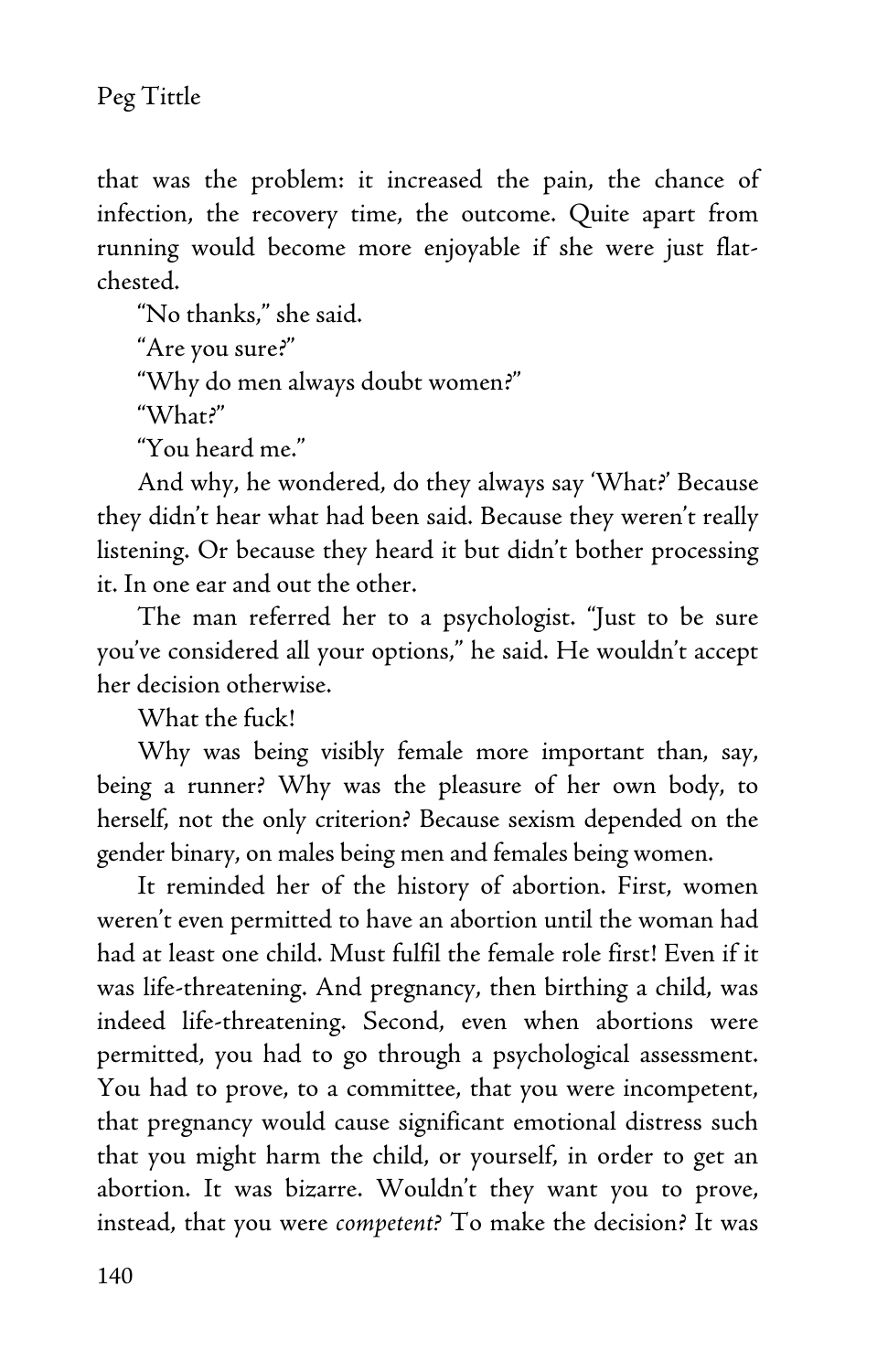as if the men—for it was men who were in charge of providing the abortions—thought women were incapable of having wants (wanting *not* to be pregnant), of making reasoned choices (choosing not to be a parent), rational decisions. Or, more likely, it was as if a woman's wants and choices were irrelevant. Because if she *were* competent, then her decision should be accepted. It's as simple as that. Of course, if she were incompetent to be a good parent, her decision should be accepted as well. Which begs the question, why were there TACs, Therapeutic Abortion Committees, in the first place?

The third surgeon, a woman, supported Jess' decision. Encouraged it, in fact, as the safest course of action. A bilateral mastectomy was scheduled immediately.

That evening, Jess confessed to Shane that she was looking forward to it. To being flat-chested.

"Do you really hate being a woman that much?" Shane asked.

"No, it's not—"

"You don't like your body."

Well, that was true. He *wasn't* thrilled with the female body: the large breasts, the wide hips, the monthly menstruation, the being shorter than almost every man alive, the almost total absence of muscle definition … But truthfully, he hadn't been thrilled with the male body either: he certainly didn't miss his stuff being on the outside, he didn't miss the surprise erections, he hated having a moustache, he hated having a beard, but he also hated having to shave every damn day … So she didn't want to be male again. She just didn't want to be female.

"Not completely."

"Does anyone? Completely?"

"Probably not. So what's wrong with making modifications?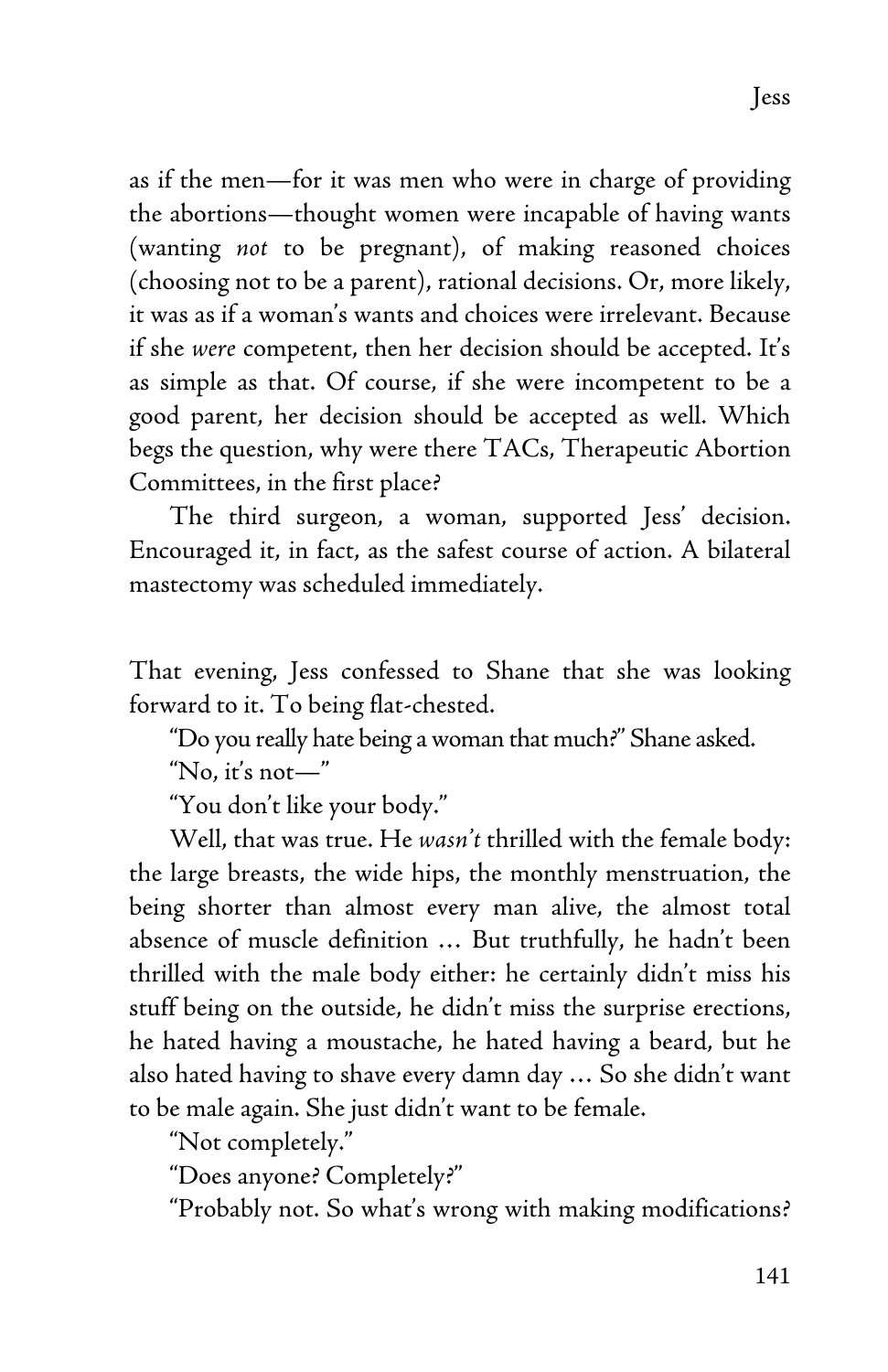You've gotten a tattoo. People get holes put in their ears all the time. And face lifts and tummy tucks … Isn't a mastectomy just the flip side of breast enlargement? And somewhere on the same continuum as getting sterilized? Honestly, if I could have gotten my uterus removed while I was at it— It's not so much that I hate being female. I hate being reproductive.

"I think," she continued, "that my ideal body would be a sort of neuter, androgynous, lean, muscled but flexible, body."

"Like the aliens being kept at Roswell," Shane grinned.

"Well, a bit bigger and more muscled than that. And without the huge head. That's gotta go."

What he really hated were the expectations that came with being female. Being feminine, which meant … so many things. But he didn't have to comply with those expectations. And mostly, he didn't. And he hadn't been thrilled with masculinity either, the whole macho thing … Then too, he'd simply chosen not to comply much of the time. He remembered, now, being called a sissy or worse—but something equally 'female'—just because he'd just opted out of the relentless competition.

"I actually like being female," Jess said. Realized.

"I'm more sensitive—to tastes, to scents, to colours … It's a richer life.

"I'm more introspective. So it's a richer life in that respect as well.

"It would explain a lot. Men's low sensory perception and lack of introspection. It would explain why men value things only in terms of their use. Trees. Women. They don't see any aesthetic value. They don't consider any intrinsic value, any autonomy in the other. They see only instrumental value.

"But all that might also be because of the culture. Because certain aspects were allowed, even nurtured, not discouraged with a baseball bat."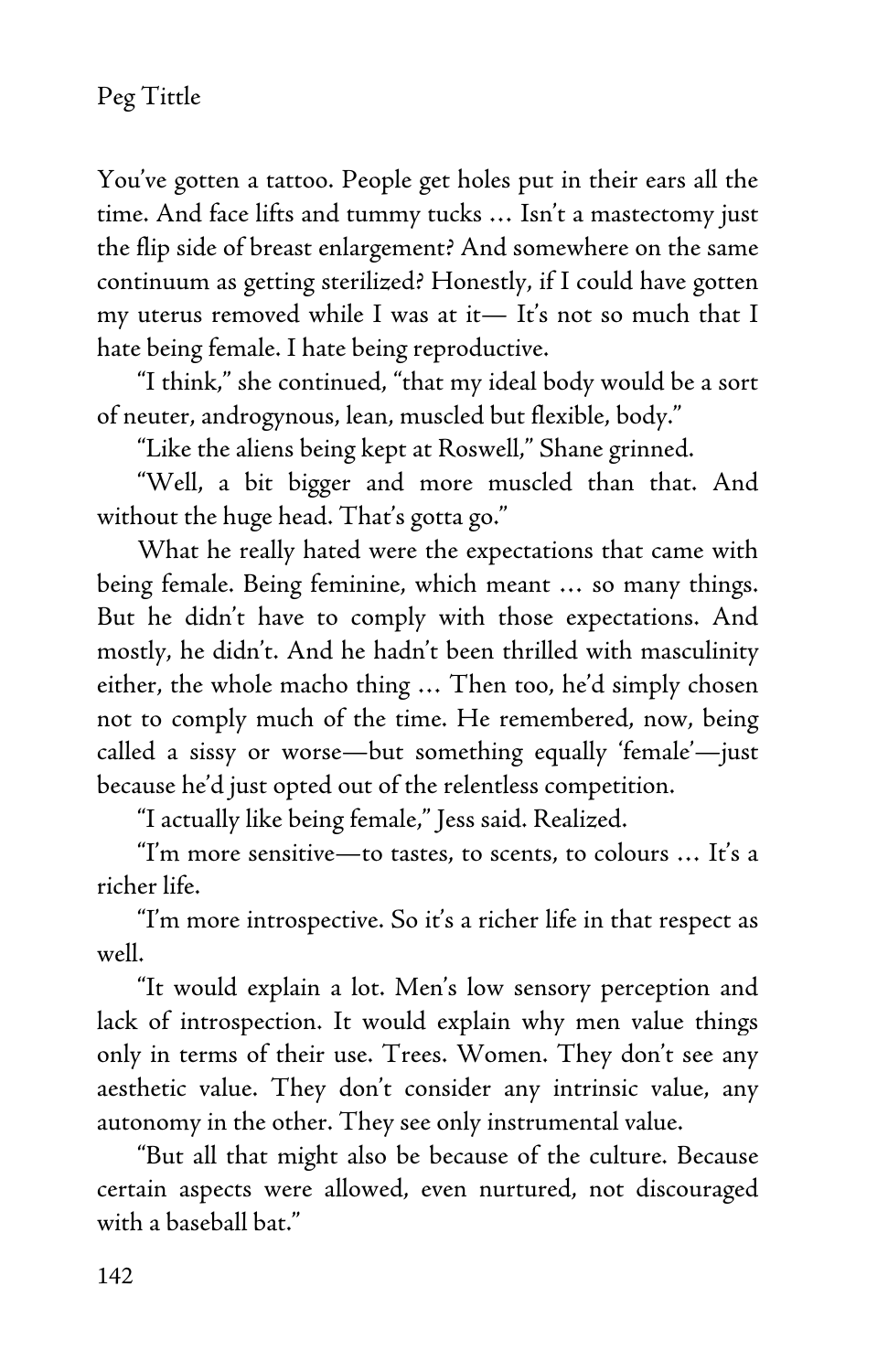"Could be both," he agreed.

Then continued. "Tears and laughter come more easily. Anger and affront came less easily. My emotional intelligence seems higher. Maybe because my emotional range is greater. Used to be if I was disappointed, I got angry; if I was hurt, I got angry; if I was sad, I got angry."

"Wow. Really?"

Jess nodded.

"I don't know whether I actually *have* a greater emotional range now or whether it's just that I can distinguish between the various emotions now.

"Either way, and because of the introspection I mentioned, I can imagine that others have as rich a life as I do."

"That just sounds like maturity," Shane said.

"Well, honestly, I do feel more mature. As a woman."

"But that could be the result of sexism. Not biology. Or chemistry. Or whatever. At least with respect to maturity manifesting itself in responsibility. Men make women responsible for their behaviour. So— Hm. Adults are responsible for kids' behaviour. Could they be connected?" Shane grinned.

He did not dispute her implication.

"Words come more easily now," Jess continued.

"We do know," Shane conceded, "that when women who transition get testosterone, there are actual changes in their brains. The amount of grey matter in the areas responsible for language processing shrink."

"Really?" He was happy to hear there was physical evidence for his experience.

After a moment, he continued. "But it's not just the sensory differences and the introspection differences and the emotional differences and the verbal differences— There's something *else*.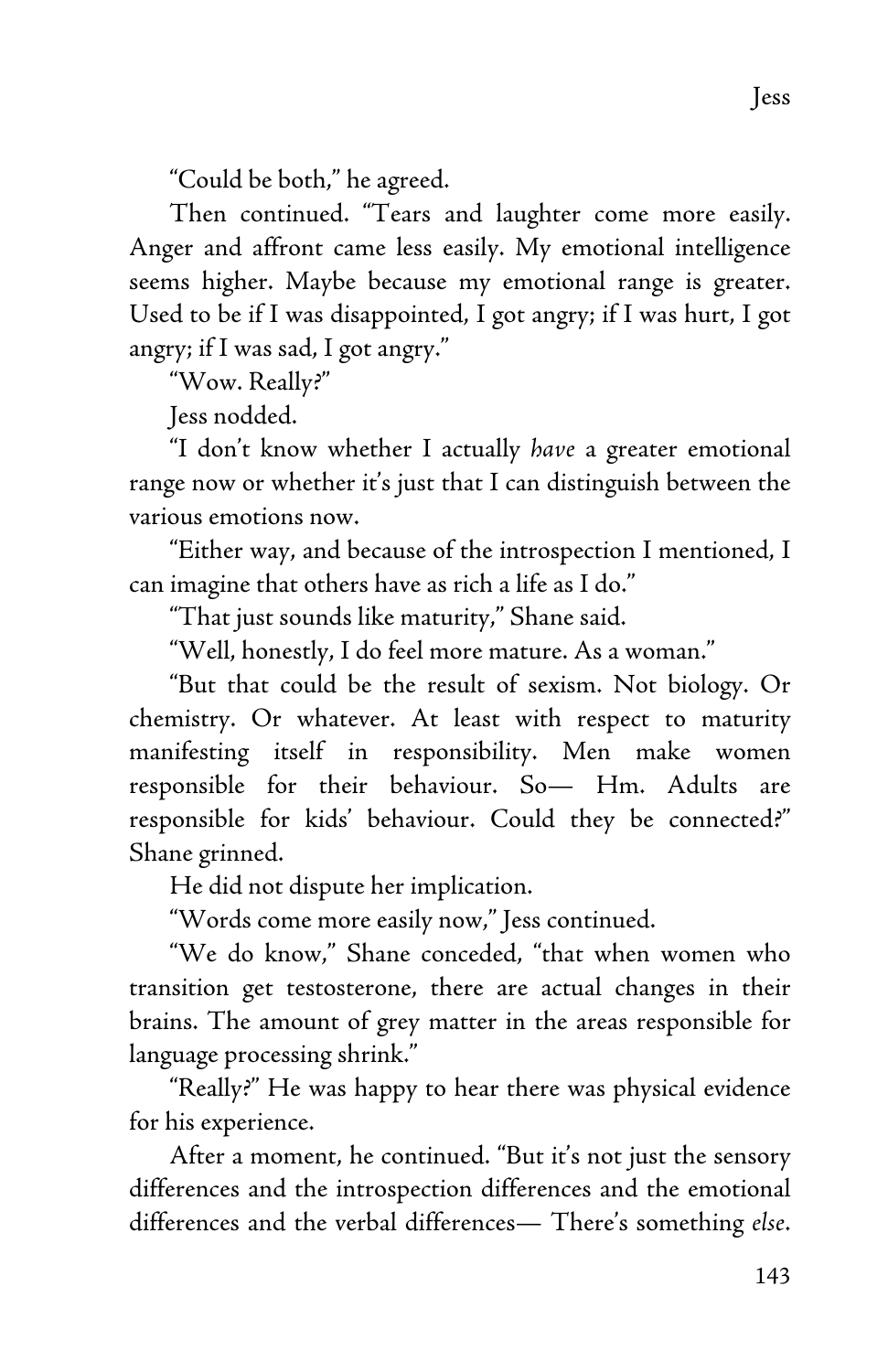Or maybe it's *because* of all that. Life isn't as black and white. In general. I feel like I have access to the whole spectrum now, not just the extremes. I'm more aware of nuance, all the in-between."

Jess continued. "I remember reading an account by a woman who transitioned. Before doing so, she'd spend forty-five minutes debating which pasta sauce to buy, which vegetables were the freshest. Now she just grabs some. She says she's more decisive, but I say she's more … simple. Less complex. Less aware of … the in-between.

"You know, I've come to see, to think, that our world is crass. Superficial. Mediocre. There's no subtlety, no depth. It's two-dimensional. We've replaced making love with having sex. We've replaced friendships with social media sites. Too few seek beauty, insight. Too few aspire to intelligence, knowledge."

"Too few *value* beauty, insight," Shane added. "Too few *value* intelligence, knowledge."

Jess nodded. "We are impoverished. In every way. And now I know why."

Shane nodded. She knew what was coming.

"It's all because men dominate. Their values dominate. And driven by testosterone, they value … all the wrong things.

After another moment, Jess changed direction slightly.

"A lot of what I like about being female is the stuff I *don't* feel. I like not thinking about sex all the time. I like not feeling sexual all the time.

"I like not feeling so … driven. I like not feeling like I have to be *doing* something all the time. I can slow down. I can stop. I can sit still. I can relax. I can be quiet. I can *enjoy* sitting still, relaxing. I can *enjoy* the quiet.

"I like not having to spend so much energy trying to control myself.

"I like not having to posture all the time. I like not having to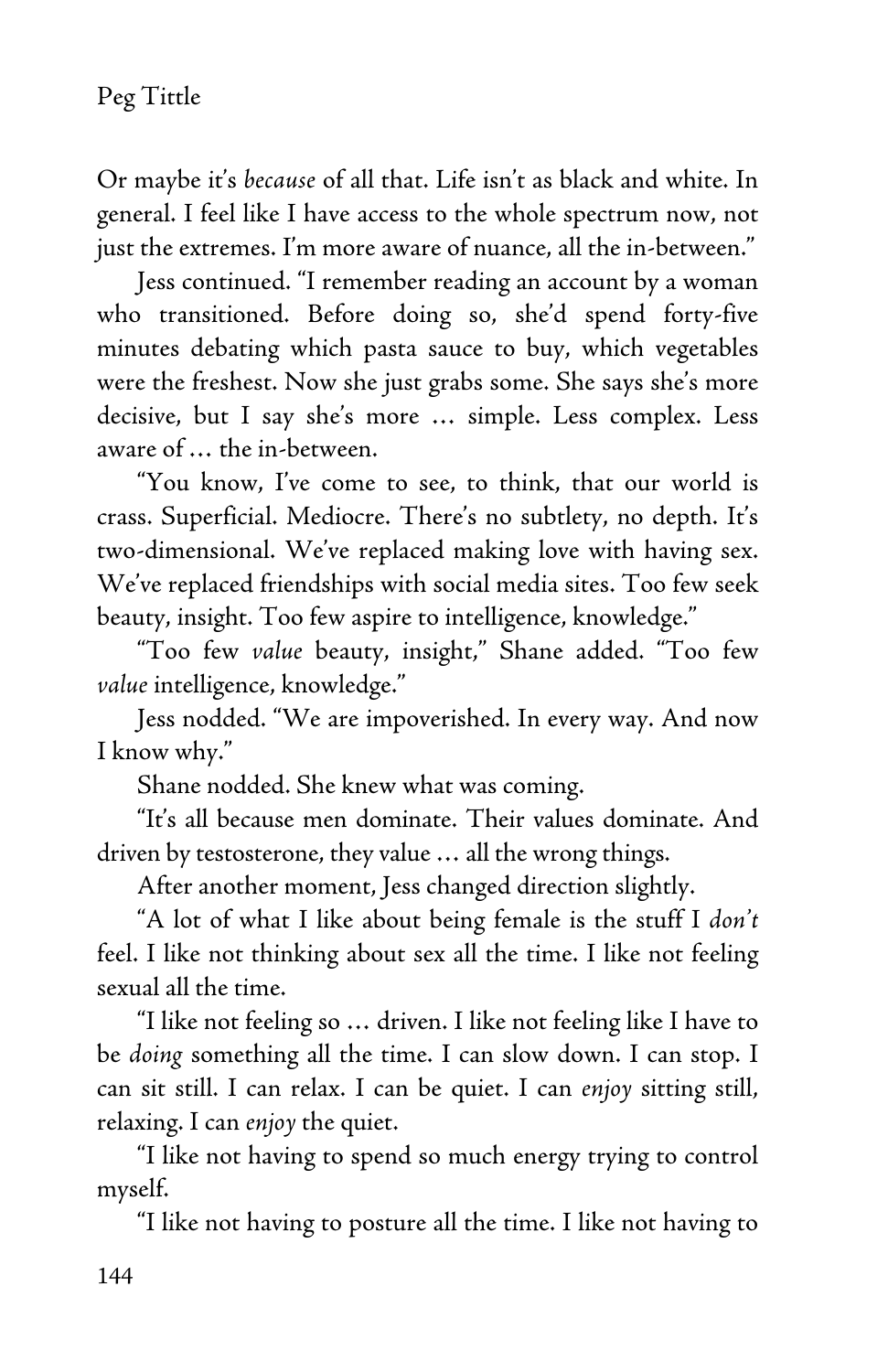bullshit my way through life."

"And you think all that is because of being female?"

"I do. I think it's because I've got estrogen rather than testosterone coursing through my body. And I'd much rather have estrogen.

"Hm."

"Thing is," Jess continued, "I'd rather be treated like a man." Shane groaned.

"Most of the time. I mean, being treated like a woman *by women* is better. In a lot of ways. This conversation, for example. And every conversation we've ever had. Would *never* happen between men."

Shane nodded.

"But otherwise, it's like I'm invisible. I'm here, but no one sees me. I speak, but no one seems to hear me. I used to— I didn't used to have to *try so hard*. To be seen. To be heard. It makes me feel … insignificant. I used to feel important."

Shane snorted.

"It's true! No one ever asks for my opinion now. No matter how good my arguments, no matter how much supporting evidence I present, I have no influence whatsoever. Over anything."

"I wasn't disagreeing," Shane said.

"And when I offer my opinion anyway, I'm challenged. Every frickin' time. All day. Every day. Even on my most uncontroversial utterances, I'm questioned: Are you sure? How do you know that?"

Shane nodded.

"I also didn't used to have to try so hard just to succeed," Jess said. "It's like we're all in a pool, and the men are swimming *with*  the current, but the machine in the women's lane is set so we have to swim *against* the current. Hell, some of the men are just floating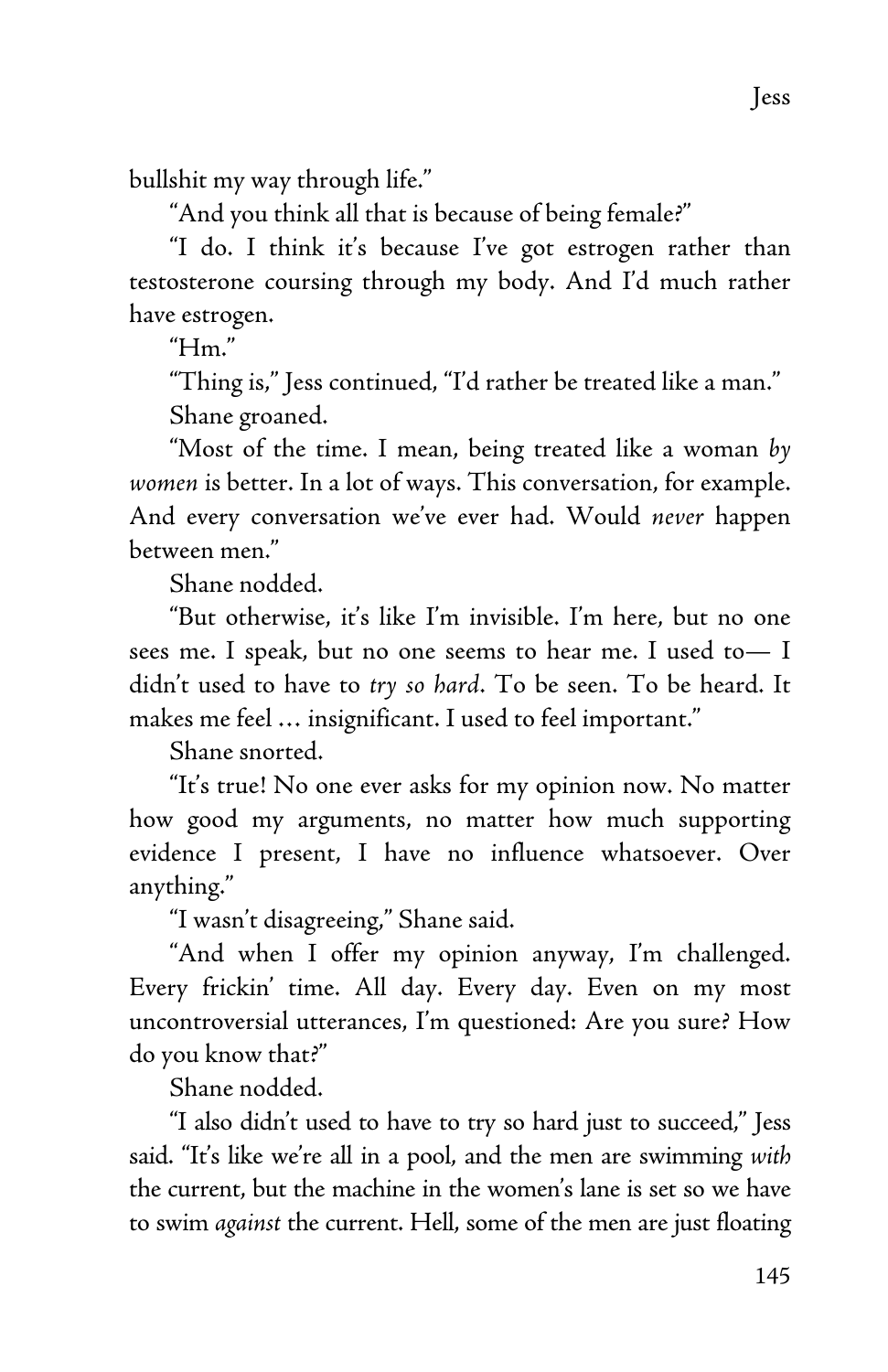around and they *still* get from point A to point B—"

"At least we're allowed in the pool now."

Jess stared at her. She was right. That didn't make it better.

"And the insults. Every day, all day, we're reduced to our sex."

Again, Shane nodded.

"Not only by the interruptions, the dismissals, and the many condescensions, not only by the endless commentary about how we look and the touching, but by outright name-calling. It takes its toll. Being called a cunt or a bitch every day."

Yet again, Shane nodded.

"I have to fight for everything: acknowledgement, respect, opportunity, autonomy, dignity … Everything I used to take for granted."

Once more, Shane nodded.

Jess grinned at her. "You'd think that after twenty-some years, I wouldn't be surprised by all this. But— It's just that—I *remember*, on some level, things being different. *So* different."

"Actually, it's good you keep being surprised. The rest of us are, well, it's like the frog in the boiling water. The … disenfranchisement has happened so gradually, from infancy, to childhood, to—a lot of us rebel big time when we hit puberty, but then … "

Yeah.

"So … ?" Shane wondered where Jess was going, would go, with all this.

"Well, I have to say, I'm not looking forward to this being the rest of my life. I mean it's not just for a week, Monday to Friday, nine to five, like that guy, Martin, had. You know? The guy who accidentally was treated like Nicole at work?"

"Yeah. The one who, after a mere week, Monday to Friday, nine to five, summarized 'Folks, it sucked.'"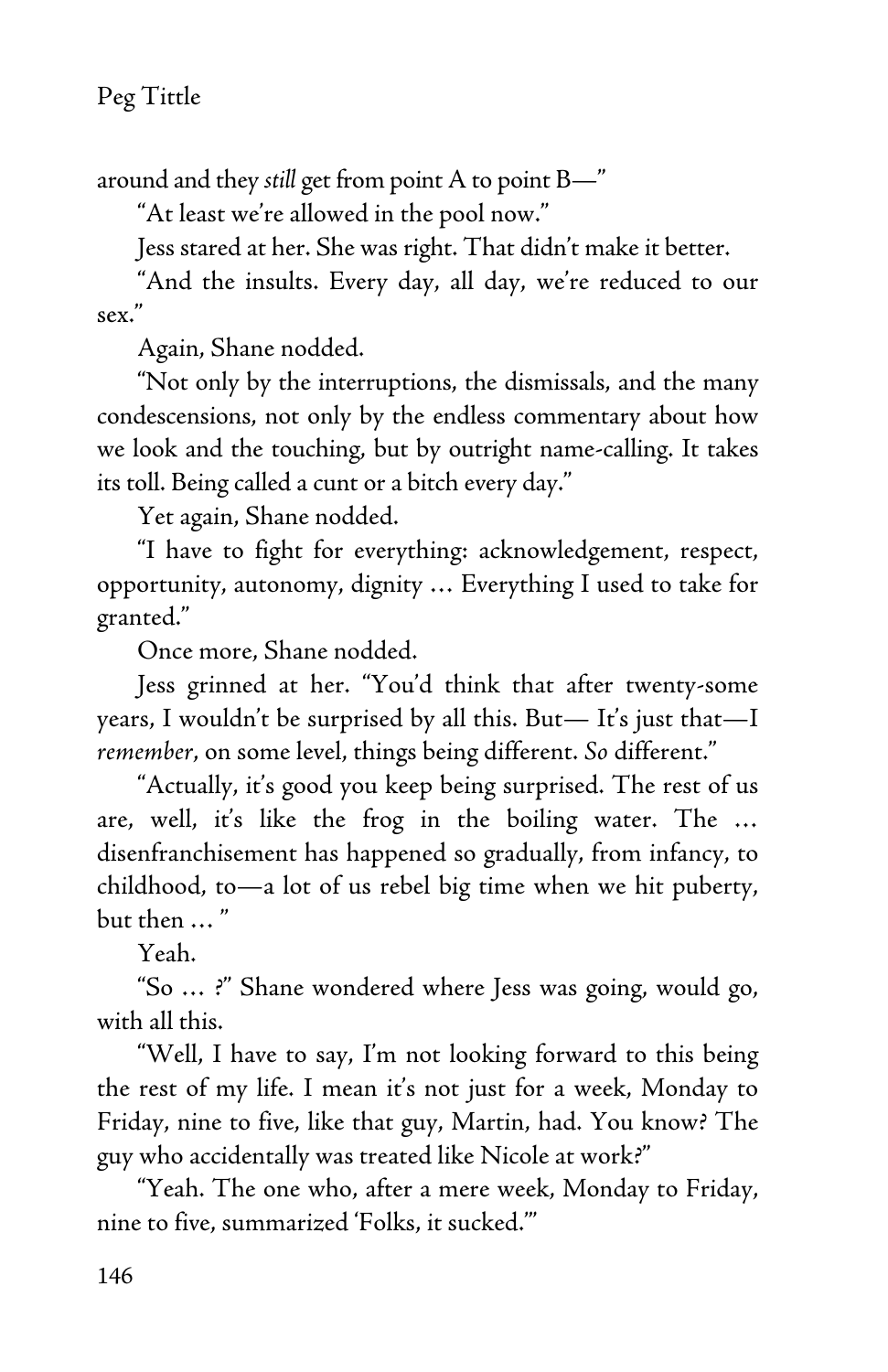"Yeah. But— It's before and after work as well. And on the weekend. And for not just for a week, but for a month. A year. Ten years. Twenty. Forty. Your whole fucking life, every minute of every damned day, from the time you get up to the time you finally fall asleep, being ignored or dismissed; being patronized, underestimated; being doubted, challenged, resisted; being demeaned and humiliated; being completely … irrelevant … to anything, everything."

"Wow. Until now, I was kinda happy with my life," Shane grinned.

"Sorry. And yet—this will make you happy," Jess continued, "as I said before, I'd rather be female than male. Personally. Not socially. Socially, how you're treated, yeah, it sucks. But personally, how it feels, it's good. Better."

Shane nodded.

"In fact, now, if I were male, I would be disgusted with myself. I'm ashamed to have been a man.

"We feel entitled. To attention. To glorification. To physical space. To other people. To, well, everything. We are, in a word, in two words, greedy and self-centered. But that's not the worst of it.

"We are entertained, sexually aroused, by other people's humiliation. Leave it to us to turn the creation of life into a degradation. Rape.